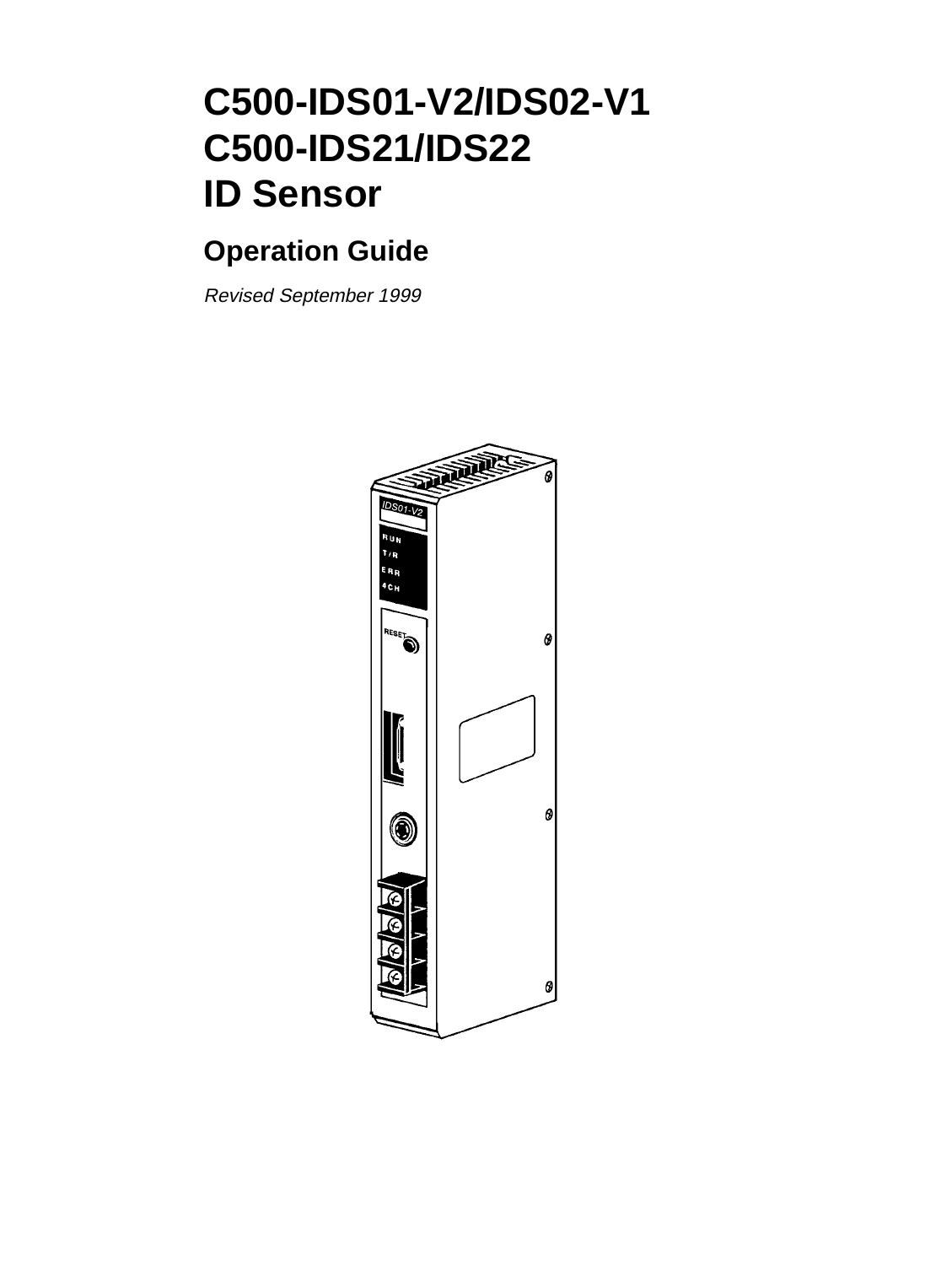# **Notice:**

OMRON products are manufactured for use according to proper procedures by a qualified operator and only for the purposes described in this manual.

The following conventions are used to indicate and classify precautions in this manual. Always heed the information provided with them. Failure to heed precautions can result in injury to people or damage to property.

- **/!\DANGER DANGER** Indicates an imminently hazardous situation which, if not avoided, will result in death or serious injury.
- **! WARNING** Indicates a potentially hazardous situation which, if not avoided, could result in death or serious injury.
- **/!∖** Caution **Caution** Indicates a potentially hazardous situation which, if not avoided, may result in minor or moderate injury, or property damage.

# **OMRON Product References**

All OMRON products are capitalized in this manual. The word "Unit" is also capitalized when it refers to an OMRON product, regardless of whether or not it appears in the proper name of the product.

The abbreviation "Ch," which appears in some displays and on some OMRON products, often means "word" and is abbreviated "Wd" in documentation in this sense.

The abbreviation "PC" means Programmable Controller and is not used as an abbreviation for anything else.

# **Visual Aids**

The following headings appear in the left column of the manual to help you locate different types of information.

- **Note** Indicates information of particular interest for efficient and convenient operation of the product.
- **1, 2, 3...** 1. Indicates lists of one sort or another, such as procedures, checklists, etc.

## **OMRON, 1989**

All rights reserved. No part of this publication may be reproduced, stored in a retrieval system, or transmitted, in any form, or by any means, mechanical, electronic, photocopying, recording, or otherwise, without the prior written permission of OMRON.

No patent liability is assumed with respect to the use of the information contained herein. Moreover, because OMRON is constantly striving to improve its high-quality products, the information contained in this manual is subject to change without notice. Every precaution has been taken in the preparation of this manual. Nevertheless, OMRON assumes no responsibility for errors or omissions. Neither is any liability assumed for damages resulting from the use of the information contained in this publication.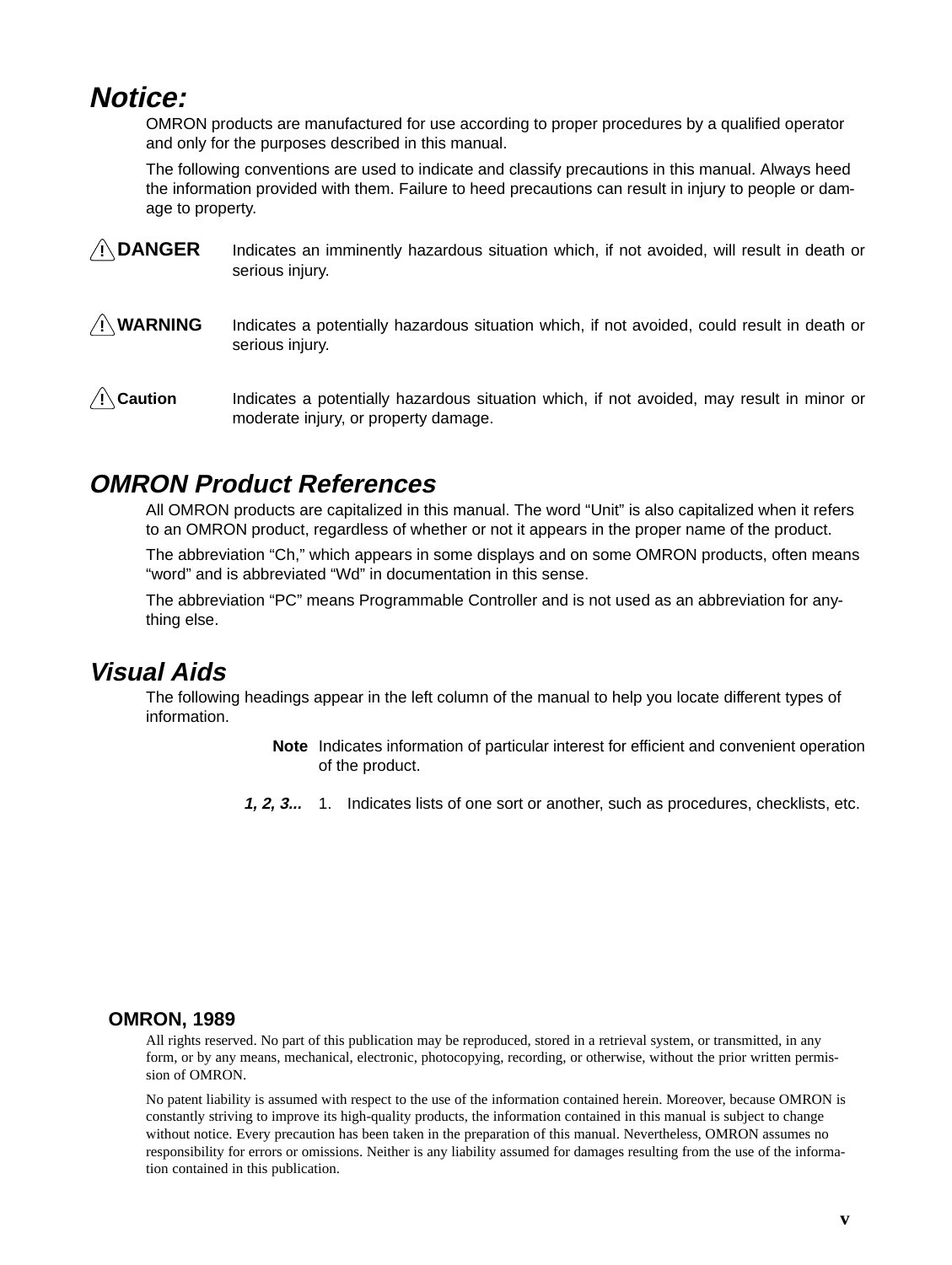# **TABLE OF CONTENTS**

|                                                 | PRECAUTIONS                         |
|-------------------------------------------------|-------------------------------------|
|                                                 | <b>SECTION 1</b>                    |
|                                                 | System Description and Installation |
| $1 - 1$<br>$1-2$<br>$1 - 3$<br>$1 - 4$<br>$1-5$ |                                     |
|                                                 | <b>SECTION 2</b>                    |
|                                                 |                                     |
| $2 - 1$<br>$2 - 2$                              |                                     |
|                                                 | <b>SECTION 3</b>                    |
| $3-1$<br>$3-2$<br>$3 - 3$<br>$3-4$              |                                     |
|                                                 | <b>SECTION 4</b>                    |
|                                                 | Troubleshooting                     |
| $4 - 1$<br>$4 - 2$<br>$4-3$                     |                                     |
|                                                 | <b>Appendices</b>                   |
|                                                 |                                     |
|                                                 |                                     |
|                                                 |                                     |
|                                                 | Revision History                    |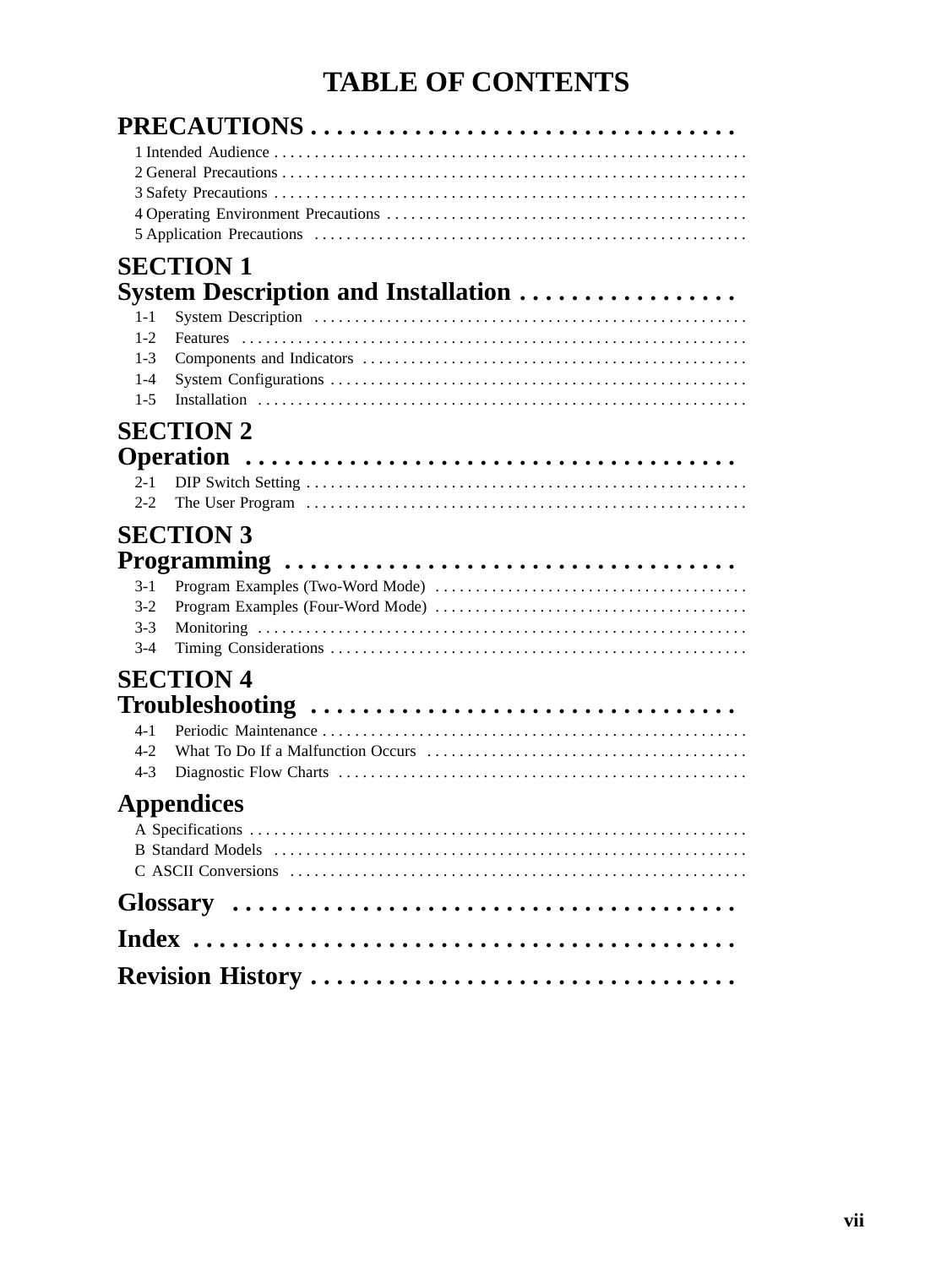# **About this Manual:**

This manual describes the installation and operation of two contactless information detection systems: the C500-IDS01-V2/IDS02-V1 Electromagnetic Inductor ID Sensors and the C500-IDS21/IDS22 Microwave ID Sensors. Both systems are designed to read information from or write information to a Data Carrier mounted to a moving workpiece, and both have long-range detection and high-speed data transfer capabilities. Refer to the appropriate R/W Head and Data Carrier Operation Manuals for the specifications and operation of the R/W Head and Data Carrier. The table below shows a list of manuals available for the V600/V620 FA ID System.

| <b>Name</b>                                                           | Catalog no. |
|-----------------------------------------------------------------------|-------------|
| Handheld ID Controller Operation Guide                                | Z43         |
| V600 FA ID System Serial Interface Operation Manual                   | Z44         |
| V600 FA ID System Parallel Interface Operation Manual                 | Z45         |
| FA ID System V620 ID System with Serial Interface System Manual       | Z68         |
| FA ID System V620 ID System with Parallel Interface System Manual     | Z69         |
| V600/620 FA ID System Operation Manual                                | Z83         |
| V600 FA ID System R/W Heads and SRAM Data Carriers Operation Manual   | Z95         |
| V600 FA ID System R/W Heads and EEPROM Data Carriers Operation Manual | Z96         |
| V600 FA ID System R/W Heads and SRAM Data Carriers Supplement         | Z98         |
| V600 FA ID System R/W Heads and EEPROM Data Carriers Supplement       | Z99         |

Before operating an ID Sensor system, thoroughly familiarize yourself with both the Unit and this manual.

This manual is organized as follows:

**Section 1** describes the features, components, configuration, and installation of both systems. This section also notes some of the differences between the two systems.

**Section 2** contains information on operation, including switch settings, bit allocation, communication commands, and basic programming concepts.

**Section 3** includes example programs that illustrate data transfer between the Unit and the CPU; mounting functions and timing considerations are also covered.

**Section 4** contains information on maintenance and troubleshooting.

**Appendices A, B,** and **C,** a **Glossary**, and an **Index** are also included.

## **WARNING** Failure to read and understand the information provided in this manual may result in **!**personal injury or death, damage to the product, or product failure. Please read each section in its entirety and be sure you understand the information provided in the section and related sections before attempting any of the procedures or operations given.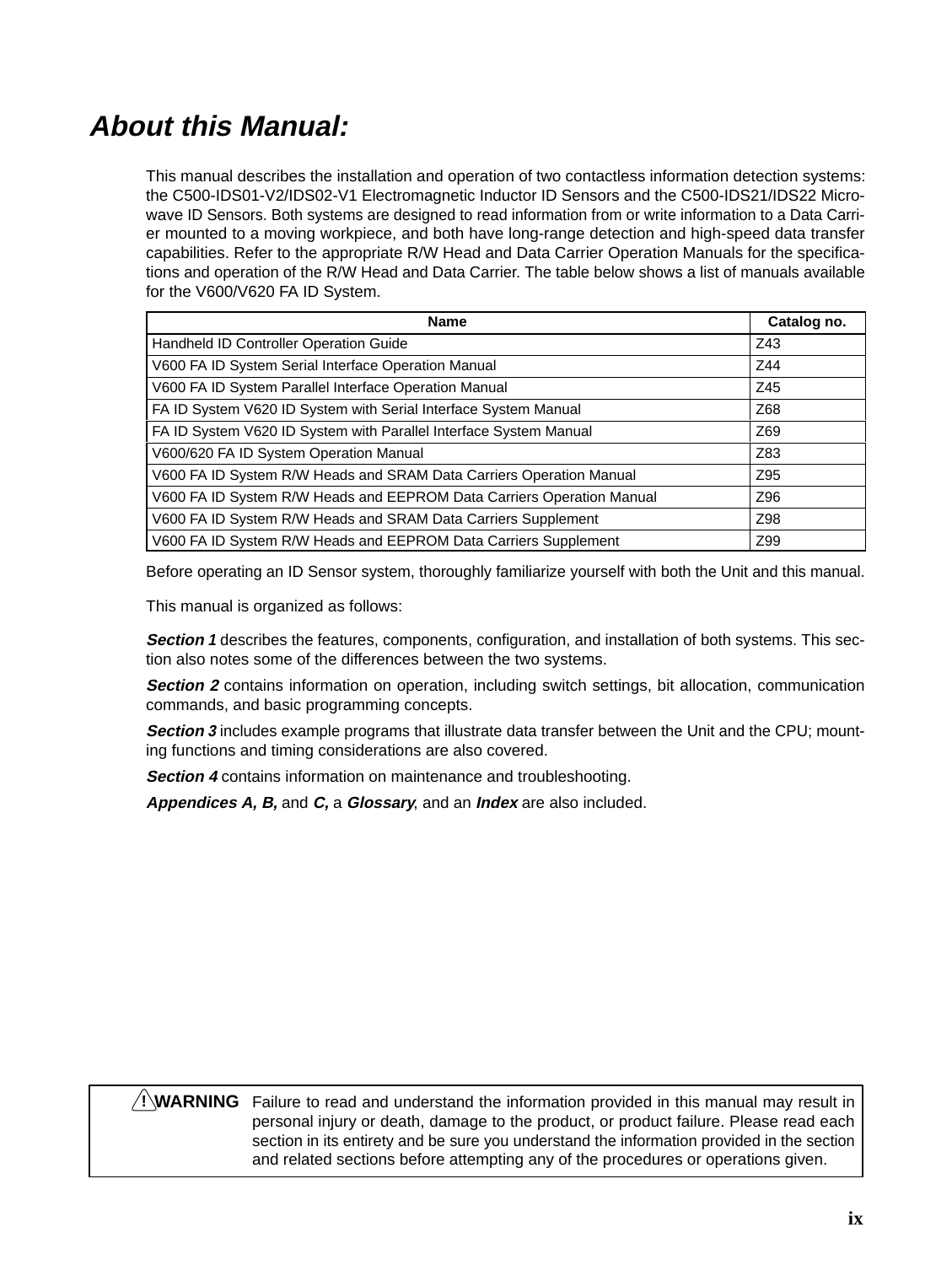# **PRECAUTIONS**

This section provides general precautions for using the C500-IDS ID Sensors and related devices.

**The information contained in this section is important for the safe and reliable application of C500-IDS ID Sensors. You must read this section and understand the information contained before attempting to set up or operate a PC system.**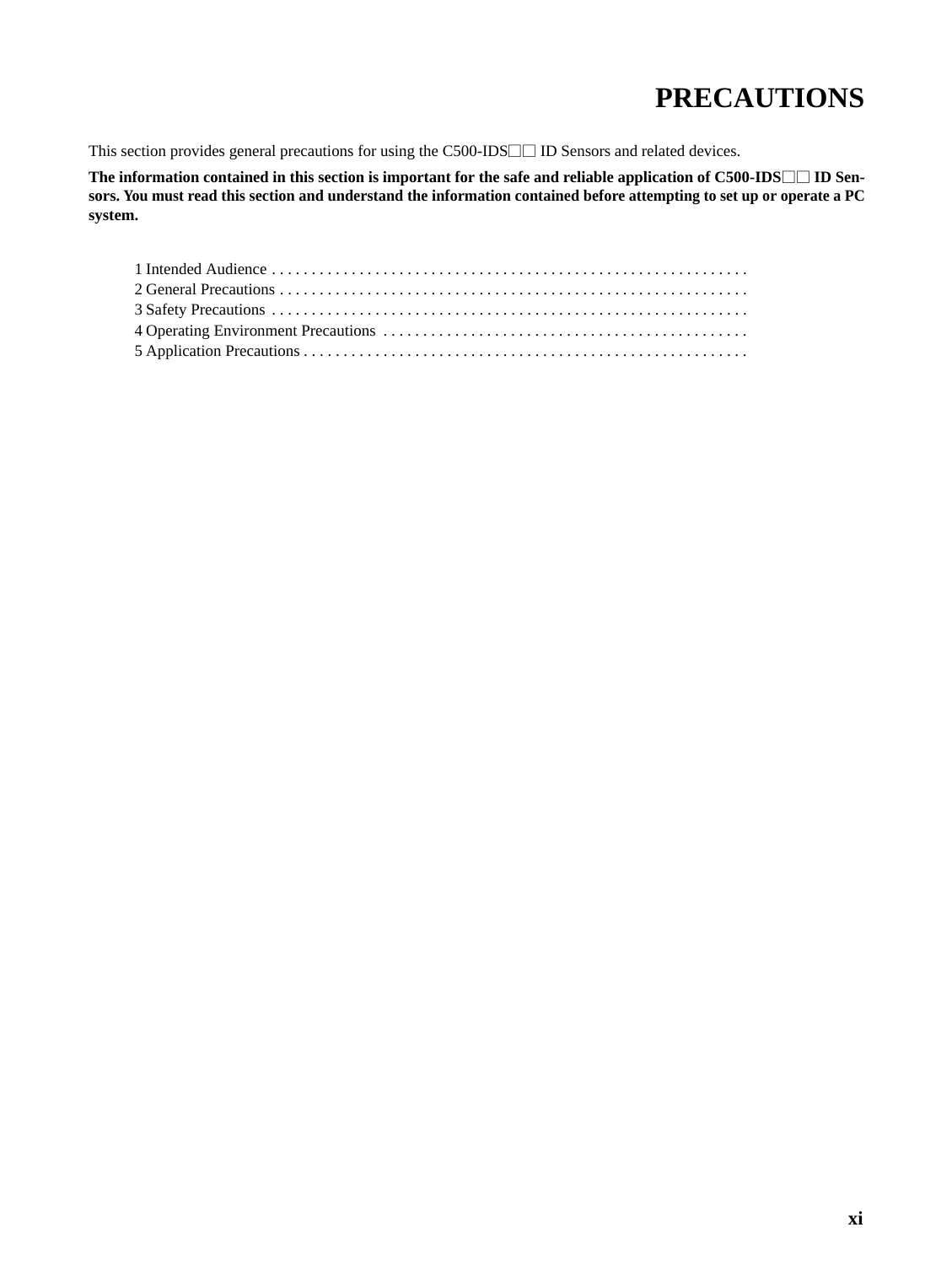# **1 Intended Audience**

This manual is intended for the following personnel, who must also have knowledge of electrical systems (an electrical engineer or the equivalent).

- Personnel in charge of installing control devices.
- Personnel in charge of designing control systems.
- Personnel in charge of managing control systems and facilities.

# **2 General Precautions**

The user must operate the product according to the performance specifications described in the operation manuals.

Before using the product under conditions which are not described in the manual or applying the product to nuclear control systems, railroad systems, aviation systems, vehicles, combustion systems, medical equipment, amusement machines, safety equipment, and other systems, machines, and equipment that may have a serious influence on lives and property if used improperly, consult your OMRON representative.

Make sure that the ratings and performance characteristics of the product are sufficient for the systems, machines, and equipment, and be sure to provide the systems, machines, and equipment with double safety mechanisms.

This manual provides information for operating the ID Sensor system. Be sure to read this manual before attempting to use the ID Sensor systems and keep this manual close at hand for reference during operation.

Since the V620 ID Sensor system uses microwaves of 2,450 MHz, permission is required from the local electrical communications regulatory board before installing the system.

**! WARNING** It is extremely important that ID Sensor systems be used for the specified purpose and under the specified conditions, especially in applications that can directly or indirectly affect human life. You must consult with your OMRON representative before applying ID Sensor systems to the above-mentioned applications.

# **3 Safety Precautions**

**! WARNING** Do not attempt to disassemble, repair, or modify any Units. Any attempt to do so may result in malfunction, fire, or electric shock.

- **! WARNING** Do not attempt to take any Unit apart while the power is being supplied. Doing so may result in electric shock.
- **! WARNING** Do not touch any of the terminals or terminal blocks while the power is being supplied. Doing so may result in electric shock.
- **! WARNING** Do not throw the Data Carrier into fire or heat the Data Carrier to a temperature exceeding 100°C. Doing so may cause ignition or burning of the built-in lithium battery.
- **! WARNING** Do not short the battery terminals or charge, disassemble, heat, or incinerate the battery. Doing any of these may result in leakage, rupture, heat generation, or ignition of the battery.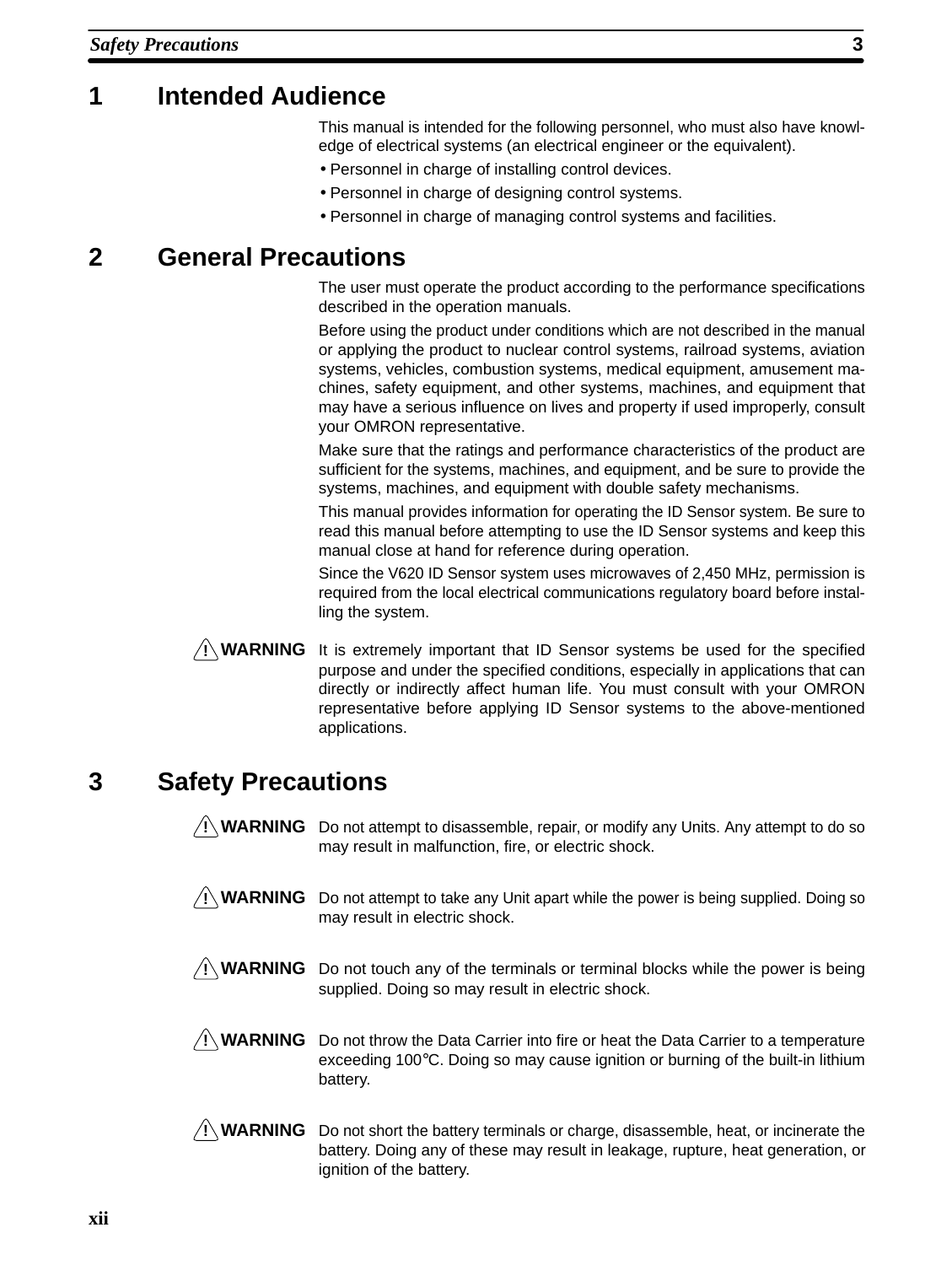# **4 Operating Environment Precautions**

/**!**∖Caution

Do not operate the ID Sensor system in the following locations:

- Locations subject to direct sunlight.
- Locations subject to temperatures or humidity outside the range specified in the specifications.
- Locations subject to condensation as the result of severe changes in temperature.
- Locations subject to corrosive or flammable gases.
- Locations subject to dust (especially iron dust) or salts.
- Locations subject to exposure to water, oil, or chemicals.
- Locations subject to shock or vibration.
- **/!**∖Caution

Take appropriate and sufficient countermeasures when installing systems in the following locations:

- Locations subject to static electricity or other forms of noise.
- Locations subject to strong electromagnetic fields.
- Locations subject to possible exposure to radioactivity.
- Locations close to power supplies.



The operating environment of the ID Sensor system can have a large effect on the longevity and reliability of the system. Improper operating environments can lead to malfunction, failure, and other unforeseeable problems with the ID Sensor system. Be sure that the operating environment is within the specified conditions at installation and remains within the specified conditions during the life of the system.

# **5 Application Precautions**

Observe the following precautions when using the ID Sensor system.

- Fail-safe measures must be taken by the customer to ensure safety in the event of incorrect, missing, or abnormal signals caused by broken signal lines, momentary power interruptions, or other causes.
- Interlock circuits, limit circuits, and similar safety measures in external circuits (i.e., not in the Programmable Controller) must be provided by the customer.

**! WARNING** Always heed these precautions. Failure to abide by the following precautions could lead to serious or possibly fatal injury.

- Always connect to a ground of 100  $\Omega$  or less when installing the ID Sensor systems. Not connecting to a ground of 100  $Ω$  or less may result in electric shock.
- Always turn OFF the power supply to the PC before attempting any of the following. Not turning OFF the power supply may result in malfunction or electric shock.
	- Mounting or dismounting I/O Units, CPU Units, Memory Cassettes, or any other Units.
	- Assembling the Units.
	- Setting DIP switches or rotary switches.
	- Connecting cables or wiring the system.
	- Connecting or disconnecting the connectors.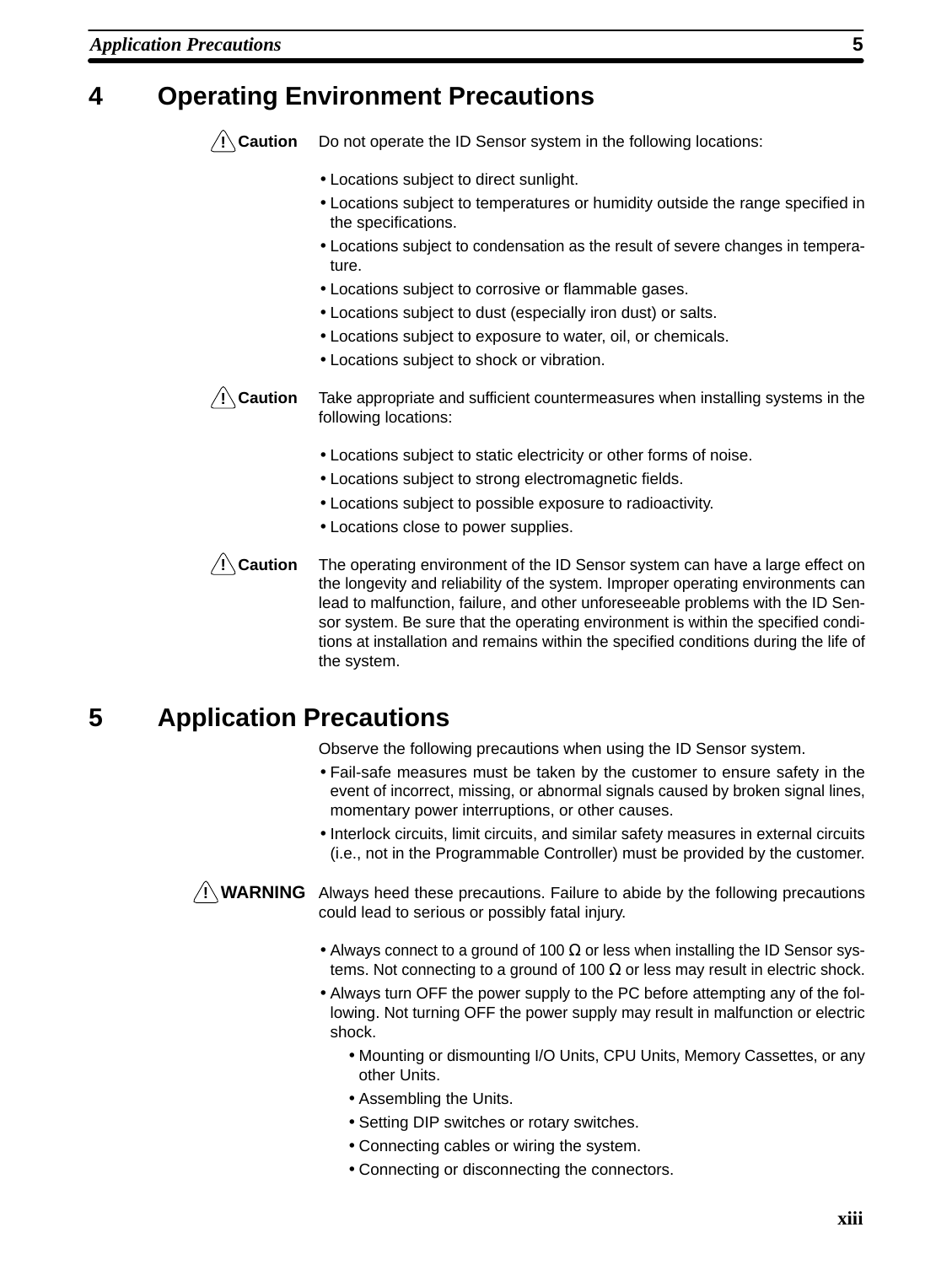

Failure to abide by the following precautions could lead to faulty operation of the PC or the system, or could damage the PC or PC Units. Always heed these precautions.

- Always use the power supply voltages specified in the operation manuals. An incorrect voltage may result in malfunction or burning.
- Take appropriate measures to ensure that the specified power with the rated voltage and frequency is supplied. Be particularly careful in places where the power supply is unstable. An incorrect power supply may result in malfunction.
- Install external breakers and take other safety measures against short-circuiting in external wiring. Insufficient safety measures against short-circuiting may result in burning.
- Do not apply voltages to the Input Units in excess of the rated input voltage. Excess voltages may result in burning.
- Do not apply voltages or connect loads to the Output Units in excess of the maximum switching capacity. Excess voltage or loads may result in burning.
- Disconnect the functional ground terminal when performing withstand voltage tests. Not disconnecting the functional ground terminal may result in burning.
- Be sure that all the mounting screws, terminal screws, and cable connector screws are tightened to the torque specified in the relevant manuals. Incorrect tightening torque may result in malfunction.
- Use crimp terminals for wiring. Do not connect bare stranded wires directly to terminals. Connection of bare stranded wires may result in burning.
- Double-check all wiring and switch settings before turning ON the power supply. Incorrect wiring may result in burning.
- Be sure that the terminal blocks, Memory Units, expansion cables, and other items with locking devices are properly locked into place. Improper locking may result in malfunction.
- Check switch settings, the contents of the DM Area, and other preparations before starting operation. Starting operation without the proper settings or data may result in an unexpected operation.
- Check the user program for proper execution before actually running it on the system. Not checking the program may result in an unexpected operation.
- Confirm that no adverse effect will occur in the system before attempting any of the following. Not doing so may result in an unexpected operation.
	- Changing the operating mode of the PC.
	- Force-setting/force-resetting any bit in memory.
	- Changing the present value of any word or any set value in memory.
- Resume operation only after transferring to the new CPU Unit the contents of the DM Area, HR Area, and other data required for resuming operation. Not doing so may result in an unexpected operation.
- Do not pull on the cables or bend the cables beyond their natural limit. Doing either of these may break the cables.
- Do not place objects on top of the cables or other wiring lines. Doing so may break the cables.
- When replacing parts, be sure to confirm that the rating of a new part is correct. Not doing so may result in malfunction or burning.
- Before touching a Unit, be sure to first touch a grounded metallic object in order to discharge any static built-up. Not doing so may result in malfunction or damage.
- Install the Units properly as specified in the operation manuals. Improper installation of the Units may result in malfunction.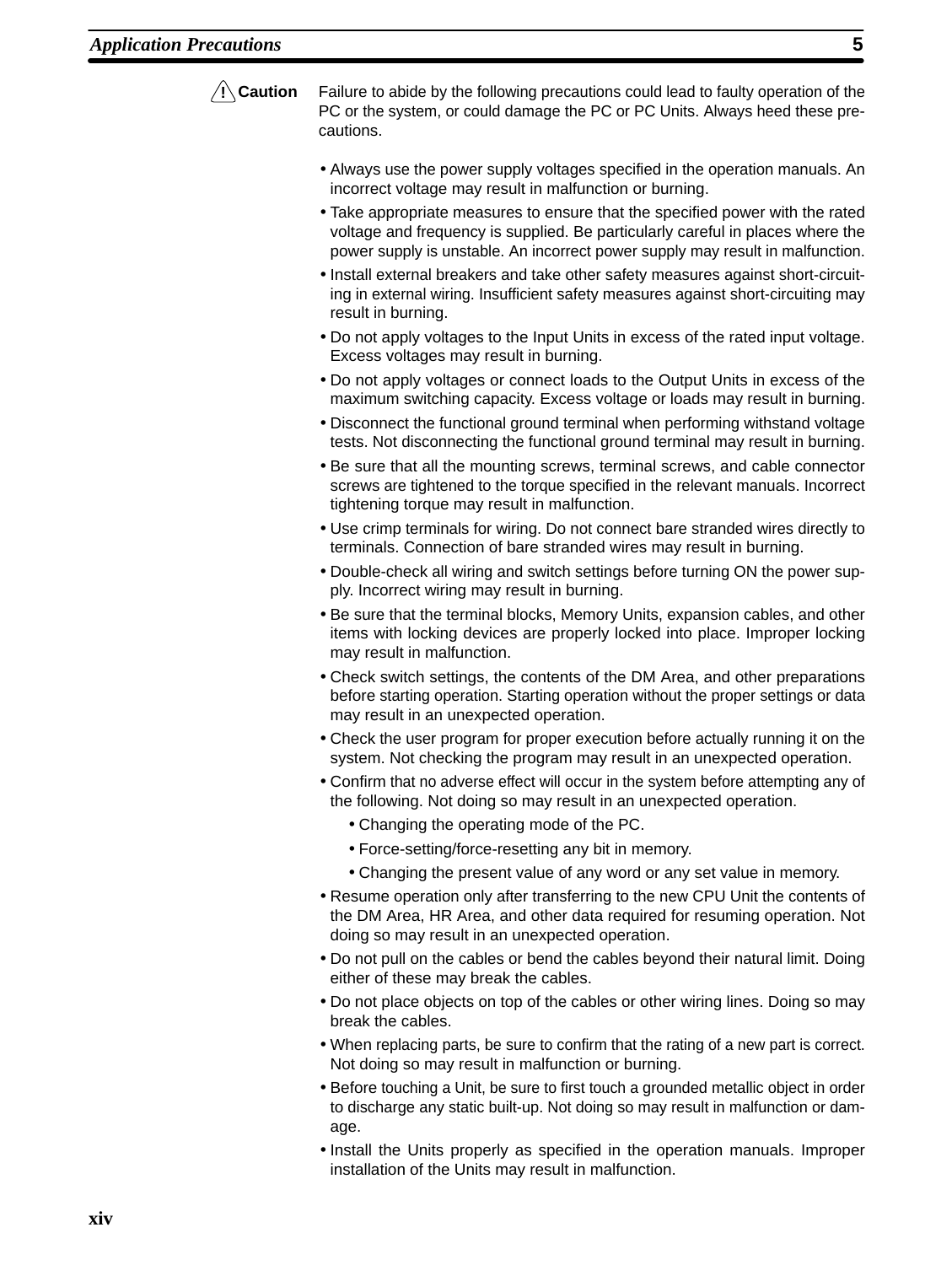# **SECTION 1 System Description and Installation**

This section describes the features, components, configuration, and installation of two ID Sensor systems: the C500-IDS01-V2/IDS02-V1 Electromagnetic Induction ID Sensor systems and the C500-IDS21/IDS22 Microwave ID Sensor systems. Although similar in appearance and in most aspects described in this manual, the Microwave ID Sensor systems are capable of transmitting data to the Data Carrier over a greater distance than is possible with the Electromagnetic Induction ID Sensor systems.

The C500-IDS01-V2/IDS02-V1 ID Sensor read and write data through a Read/Write (R/W) Head; the C500-IDS21/IDS22 Sensors read and write data through a Read/Write (R/W) Antenna. Throughout this manual, the term R/W Head also refers to a R/W Antenna, unless otherwise indicated. Refer to the V600/620 FA ID System Operation Manual for the specifications and installation conditions of the Data Carrier, R/W Head, and R/W Antenna.

| $1 - 5 - 2$ | Maximum Distance Between ID Sensor Unit and R/W Head $\ldots$ ,,,,,,,,,,,,,, |
|-------------|------------------------------------------------------------------------------|
| $1 - 5 - 3$ | Maximum Distance Between ID Sensor Unit and R/W Antenna                      |
|             |                                                                              |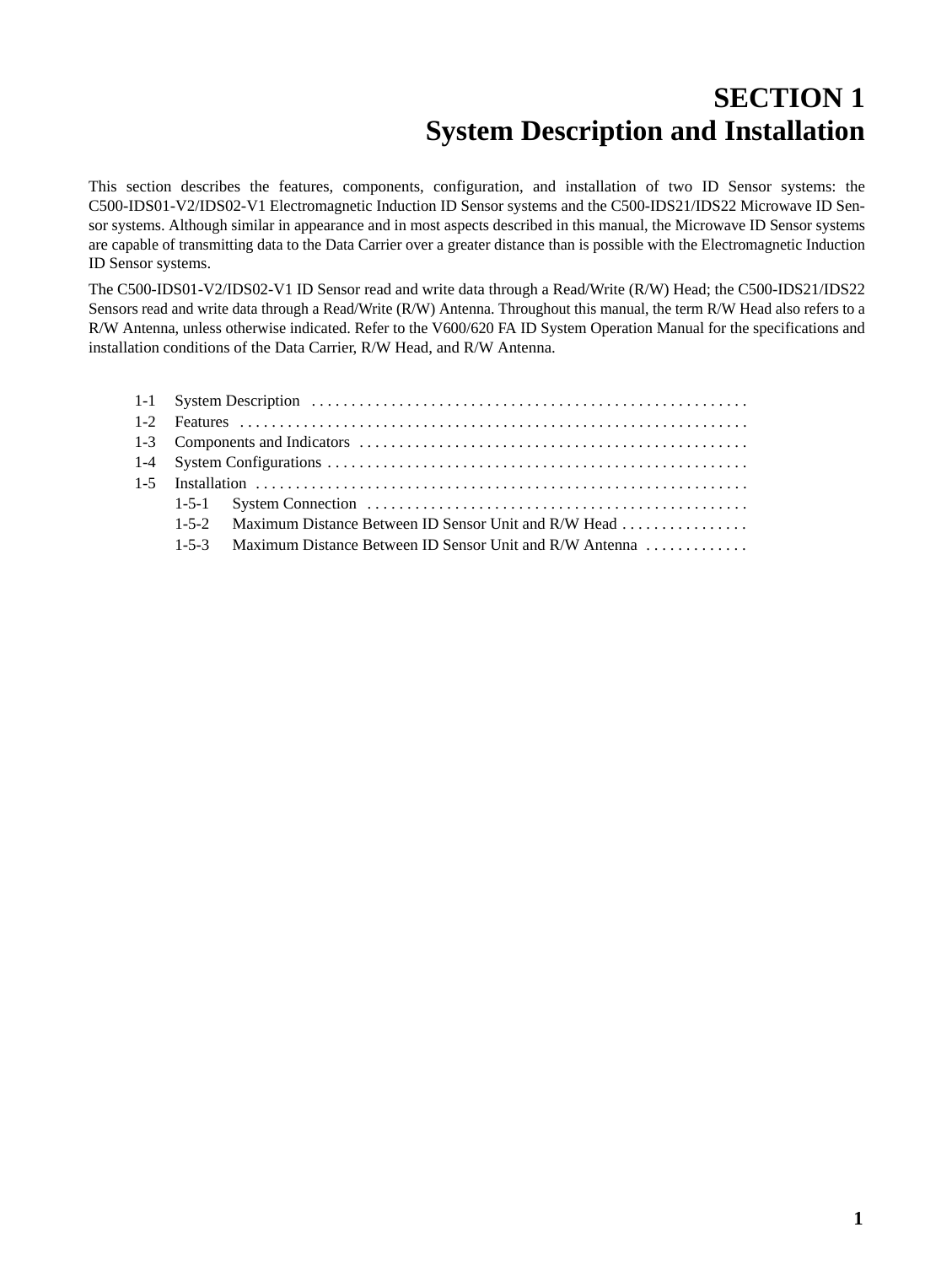# **1-1 System Description**

The ID Sensor system is a versatile contactless identification system. A basic ID Sensor system comprises an ID Sensor Unit, a R/W Head or R/W Antenna, and a Data Carrier. The ID Sensor Unit connects to a single V600-series R/W Head.

The ID Sensor Unit mounts to the OMRON C/CV-series building-block type Programmable Controllers (PC). The Data Carrier mounts to a moving workpiece or workpiece carrier. The R/W Head, connected by cable to the ID Sensor Unit, must be positioned at a point within communication range of the Data Carrier's travel path. Responding to commands from the user program in the PC, the ID Sensor reads from or writes to the Data Carrier through a R/W Head (via electromagnetic induction), or through a R/W Antenna (via microwave). The operations of the ID Sensor Unit can be monitored and checked with the Handheld Programming Console C200H-PRO27-E.

Figure F1–1 illustrates the C500-IDS01-V2 Electromagnetic Induction ID Sensor system; Figure F1–2 illustrates the C500-IDS21 Microwave ID Sensor Unit system.

## **C500-IDS01-V2 Electromagnetic Induction ID Sensor System**

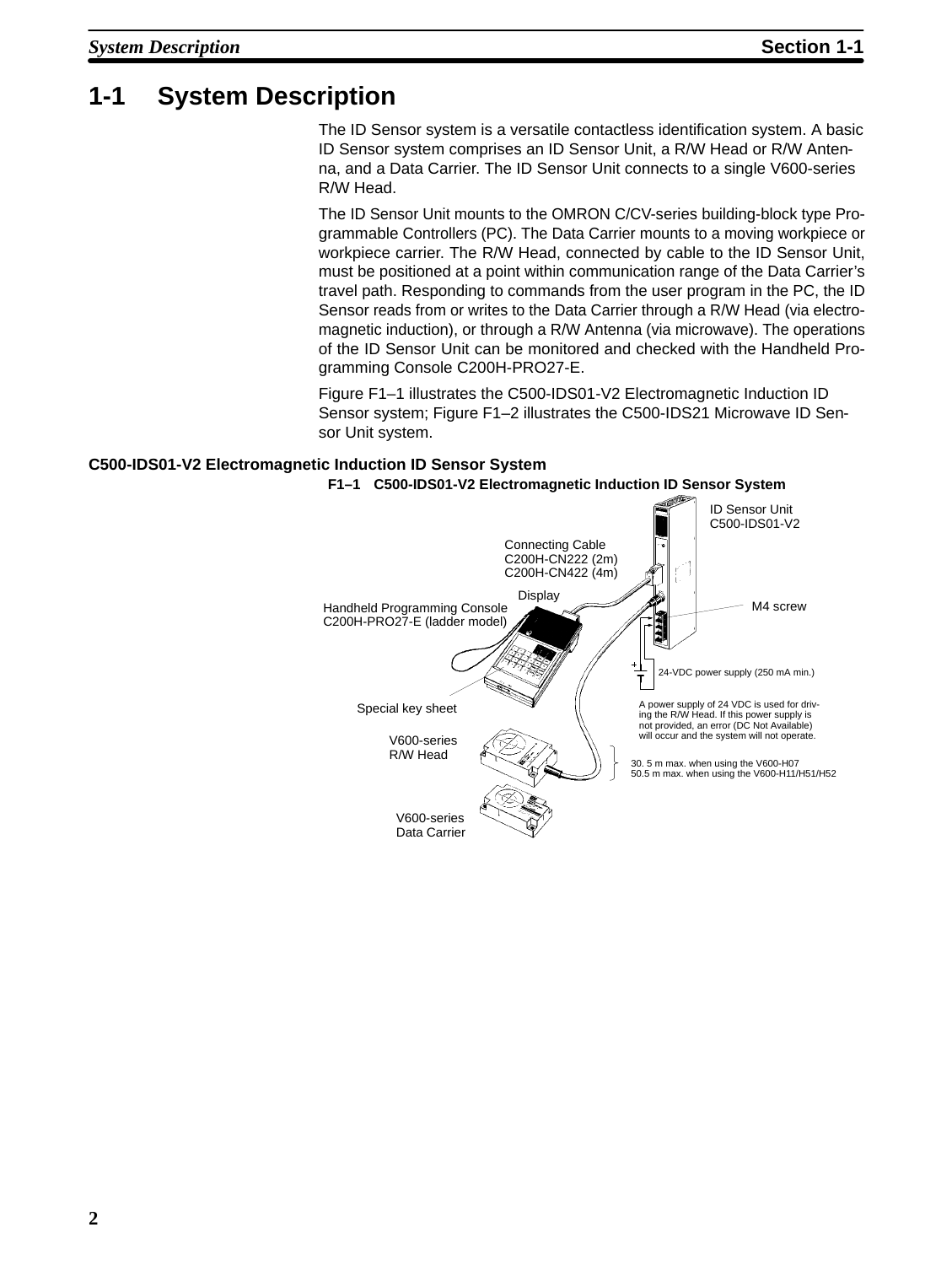## **C500-IDS21 Microwave ID Sensor System**



When the R/W Head must be located more than 10 meters from the ID Sensor Unit, a special long-range ID Sensor system is required. The long-range system includes an ID Adapter that amplifies the signal between the R/W Head and ID Sensor Unit. An ID Adapter can only be connected to an ID Sensor Unit that is designed for that particular Adapter model. **Long-range ID Sensor System**

> Figure F1–3 illustrates the C500-IDS02-V1 Electromagnetic Induction ID Sensor long-range system; Figure F1–4 illustrates the C500-IDS22 Microwave ID Sensor long-range system.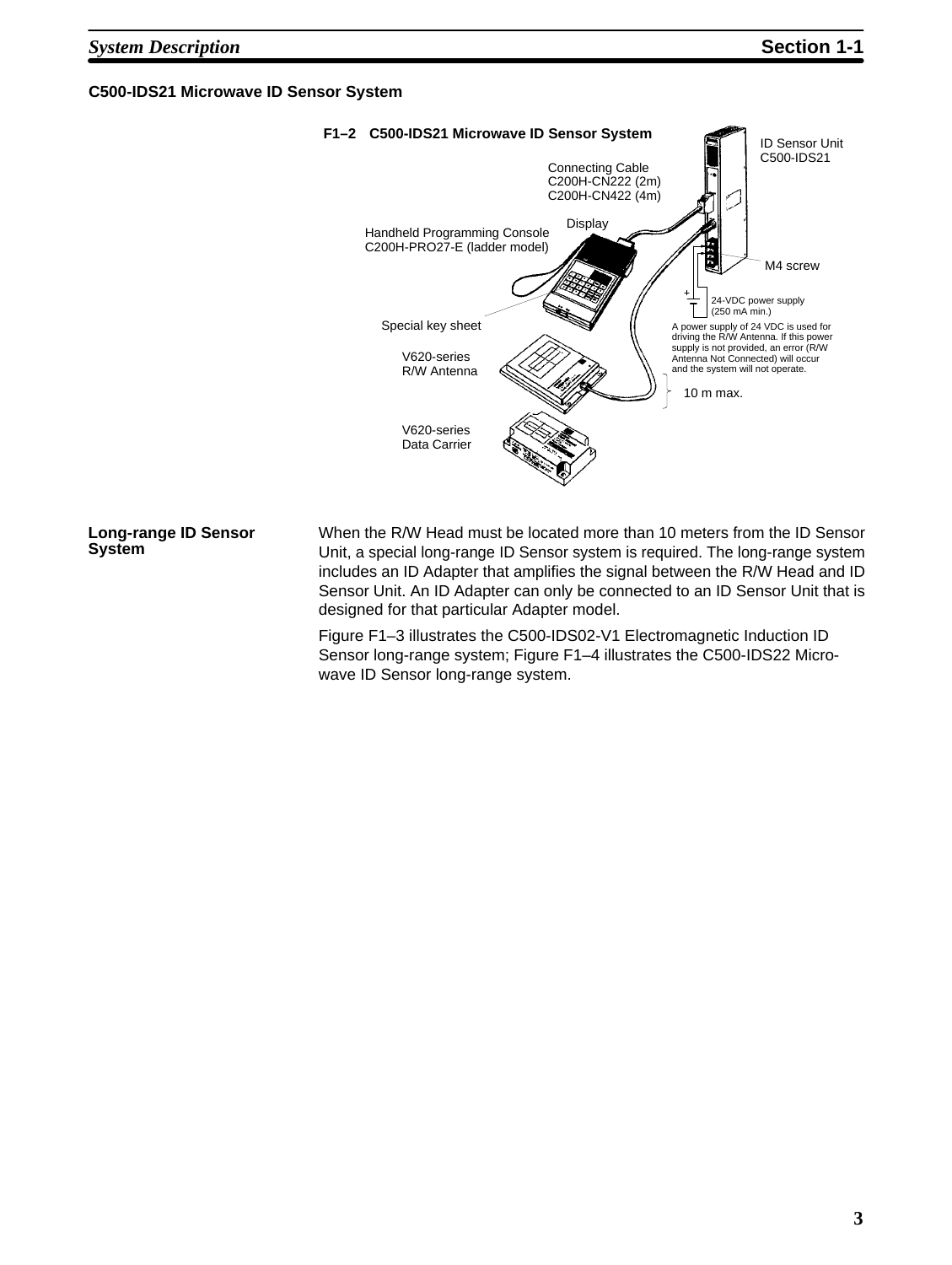# **C500-IDS02-V1 Electromagnetic Induction ID Sensor System**

### **F1–3 C500-IDS02-V1 Electromagnetic Induction ID Sensor System**



**C500-IDS22 Microwave ID Sensor System**





# **1-2 Features**

**Intelligent I/O Read/Write Capability**

The ID Sensor system has the following features:

Up to 251 words of data can be transferred between the PC and the ID Sensor Unit using Intelligent I/O Write (WRIT(87)/(191)) and Intelligent I/O Read (READ(88)/(190)) instructions, thus enabling high-speed data transfer.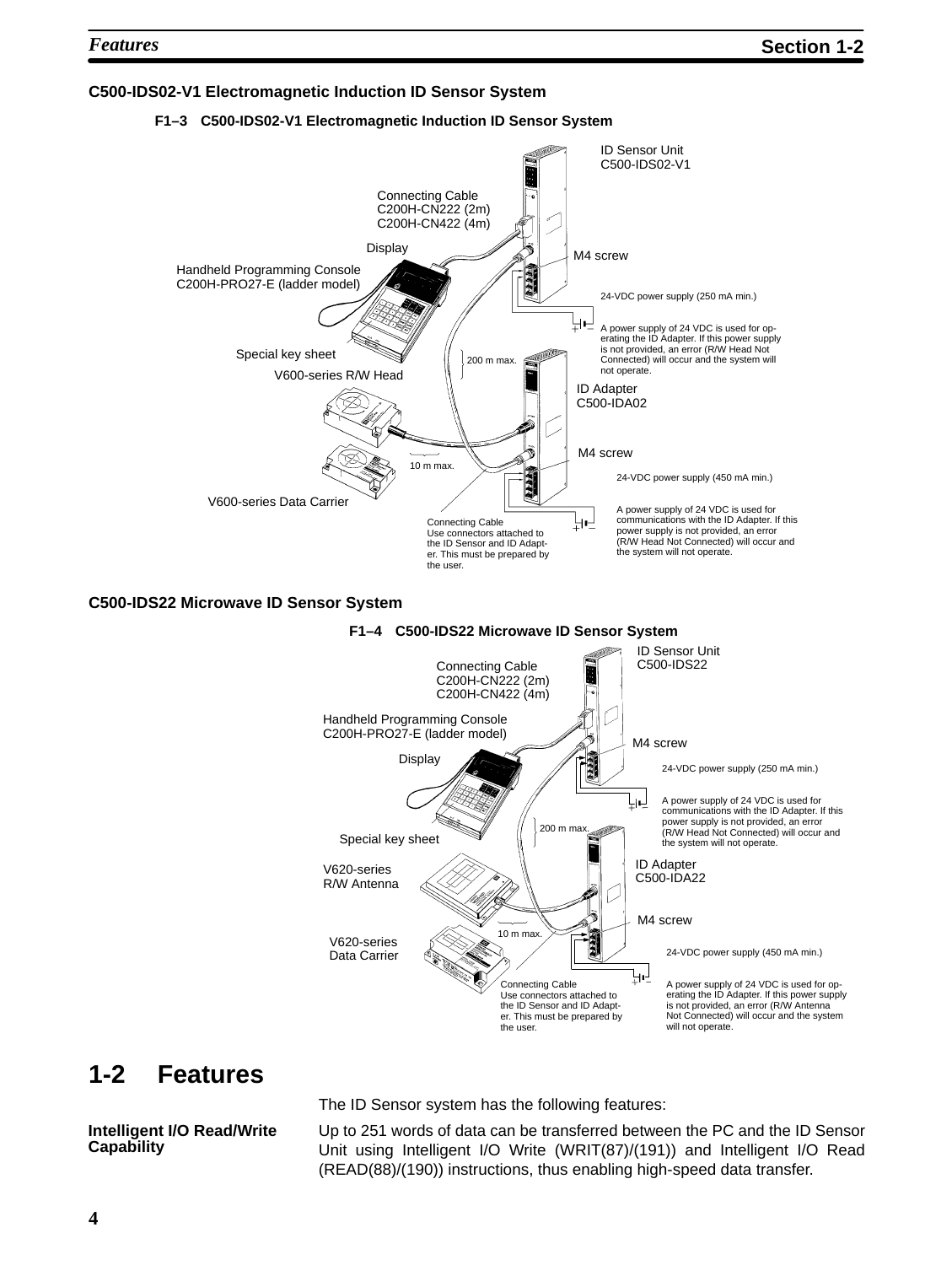|                                                                             | Seven Dedicated Commands Data is transferred between the ID Sensor Unit and the Data Carrier with the fol-<br>lowing seven dedicated commands:                                                                                                                                                                                                                                                                                                                                                                       |
|-----------------------------------------------------------------------------|----------------------------------------------------------------------------------------------------------------------------------------------------------------------------------------------------------------------------------------------------------------------------------------------------------------------------------------------------------------------------------------------------------------------------------------------------------------------------------------------------------------------|
|                                                                             | Read<br>Write<br>Auto Read<br>Auto Write<br>Clear-all<br>Auto Read/Write Abort<br>Data management (C500-IDS01-V2/C500-IDS02-V1 only)                                                                                                                                                                                                                                                                                                                                                                                 |
|                                                                             | Up to 502 bytes of data can be read from or written to the Data Carrier at one<br>time. Clear-all clears all data in the Data Carrier's memory (2K bytes). These<br>commands are compatible with both the V600 and V620 ID Controllers.                                                                                                                                                                                                                                                                              |
| <b>Monitoring with the</b><br><b>Handheld Programming</b><br><b>Console</b> | The Handheld Programming Console can be used to monitor data transfer as<br>well as errors that have occurred during operation. A key sheet for the Handheld<br>Programming Console is included with the ID Sensor Unit.                                                                                                                                                                                                                                                                                             |
| <b>Storage of Error Information</b>                                         | Error information is stored in the internal memory of the ID Sensor Unit. A built-in<br>capacitor stores the information for 15 days (at $25^{\circ}$ C).                                                                                                                                                                                                                                                                                                                                                            |
| <b>Compatibility</b>                                                        | The R/W Head and Data Carrier, for the C500-IDS01-V2 and C500-IDS02-V1<br>are compatible with the V600 Electromagnetic Induction ID Controller.<br>The R/W Antenna and Data Carrier for the C500-IDS21 and C500-IDS22 are<br>compatible with the V620 Microwave ID Controller.<br>The C500-IDA02 ID Adapter for the C500-IDS02-V1 is compatible with the V600<br>Electromagnetic Induction ID Controller.<br>The C500-IDA02 ID Adapter for the C500-IDS02-V1 is compatible with the V620<br>Microwave ID Controller. |
|                                                                             | If an incompatible R/W Head. Data Carrier, or Adapter is connected to an ID                                                                                                                                                                                                                                                                                                                                                                                                                                          |

If an incompatible R/W Head, Data Carrier, or Adapter is connected to an ID Sensor Unit, a connection error will occur, preventing operation of the Unit.

| <b>ID Sensor Unit</b> |                  |                   | <b>Electromagnetic induction</b> |                                                                                |                                                                                        | <b>Microwave</b>                    |                                                                                 |
|-----------------------|------------------|-------------------|----------------------------------|--------------------------------------------------------------------------------|----------------------------------------------------------------------------------------|-------------------------------------|---------------------------------------------------------------------------------|
|                       | <b>ID Sensor</b> | <b>ID Adapter</b> | $V600-H$<br><b>R/W Head</b>      | $V600-D$<br>$R \Box \Box$<br>Data Carri-<br>er (with<br>built-in bat-<br>tery) | $V600-D$<br>$P \Box \Box$ Data<br><b>Carrier</b><br>(with no<br>built-in bat-<br>tery) | $V620-H$<br><b>R/W Anten-</b><br>na | $V620-D$<br>$R \Box \Box$ Data<br><b>Carrier</b><br>(with built-<br>in battery) |
| Electromag-           | C500-IDS01-V2    | $---$             | Yes                              | <b>Yes</b>                                                                     | Yes                                                                                    | <b>No</b>                           | <b>No</b>                                                                       |
| netic induc-<br>tion  | C500-IDS02-V1    | C500-IDA02        | Yes                              | <b>Yes</b>                                                                     | Yes                                                                                    | <b>No</b>                           | <b>No</b>                                                                       |
|                       | C500-IDS01-V1    | $---$             | Yes                              | Yes                                                                            | <b>No</b>                                                                              | <b>No</b>                           | <b>No</b>                                                                       |
|                       | C500-IDS02       | C500-IDA02        | Yes                              | <b>Yes</b>                                                                     | <b>No</b>                                                                              | <b>No</b>                           | <b>No</b>                                                                       |
| Microwave             | C500-IDS21       | ---               | N <sub>o</sub>                   | <b>No</b>                                                                      | <b>No</b>                                                                              | V620-H01/<br>$-H02$                 | V620-D8KR<br>01                                                                 |
|                       | C500-IDS22       | C500-IDA22        | No                               | <b>No</b>                                                                      | <b>No</b>                                                                              | V620-H01/<br>$-H02$                 | V620-D8KR<br>01                                                                 |

**Note** Refer to the list of applicable manuals in the About this Manual section.

**Differences between C500-IDS01-V1/C500-IDS02 and C500-IDS01-V2/C500-IDS02- V1**

The C500-IDS01-V2 and C500-IDS02-V1, which are updated versions of the C500-IDS01-V1/IDS02, have the following three new features in addition to all the capabilities that the C500-IDS01-V2 and C500-IDS02-V1 possess. The C500-IDS01-V2 and C500-IDS02-V1 are compatible with the C500-IDS01-V1/ IDS02.

**1, 2, 3...** 1. Connecting to Data Carrier Incorporating EEPROM The C500-IDS01-V2 and C500-IDS02-V1 read data from and write data to the V600-D $\Box$ P $\Box$  containing an EEPROM. To read data, the user can select the communications distance priority mode or communications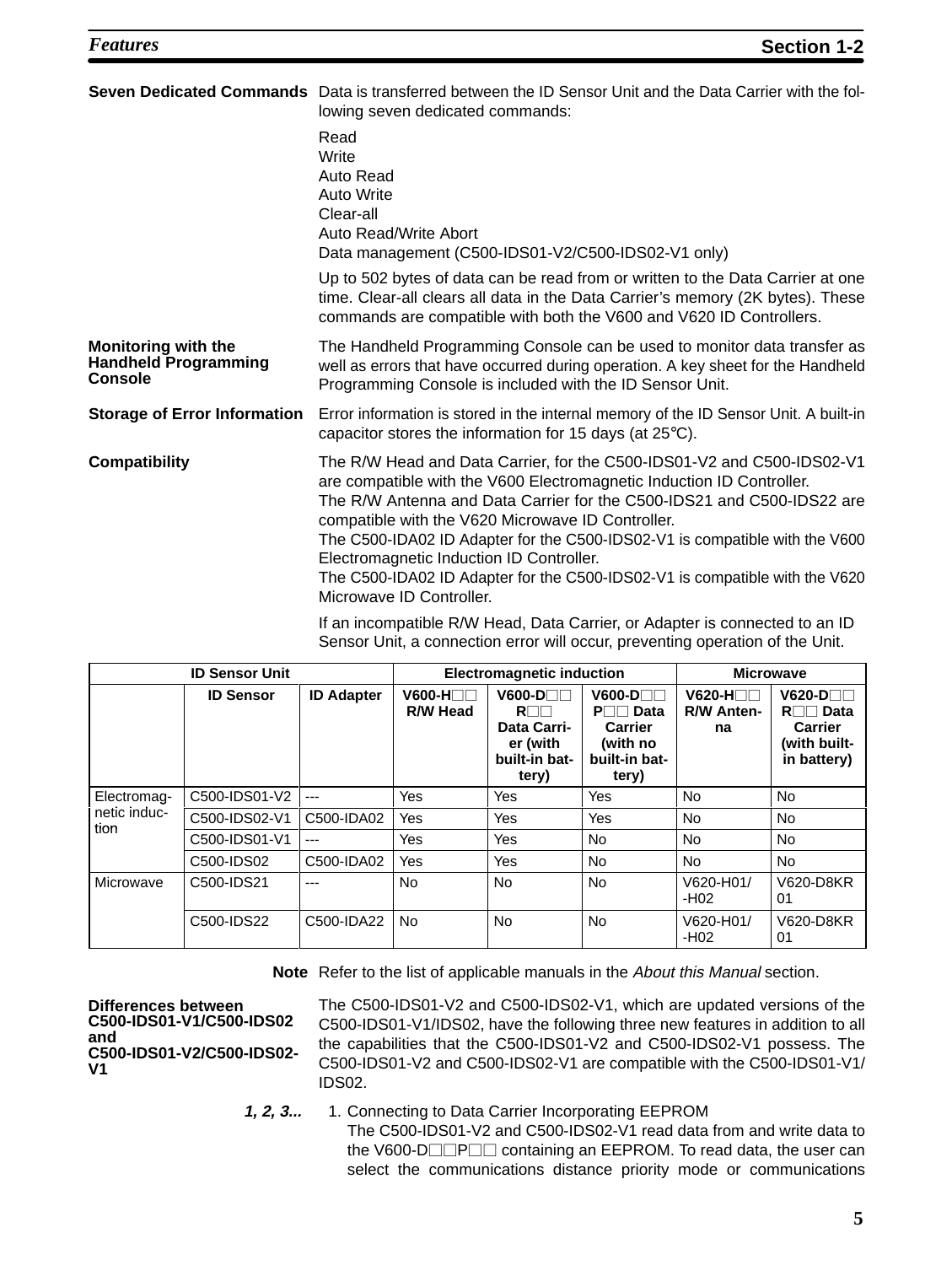speed priority mode with local communications mode switch 3. Neither of these modes are, however, available when the ID Sensor Unit is connected to the SRAM Data Carrier.

2. New Commands

The C500-IDS01-V2 and C500-IDS02-V1 incorporate data management commands, with which it is possible to check the reliability of the Data Carrier's data. The details of the commands are as follows:

| <b>Function</b>                                     | Command | <b>Meaning</b>                                                                                                                                                                                                                                                                                                                                                                               |
|-----------------------------------------------------|---------|----------------------------------------------------------------------------------------------------------------------------------------------------------------------------------------------------------------------------------------------------------------------------------------------------------------------------------------------------------------------------------------------|
| Checking of data                                    | MD-K    | By adding a check code to the Data Carrier's data, it is possible to detect a<br>data error due to the battery of the Data Carrier that incorporates SRAM, or<br>excessive overwriting operations of the Data Carrier that incorporates                                                                                                                                                      |
|                                                     | $MD-C$  | EEPROM. Use the MD-K command to calculate and write the check code to<br>the Data Carrier. Use the MD-C command to collate the check code. The MD-K<br>command and MD-C command must be always used together.                                                                                                                                                                                |
| Checking of the number<br>of overwriting operations | MD-L    | Check the life of the Data Carrier's EEPROM by counting the number of<br>overwriting operations. The Data Carrier's EEPROM allows a total of 100,000<br>overwriting operations.                                                                                                                                                                                                              |
|                                                     | MD-S    | If the maximum number of overwriting operations is written onto the DC in<br>advance, the number of overwriting operations will be decremented every time<br>overwriting is performed on the DC and the remaining number of overwriting<br>operations of the EEPROM DC can be detected.<br>This command is applicable to models with the lot number **55 (shipped in<br>May 1995) and later. |

3. Hexadecimal Page Number Display

The page number is displayed in hexadecimal, in which case the rightmost two digits of the address are displayed as the page number.

In the following example, the user has access to address 0A00 or 1000.

## **C500-IDS01-V2/IDS02-V1 C500-IDS01-V1/IDS02**

# **C500-IDS21/IDS22**

# HEAD 1 PAGE 0A

STadrs00 data 00

ANT. 1 PAGE 10

STadrs00 data 00

# **1-3 Components and Indicators**

Figure F1–5 the front panel of the C500-IDS01-V2 ID Sensor Unit; it is identical in appearance to the C500-IDS21 ID Sensor Unit.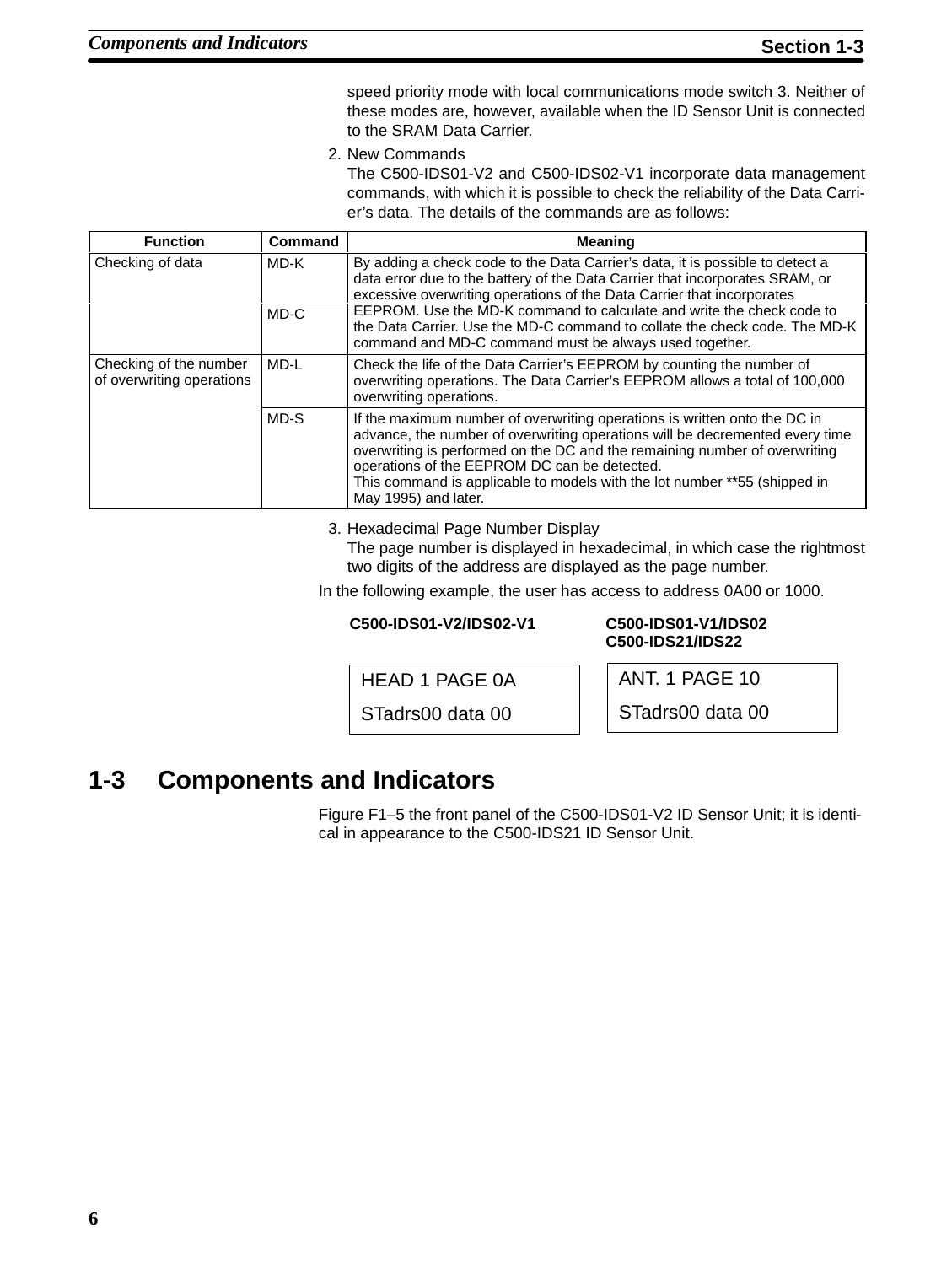#### **Front Panel C500-IDS01-V2/IDS21 ID Sensor Unit**



**F1–5 C500-IDS01-V2/IDS21 ID Sensor Units**

- **Note** 1. To gain access to the DIP switches, remove the indicator panel with a standard screwdriver.
	- 2. Do not press RESET when the T/R indicator is lit. Refer to p110, note 2 before using the RESET switch.

Figure F1–6 shows the front panel of the C500-IDS02-V1 ID Sensor Unit; it is identical in appearance to the C500-IDS22 ID Sensor Unit.

#### **Front Panel C500-IDS02-V1/IDS22 ID Sensor Unit**



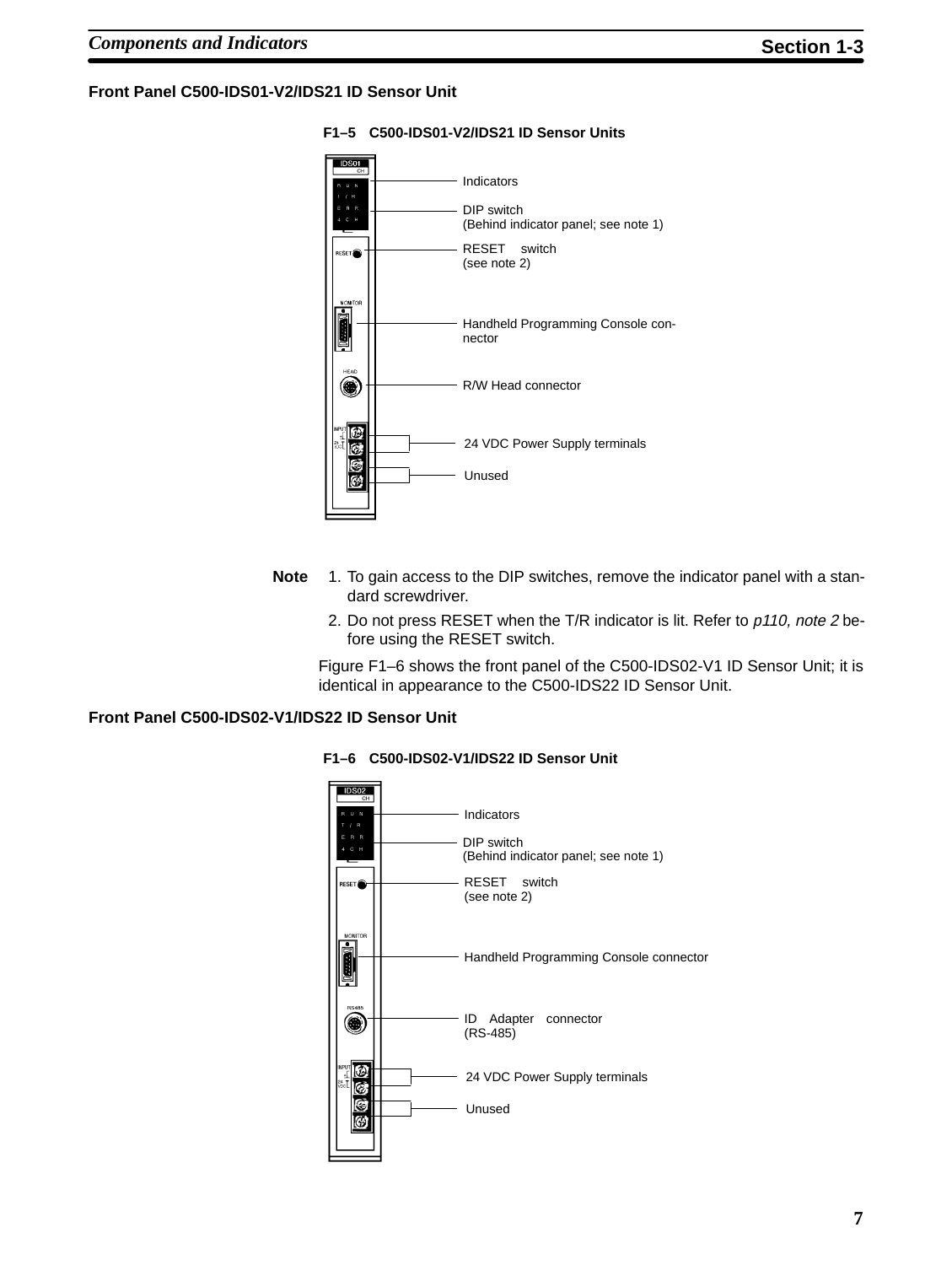- **Note** 1. To gain access to the DIP switches, remove the indicator panel with a standard screwdriver.
	- 2. Do not press RESET when the T/R indicator is lit. Refer to p110 note2 before using the RESET switch.

**Indicators** Table T1–1 shows the functions of the ID Sensor Unit indicators.

**T1–1 ID Sensor Unit Indicators**

| Indicator             | <b>Function</b>                                  |
|-----------------------|--------------------------------------------------|
| <b>RUN</b>            | Lit while the ID Sensor is operating             |
|                       | Unlit when an error occurs in the ID Sensor Unit |
| T/R                   | Lit during data communication                    |
| <b>ERROR</b>          | Lit when an error occurs in the ID Sensor Unit   |
| 4 CH<br>(see page 17) | Lit when the ID Sensor Unit is set to 4 words    |
|                       | Unlit when the ID Sensor Unit is set to 2 words  |

Figure F1–7 shows the front panel of the C500-IDA02 ID Adapter; it is identical in appearance to the C500-IDA22 ID Adapter.

#### **Front Panel C500-IDA02/IDA22 ID Adapter**





# **1-4 System Configurations**

Figure F1–8 illustrates a typical system configuration of the C500-IDS01-V2 Electromagnetic Induction ID Sensor system and the C500-IDS21 Microwave ID Sensor system. Both systems consists of an ID Sensor Unit mounted to a Programmable Controller (PC), a R/W Head connected to the ID Sensor Unit, and a Data Carrier mounted on a moving workpiece or workpiece carrier. Only one R/W Head can be connected to an ID Sensor Unit.

To monitor data and error information, connect a Handheld Programming Console to the ID Sensor. The data is displayed on the screen of the Programming Console. Refer to Section 3-3 Monitoring.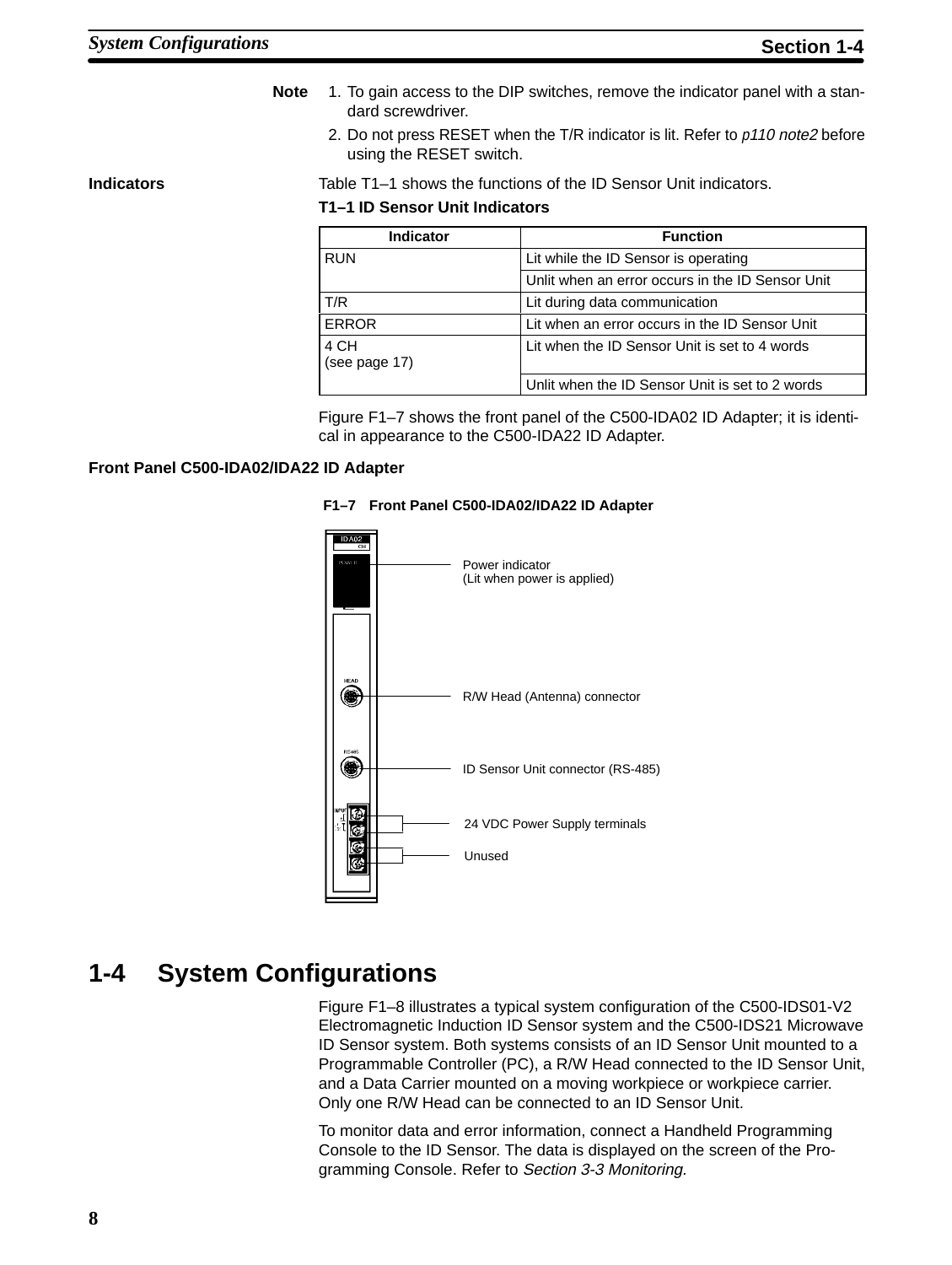



Handheld Programming Console

**Note** 1. With the C500-IDS01-V2, the maximum cable length is 30.5 m when using the V600-H07 and 50.5 m when using the V600-H11/H51/H52.

2. With the C500-IDS21, the maximum cable length is 10 m max.

Figure F1–9 illustrates the C500-IDS02-V1 Electromagnetic Induction ID Sensor and C500-IDS22 Microwave ID Sensor systems.





If the R/W Head must be located more than 10 meters from the ID Sensor Unit, a long-range ID Sensor system that includes an ID Adapter is required. The ID Adapter amplifies the signal between the R/W Head and ID Sensor Unit.

# **1-5 Installation**

This section contains information on the installation of system components. Before carrying out any of the procedures outlined in this section, make sure that they apply to your model of ID Sensor.

# **1-5-1 System Connection**

ID Sensor Units can be mounted to any slot of a C500, C1000H, or C200H building-block type Programmable Controller. This section explains connections and wiring of all ID Sensor system components.

Refer to Figures F1–1 through F1–4 connection diagrams.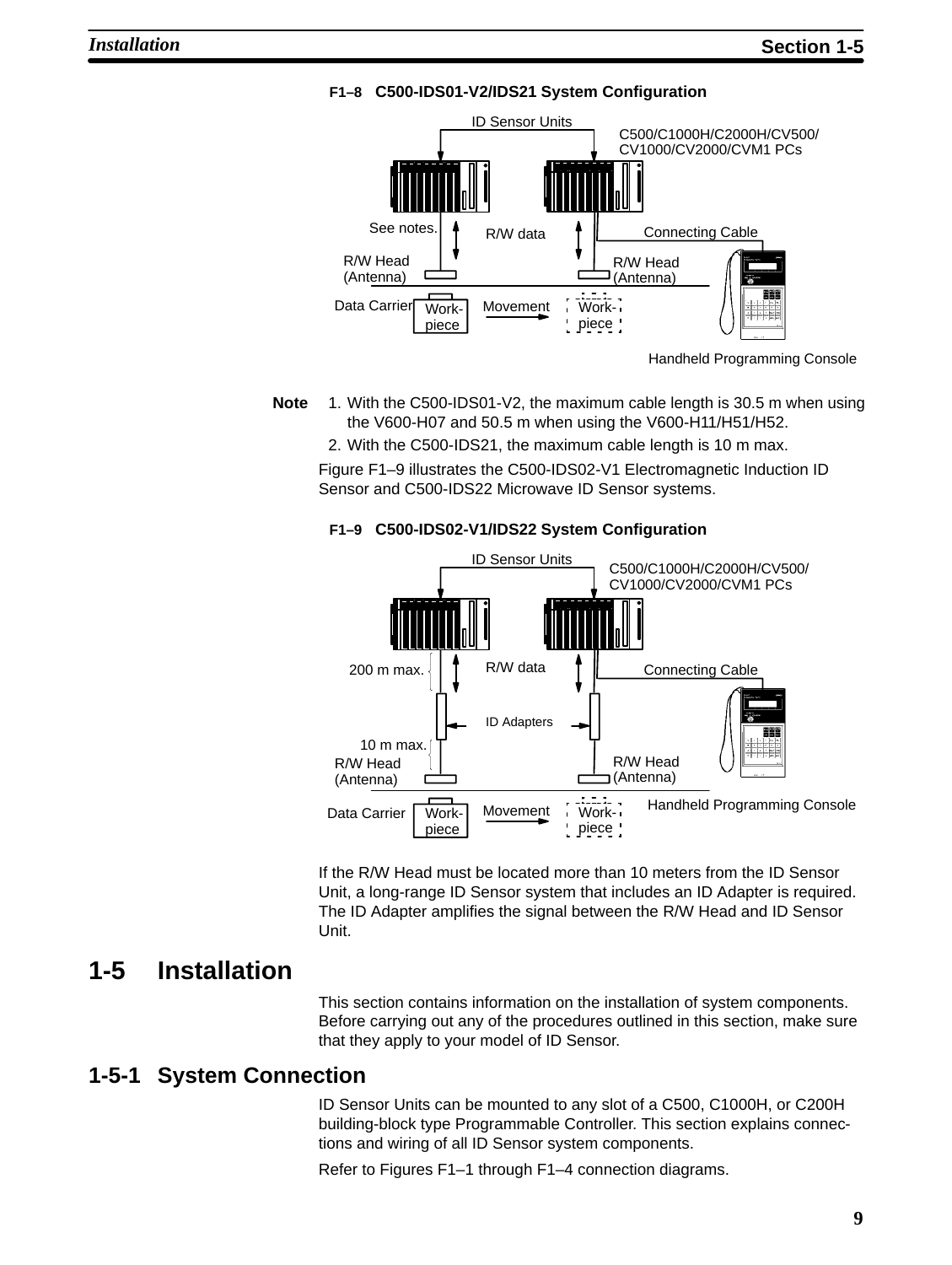## **Connecting the C500-IDS01-V2 and C500-IDS21**

- **1, 2, 3...** 1. Before connecting and wiring the ID Sensor Unit, turn OFF the power to the PC.
	- 2. Connect the R/W Head to the ID Sensor Unit connector marked "HEAD" or "ANTENNA". (To disconnect the cable, pull while grasping the outer ring of the cable.)
	- 3. Connect a 24 VDC power supply (250 mA min.) to the 24 VDC terminals of the ID Sensor Unit. If the power supply is not connected, the Unit will not be able to communicate with the R/W Head or Antenna, and an error will occur. Solderless terminals are recommended for the power supply connection. When connecting the power supply to the terminals of the ID Sensor Unit, make certain that the correct polarity is observed.

# **Connecting the C500-IDS02-V1 and C500-IDS22**

**1, 2, 3...** 1. Before connecting and wiring the ID Sensor Unit, turn OFF the power to the PC.

supplied as accessories. Note that at the ID Adapter end of the RS-485 cable,

|                                                              | 2. To connect the ID Adapter to the ID Sensor Unit, first assemble a cable of the<br>appropriate length; use the connectors supplied as accessories. (Refer to<br>Preparing the RS-485 Cable on page 10) Connect one end of the cable to<br>the RS-485 connector of the ID Sensor Unit; turn the outer ring clockwise<br>until it clicks. Connect the other end to the RS-485 connector of the ID<br>Adapter in the same manner. Note that although the connectors on both<br>ends of the RS-485 cable appear identical, the connector at the ID Adapter<br>end of the cable is insulated from the shield. |
|--------------------------------------------------------------|------------------------------------------------------------------------------------------------------------------------------------------------------------------------------------------------------------------------------------------------------------------------------------------------------------------------------------------------------------------------------------------------------------------------------------------------------------------------------------------------------------------------------------------------------------------------------------------------------------|
|                                                              | 3. Connect the cable of the R/W Head to the HEAD connector of the<br>C500-IDA02 ID Adapter; connect the cable of the R/W Antenna to the AN-<br>TENNA connector of the C500-IDA22 ID Adapter. (To disconnect the cable,<br>pull while grasping the outer ring of the cable; do not pull at an angle.)                                                                                                                                                                                                                                                                                                       |
|                                                              | 4. Connect a 24 VDC power supply (250 mA min.) to the 24 VDC terminals of<br>the ID Sensor Unit. Without this power supply the Unit will not be able to<br>communicate with the ID Adapter, and an error will occur. Connect a 24 VDC<br>power supply (450 mA min.) to the 24 VDC terminals of the ID Adapter. If no<br>power supply is connected, the ID Adapter will not operate, and an error will<br>occur. Solderless terminals are recommended for connecting the power<br>supply. When connecting the power supply, make certain that the correct<br>polarity is observed.                          |
| <b>Connecting the Handheld</b><br><b>Programming Console</b> | Refer to Section 3-3 Monitoring and Figure F1-1 to F1-4 information on con-<br>necting the Handheld Programming Console.                                                                                                                                                                                                                                                                                                                                                                                                                                                                                   |
| <b>Preparing the RS-485 Cable</b>                            |                                                                                                                                                                                                                                                                                                                                                                                                                                                                                                                                                                                                            |
| <b>Before Assembly</b>                                       | The ID Sensor Unit and the ID Adapter communicate through the RS-485 inter-<br>face. To connect the ID Adapter to the ID Sensor Unit, first prepare a cable of a<br>length suitable to your needs (maximum length 200 m); use the connectors                                                                                                                                                                                                                                                                                                                                                               |

the connector must be insulated from the shield.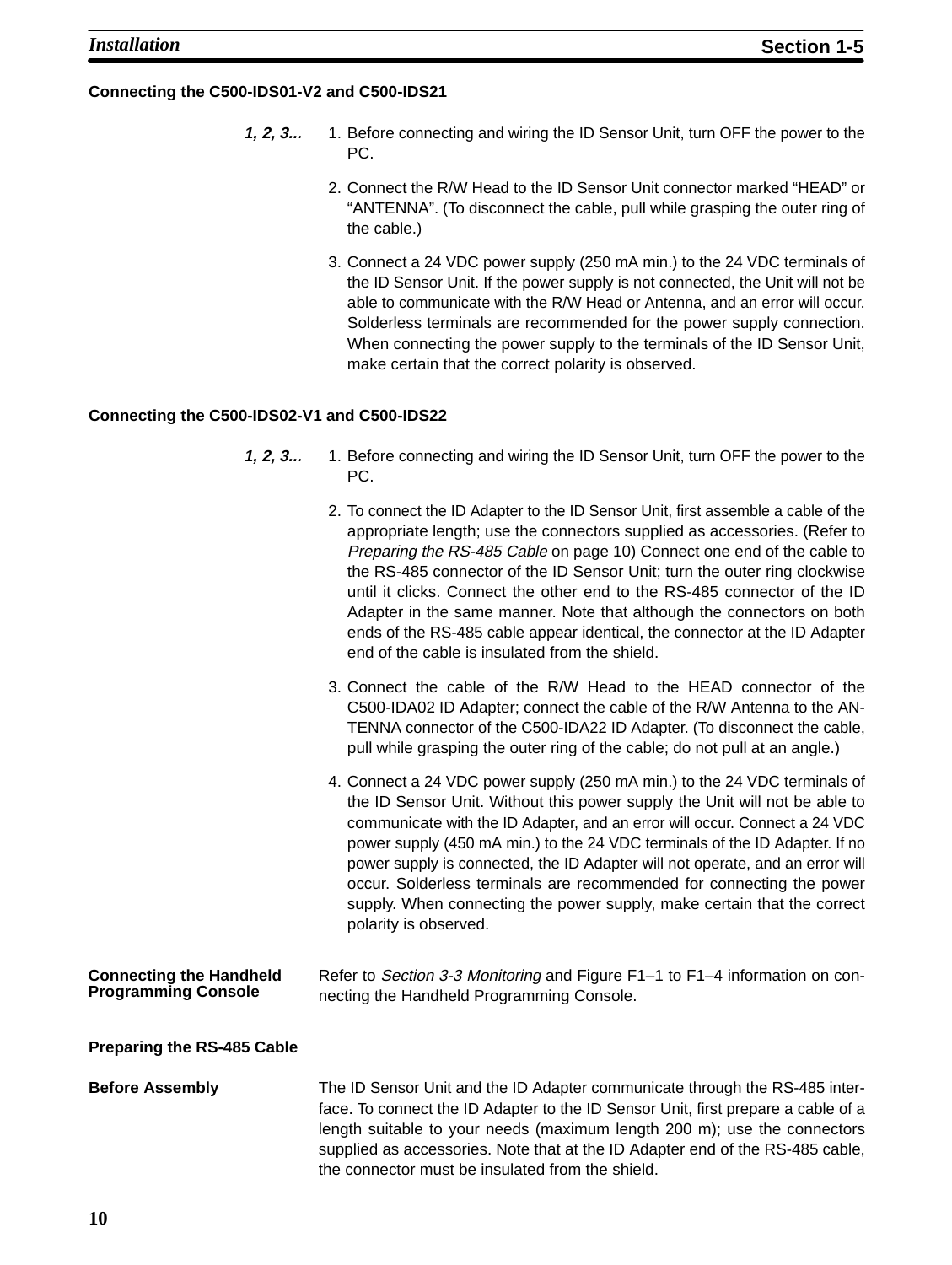# *Installation* **Section 1-5**

#### **Pin Letters and Signal Assignment**

Use the connectors supplied for the ID Sensor Unit and ID Adapter. Using twisted-pair cable, connect the pins to the corresponding letters of each connector (pin letters appear on the face of the connector). Be sure to maintain identical pin letter and signal assignments for both connectors. Figure F1–10 shows pin letters and signal assignments.

## **F1–10 RS-485 Cable; Pin Letters and Signal Assignments**



| <b>Pin letter</b>    | Signal | Shielded twisted-pair cable                                  | <b>Pin letter</b> | Signal |
|----------------------|--------|--------------------------------------------------------------|-------------------|--------|
| Α                    |        | $\mathcal{F}^{\mathcal{A}}$                                  | Α                 |        |
| B                    |        |                                                              | B                 |        |
| $\mathsf C$          | $SD1+$ | $\mathbf{r}$                                                 | $\mathsf{C}$      | $SD1+$ |
| D                    | $SD1-$ | $\mathbf{I}$                                                 | D                 | $SD1-$ |
| E                    | $SD2+$ | $\mathbf{I}$<br>$\mathbf{I}$                                 | E                 | $SD2+$ |
| F                    | $SD2-$ | $\mathbf{I}$                                                 | $\mathsf{F}$      | $SD2-$ |
| G                    | $SD3+$ | $\mathbf{L}$                                                 | G                 | $SD3+$ |
| H                    | $SD3-$ |                                                              | Н                 | $SD3-$ |
| J                    | $SD4+$ | $\mathbf{I}$<br>$\sqrt{2}$                                   | J                 | $SD4+$ |
| Κ                    | $SD4-$ | $\mathbf{I}$<br>$\mathbf{r}$<br>$\mathbf{r}$<br>$\mathbf{r}$ | Κ                 | $SD4-$ |
| L                    | $SD5+$ |                                                              | L                 | $SD5+$ |
| M                    | $SD5-$ |                                                              | M                 | $SD5-$ |
| Connector<br>housing | FG     | Shield                                                       |                   |        |

**Note** Confirm all pin letters before completing assembly.

#### **Preparing the ID Sensor Unit end of the RS-485 cable**

The numbered steps that follow refer to the numbered steps in Figure F1–11.

- **1, 2, 3...** 1. Cut the cable to the appropriate length.
	- 2. Remove a 15 mm length of the rubber sheath from the end of the cable by cutting the sheath with a razor. Be careful not to damage the shielded cable underneath.
	- 3. Cut and remove 10 mm of the shield with scissors.
	- 4. Remove 5 mm of the insulation from the end of each conductor with a stripper.
	- 5. Fold the shielded cable back over the rubber sheath.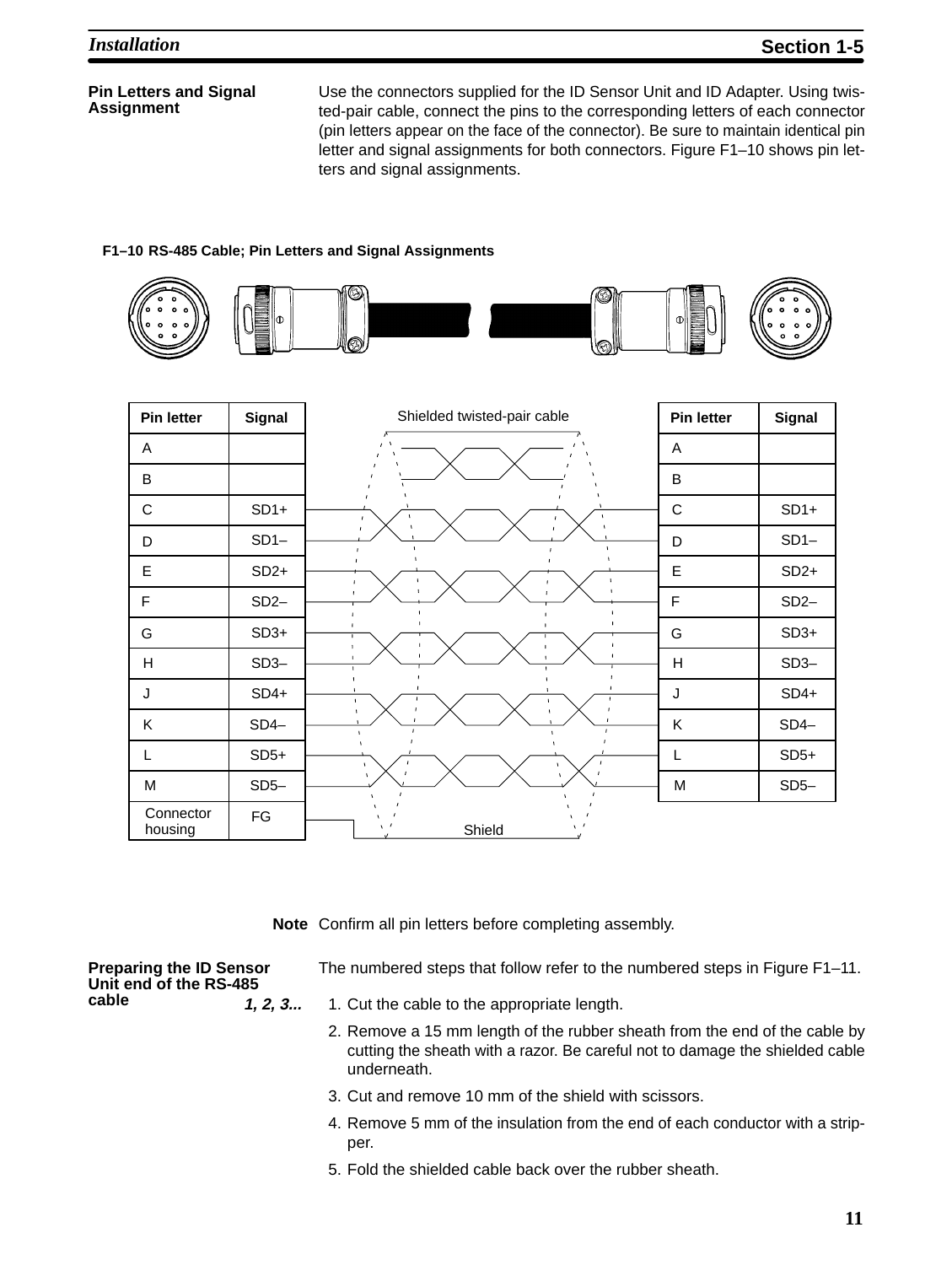6. Wind aluminum foil tape over the folded part of the shielded cable.



#### **F1–11 Preparing the ID Sensor End of the RS-485 Cable**

**Preparing the ID Adapter End of the RS-485 Cable (insulated shield)**

- The numbered steps that follow refer to the numbered steps in Figure F1–12.
- **1, 2, 3...** 1. Confirm that the cable is the appropriate length.
	- 2. Remove a 15 mm length of the rubber sheath from the end of the cable by cutting the sheath with a razor. Be careful not to cut deeper than necessary.
	- 3. With scissors, cut and remove the entire length of exposed shield.
	- 4. Remove 5 mm of the insulation from the end of each conductor with a stripper.
	- 5. Wind vinyl insulating tape over the folded part of the shielded cable.

#### **F1–12 Preparing the ID Adapter End of the RS-485 Cable**



#### **Disassembling the Connectors**

Refer to Figure F1–13.

- **1, 2, 3...** 1. Loosen the 2 setscrews with a small standard screwdriver.
	- 2. Remove part A from part B by inserting the connector into the Unit, and turning part B counterclockwise.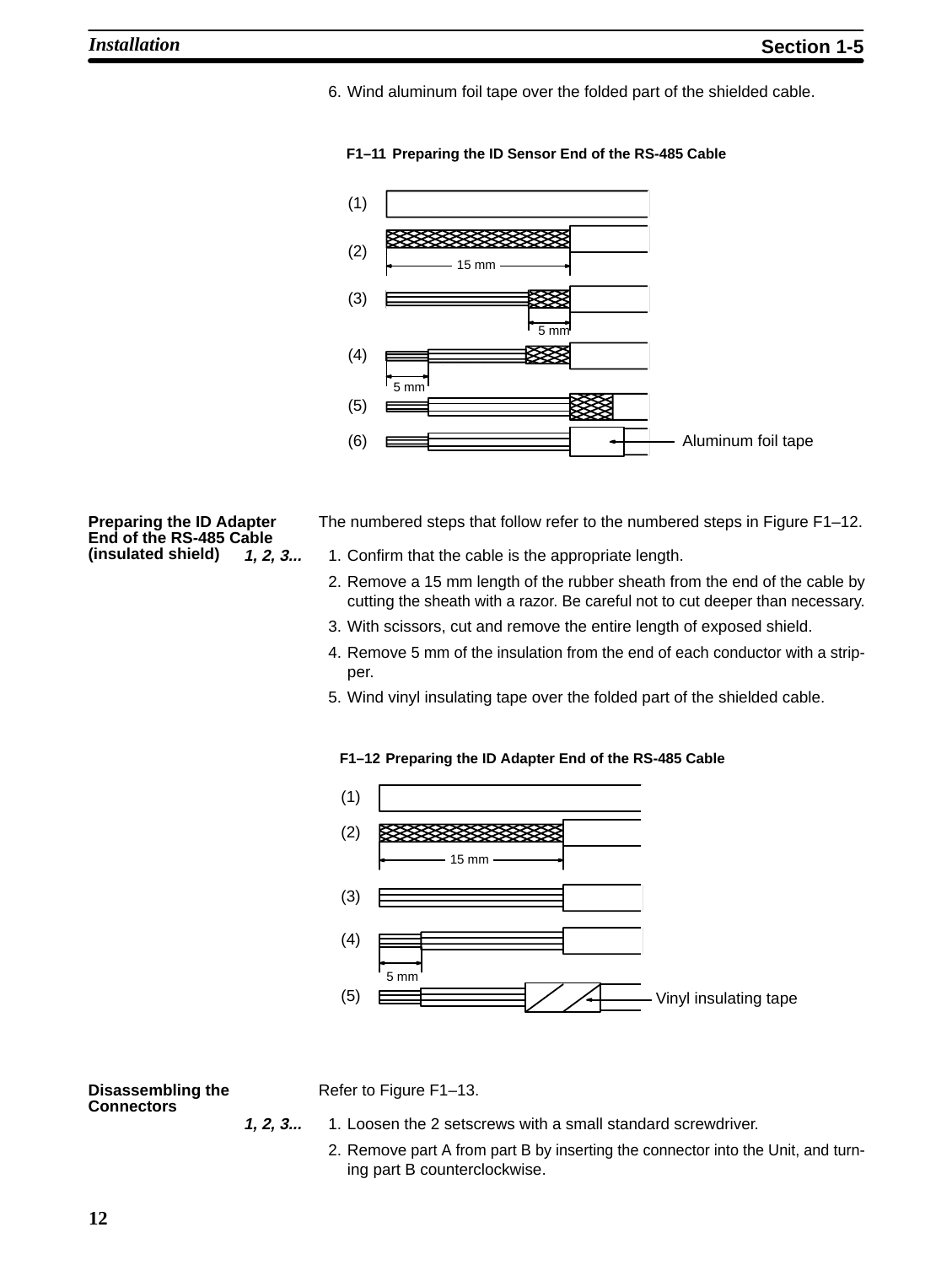3. Loosen the 2 clamp screws with a Phillips screwdriver.

**F1–13 Disassembling the Connector**



#### **Soldering the Twisted-pair Wire**

Refer to Figure F1–14.

- **1, 2, 3...** 1. Slide a 10-mm length of heat-shrink tubing (type F, inside diameter 1.5 mm) over each wire, leaving the exposed wire uncovered.
	- 2. Tin each wire and connector terminal.
	- 3. Solder each wire to its mating pin as shown, leaving 1 mm of exposed wire.
	- 4. Slide the heat-shrink tubing over the exposed wire and soldered joints as shown. Shrink the tubing with a heat gun.
	- 5. Wind insulating vinyl tape over the unused twisted-pair wire.

#### **F1–14 Soldering the Twisted-Pair Wire to the RS-485 Connector**



**Assembling the Connectors**

Refer to Figure F1–15.

- **1, 2, 3...** 1. Assemble the connector by inserting connector part A into the Unit and threading part B clockwise onto part A.
	- 2. Tighten the 2 setscrews with a small standard screwdriver.
	- 3. Fix the cable by tightening the 2 clamp screws with a Phillips screwdriver.

#### **F1–15 Assembled Connector**



**The Next Step Change on Change Step Steps** Once you have completed assembly and installation of the ID Sensor system, turn to Section 2 for details on setup and operation.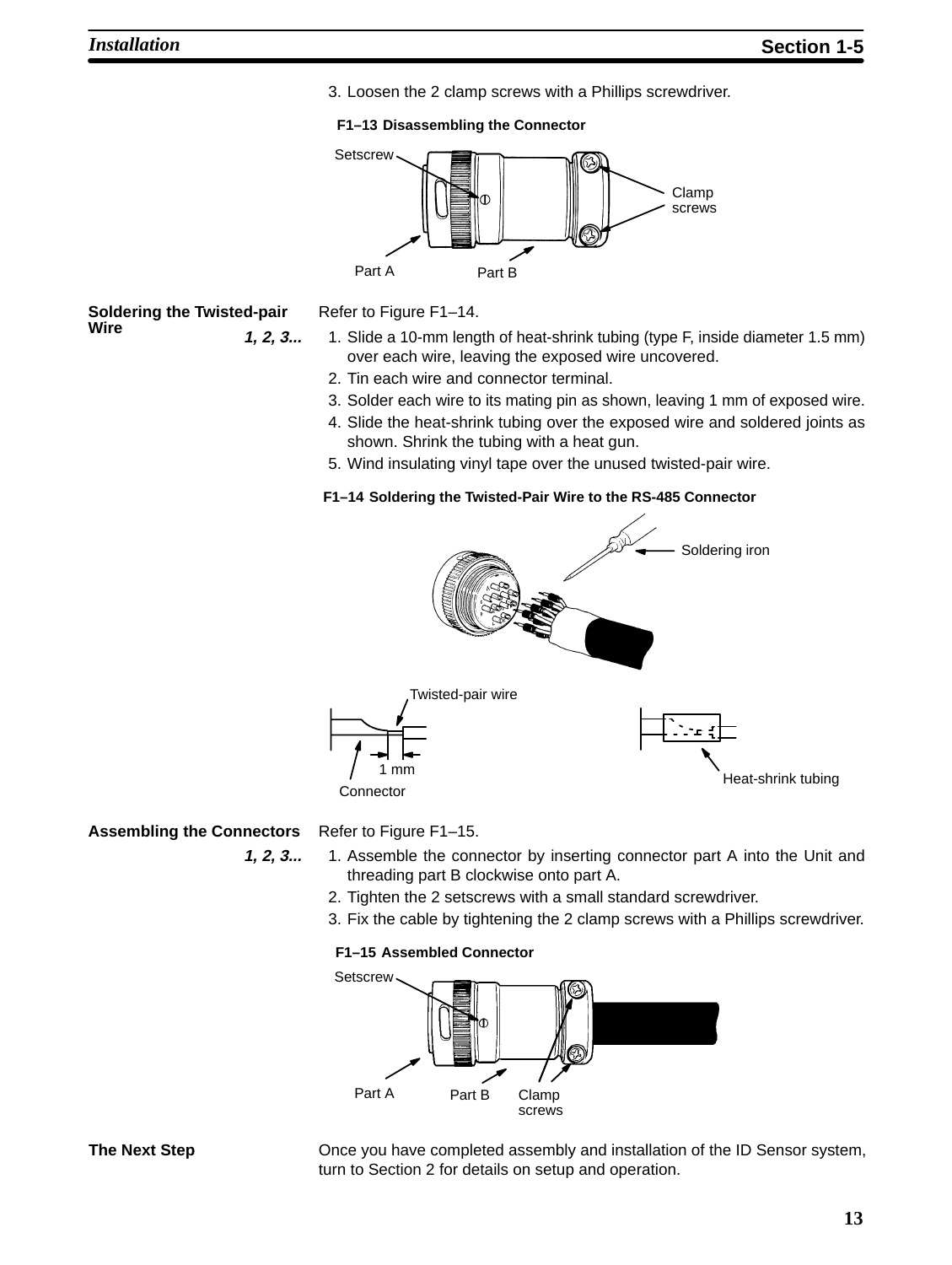# **1-5-2 Maximum Distance Between ID Sensor Unit and R/W Head**

| <b>R/W Head</b>                                             |                                                                                                               | C <sub>500</sub>  | C <sub>200</sub> |                 |                                                                                                               |                   |
|-------------------------------------------------------------|---------------------------------------------------------------------------------------------------------------|-------------------|------------------|-----------------|---------------------------------------------------------------------------------------------------------------|-------------------|
|                                                             | <b>IDS01-V1</b>                                                                                               | <b>IDS01-V2</b>   | <b>IDS02</b>     | <b>IDS02-V1</b> | <b>IDS01</b>                                                                                                  | <b>IDS01-V1</b>   |
| V600-H52<br>(V600-D23P52)<br>(V600-D23P54)                  | ---                                                                                                           | 50.5 m            | ---              | 10 <sub>m</sub> | ---                                                                                                           | 50.5 <sub>m</sub> |
| V600-H51<br>(V600-D23P61)                                   | ---                                                                                                           | 50.5 m            | ---              | 10 <sub>m</sub> | ---                                                                                                           | 50.5 m            |
| V600-H11<br>(V600-D23P72)<br>(V600-D23P61)<br>(V600-D2KR16) | ---                                                                                                           | 50.5 m            |                  | 10 <sub>m</sub> | ---                                                                                                           | 50.5 m            |
| V600-H07<br>(V600-D23P71)<br>(V600-D23P72)                  | 30.5 m for lots<br>manufactured<br>in or after 1991<br>and 10 m for<br>lots manufac-<br>tured before<br>1991. | 30.5 <sub>m</sub> | 10 <sub>m</sub>  | 10 <sub>m</sub> | 30.5 m for lots<br>manufactured<br>in or after 1992<br>and 10 m for<br>lots manufac-<br>tured before<br>1992. | 30.5 <sub>m</sub> |
| V600-H06                                                    | 10 <sub>m</sub>                                                                                               | 30.5 <sub>m</sub> | 10 <sub>m</sub>  | 10 <sub>m</sub> | 10 <sub>m</sub>                                                                                               | 30.5 <sub>m</sub> |

**Note** With the C500-IDS02 (V1), the maximum cable length between the IDS02 (V1) and IDA02 is 200 m max. The length shown above is a distance between the IDA02 and the R/W Head.

# **1-5-3 Maximum Distance Between ID Sensor Unit and R/W Antenna**

| <b>R/W Antenna</b>      | C <sub>500</sub> | C200H-IDS21     |                 |
|-------------------------|------------------|-----------------|-----------------|
|                         | <b>IDS21</b>     | <b>IDS22</b>    |                 |
| V620-H01<br>(microwave) | 10 <sub>m</sub>  | 10 <sub>m</sub> | 10 <sub>m</sub> |

**Note** With the C500-IDS22, the maximum cable length between the IDS22 and IDA22 is 200 m max. This length shown above is a distance between the IDA22 and the R/W Head.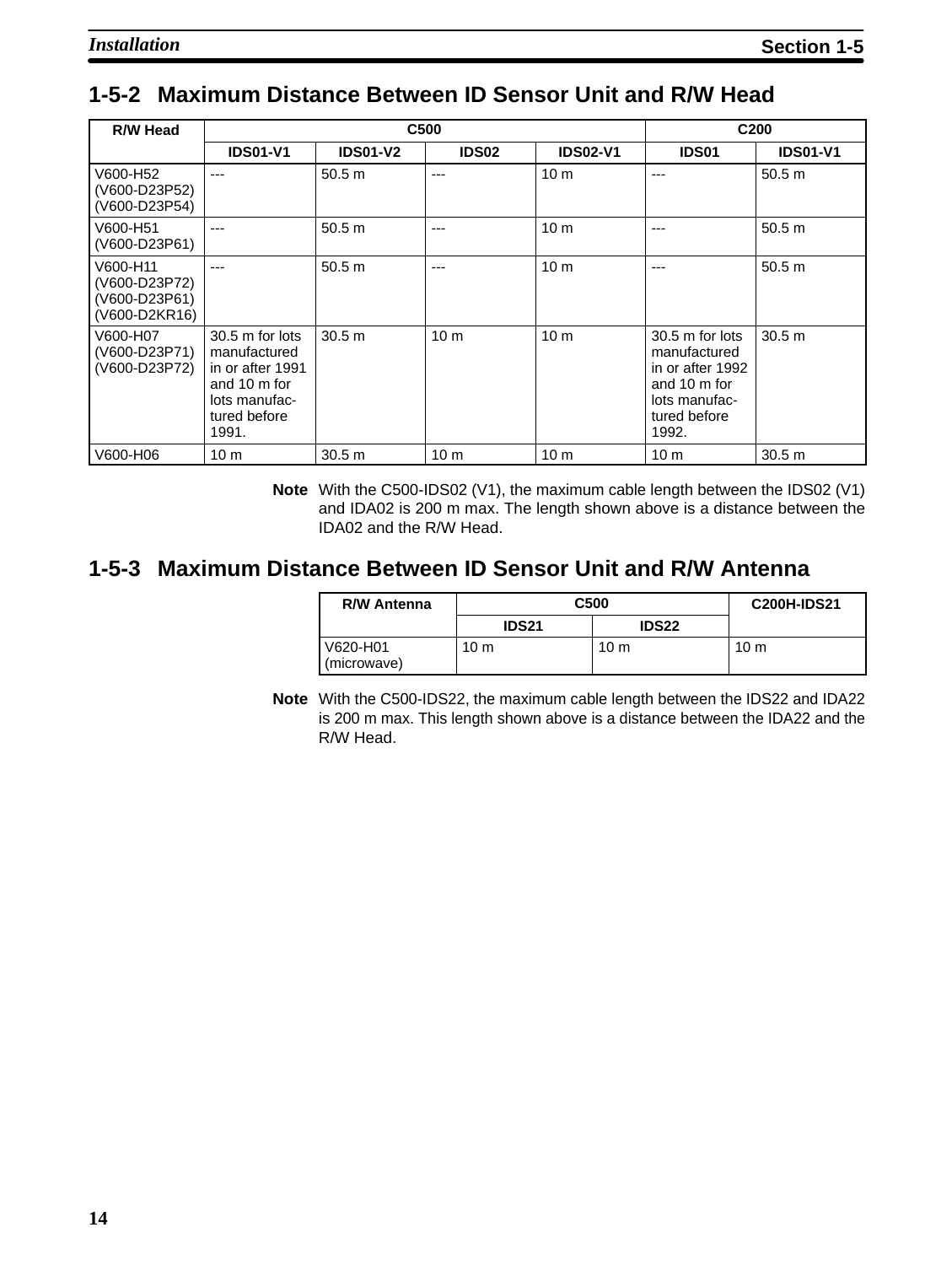# **SECTION 2 Operation**

This section contains specific information on preparation and operation of the ID Sensor system. Study this section to obtain a good understanding of the operating structure of the ID Sensor system.

Presented first is information on DIP switch setting for two- and four-word operation, including bit allocation, flag operation, and data processing for both settings. Explanations follow for communication commands, and write protection. Example programs that illustrate basic programming for the transfer of data between the ID Sensor Unit and the CPU are also provided.

Refer to *Section 3 Programming* for specific programming instructions, and for information on timing considerations and monitoring.

|       | $2 - 1 - 1$ |  |  |  |  |  |  |  |
|-------|-------------|--|--|--|--|--|--|--|
| $2-2$ |             |  |  |  |  |  |  |  |
|       | $2 - 2 - 1$ |  |  |  |  |  |  |  |
|       | $2 - 2 - 2$ |  |  |  |  |  |  |  |
|       | $2 - 2 - 3$ |  |  |  |  |  |  |  |
|       | $2 - 2 - 4$ |  |  |  |  |  |  |  |
|       | $2 - 2 - 5$ |  |  |  |  |  |  |  |
|       | $2 - 2 - 6$ |  |  |  |  |  |  |  |
|       | $2 - 2 - 7$ |  |  |  |  |  |  |  |
|       |             |  |  |  |  |  |  |  |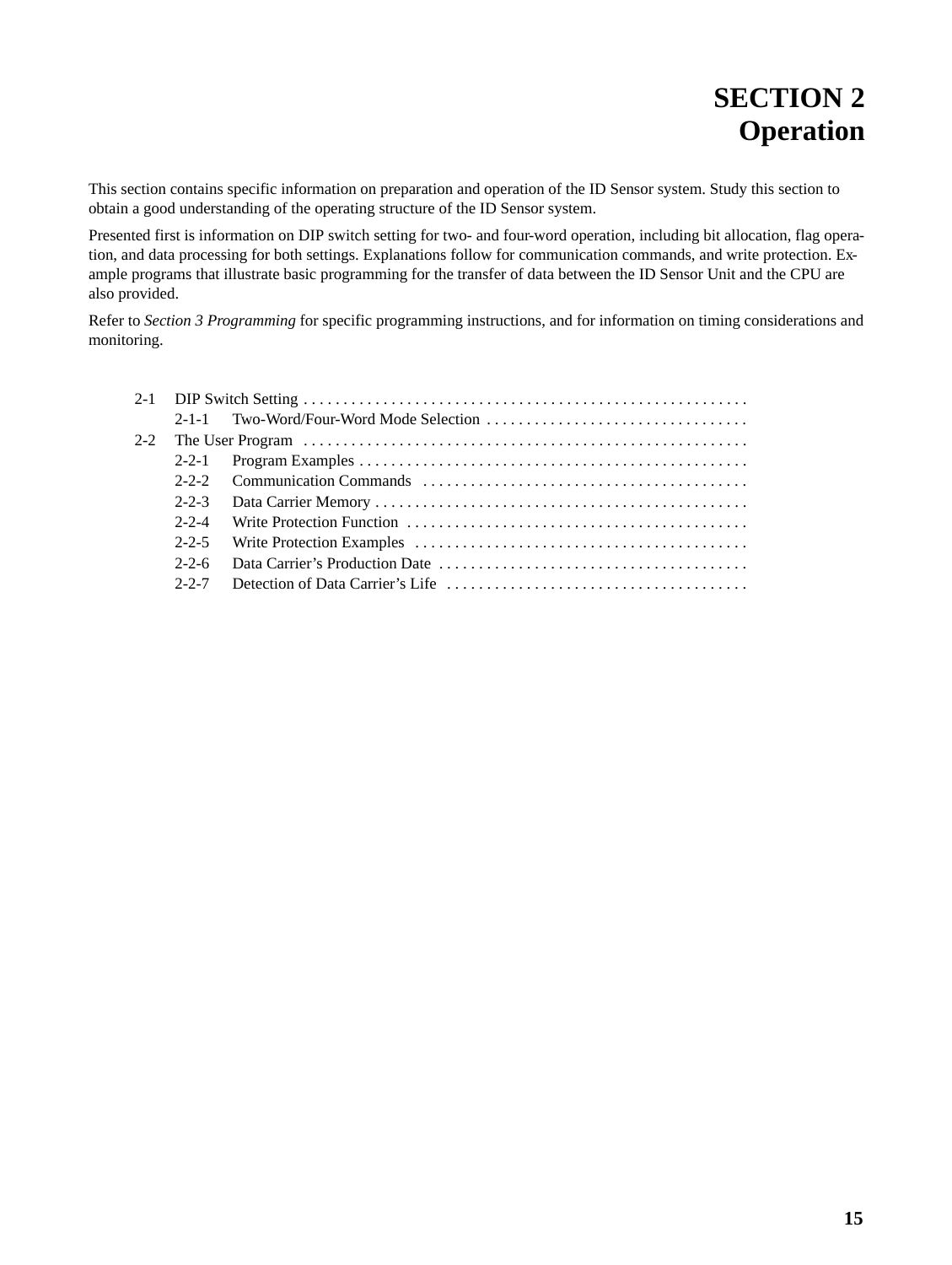# **2-1 DIP Switch Setting**

The DIP switch provided on the ID Sensor Units is used for setting operation parameters.

Do not attempt to set the DIP switch of the ID Sensor Unit while power is being applied to the ID Sensor Unit. Turn OFF the power to the PC whenever you change the DIP switch settings.

DIP switch settings are registered upon application of power to the PC.

Note that no DIP switch is provided on the ID Adapter.

To gain access to the DIP switch, remove the indicator panel on the front of the ID Sensor Unit with a standard screwdriver.



#### **F2–1 ID Sensor Unit DIP Switch**

Table T2–1 shows DIP switch settings. Note that OFF is to the right; ON is to the left.

#### **T2–1 DIP Switch Settings**

| Pin | <b>Function</b>                        |   | <b>Pin Setting</b>                                                                                                                                                            |
|-----|----------------------------------------|---|-------------------------------------------------------------------------------------------------------------------------------------------------------------------------------|
|     | Number of words<br>2                   |   | Set to OFF when WRIT(87/191) and READ(88/190)<br>instructions are available.                                                                                                  |
|     |                                        | 4 | Set to ON when the ID Sensor Unit is mounted to a Remote<br>I/O Slave Rack or is mounted to a PC that is not provided<br>with the READ(88/190) and WRIT(87/191) instructions. |
| 2   | Language of message display            |   | Set to OFF to display messages in Japanese.                                                                                                                                   |
|     |                                        |   | Set to ON to display messages in English.                                                                                                                                     |
| 3   | Local communications mode (see note 1) |   | Set to OFF for communications distance priority mode                                                                                                                          |
|     |                                        |   | Set to ON for communications speed priority mode                                                                                                                              |
| 4   | Reserved for expansion                 |   | Set this pin to OFF.                                                                                                                                                          |

**Note** The user can select the communications distance priority mode or communications speed priority mode with pin 2 of the DIP switch when the C500-IDS01-V2 or C500-IDS02-V1 accesses the EEPROM Data Carrier. Neither of these modes are, however, available when the ID Sensor Unit accesses the SRAM Data Carrier or when the C500-IDS21/IDS22 accesses any Data Carrier, in which case turn pin 2 OFF. Refer to the V600 FA ID Sys-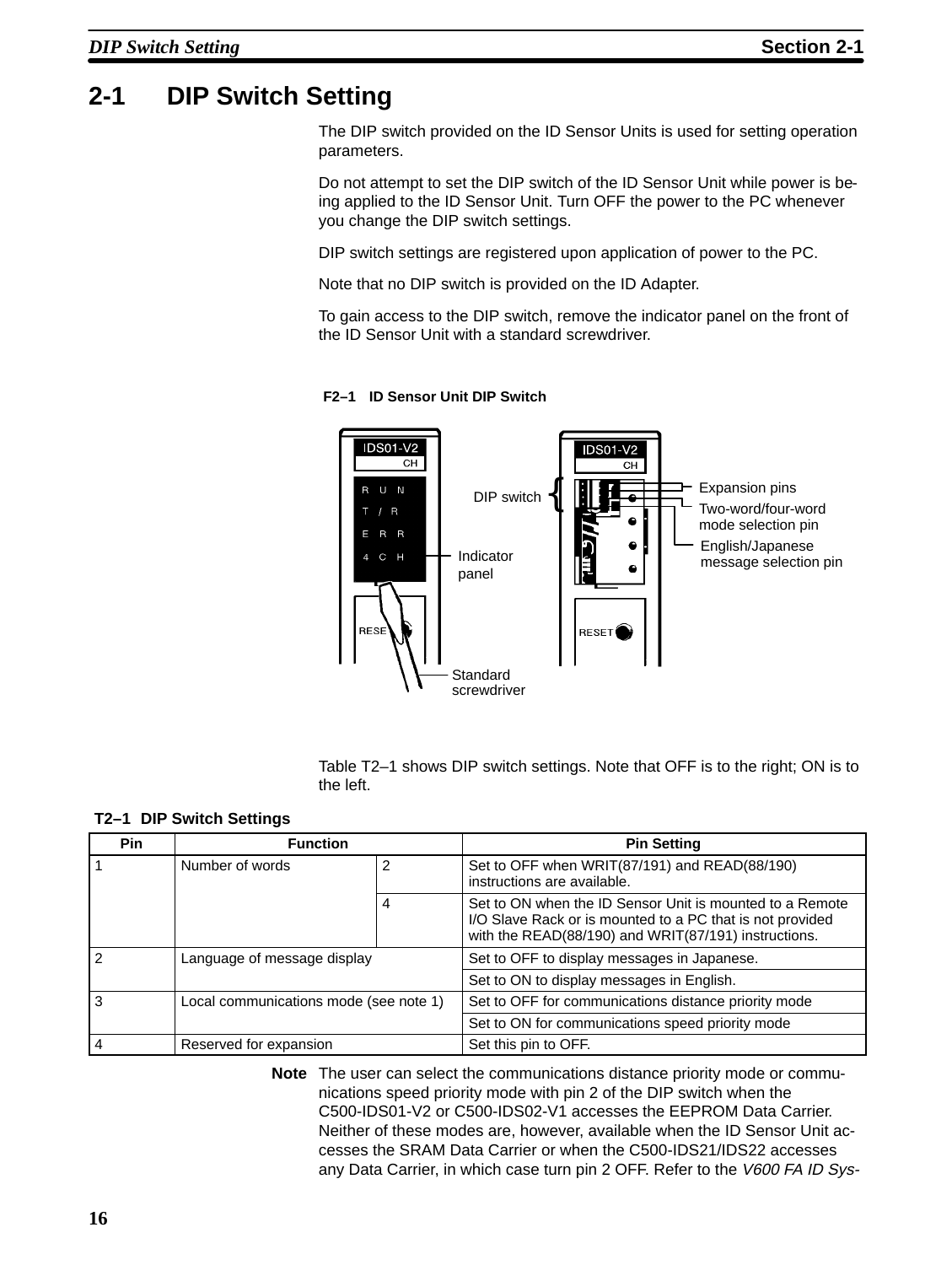tem R/W Heads and EEPROM Data Carriers Operation Manual for the communications distance and speed of the EEPROM Data Carrier.



To replace the indicator panel, engage the bottom tab of the panel in the slot.

# **2-1-1 Two-Word/Four-Word Mode Selection**

The ID Sensor Unit can be mounted to any slot of a C500, C1000H, C2000H, CV500, CV1000, CV2000, or CVM1 building-block type Programmable Controller. However, the number of words the Unit is to be set to, and the programming method (instructions to be used), differ according to: a) the PC model to which the Unit is mounted; and b) whether the ID Sensor Unit is mounted to a Remote I/O Slave Rack. Table T2–2 shows this relationship.

| <b>Programmable Controller</b>                               | <b>Unit Mounting Position</b>                                       | <b>Instructions</b>              | Number of<br>words |
|--------------------------------------------------------------|---------------------------------------------------------------------|----------------------------------|--------------------|
| Models with WRIT(87/191) and<br>READ(88/190) instructions    | CPU Backplane,<br>Expansion I/O Backplane                           | WRIT(87/191) and<br>READ(88/190) |                    |
|                                                              | Remote I/O Slave Rack                                               | WRIT(87/191) or READ(88/190)   4 |                    |
| Models without WRIT(87/191)<br>and READ(88/190) instructions | CPU Backplane,<br>Expansion I/O Backplane,<br>Remote I/O Slave Rack | cannot be used.                  |                    |

#### **T2–2 Relationship between Programmable Controller Model, Instructions, and Number of Words**

**Note** 1. WRIT(87/191): Intelligent I/O Write Instruction

READ(88/190): Intelligent I/O Read Instruction WRIT(87/191) and READ(88/190) transfer up to 255 words of data between the ID Sensor Unit and the CPU of the PC; MOV transfers one word of data at a time. (The Intelligent I/O Read/Write instructions are in fact capable of transferring 255 words, but as four words are used for communication codes, in practice only 251 words are available for data transfer.) The PC performs I/O refresh each time WRIT(87/191) and READ(88/190) are executed. However, when MOV is executed, I/O refresh is performed according to the scanning operation of the CPU.

2. WRIT(87/191) and READ(88/190) are available provided with either of the following series of CPUs:

| Instruction  | C500/C1000H/C2000H | CV500/1000/2000/CVM1 |
|--------------|--------------------|----------------------|
| WRIT(87/191) | WRIT87             | WRIT <sub>191</sub>  |
| READ(88/190) | READ88             | READ <sub>190</sub>  |

3. Use the ID Sensor Unit's built-in DIP switch to select two- or four-word mode. When mounting other I/O Units on the PC, make sure the words assigned to the ID Sensor Unit have not also been assigned to other I/O Units.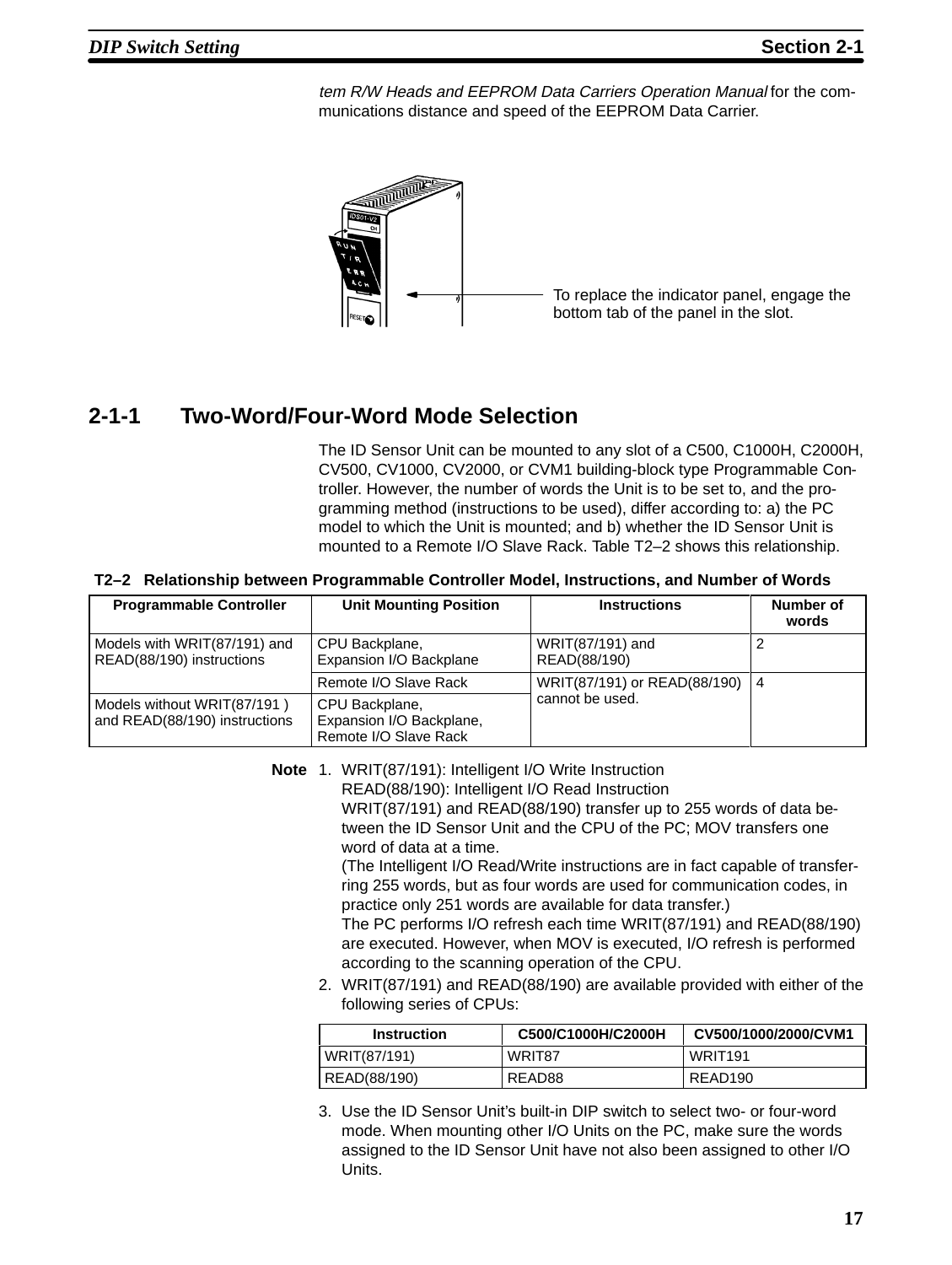#### **Bit Allocation (Two-Word Operation)**

Table T2–3 shows bit allocations when the DIP switch of the ID Sensor Unit is set to two-word mode.

|  |  |  |  |  |  | T2-3 Bit Allocation When ID Sensor Unit is Set to Two-Word Mode |
|--|--|--|--|--|--|-----------------------------------------------------------------|
|--|--|--|--|--|--|-----------------------------------------------------------------|

|            | Word                              |                                     |  |  |  |  |  |
|------------|-----------------------------------|-------------------------------------|--|--|--|--|--|
| <b>Bit</b> | n                                 | $n+1$                               |  |  |  |  |  |
|            | <b>Output</b>                     | Input                               |  |  |  |  |  |
| 00         | (PC busy)                         | (ID busy)                           |  |  |  |  |  |
| 01         | (PC write end)                    | (ID read in progress)               |  |  |  |  |  |
| 02         | (PC read end)                     | (ID write end)                      |  |  |  |  |  |
| 03         | Command processing end flag reset | Command error                       |  |  |  |  |  |
| 04         | System reset                      | Programming Console MONITOR mode    |  |  |  |  |  |
| 05         | ---                               | Auto Read/Write Abort end           |  |  |  |  |  |
| 06         | ---                               | ID unit error                       |  |  |  |  |  |
| 07         | ---                               | Data Carrier warning                |  |  |  |  |  |
| 08         |                                   | Data Carrier read/write in progress |  |  |  |  |  |
| 09         |                                   | Command processing end              |  |  |  |  |  |
| 10         |                                   | Data Carrier missing error          |  |  |  |  |  |
| 11         |                                   | Write protect error                 |  |  |  |  |  |
| 12         |                                   | Data Carrier communication error    |  |  |  |  |  |
| 13         | ---                               | Data Carrier address over           |  |  |  |  |  |
| 14         |                                   | Data verify error                   |  |  |  |  |  |
| 15         |                                   | R/W Head disconnect error           |  |  |  |  |  |

**Note** 1. Bit 15 is the "R/W Head disconnect error" for the C500-IDS01-V2/IDS02-V1, and the "R/W Antenna disconnect error" for the C500-IDS21/IDS22.

- 2. When the WRIT(87/191) and READ(88/190) instructions are used (when the ID Sensor Unit is mounted to the CPU Backplane or Expansion I/O Backplane of a PC having the WRIT(87/191) and READ(88/190) instructions), set pin 1 of the ID Sensor Unit's DIP switch to the OFF position for two-word mode. (Refer to Section 2-1 DIP Switch Setting.)
- 3. The bits enclosed in parentheses operate automatically when the WRIT(87/191) and READ(88/190) instructions are executed. These bits are read-only; do not use for any other purpose.
- 4. The status of word n+1 bits 10 through 15 do not change while being monitored by the Programming Console.
- 5. If an error occurs, the corresponding error flag and the command processing end flag simultaneously turn ON. The error flag and command processing end flag are turned OFF when the ID Sensor Unit receives a new command or when the command processing end flag reset (word n bit 03) turns ON.
- 6. Delay command transfer for 1 ms after the system reset flag (word n bit 04) has been turned OFF.

**Flag Functions (Two-Word Operation)**

Table T2–4 shows the function of each flag when the ID Sensor Unit is set to two-word mode.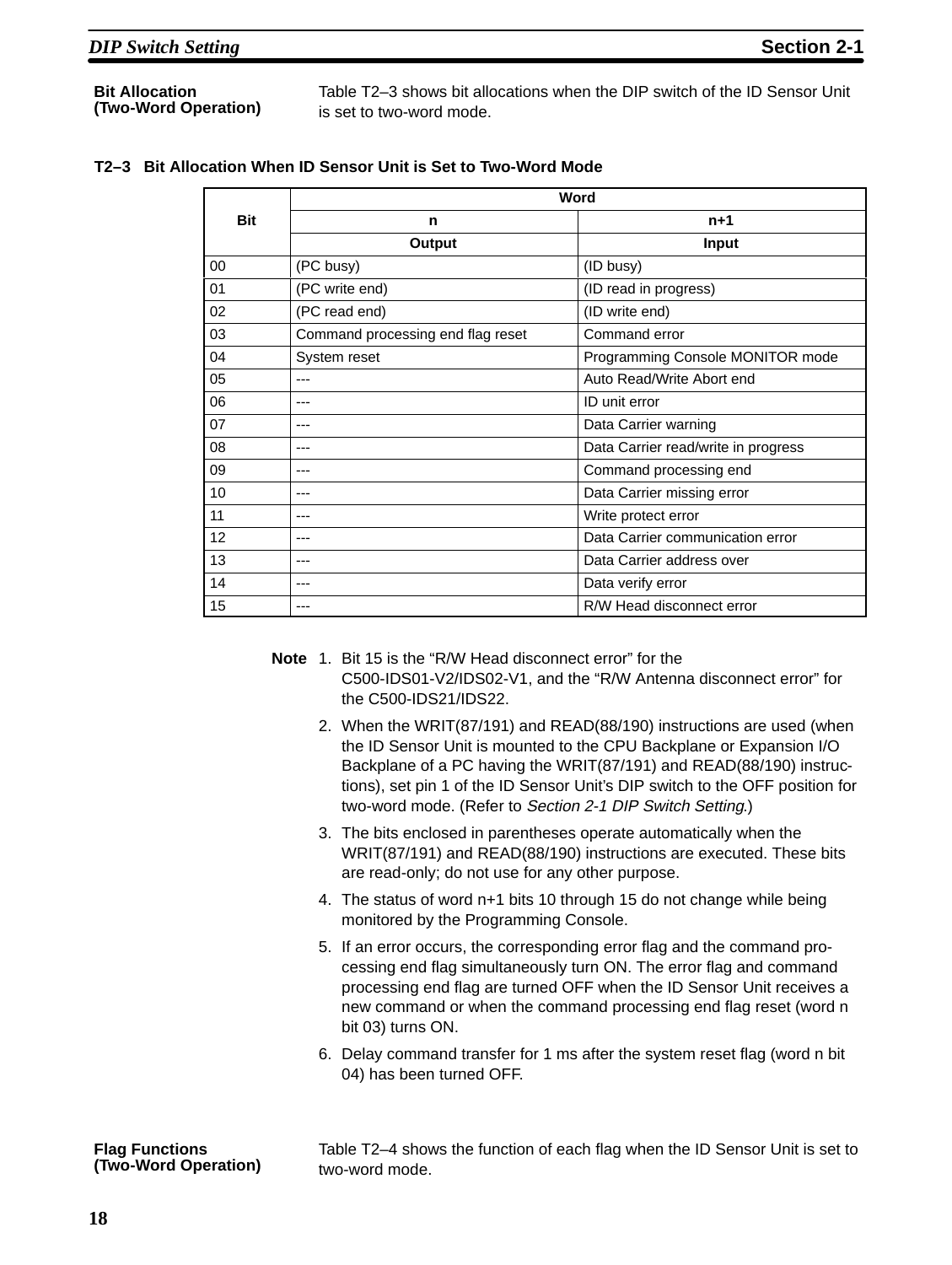| Word  | <b>Bit</b>    | Flag name                              | <b>Function</b>                                                                                                                                                                                                                                                                                                                                                                      |  |
|-------|---------------|----------------------------------------|--------------------------------------------------------------------------------------------------------------------------------------------------------------------------------------------------------------------------------------------------------------------------------------------------------------------------------------------------------------------------------------|--|
| n     | 00            | (PC busy)                              | These flags operate automatically when the WRIT(87/191) and<br>READ(88/190) instructions are executed.                                                                                                                                                                                                                                                                               |  |
|       | 01            | (PC write end)                         | They are read-only and must not be used for other purposes.                                                                                                                                                                                                                                                                                                                          |  |
|       | 02            | (PC read end)                          | Turn OFF these bits when data is to be sent via word n by MOV, etc.                                                                                                                                                                                                                                                                                                                  |  |
|       | 03            | Command processing<br>end flag reset   | When this flag turns ON and then turns OFF, the command<br>processing end flag (bit 09 of word n+1) is turned OFF. Program so<br>that this bit operates after a command has been processed.                                                                                                                                                                                          |  |
|       | 04            | System reset                           | When this flag turns ON and then turns OFF, the ID Sensor Unit is<br>started from the initial state.                                                                                                                                                                                                                                                                                 |  |
|       | $05$ to<br>15 | ---                                    | Unused. Bits 05 to 15 are reserved for functional expansion. Do not<br>use them as IRs.                                                                                                                                                                                                                                                                                              |  |
| $n+1$ | 00            | (ID busy)                              | These flags operate automatically when the WRIT(87/191) and<br>READ(88/190) instructions are executed.                                                                                                                                                                                                                                                                               |  |
|       | 01            | (ID read in progress)                  | They are read-only and must not be used for other purposes.                                                                                                                                                                                                                                                                                                                          |  |
|       | 02            | (ID write end)                         |                                                                                                                                                                                                                                                                                                                                                                                      |  |
|       | 03            | Command error                          | This flag turns ON when the ID Sensor Unit cannot process the<br>command sent from the PC when: (1) the command is undefined, or,<br>(2) the command does not include a terminator.                                                                                                                                                                                                  |  |
|       | 04            | Programming Console<br>MONITOR mode    | This flag turns ON when the Programming Console connected to the<br>ID Sensor Unit is in the MONITOR mode.                                                                                                                                                                                                                                                                           |  |
|       | 05            | Auto Read/Write Abort end              | This flag turns ON when the ID Sensor Unit has received the Auto<br>Read/Write Abort command from the PC and has completed the<br>command.                                                                                                                                                                                                                                           |  |
|       | 06            | <b>ID Unit error</b>                   | This flag turns ON if an error has occurred in the ID Sensor Unit<br>(watchdog timer) or when the RESET switch is pressed.                                                                                                                                                                                                                                                           |  |
|       | 07            | Data Carrier warning                   | This flag turns ON when the Data Carrier's battery is almost dead.<br>This flag also turns ON when the MD-C command detects a data<br>check error, when the MD-L command detects that the number of<br>overwriting operations reaches 100,000, or when the MD-S command<br>detects that the number of overwriting operations reaches the end of<br>its service life set by the user. |  |
|       | 08            | Data Carrier read/write in<br>progress | This flag turns ON while the ID Sensor Unit is reading from or writing<br>to the Data Carrier.                                                                                                                                                                                                                                                                                       |  |
|       | 09            | Command processing end                 | This flag turns ON when the ID Sensor Unit has processed the<br>command received from the PC. Note that this flag turns ON<br>regardless of whether the command execution has ended normally or<br>abnormally.                                                                                                                                                                       |  |
|       | 10            | Data Carrier missing error             | This flag turns ON when the Data Carrier is undetected by the ID<br>Sensor Unit after the ID Sensor Unit has received Read, Write, or<br>Clear-all instructions from the PC. This flag also turns ON when no 24<br>VDC power is supplied to the C500-IDS01-V2.                                                                                                                       |  |
|       | 11            | Write protect error                    | This flag turns ON when an attempt is made to write data to a<br>write-protected area of the ID Sensor Unit's memory.                                                                                                                                                                                                                                                                |  |
|       | 12            | Data Carrier<br>communication error    | This flag turns ON if an error has occurred during data<br>communication between the ID Sensor Unit and Data Carrier.                                                                                                                                                                                                                                                                |  |
|       | 13            | Data Carrier address error             | This flag turns ON when the ID Sensor Unit attempts to access a<br>memory address of the Data Carrier beyond the Data Carrier's<br>memory capacity.                                                                                                                                                                                                                                  |  |
|       | 14            | Data verify error                      | When the ID Sensor Unit reads/writes data to/from the Data Carrier,<br>the Unit reads the read/written data to compare it against the data it<br>has read or written first. If the data read last does not match the data<br>the ID Sensor Unit read or wrote first, an error occurs and this flag<br>turns ON.                                                                      |  |
|       | 15            | R/W Head disconnect error              | This flag turns ON when the R/W Head is not connected to the Unit, or                                                                                                                                                                                                                                                                                                                |  |
|       |               | R/W Ant. disconnect error              | 24 VDC power is not supplied to the C500-IDS02-V1/IDS22 or<br>IDA02/22.                                                                                                                                                                                                                                                                                                              |  |

# **T2–4 Function of Each Flag when ID Sensor Unit Is Set to Two-Word Mode**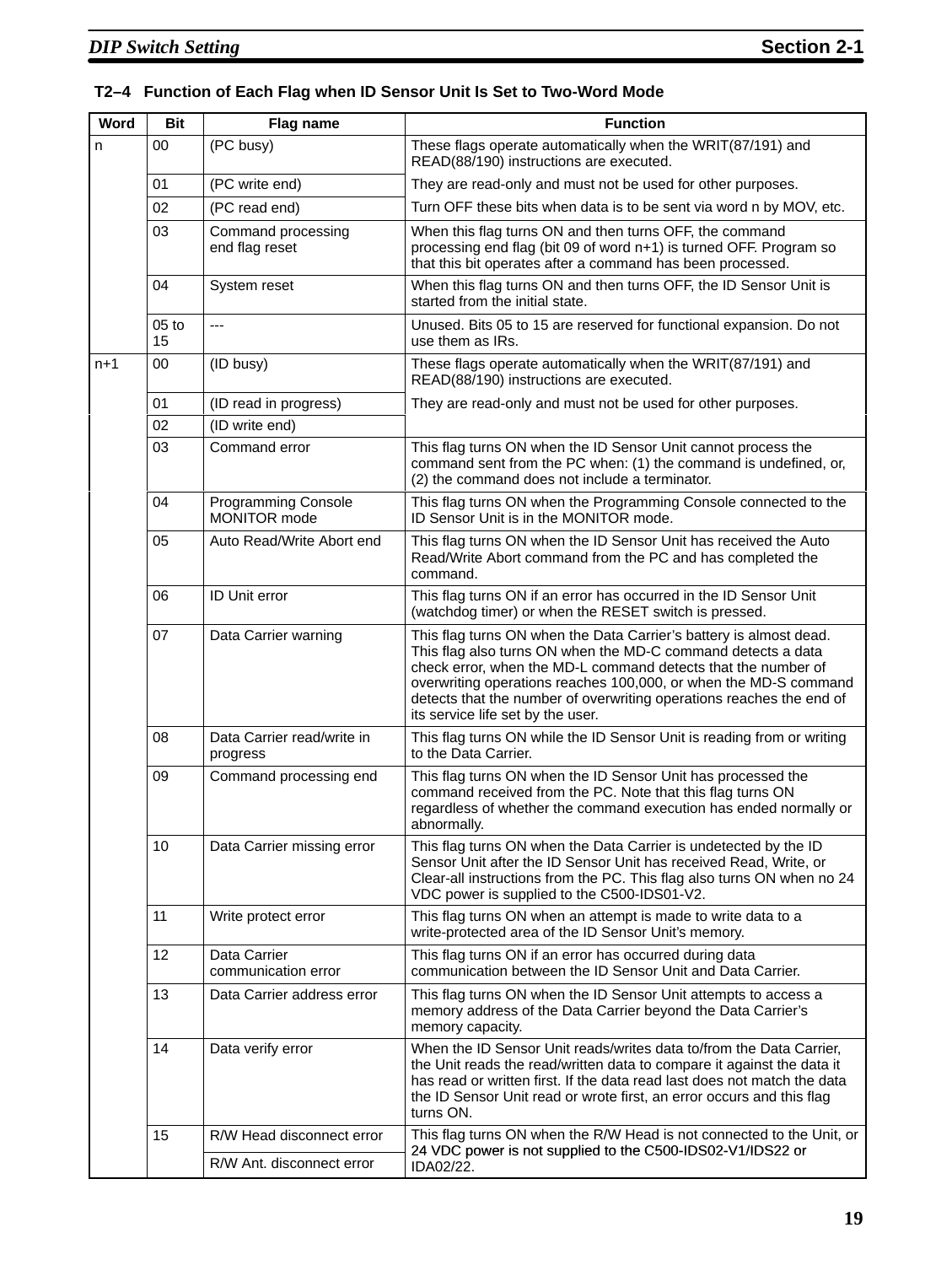**Flag Operation (Two-Word Operation)** **Note** When the system is reset, word n+1 changes to "FFF9."

Figure F2–2 is a diagram of flag operation when the ID Sensor is set to twoword mode.

WRIT(87/191) is executed when a given condition is satisfied, and when the ID busy flag and ID read-in-progress flag are both 0. The instruction is processed as NOP (no operation) when either flag turns ON.

After the instruction has been executed, the PC write end flag is temporarily turns ON and the equal flag of the PC turns ON. The equal flag of the PC indicates the instruction has been completed.

Successful data transfer between the Data Carrier and the ID Sensor Unit is indicated when the command processing end flag (word n+1 bit 09) turns ON.

The command processing end flag is not cleared automatically. It is cleared by the command processing end flag reset flag (word n bit 03). Therefore, the operation of the command processing end flag reset flag must be programmed to clear the command processing end flag.

WRIT(87/191) must not be executed while the command processing end flag turns ON.

READ(88/190) is automatically executed when a given condition is satisfied, the ID busy flag is 0, and when the ID write end flag turns ON. When the Read command or Auto Read command has been executed, the ID busy flag is automatically turned OFF and the ID write end flag is automatically turned ON.

After READ(88/190) has been executed, the PC read end flag temporarily turns ON and the equal flag of the PC turns ON. Therefore, the equal flag indicates a completed instruction.



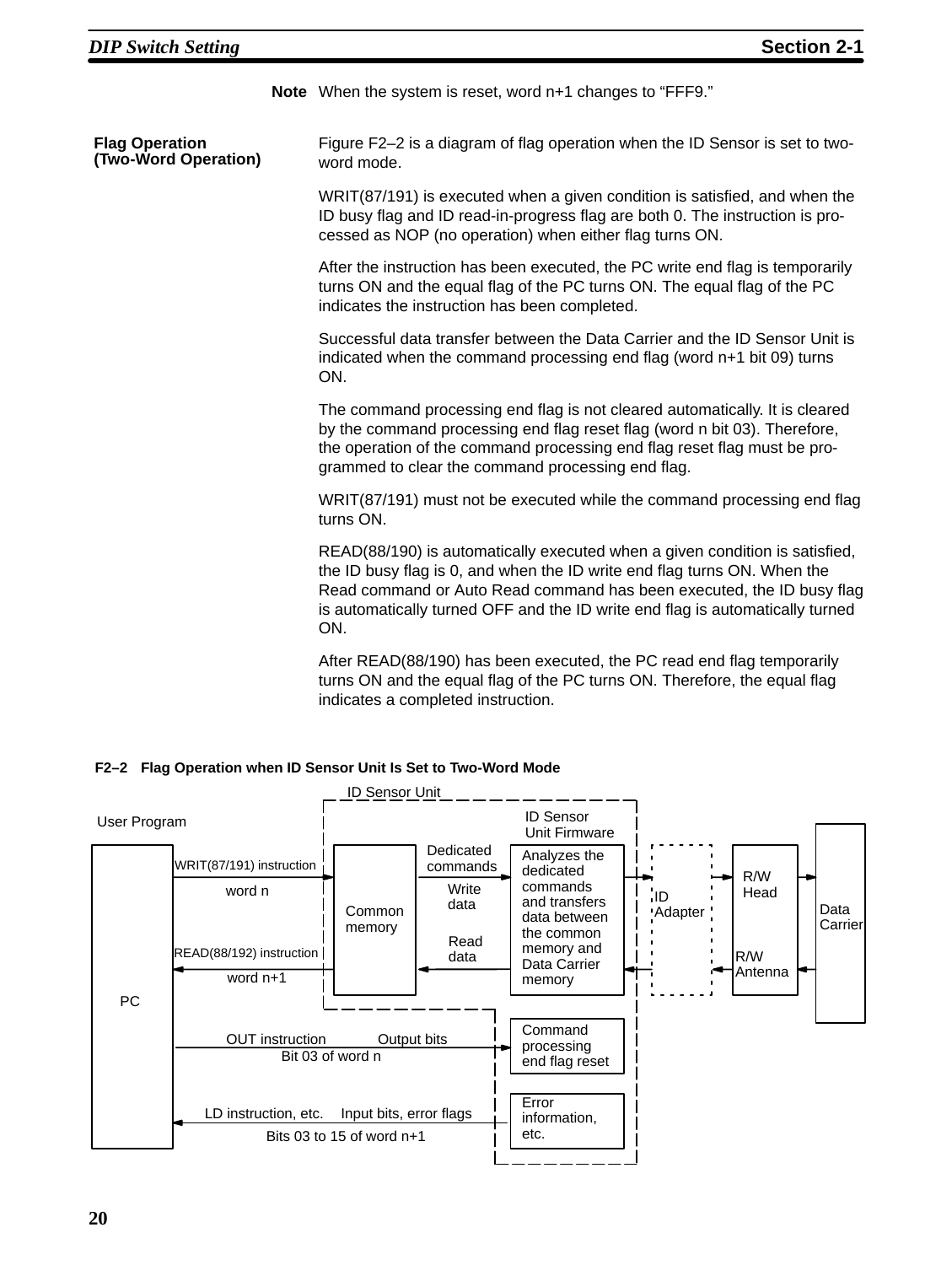Figure F2–3 shows the relationship between the data processing operations of the PC, the ID Sensor Unit, and the user program.

#### **F2–3 Data Processing when ID Sensor Unit Is Set to Two-Word Mode.**

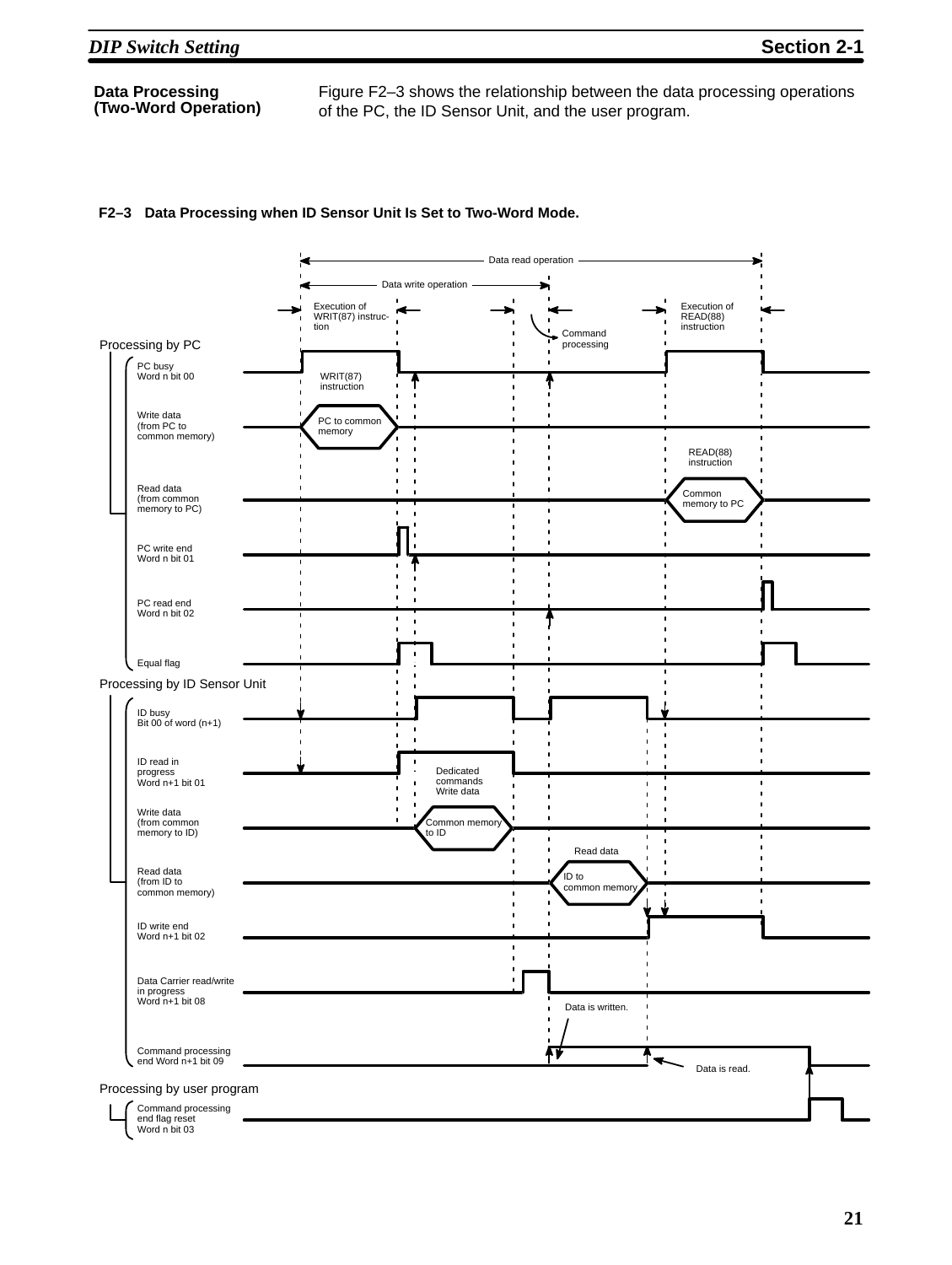#### **Bit Allocation (Four-Word Operation)**

Table T2–5 shows bit allocation when the DIP switch of the ID Sensor Unit is set to four-word mode. Refer to Section T2-5 DIP Switch Setting.

| T2-5 Bit Allocation when ID Sensor Unit Is Set to Four-Word Mode |  |  |
|------------------------------------------------------------------|--|--|
|                                                                  |  |  |

|            | Word       |                         |                                         |           |    |                                                                                  |
|------------|------------|-------------------------|-----------------------------------------|-----------|----|----------------------------------------------------------------------------------|
| <b>Bit</b> | n          | $n+2$<br>$n+3$<br>$n+1$ |                                         |           |    |                                                                                  |
|            | Output     |                         | Output                                  | Input     |    | Input                                                                            |
| 00         | Write data | 00                      | PC busy                                 | Read data | 00 | ID busy                                                                          |
| 01         |            | 01                      | PC write end                            |           | 01 | ID read in progress                                                              |
| 02         |            | 02                      | PC read end                             |           | 02 | ID write end                                                                     |
| 03         |            | 03                      | Command<br>processing<br>end flag reset |           | 03 | Command error                                                                    |
| 04         |            | 04                      | System reset                            |           | 04 | Programming Console MONITOR mode                                                 |
| 05         |            | ---                     |                                         |           | 05 | Auto Read/Write Abort end                                                        |
| 06         |            |                         |                                         |           | 06 | <b>ID Unit error</b>                                                             |
| 07         |            |                         |                                         |           | 07 | Data Carrier warning                                                             |
| 08         |            |                         |                                         |           | 08 | Data Carrier read/write in progress                                              |
| 09         |            |                         |                                         |           | 09 | Command processing end                                                           |
| 10         |            |                         |                                         |           | 10 | Data Carrier missing error                                                       |
| 11         |            |                         |                                         |           | 11 | Write protect error                                                              |
| 12         |            |                         |                                         |           | 12 | Data Carrier communication error                                                 |
| 13         |            |                         |                                         |           | 13 | Data Carrier address over                                                        |
| 14         |            |                         |                                         |           | 14 | Data verify error                                                                |
| 15         |            |                         |                                         |           | 15 | R/W Head disconnect error (see note 1)<br>R/W Ant. disconnect error (see note 1) |

**Note** 1. Bit 15 is the "R/W Head disconnect error" for the C500-IDS01-V2/IDS02-V1, and the "R/W Antenna disconnect error" for the C500-IDS21/IDS22.

- 2. When the WRIT(87/191) and READ(88/190) instructions cannot be used (when the ID Sensor Unit is mounted on a PC that is not provided with WRIT(87/191) and READ(88/190), or on a Remote I/O Slave Rack), set pin 1 of the DIP switch on the ID Sensor Unit to ON. Leave pin 2 in the OFF position. In this mode, the ID Sensor Unit is set to four-word mode. The status of word n+3 bits 10 through 15 does not change while those bits are being monitored by the Programming Console. (Refer to Section 2-1 DIP Switch Setting; Section 3-3 Monitoring.)
- 3. If an error occurs, the corresponding error flag turns ON simultaneously with the command processing end flag. The error and command processing end flags are turned OFF when the ID Sensor Unit has received a new command or the command processing end flag reset (word n bit 03) has been turned ON.
- 4. Delay command transfer for one minute after the system reset flag (word n bit 04) has turned OFF.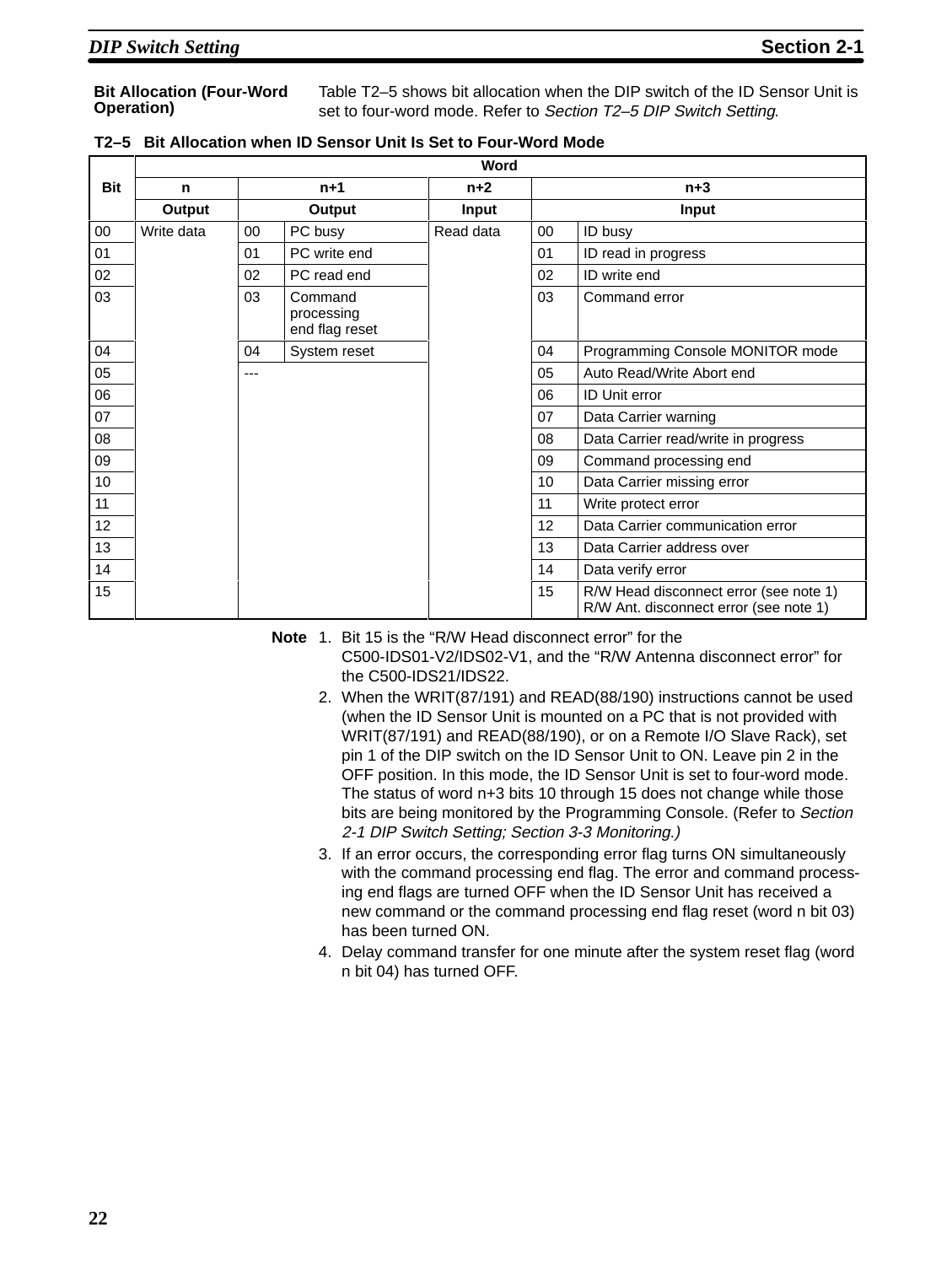**Flag Functions (Four-Word Operation)**

Tables T2–6 and T2–7 show the function of each flag when the ID Sensor Unit is set to four-word mode.

|                        | Bit No.       | <b>Flag</b>                          | <b>Function</b>                                                                                                                                                                                                                                          |  |  |
|------------------------|---------------|--------------------------------------|----------------------------------------------------------------------------------------------------------------------------------------------------------------------------------------------------------------------------------------------------------|--|--|
| Word                   | <b>Bit</b>    |                                      |                                                                                                                                                                                                                                                          |  |  |
| n                      | $00$ to<br>15 | Write data                           | This is the data written from the PC to the common memory of the ID<br>Sensor Unit by the MOV command of the PC.                                                                                                                                         |  |  |
| 00<br>PC busy<br>$n+1$ |               |                                      | Program this flag to turn ON when the PC starts reading/writing data<br>to/from the common memory, and to turn OFF when the PC has<br>completely read/written the data. While this flag turns ON, the ID Sensor<br>Unit cannot access the common memory. |  |  |
|                        | 01            | PC write end                         | Program this flag to turn ON (see note) after the PC has written data to the<br>common memory (by executing MOV, etc; see note). When this flag turns<br>ON, the ID read-in-progress flag (word n+3 bit 01) is automatically turned<br>ON.               |  |  |
|                        | 02            | PC read end                          | Program this flag to turn ON (see note) after the PC has read data from<br>the common memory (by executing MOV, etc; see note). When this flag<br>turns ON, the ID write-in-progress flag (word n+3 bit 02) is automatically<br>turned ON.               |  |  |
|                        | 03            | Command processing<br>end flag reset | When this flag turns ON and then turns OFF, the command processing<br>end flag (bit 09 of word n+1) is also cleared. Program so that this flag turns<br>ON and then turns OFF after a command has been executed.                                         |  |  |
|                        | 04            | System reset                         | When this flag turns ON and then turns OFF, the ID Sensor Unit is<br>restarted from the initial state.                                                                                                                                                   |  |  |
|                        | $05$ to<br>15 | ---                                  | Unused. Bits 05 to 15 are reserved for functional expansion. Do not use<br>them as work bits.                                                                                                                                                            |  |  |
|                        | $00$ to<br>15 | Read data                            | The PC reads this data from the common memory by executing MOV.                                                                                                                                                                                          |  |  |

**Note** When the ID Sensor Unit is mounted to a Remote I/O Slave Rack, the PC does not complete writing/reading data until the I/O response time of the Unit has elapsed (refer to Section 3-4 Timing Considerations). Therefore, the PC write end and PC read end flags must be programmed to remain at 1 during this period.

These flags may remain at 1 until immediately before the PC begins writing/ reading the next piece of data.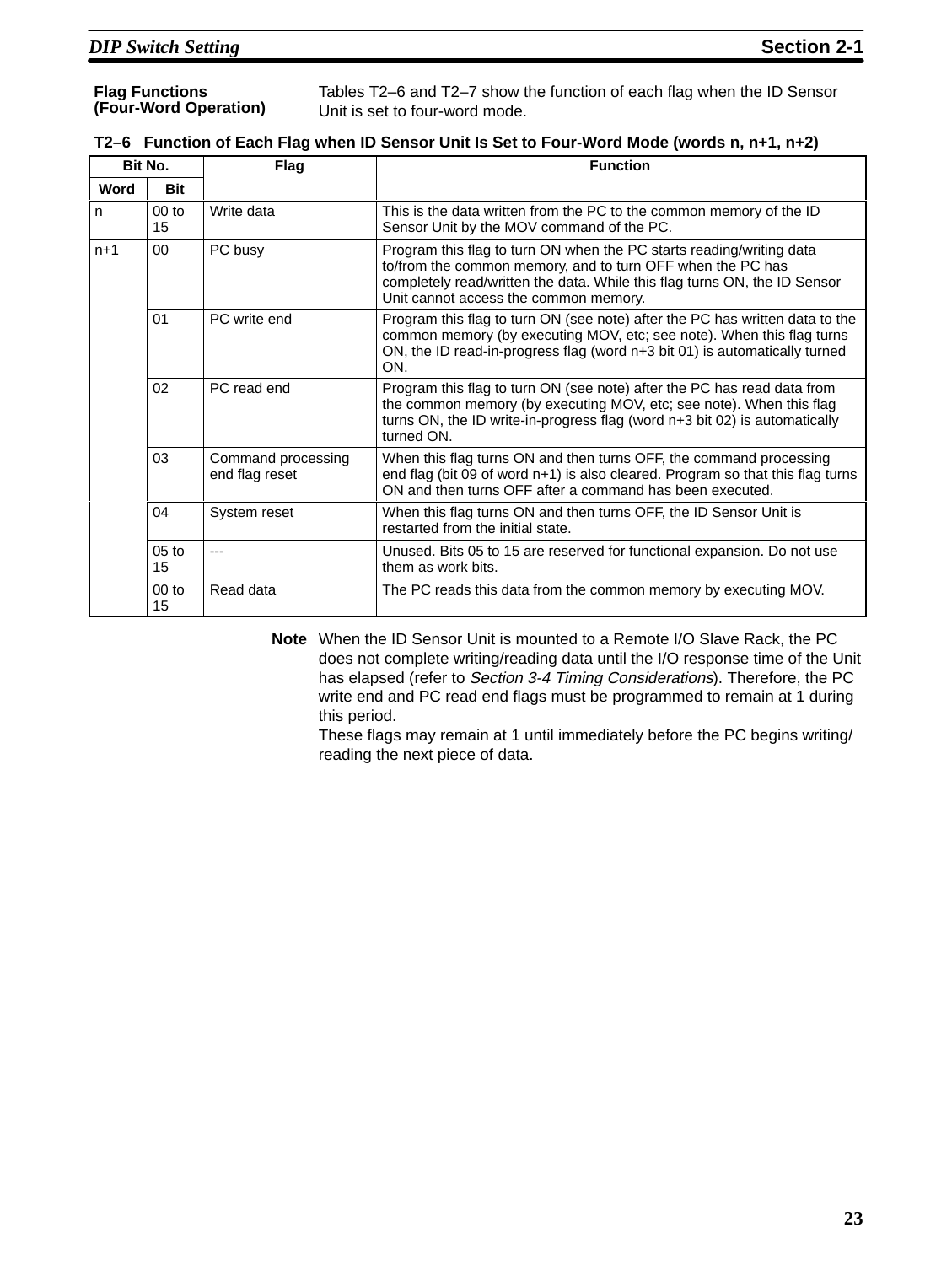# **T2–7 Function of Each Flag when ID Sensor Unit Is Set to Four-Word Mode (word n+3)**

| Bit No. |     | <b>Flag</b>                                            | <b>Function</b>                                                                                                                                                                                                                                                                                                                     |  |  |
|---------|-----|--------------------------------------------------------|-------------------------------------------------------------------------------------------------------------------------------------------------------------------------------------------------------------------------------------------------------------------------------------------------------------------------------------|--|--|
| Word    | Bit |                                                        |                                                                                                                                                                                                                                                                                                                                     |  |  |
| $n+3$   | 00  | ID busy                                                | When the ID Sensor Unit starts writing/reading data to/from the<br>common memory, this flag turns ON; when the Unit has finished<br>writing/reading the data, it is turned OFF. While this flag is 1, the PC<br>cannot access the common memory.                                                                                    |  |  |
|         | 01  | ID read in progress                                    | This flag turns ON when the PC write end flag (word n+1 bit 01) turns<br>ON, enabling the ID Sensor Unit to read data from<br>the common memory. When the ID Sensor Unit has finished reading<br>the data, the flag is turned OFF.                                                                                                  |  |  |
|         | 02  | ID write end                                           | This flag turns ON when the ID Sensor Unit has finished writing data<br>to the common memory; it is turned OFF when the PC read end flag<br>(bit 02 of word n+1) turns ON.                                                                                                                                                          |  |  |
|         | 03  | Command<br>error                                       | This flag turns ON if the ID Sensor Unit cannot process the command<br>sent from the PC when: (1) the command is undefined or; (2) the<br>command does not include a terminator.                                                                                                                                                    |  |  |
|         | 04  | <b>Programming Console</b><br><b>MONITOR</b> mode      | This flag turns ON when the Programming Console connected to the<br>ID Sensor Unit is in the MONITOR mode.                                                                                                                                                                                                                          |  |  |
|         | 05  | <b>Auto Read/Write</b><br>Abort end                    | This flag turns ON when the ID Sensor Unit has received the Auto<br>Read/Write Abort command from the PC and has finished processing<br>the command.                                                                                                                                                                                |  |  |
|         | 06  | <b>ID Unit error</b>                                   | This flag turns ON if an error has occurred in the ID Sensor Unit<br>(watchdog timer) or when the RESET switch has been pressed.                                                                                                                                                                                                    |  |  |
|         | 07  | Data Carrier warning                                   | This flag turns ON when the Data Carrier's battery is almost dead.<br>This flag also turns ON when the MD-C command detects a data<br>check error or the MD-L command detects that the number of<br>overwriting operations is 100,000.                                                                                              |  |  |
|         | 08  | Data Carrier<br>read/write in progress                 | This flag turns ON while the ID Sensor Unit is reading/writing data<br>from/to the Data Carrier.                                                                                                                                                                                                                                    |  |  |
|         | 09  | Command<br>processing end                              | This flag turns ON when the ID Sensor Unit has processed the<br>command received from the PC. Note that this flag turns ON<br>regardless of whether the command execution has ended normally or<br>abnormally.                                                                                                                      |  |  |
|         | 10  | Data Carrier<br>missing error                          | This flag turns ON when the Data Carrier is not detected by the ID<br>Sensor Unit after the ID Sensor Unit has received the Read, Write, or<br>Clear-all command from the PC. It also turns ON when 24 VDC power<br>is not being applied to the Unit.                                                                               |  |  |
|         | 11  | Write protect error                                    | This flag turns ON when an attempt is made to write data to a<br>write-protected area of the ID Sensor Unit's memory.                                                                                                                                                                                                               |  |  |
|         | 12  | Data Carrier<br>communication error                    | This flag turns ON if an error has occurred during data communication<br>between the ID Sensor Unit and Data Carrier.                                                                                                                                                                                                               |  |  |
|         | 13  | Data Carrier<br>address over                           | This flag turns ON when the ID Sensor Unit attempts to access a<br>memory address of the Data Carrier beyond the Data Carrier's<br>memory capacity.                                                                                                                                                                                 |  |  |
|         | 14  | Data verify error                                      | When the ID Sensor Unit reads/writes data from/to the Data Carrier,<br>the unit reads the read/written data to compare it against the data<br>which the Data Carrier has read or written first. If the data read last<br>does not match the data the ID Sensor Unit read or wrote first, an<br>error occurs and this flag turns ON. |  |  |
|         | 15  | R/W Head disconnect error<br>R/W Ant. disconnect error | This flag turns ON when the R/W Head is not connected to the ID<br>Sensor Unit, or when no 24 VDC power is supplied to the<br>C500-IDS02-V1/IDS21/IDS22 or IDA02/IDA22.                                                                                                                                                             |  |  |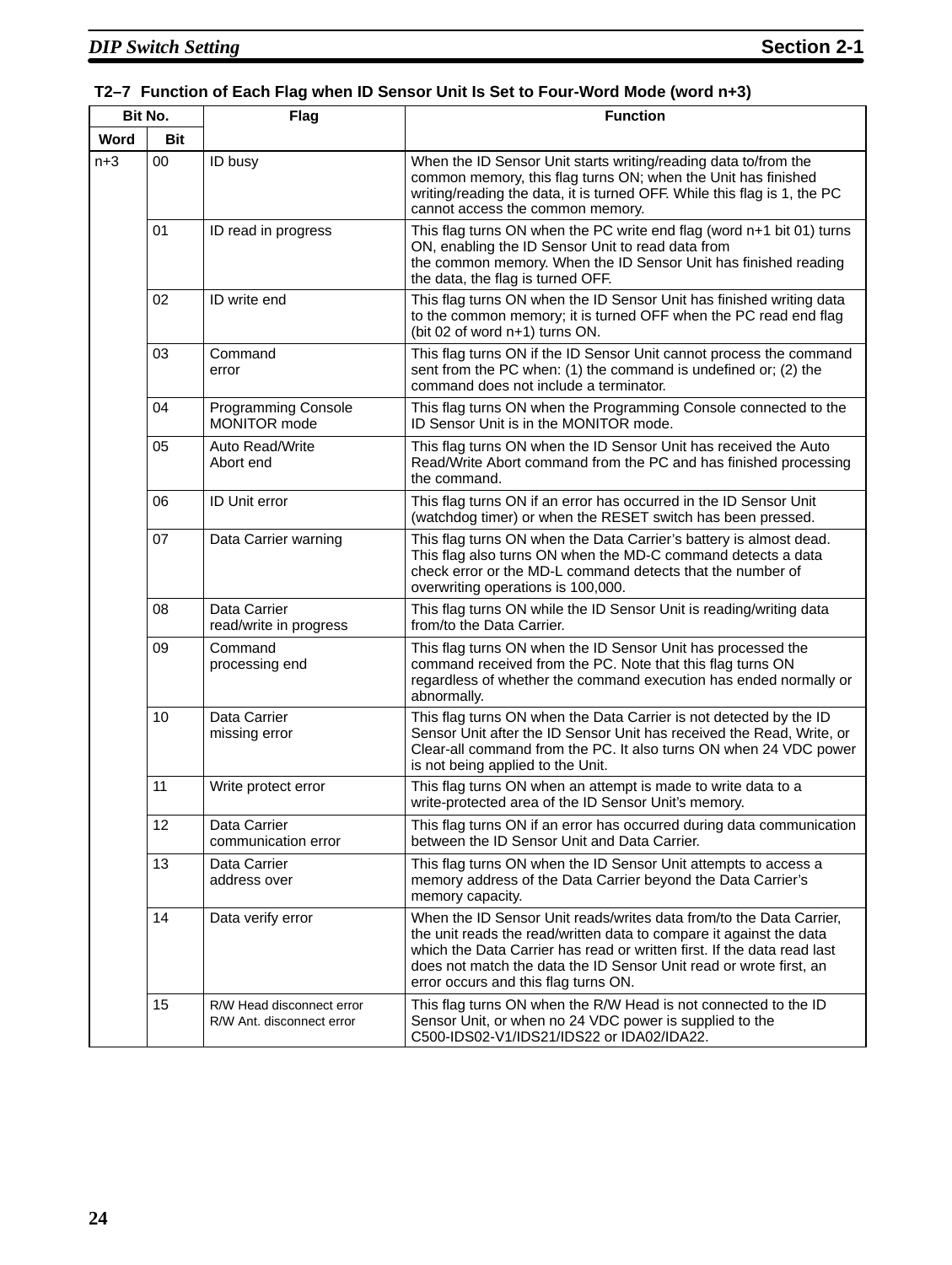# **Flag Operation (Four-Word Operation)**

## **F2–4 Flag Operation when ID Sensor Unit Is Set to Four-Word Mode**

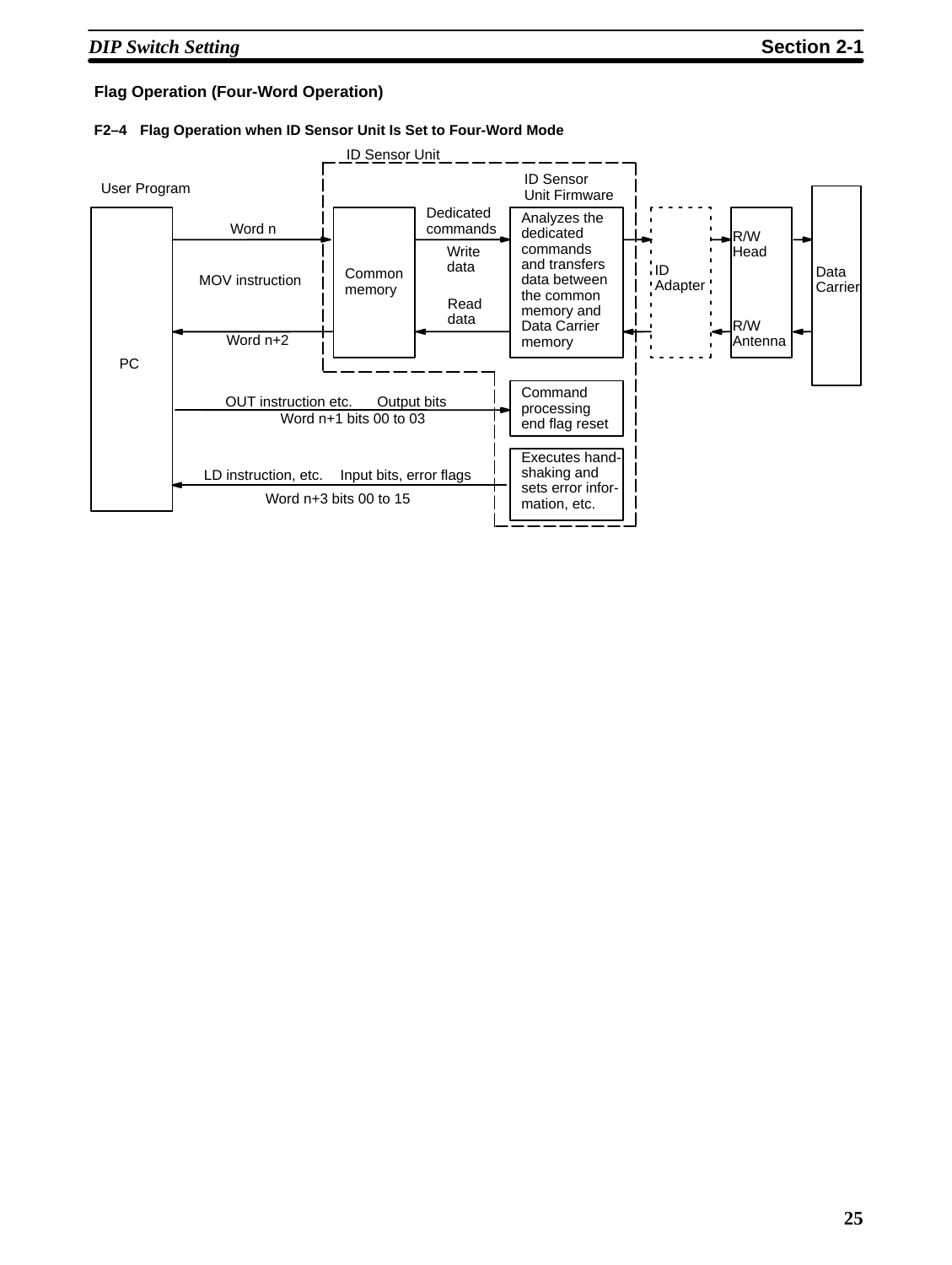Figure F2–5 shows the relationship between the data processing operations of the ID Sensor Unit and the user program when the ID Sensor has been set to four-word mode.



#### **F2–5 Data Processing when ID Sensor Unit Is Set to Four-Word Mode.**

**Timing of Data Transfer** When the ID Sensor Unit is mounted to the CPU Backplane or Expansion I/O Backplane of a PC, the contents of the following flags and data are transferred in 1 scan by a differentiation instruction (transfer of the contents of a flag or data only during the scan immediately following a change in those contents):

- PC busy flag (word n+1 bit 00)
- Write data (word n bits 00 to 15)
- PC write end flag (word n+1 bit 01)
- PC read end flag (word n+1 bit 02)
- Read data (word n+2 bits 00 to 15)

However, if the ID Sensor Unit is mounted to a Remote I/O Slave Rack, transfer is delayed by the I/O response time of the Remote I/O Slave Rack.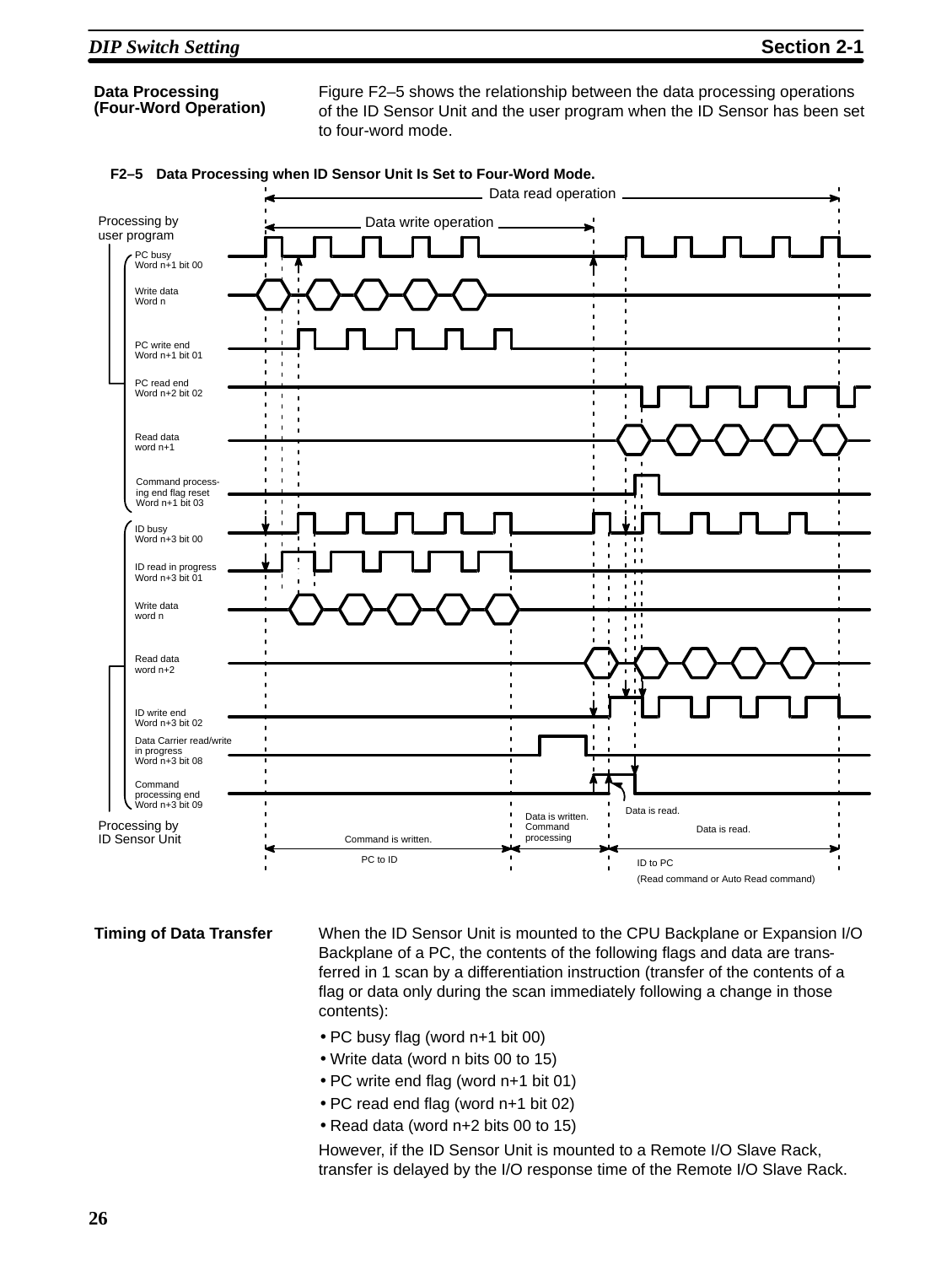Therefore, prolong the output of these flags and the data in the program for the duration of the response period. (Refer to Section 3-4 Timing Considerations.)

# **2-2 The User Program**

The ID Sensor Unit will not operate unless it is programmed to do so by the PC. The Unit communicates with the Data Carrier through the Read/Write Head by means of the commands provided by the user program of the PC.

The user program of the PC consists of two modules: one issues commands to the ID Sensor Unit, and the other sends/receives data. Develop the program by using instructions such as Intelligent I/O Write (WRIT(87/191)), Intelligent I/O Read (READ(88/190)), and MOV.

Figure F2–6 shows the basic operation outline of the two modules of the program.

## **F2–6 User Program Operation Outline**

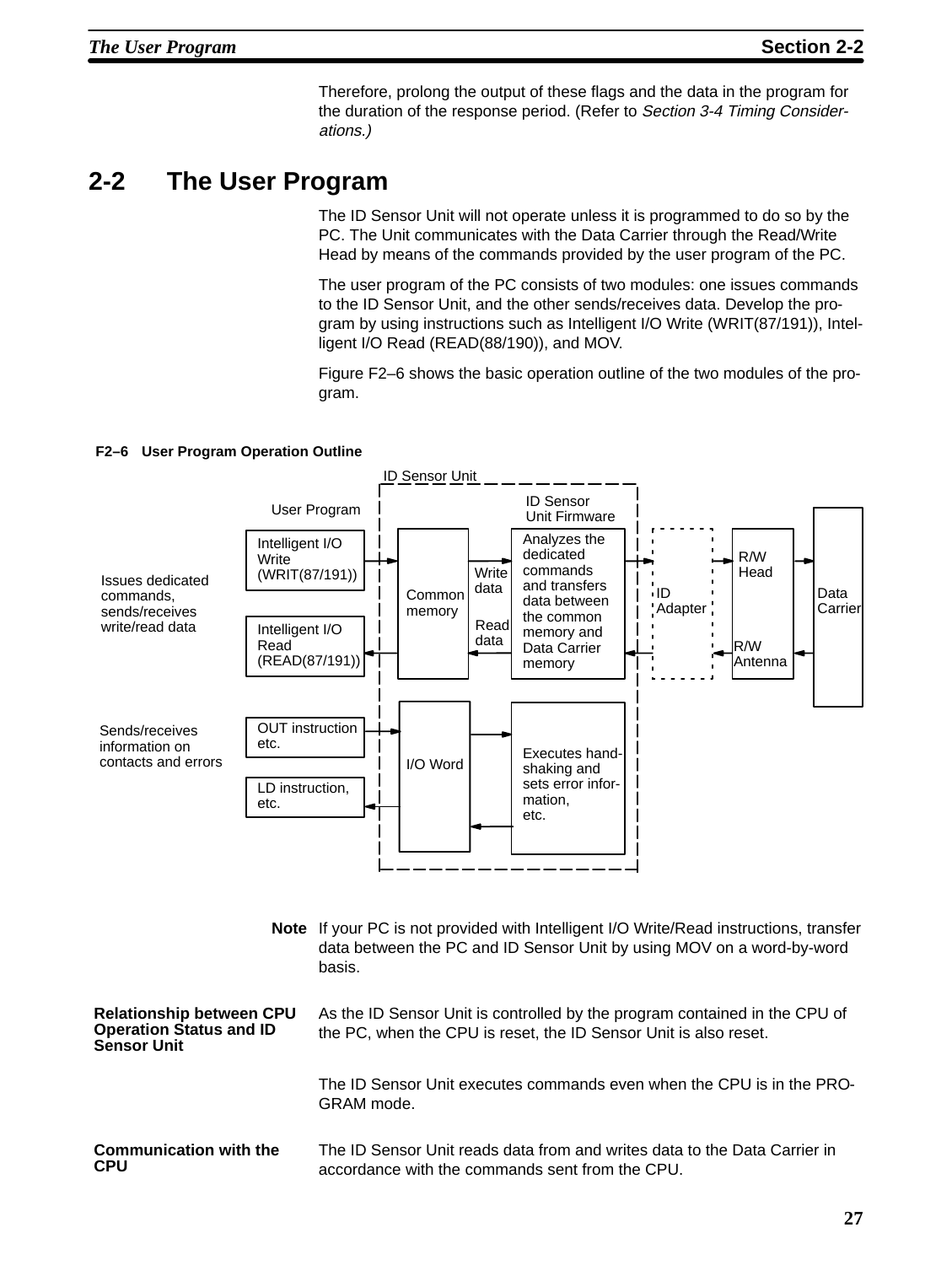The CPU, via the Write, Auto Write, and Clear-all commands, directs the ID Sensor Unit to write data to the Data Carrier. Figure F2–7 shows the steps involved in writing data to the Data Carrier.





- **1, 2, 3...** 1. The CPU of the PC issues the Write, Auto Write, or Clear-all command by using WRIT(87/191) or MOV.
	- 2. The ID Sensor Unit analyzes the command received from the PC.
	- 3. If the command is correct, the ID Sensor Unit writes the required data to the Data Carrier. If the command is illegal, the ID Sensor Unit turns ON the command processing end and command error flags of the PC (refer to p 18 and p
	- 22 Bit Allocation). 4. When the ID Sensor Unit has completed writing data to the Data Carrier, the Unit turns ON the command processing end flag of the PC.

If communication with the Data Carrier cannot be established, or if an error occurs during communication, the ID Sensor Unit stops data communication with the Data Carrier and turns ON the command processing and Data Carrier communication error flags of the PC.

Steps 1 to 4 compose one write operation.

The CPU, via the Read and Auto Read commands, directs the ID Sensor Unit to read data from the Data Carrier. Figure F2–8 shows the steps involved in reading data from the Data Carrier. **Reading Data from the Data Carrier to the CPU**



# **F2–8 Reading Data from the Data Carrier to the CPU**

- **1, 2, 3...** 1. The CPU of the PC issues the Read or Auto Read command to the ID Sensor Unit by using WRIT(87/191) or MOV.
	- 2. The ID Sensor Unit analyzes the command it has received from the PC.
	- 3. If the command is correct, the ID Sensor Unit reads the required data from the Data Carrier.

If the command is illegal, the ID Sensor Unit turns ON the command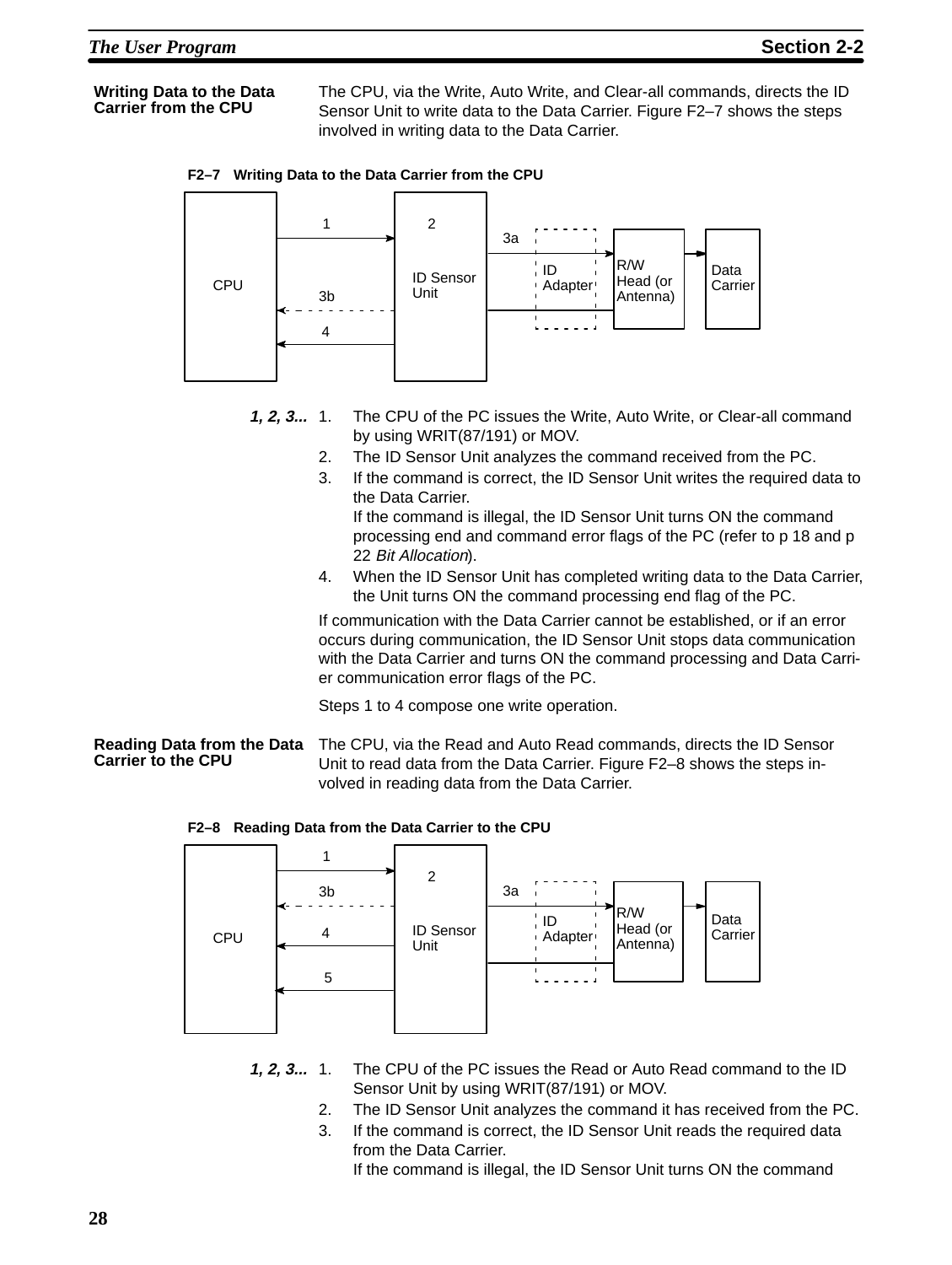processing end and command error flags of the PC (refer to p 18 and p 22 Bit Allocation).

4. When the ID Sensor Unit has completed reading data from the Data Carrier, the Unit turns ON the command processing end flag of the PC.

If communication with the Data Carrier cannot be established, or if an error occurs during communication, the ID Sensor Unit stops data communication with the Data Carrier and turns ON the command processing end and Data Carrier communication error flags of the PC.

5. Next, the PC executes READ(88/190) or MOV to retrieve the data from the ID Sensor Unit.

Steps 1 to 5 compose one read operation.

## **2-2-1 Program Examples**

The following figures provide examples of programs; refer to these figures before developing your program. Further examples are presented in Section 3 Programming.

### **Writing Data**

#### **F2–9 Program Examples: Writing Data**

PC (user program)

Using Intelligent I/O instructions



Using MOV

(when Intelligent I/O instructions are not available)



a : number of words to be transferred

b : first destination word number

c : first word number of ID Sensor Unit

d : source word number of transfer data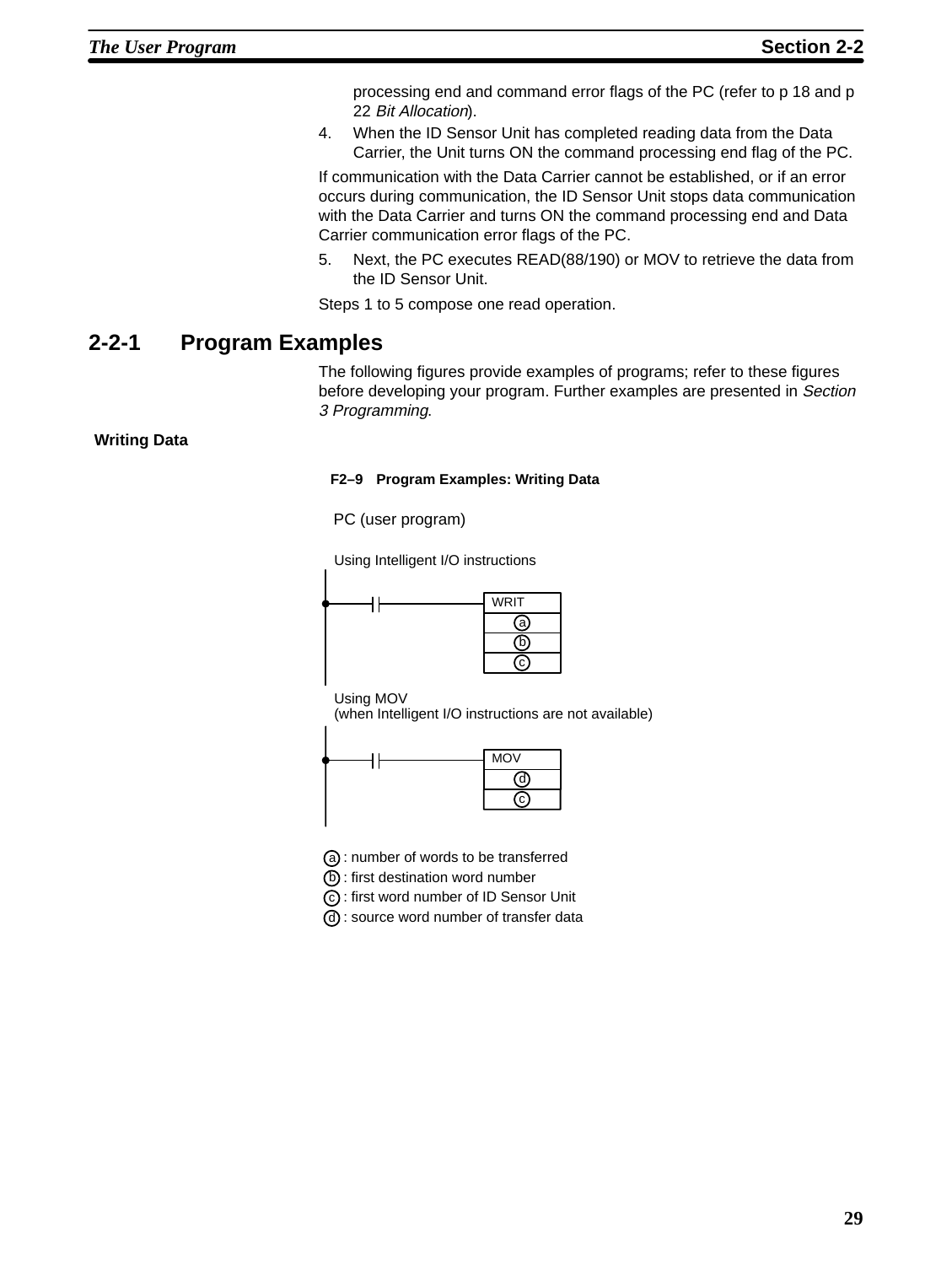PC (source memory)



When the Intelligent I/O Write (WRIT(87/191)) instruction is used, up to 255 words of data can be transferred to the ID Sensor Unit at one time. However, if this instruction is not available and MOV is used instead, data from only one word can be transferred at a time.

**Reading Data**

#### **F2–10 Program Examples: Reading Data**

PC (user program)

Using Intelligent I/O instructions



Using MOV

(when Intelligent I/O instructions are not available)



- a : number of words to be transferred
- b : first word number of ID Sensor Unit + 1
- c : first destination word number
- d : first word number of ID Sensor Unit + 2
- e : destination word number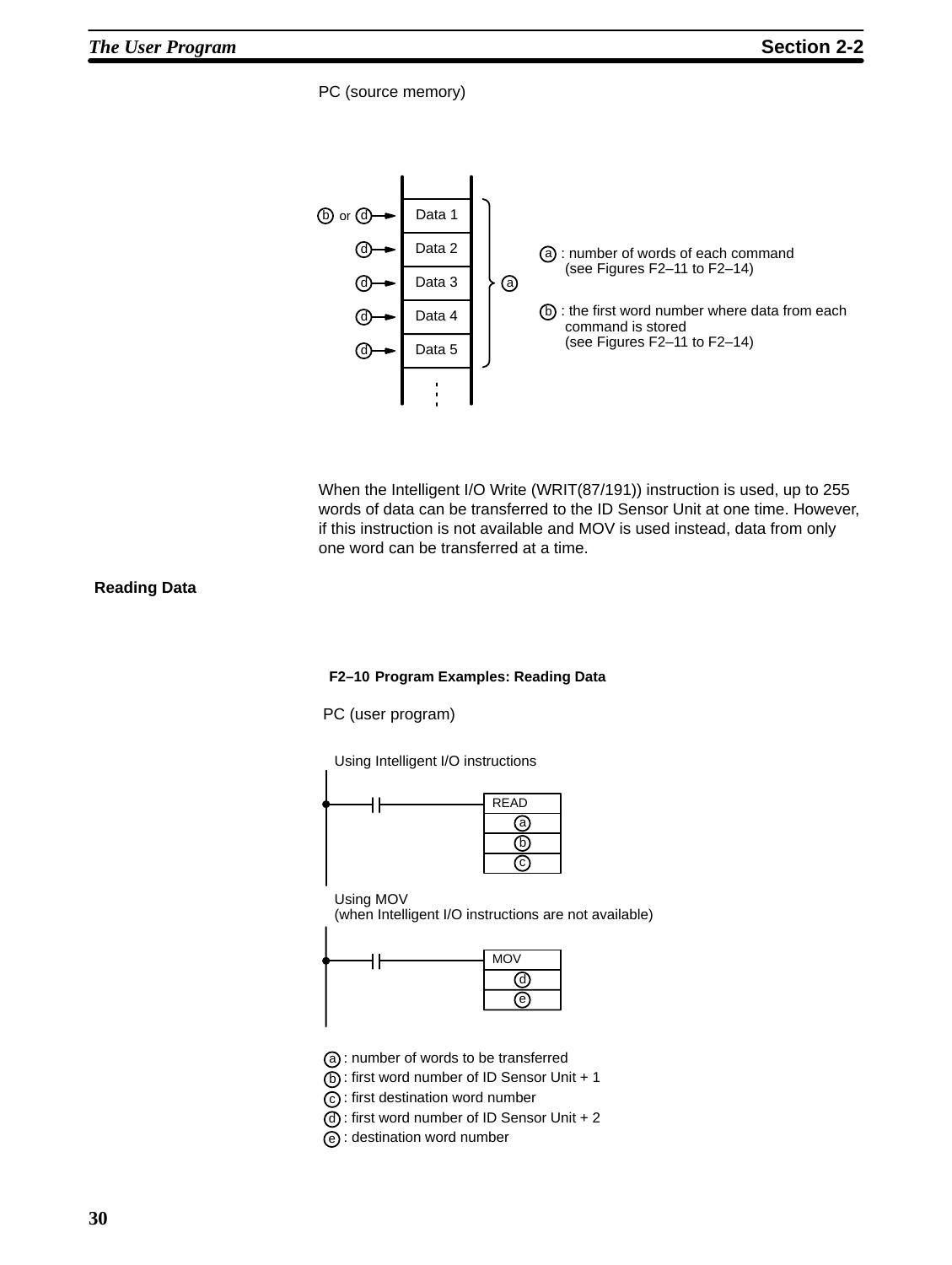PC (destination memory)



When the Intelligent I/O Read (READ(88/190)) instruction is used, up to 255 words of data can be transferred to the PC at one time. However, if this instruction is not provided and MOV is used instead, data from only one word can be transferred at a time.

# **2-2-2 Communication Commands**

The ID Sensor Unit is provided with seven dedicated commands for communicating with the Data Carrier through the Read/Write Head. Table T2–8 outlines these commands.

| <b>Command name</b>                                | <b>Mnemonic</b> | <b>ASCII</b><br>code | <b>Function</b>                                                                                                                                                                                                                                                                                                           |
|----------------------------------------------------|-----------------|----------------------|---------------------------------------------------------------------------------------------------------------------------------------------------------------------------------------------------------------------------------------------------------------------------------------------------------------------------|
| Read                                               | <b>RD</b>       | 52 44                | Reads data from the internal memory of the Data Carrier. Up<br>to 502 bytes (251 words) of data can be read at a time.                                                                                                                                                                                                    |
| Write                                              | <b>WT</b>       | 57 54                | Writes data to the internal memory of the Data Carrier. Up to<br>502 bytes (251 words) of data can be written at a time.                                                                                                                                                                                                  |
| Auto Read                                          | <b>AR</b>       | 41 52                | Waits until the Data Carrier approaches the Read/Write Head<br>(or Antenna) and then reads data from the internal memory<br>of the Data Carrier as it comes within detection range of the<br>Read/Write Head (or Antenna). Up to 502 bytes (251 words)<br>of data can be read at a time.                                  |
| Auto Write                                         | <b>AW</b>       | 41 57                | Waits until the Data Carrier approaches the Read/Write Head<br>(or Antenna) and then writes data to the internal memory of<br>the Data Carrier as it comes within detection range of the<br>Read/Write Head (or Antenna). Up to 502 bytes (251 words)<br>of data can be written at a time.                                |
| Clear-all<br>(see Note)                            | CA              | 4341                 | Clears the contents of the Data Carrier's internal memory;<br>however, the contents of addresses 0000 and 0001 are not<br>cleared as these addresses store the date of production of<br>the Data Carrier.                                                                                                                 |
| Auto Read/Write Abort                              | AA              | 41 41                | Aborts Auto Read and Auto Write. When this command is<br>executed, the ID Sensor Unit is initialized and waits for the<br>next command.                                                                                                                                                                                   |
| Data management<br>commands<br>(IDS01-V2/IDS02-V1) | <b>MD</b>       | 4D 44                | Check Data Carrier memory. There are three data<br>management commands (i.e., the MD-K command, MD-C<br>command, and MD-L command). The MD-K command and<br>MD-C command check the reliability of the Data Carrier's<br>data. The MD-L or MD-S command check the number of<br>overwriting operations of the Data Carrier. |

### **T2–8 Communication Commands**

**Note** The Clear-all command clears all data after address 0002, regardless of write protection.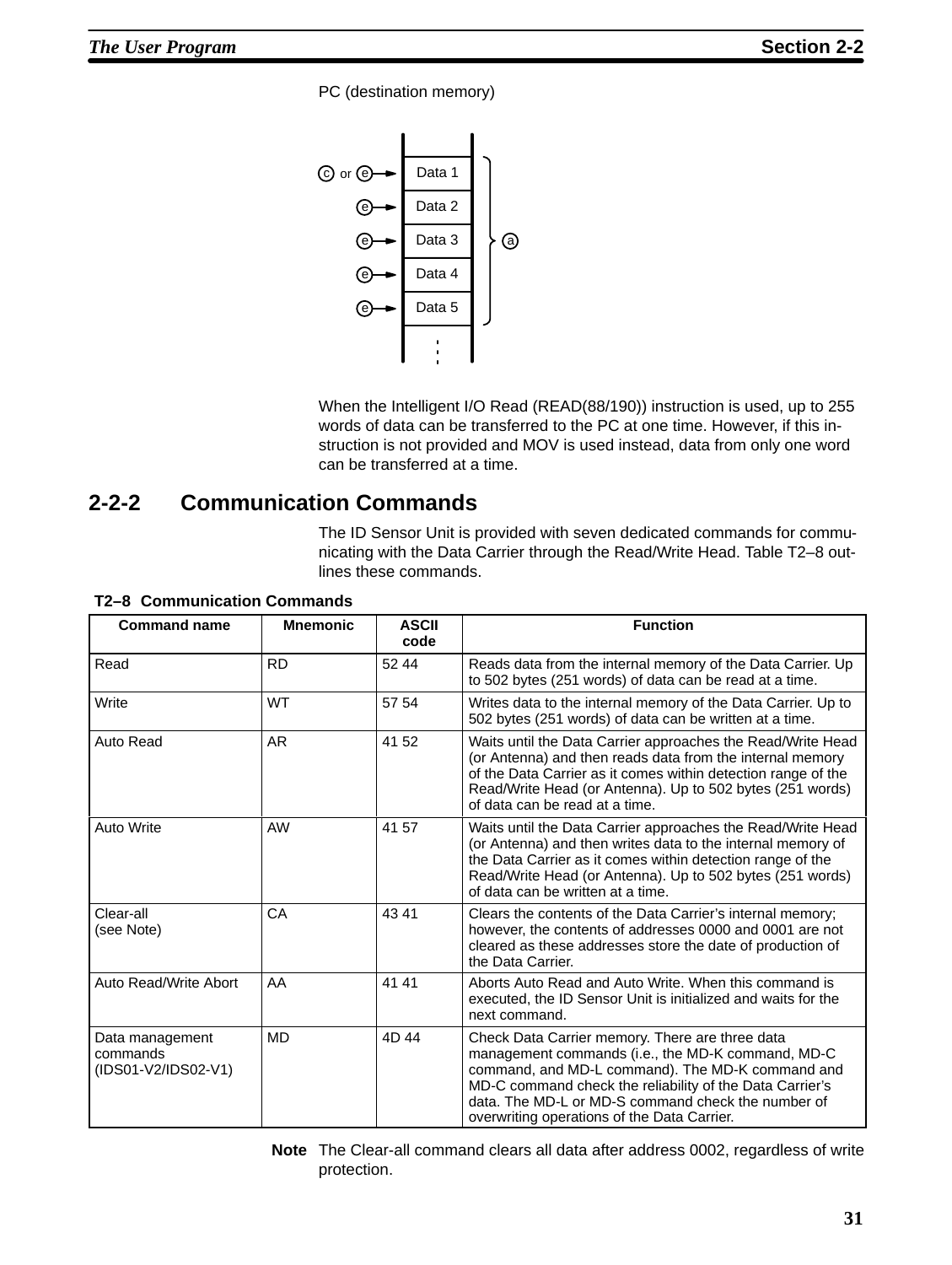To write data to the Data Carrier, use the WRIT(87/191) or MOV instructions of the PC to issue the Write or Auto Write command and Clear-all command to the ID Sensor Unit.

To read data from the Data Carrier, use the WRIT(87/191) or MOV instructions of the PC to issue the Read or Auto Read command to the ID Sensor Unit. As soon as the ID Sensor Unit has read data from the Data Carrier, execute the READ(88) instruction of the PC to read the data into the PC.

Write Command This command writes data to the internal memory of the Data Carrier. Up to 502 bytes (251 words) of data can be written at a time.

### **F2–11 Write Command**

|                                                                                                                                         | 15    |                |   | 00            |                                                                                                                                                                       |
|-----------------------------------------------------------------------------------------------------------------------------------------|-------|----------------|---|---------------|-----------------------------------------------------------------------------------------------------------------------------------------------------------------------|
|                                                                                                                                         | W     |                | т |               | This is OP (operation) code indicating<br>that the command is Write.                                                                                                  |
| Specifies the type of                                                                                                                   | 5     | $\overline{7}$ | 5 | $\frac{1}{4}$ | This is OP code represented in<br>ASCII code.                                                                                                                         |
| data to be written.<br>which can be ASCII                                                                                               | A/H   |                |   |               | This code selects a Read/Write Head<br>(or Antenna) and is always fixed to 1.                                                                                         |
| characters or hexadeci-<br>mal numbers. Code A<br>(41) specifies ASCII<br>characters, while H (48)<br>specifies hexadecimal<br>numbers. | 41/48 |                | 3 | 1             | ASCII code                                                                                                                                                            |
|                                                                                                                                         |       |                |   |               | Specifies the first address of the Data<br>Carrier memory to which data is to be<br>written. Addresses \$0000 through<br>\$FFFF can be specified in hexadeci-<br>mal. |
|                                                                                                                                         |       |                |   |               | Write data<br>502 bytes max. $= 251$ words                                                                                                                            |
|                                                                                                                                         |       |                |   |               | Terminator                                                                                                                                                            |
|                                                                                                                                         | 2     |                |   | D             | ASCII code                                                                                                                                                            |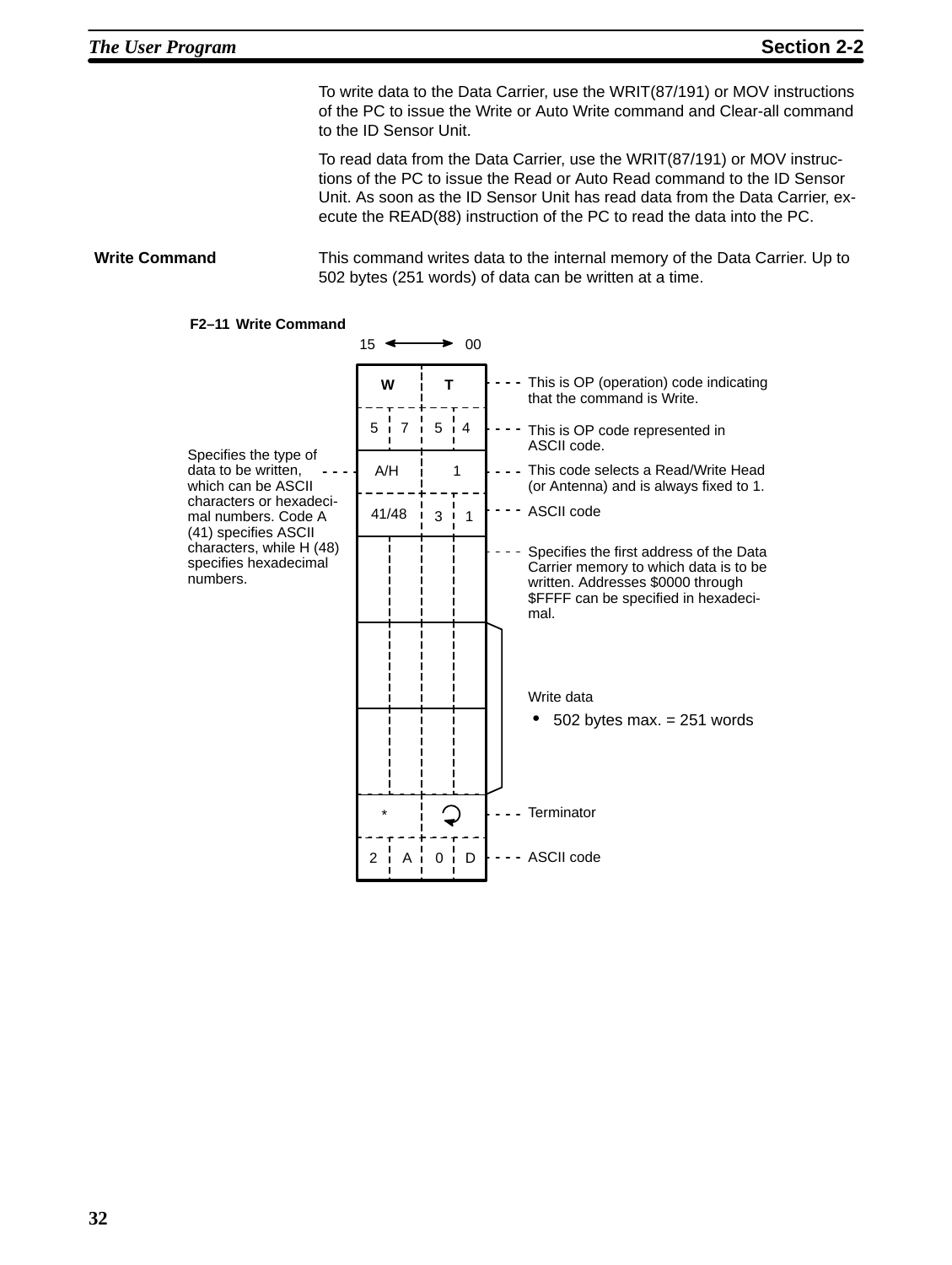**Read Command** The Read command reads data from the internal memory of the Data Carrier. Up to 502 bytes (251 words) of data can be read at a time.

#### **F2–12 Read Command**

|                                                                                                                                                                                                                                                                  | 15 <sup>1</sup> | ΩO              |                                                                                                                                                               |
|------------------------------------------------------------------------------------------------------------------------------------------------------------------------------------------------------------------------------------------------------------------|-----------------|-----------------|---------------------------------------------------------------------------------------------------------------------------------------------------------------|
|                                                                                                                                                                                                                                                                  | R               | D               | This is OP code indicating that the com-<br>mand is Read.                                                                                                     |
| This field specifies                                                                                                                                                                                                                                             | 5<br>2          | 4<br>$\sqrt{4}$ | This is OP code represented in ASCII<br>code.                                                                                                                 |
| whether the data to<br>be read from the<br>Data Carrier is ASCII<br>characters or hexa-<br>decimal code. When<br>ASCII characters are<br>to be read, this field<br>contains code A (41<br>in ASCII code); when<br>hexadecimal code is<br>to be read, it contains | A/H             | 1               | This code selects a Read/Write Head<br>(or Antenna) and is always fixed to 1.                                                                                 |
|                                                                                                                                                                                                                                                                  | 41/48           | 3               | ASCII code                                                                                                                                                    |
|                                                                                                                                                                                                                                                                  |                 |                 | Specifies the first address of the Data<br>Carrier memory to which data is to be<br>read. Addresses \$0000 through \$FFFF<br>can be specified in hexadecimal. |
| code H (48 in ASCII<br>code).                                                                                                                                                                                                                                    |                 |                 | Specifies the number of bytes, which<br>can range from \$0001 through \$01F6 (1<br>through 0502 in decimal) to be read in<br>hexadecimal code.                |
|                                                                                                                                                                                                                                                                  |                 |                 | Terminator                                                                                                                                                    |
|                                                                                                                                                                                                                                                                  | $\overline{2}$  | D               | ASCII code                                                                                                                                                    |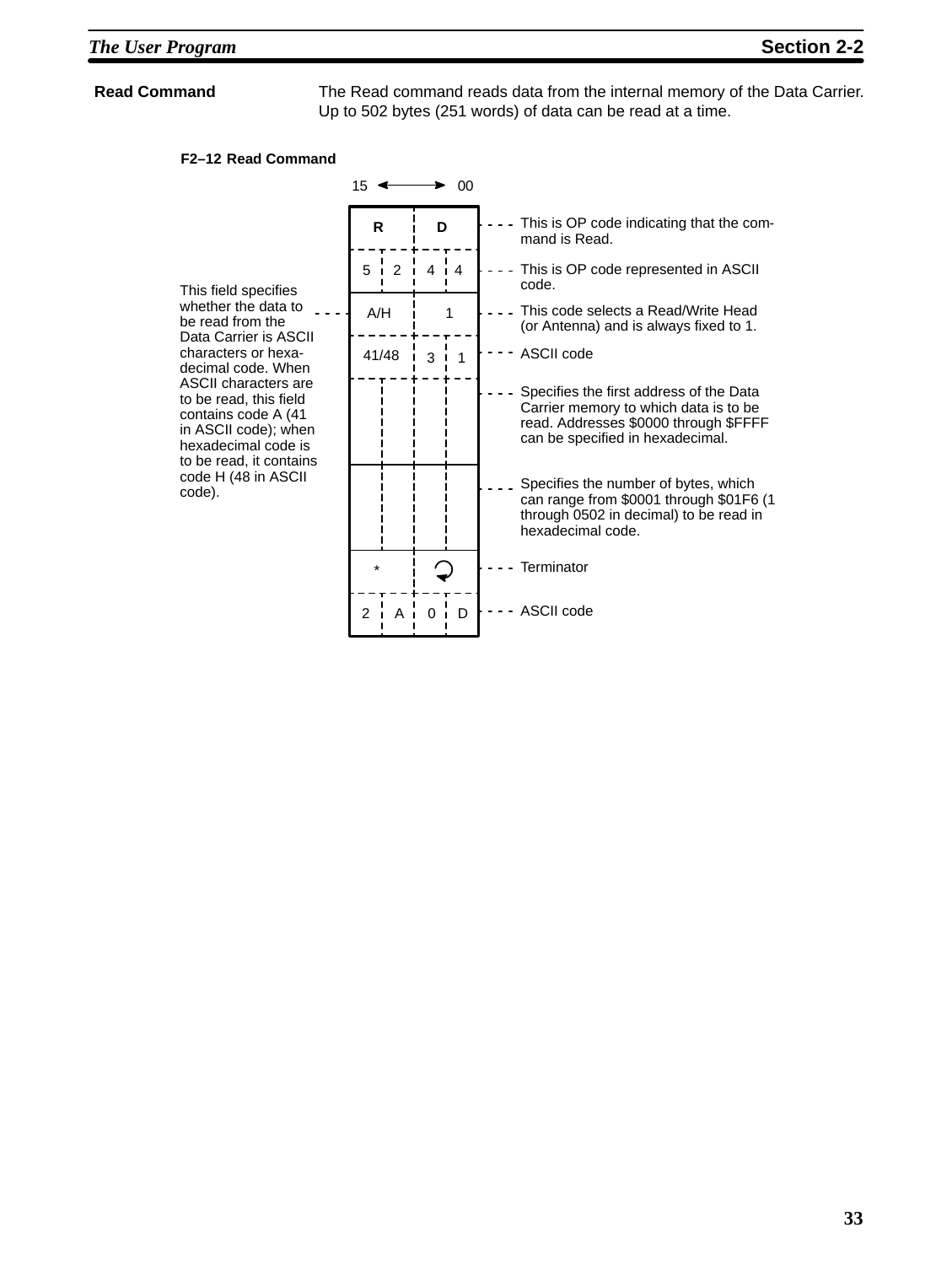**Auto Write Command** This command does not execute until the Data Carrier approaches the Read/ Write Head (or Antenna). When the Data Carrier comes within detection range of the Read/Write Head (or Antenna), this command writes data to the internal memory of the Data Carrier. Up to 502 bytes (251 words) of data can be written at a time.

#### **F2–13 Auto Write Command**

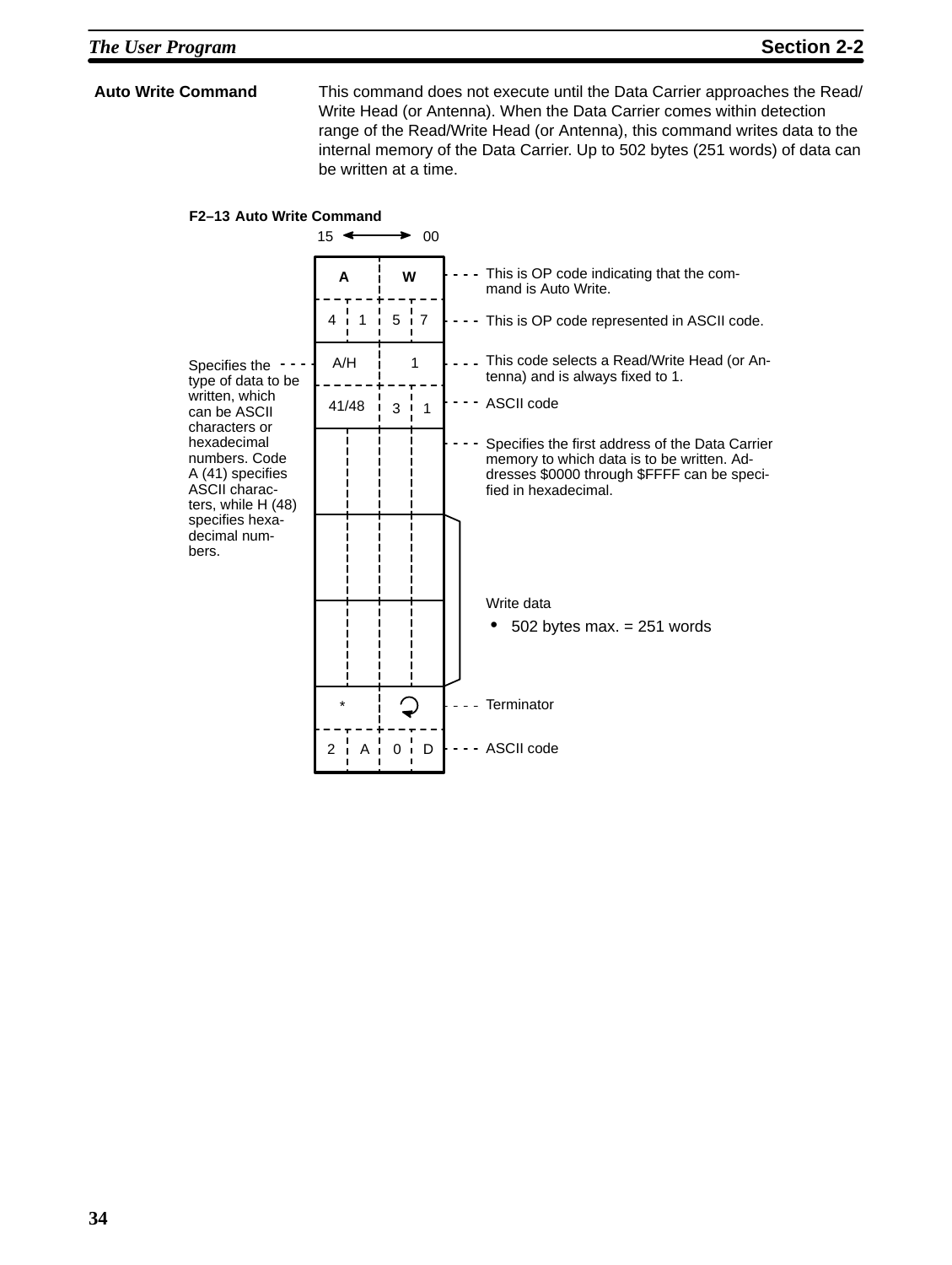**Auto Read Command** This command does not execute until the Data Carrier approaches the Read/ Write Head (or Antenna). When the Data Carrier comes within detection range of the R/W Head, this command reads data from the internal memory of the Data Carrier. Up to 502 bytes (251 words) of data can be read at a time.

#### **F2–14 Auto Read Command**

|                                                                                                                                                                                                                                                                                                                                       | 15             | 0 <sup>0</sup>     |                                                                                                                                                                 |
|---------------------------------------------------------------------------------------------------------------------------------------------------------------------------------------------------------------------------------------------------------------------------------------------------------------------------------------|----------------|--------------------|-----------------------------------------------------------------------------------------------------------------------------------------------------------------|
|                                                                                                                                                                                                                                                                                                                                       | A              | R                  | This is OP code indicating that the com-<br>mand is Auto Read.                                                                                                  |
|                                                                                                                                                                                                                                                                                                                                       | 4              | 5<br>$\mathcal{P}$ | This is OP code represented in ASCII<br>code.                                                                                                                   |
| This field specifies<br>whether the data to<br>be read from the<br>Data Carrier is<br><b>ASCII</b> characters or<br>hexadecimal code.<br>When ASCII charac-<br>ters are to be read,<br>this field contains<br>code A (41 in ASCII<br>code); when hexa-<br>decimal code is to<br>be read, it contains<br>code H (48 in ASCII<br>code). | A/H            |                    | This code selects a Read/Write Head (or<br>Antenna) and is always fixed to 1.                                                                                   |
|                                                                                                                                                                                                                                                                                                                                       | 41/48          | 3                  | ASCII code                                                                                                                                                      |
|                                                                                                                                                                                                                                                                                                                                       |                |                    | Specifies the first address of the Data<br>Carrier memory from which data is to be<br>read. Addresses \$0000 through \$FFFF<br>can be specified in hexadecimal. |
|                                                                                                                                                                                                                                                                                                                                       |                |                    | Specifies the number of bytes, which can<br>range from \$0001 through \$01F6 (1<br>through 0502 in decimal) to be read in<br>hexadecimal code.                  |
|                                                                                                                                                                                                                                                                                                                                       |                |                    | Terminator                                                                                                                                                      |
|                                                                                                                                                                                                                                                                                                                                       | $\overline{2}$ | D                  | ASCII code                                                                                                                                                      |

**Clear-all Command** This command clears the Data Carrier's internal memory. However, the contents of addresses 0000 and 0001 are not cleared as these addresses store the date of production of the Data Carrier. The number of command data words is fixed to 3.

**F2–15 Clear-all Command**

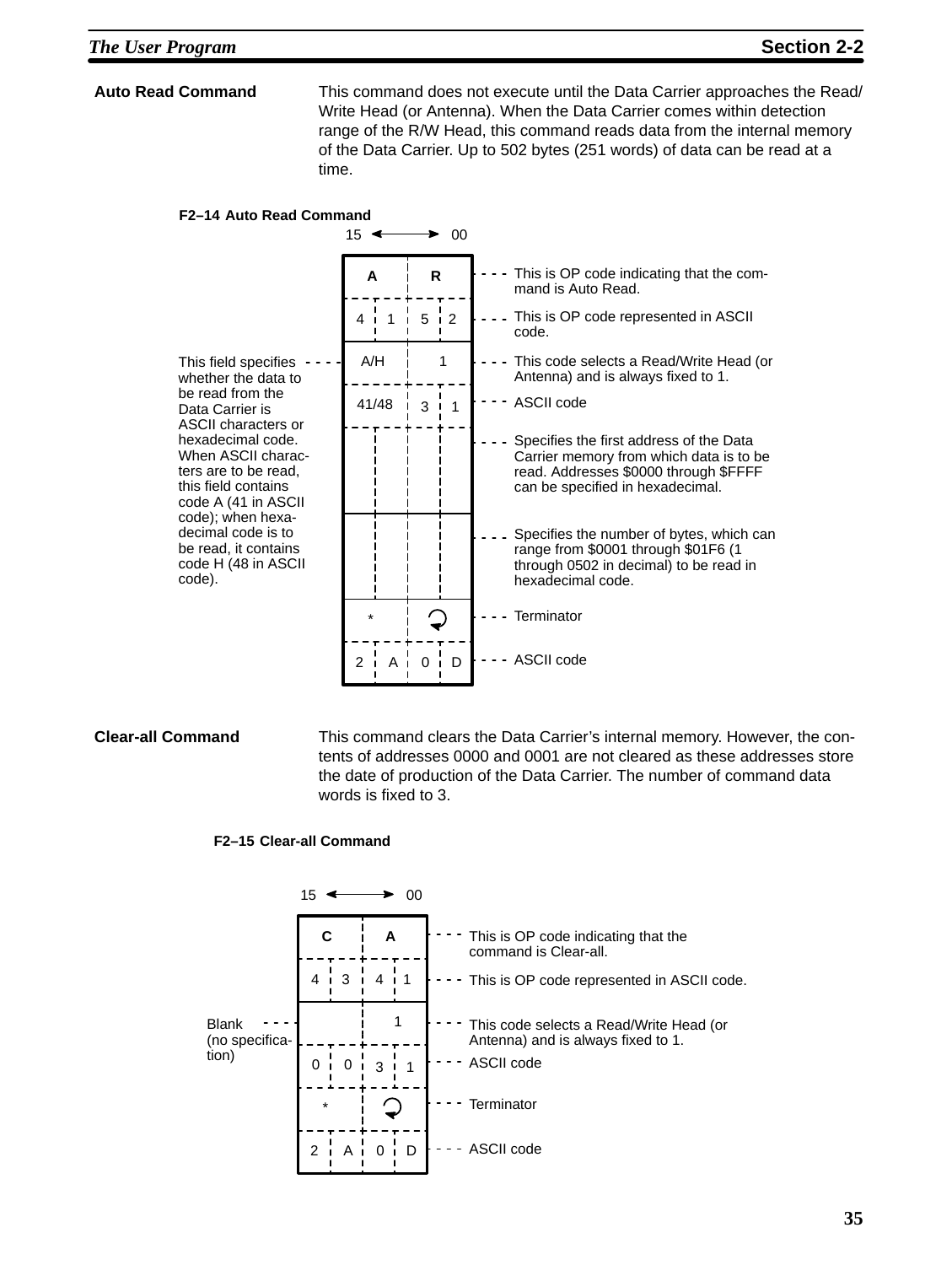**Auto Read/Write Abort** This command aborts Auto Read and Auto Write. When this command is executed, the ID Sensor Unit is initialized and waits for the next command. The number of command data words is fixed to 2.

#### **F2–16 Auto Read/Write Abort**



This command is regarded as an undefined command when it is received by the ID Sensor Unit while the Unit is waiting for a command input.

#### **Data Management (IDS01-V2/IDS02-V1 only)**

**1, 2, 3...** 1. Data Check

By adding a check code to the Data Carrier data, it is possible to detect a data error due to the battery of the SRAM Data Carrier or excessive overwriting operations of the EEPROM Data Carrier. Use the MD-K command to calculate and write the check code to the Data Carrier. Use the MD-C command to collate the check code.

#### Usage:

After data is written to the Data Carrier, use the MD-K command to calculate and add the check code to the data. To check whether or not the Data Carrier's data is corrupted, use the MD-C command before reading the data and collate the check code of the data.



### Command:

It is possible to calculate, write, or collate the CRC code (see note) in the check area designated by the command. The CRC code is calculated by using the generating function  $X^{16} + X^{12} + X^5 + 1$ .

**Note** CRC stands for cyclic redundancy check. The cyclic redundancy check is an error detecting method.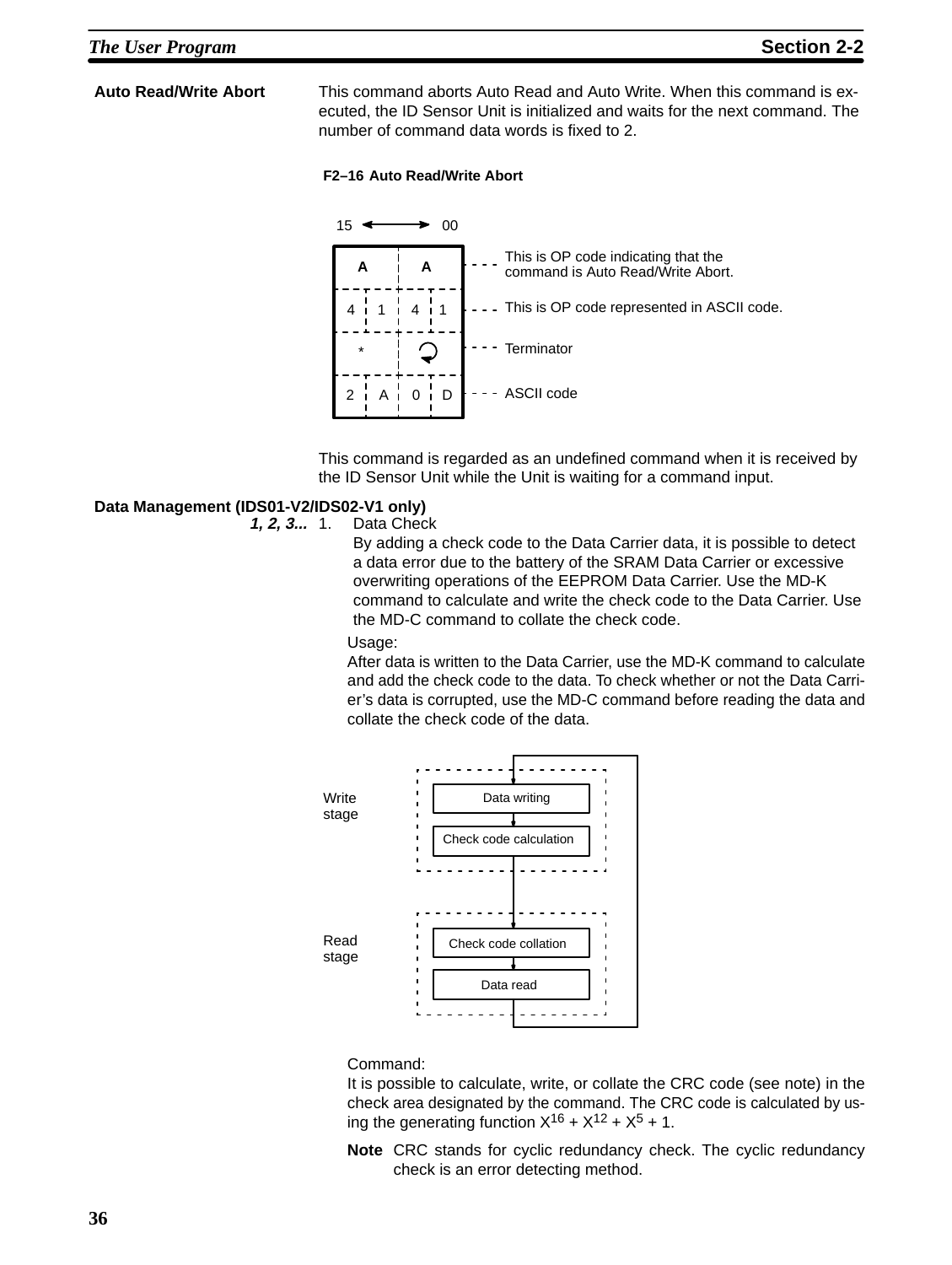The number of check area bytes is 256 (0100) maximum and the number of command data words is fixed to 5.



If the data is found to be not coincident with the check code as a result of data check collation, the Data Carrier warning flag will turn ON.

Command Processing:

All the check areas that are designated by the first address, and number of bytes except the last two bytes comprise the calculation objective area. The last two bytes are used as the check code area.

If check code calculation or check code writing is designated using processing code K, the CRC of the data in the calculation objective area is calculated and the result is written to the check code area, in which case if the check block is a write protection area, a write protection error will result.

Select K to designate data check code calculation and C to designate data check collation.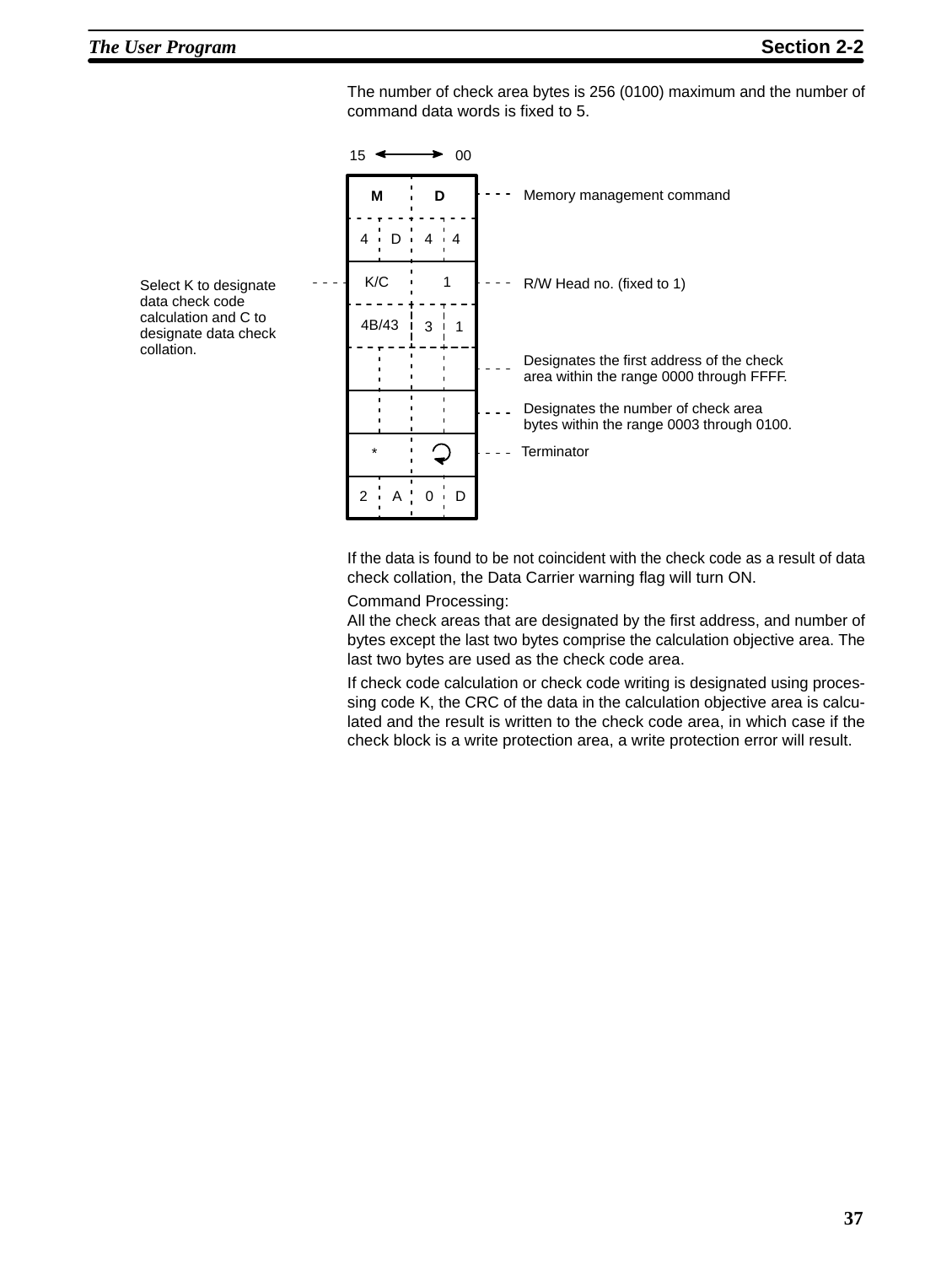If data collation is designated using processing code C, the CRC of the data in the calculation objective area is calculated and the result is compared with the data in the check code area. If they do not coincide, the Data Carrier warning flag will be turned ON.



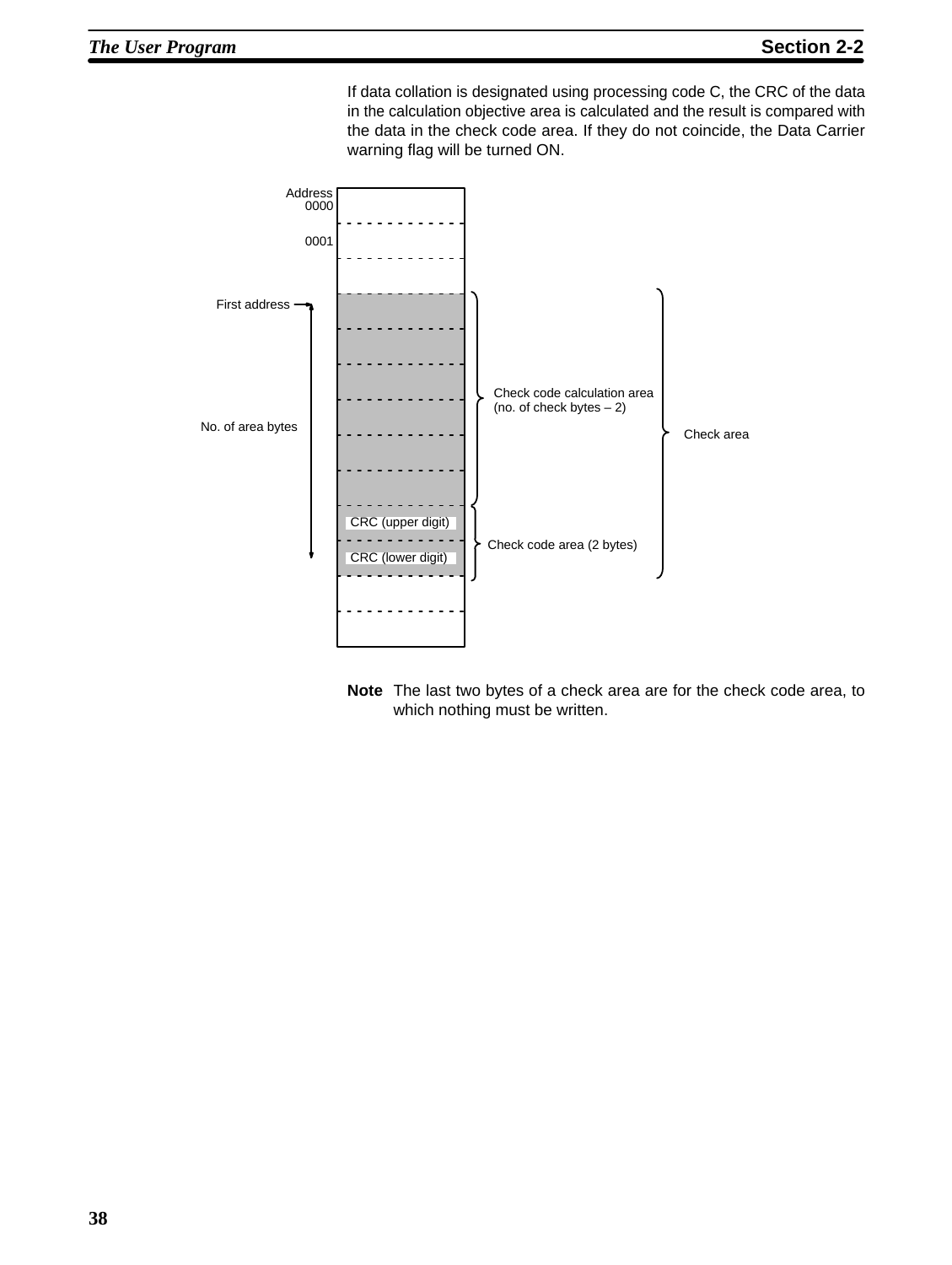2. Management of Overwriting Operations 1

By counting the number of writing operations, it is possible to detect if the DC with EEPROM has been overwritten 100,000 times.

Usage:

After writing data to the most frequently used address, renew the number of overwriting operations in order to check the life of the EEPROM. It is possible to overwrite data to each address 100,000 times. Therefore, it is necessary to count the number of overwriting operations of the most frequently used address. It is also possible to check the life of the EEPROM without renewing the number of overwriting operations.



#### Command:

Add an appropriate number [up to 255 (00FF)] to the data of the address designated by the user in order to judge if the address has been overwritten 100,000 times. If 0 (0000) is added, only the life of the address will be checked. The number of command data words is fixed to 5.



**Note** Designate the first address on the EEPROM DC so that the terminator will be  $\Box \Box \Box 0$  to  $\Box \Box \Box 5$  or  $\Box \Box \Box 8$  to  $\Box \Box \Box D$ , otherwise an address error will result.

When the command is executed and the address is found to have been overwritten 100,000 times, the Data Carrier warning flag will be turned ON.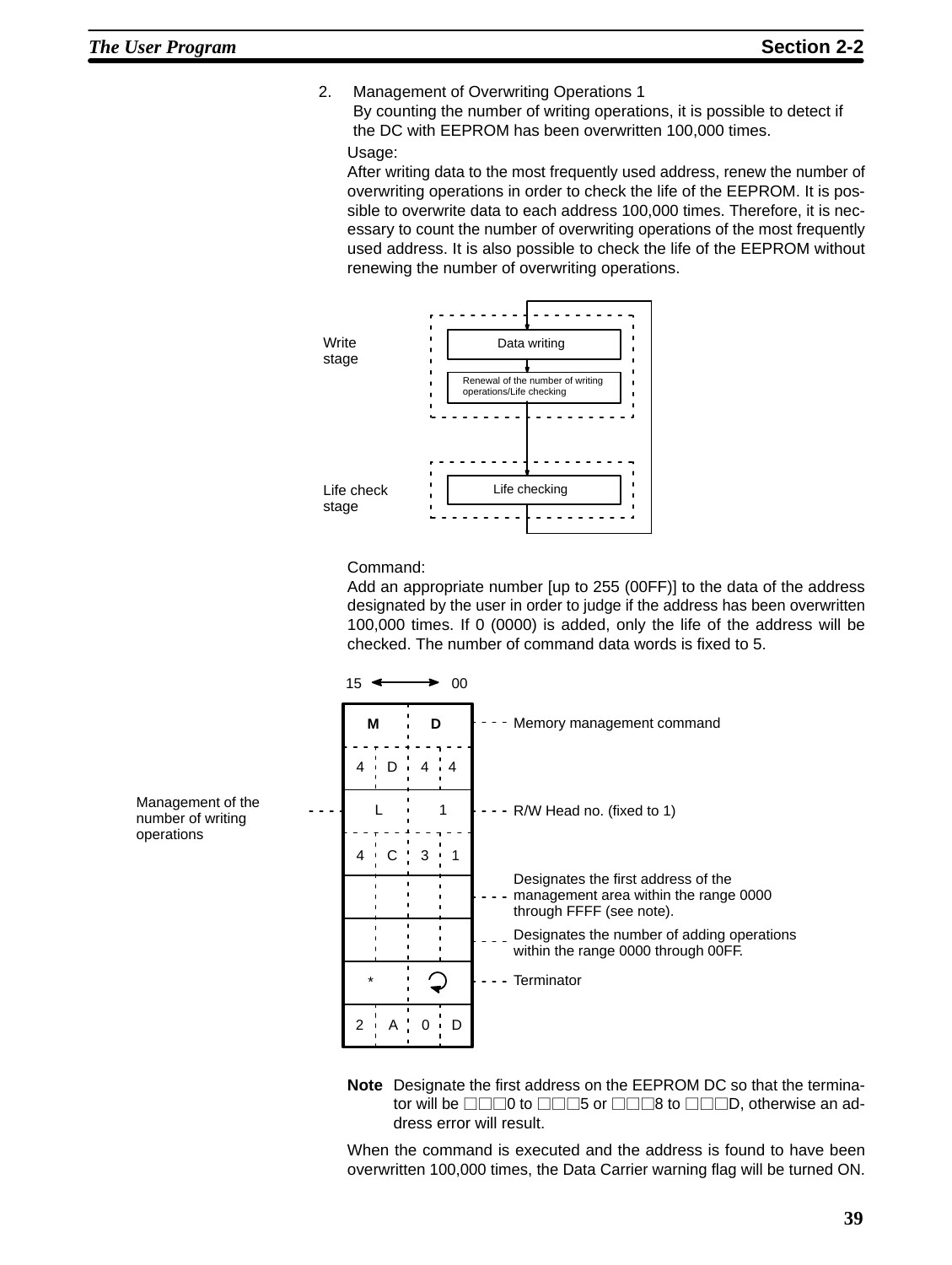Command Processing:

Overwriting operation management area consists three bytes from the first address, to which the appropriate number [up to 255 (00FF)] that the user designates is added. If the result is larger than 100,000, the Data Carrier warning flag will be turned ON. If the area has been overwritten 100,000 times, the value in the overwriting operation management area will not be renewed.



3. Management of Overwriting Operations 2 By counting the number of writing operations, it is possible to detect if the DC with EEPROM has been overwritten for the number of operations set by the user.

#### Usage:

Using the write command, write in advance the number of desired overwriting operations onto the overwriting operation management area of the DC. After writing data to the most frequently used address, renew the number of overwriting operations in order to check the life of the EEPROM. The number of overwriting operations is determined for each address by the DC specifications. Therefore, it is necessary to count the number of overwriting operations of the most frequently used address. It is also possible to check the life of the EEPROM without renewing the number of overwriting operations.

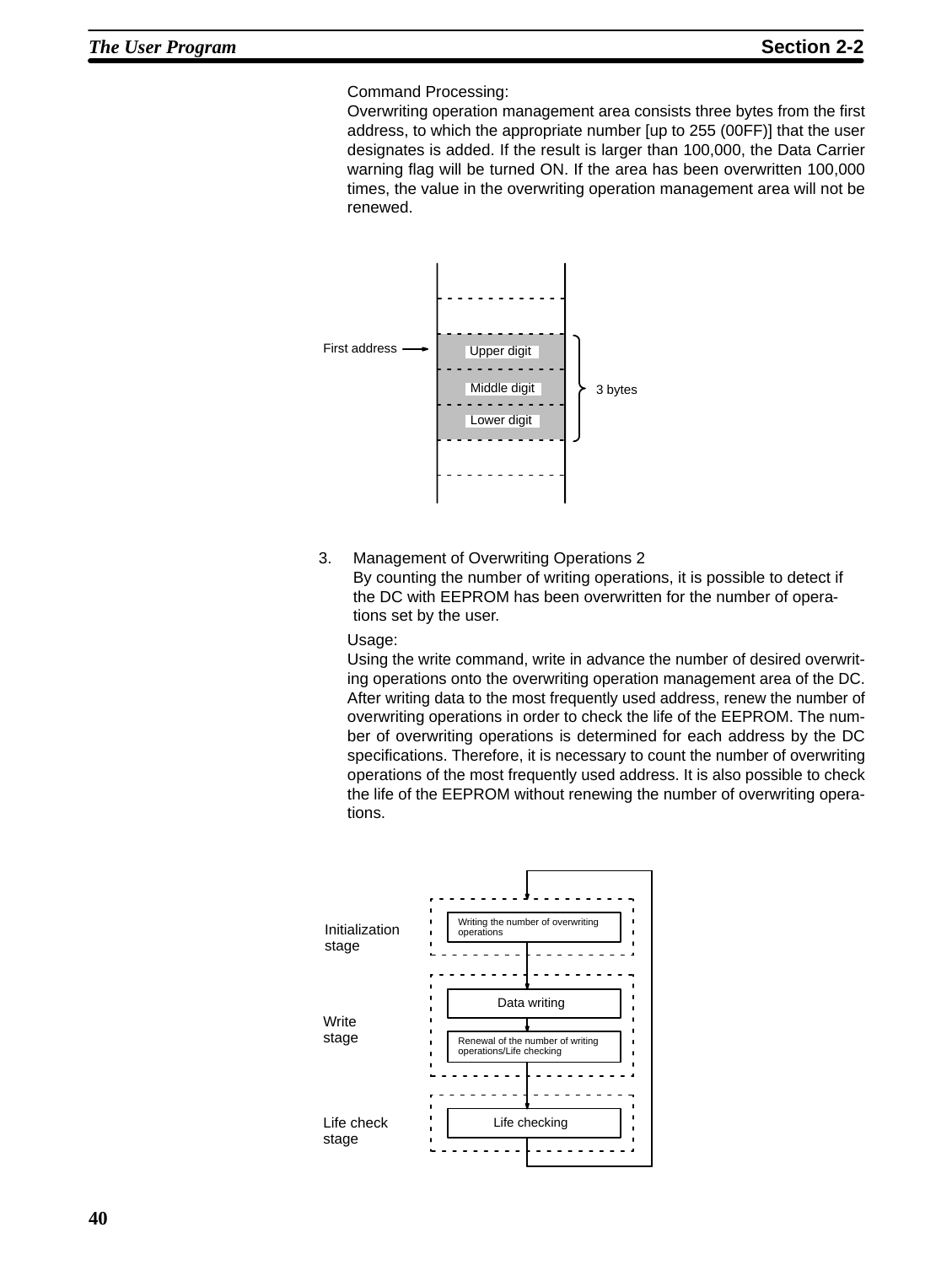Command:

Subtracts an appropriate number [up to 255 (00FF)] from the data of the address designated by the user in order to judge if the address has been overwritten for the number of operations set by the user. If 0 (\$0000) is subtracted, only the life of the address will be checked. The number of command data words is fixed to 5.



**Note** Designate the first address on the EEPROM DC so that the terminator will be  $\Box$  $\Box$ 0 to  $\Box$  $\Box$ 5 or  $\Box$  $\Box$ 8 to  $\Box$  $\Box$ D, otherwise an address error will result.

When the command is executed and the address is found to have been overwritten for the number of operations set by the user, the Data Carrier warning flag will be turned ON.

Command Processing:

Overwriting operation management area consists of three bytes from the first address, from which the appropriate number is subtracted. If the value set in this area is smaller than 0, the Data Carrier warning flag will be turned ON. If the data in the management area is already 0, the value in the overwriting operation management area will not be renewed.

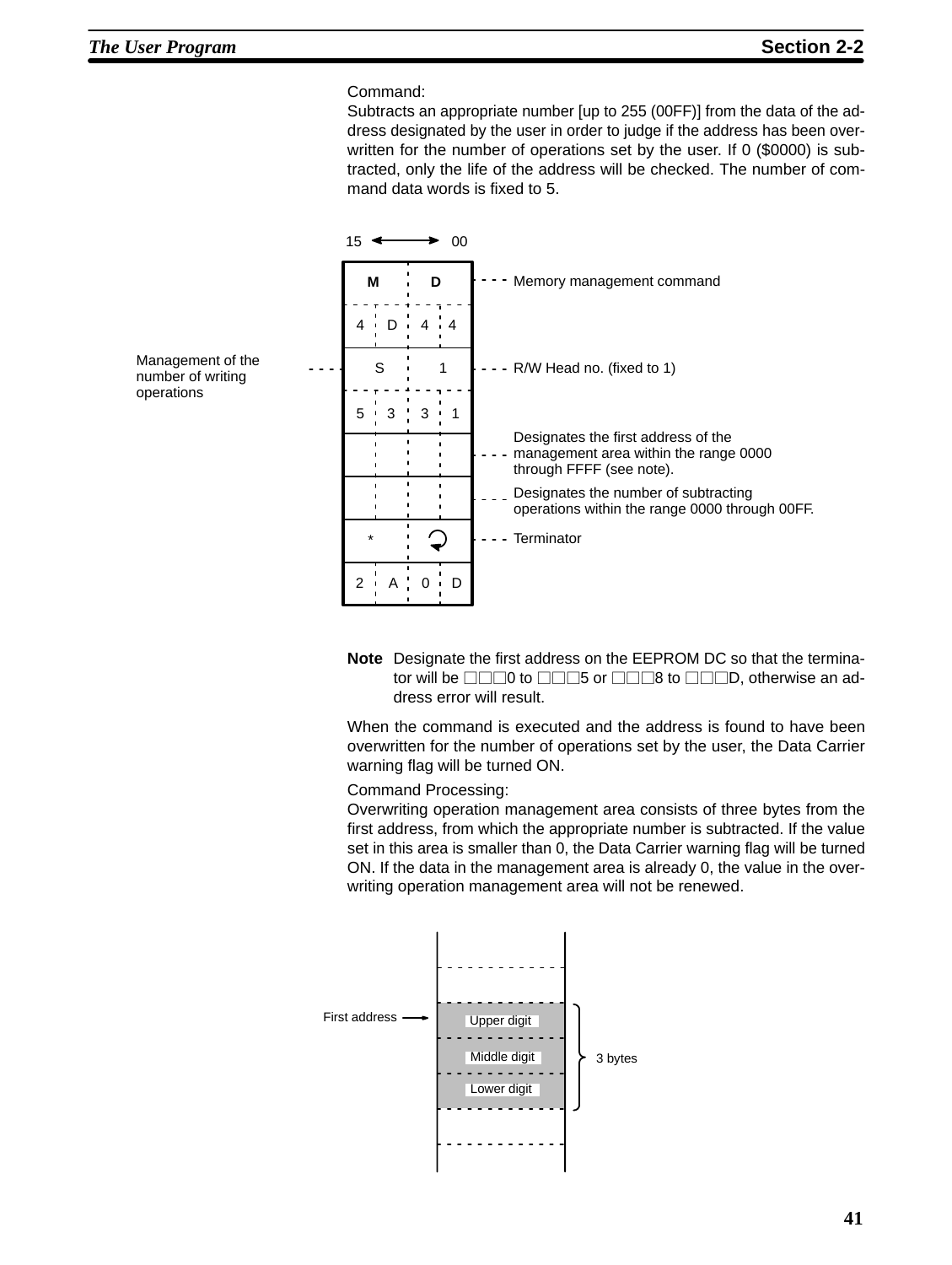When using a DC with the number of overwriting operations set to 300,000, make the settings as shown below.



# **2-2-3 Data Carrier Memory**

The ID Sensor Unit has a memory access space of 64k bytes (0000 to FFFF), the accessible space of which for the Data Carrier is decided according to the memory capacity of the Data Carrier. The production year and month area, the write protection area of the ID Sensor Unit, and the processing methods of the areas vary with the memory capacity of the Data Carrier, the details of which are explained below.

### **Data Carrier Memory Map**

**Data Carrier With a Memory Capacity of 256 Bytes Maximum**



#### **Data Carrier With a Memory Capacity of More Than 256 Bytes**

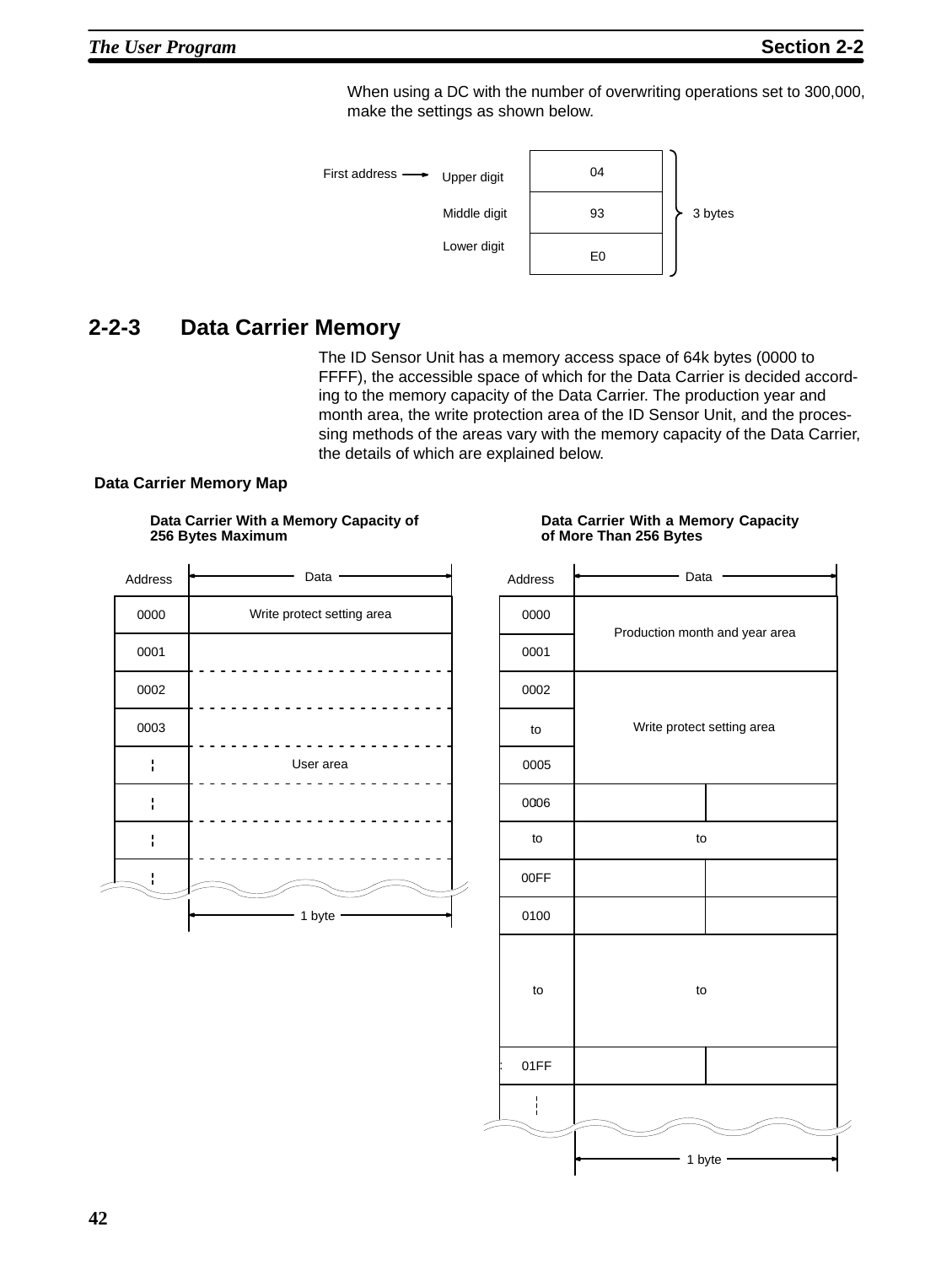# **2-2-4 Write Protection Function**

The write protection function protects the data kept in the Data Carrier from being purged by mistake. We recommend the user to write-protect any important data items after the user writes them to the Data Carrier. The write protection method is explained below.

### **Data Carrier with Memory up to 256 Bytes**

**1, 2, 3...** 1. Write Protection Method

By writing write protection end address data to address 0000 of the Data Carrier, the area between address 0001 and the end address that has been designated will be write-protected. Whether or not to execute write protection is specified by the leftmost bit of address 0000.

| <b>Address</b> |        | <b>Bit</b>  |       |   |           |   |  |  |  |  |  |
|----------------|--------|-------------|-------|---|-----------|---|--|--|--|--|--|
|                |        | ▫           | <br>w | ◢ | $\bullet$ | c |  |  |  |  |  |
| 2000           | Yes/No | End address |       |   |           |   |  |  |  |  |  |

Write protection execution bit (the leftmost bit of address 0000).

1: Write protection (yes)

2: Write protection (no)

End address available range

00, 01 to 7F

Addresses between addresses 80 to FD cannot be the end address. If the end address is set to 00, addresses 01 to FD will be write-protected. Addresses FE and FF are reserved for the system and the user cannot use these addresses.

- 2. Write Protection Example (DC with 254-byte Memory)
	- a. In the following example, addresses 0001 to 0012 are write-protected.

| <b>Address</b> | <b>Bit</b> |  |  |  |  |  |  |  |  |  |  |
|----------------|------------|--|--|--|--|--|--|--|--|--|--|
|                |            |  |  |  |  |  |  |  |  |  |  |
| 0000           |            |  |  |  |  |  |  |  |  |  |  |
|                | 9          |  |  |  |  |  |  |  |  |  |  |

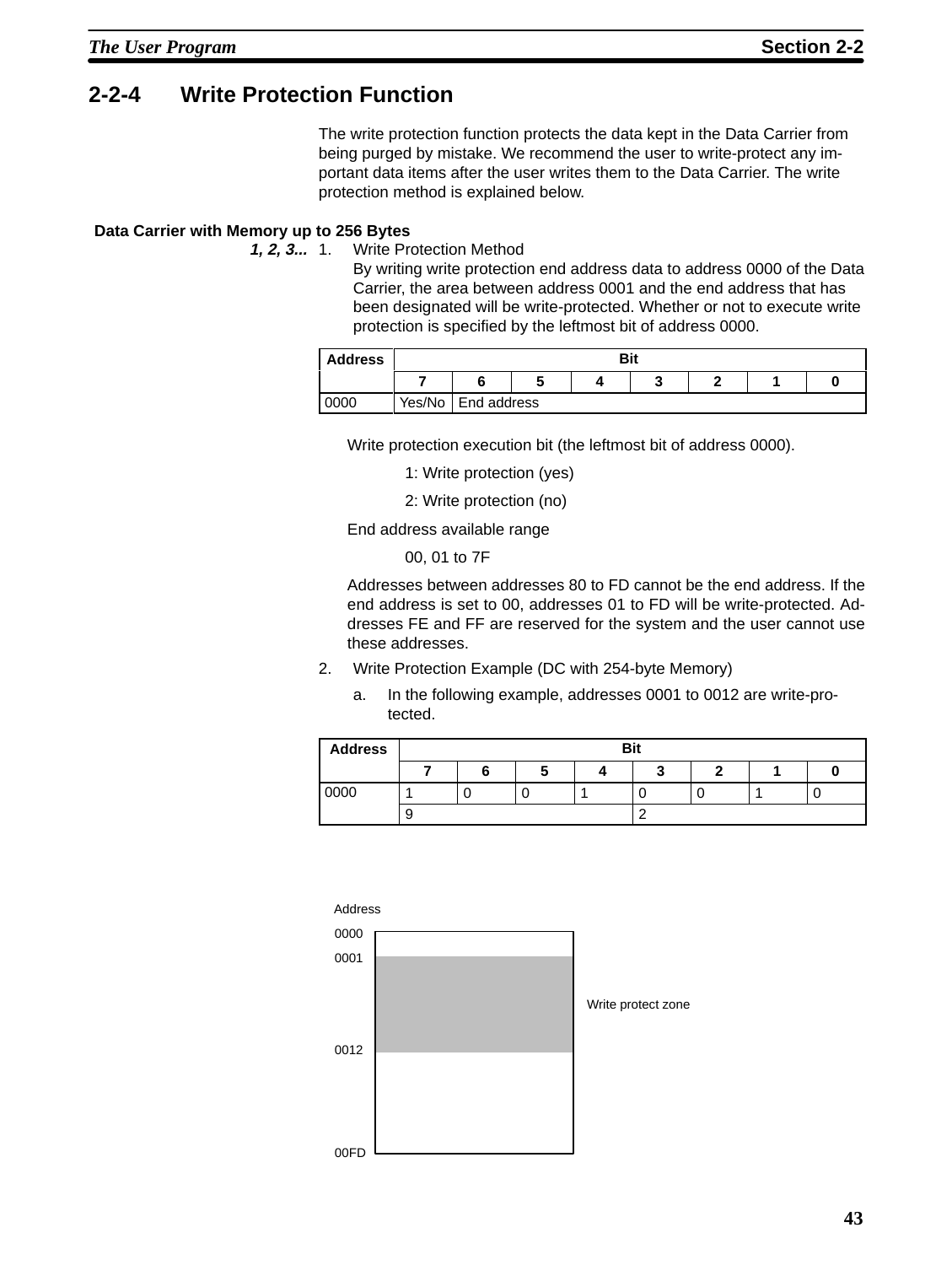b. If the end address is 00, all areas except address 0000 will be write-protected. In the following example, the end address is set to 00.

| <b>Address</b> | <b>Bit</b> |  |  |  |   |  |  |  |  |  |  |
|----------------|------------|--|--|--|---|--|--|--|--|--|--|
|                |            |  |  |  |   |  |  |  |  |  |  |
| 0000           |            |  |  |  |   |  |  |  |  |  |  |
|                | o          |  |  |  | v |  |  |  |  |  |  |



3. How to Cancel Write Protection

To cancel write protection, set the leftmost bit of address 0000 to 0. When write protection is cancelled, the data in address 0000 will be null and void.

- **Note** a) Address 0000 is never write-protected.
	- b) Write protection is effective from address 0001 through the succeeding addresses. This means that the user must write any data to be write-protected to address 0001 and the succeeding addresses.

# **2-2-5 Write Protection Examples**

Data written to the Data Carrier can be write-protected. First write the data to the desired area of the Data Carrier's memory by using Write, then write-protect the area using the following procedures.

Addresses 0002 to 0005 of the Data Carrier's memory are used to enable or clear the write protect function. Set these addresses as shown in Table T2–9.

### **Enabling Write Protection T2–9 Enabling Write Protection**

| <b>Bit</b>   |                  | .6               | .5               | $\overline{4}$ | 3                | $\sqrt{2}$     |  | $\Omega$ | Write protect beg                                      |  |  |  |  |
|--------------|------------------|------------------|------------------|----------------|------------------|----------------|--|----------|--------------------------------------------------------|--|--|--|--|
| Address 0002 | Write<br>protect | X16 <sup>3</sup> |                  |                | X16 <sup>2</sup> |                |  |          | ning address<br>Setting range: \$0                     |  |  |  |  |
| Address 0003 |                  |                  | X16 <sup>0</sup> |                |                  | through \$7FFF |  |          |                                                        |  |  |  |  |
| Address 0004 |                  | X16 <sup>3</sup> |                  |                | X16 <sup>2</sup> |                |  |          | Write protect end<br>dress<br>Setting range: \$0       |  |  |  |  |
| Address 0005 |                  | X16 <sup>1</sup> |                  |                | $X16^0$          |                |  |          | through \$FFFF<br>(When \$0800 is:<br>\$7FFF is assume |  |  |  |  |

in-

0006

d ad-0006

set to FFFF, \$7FFF is assumed.)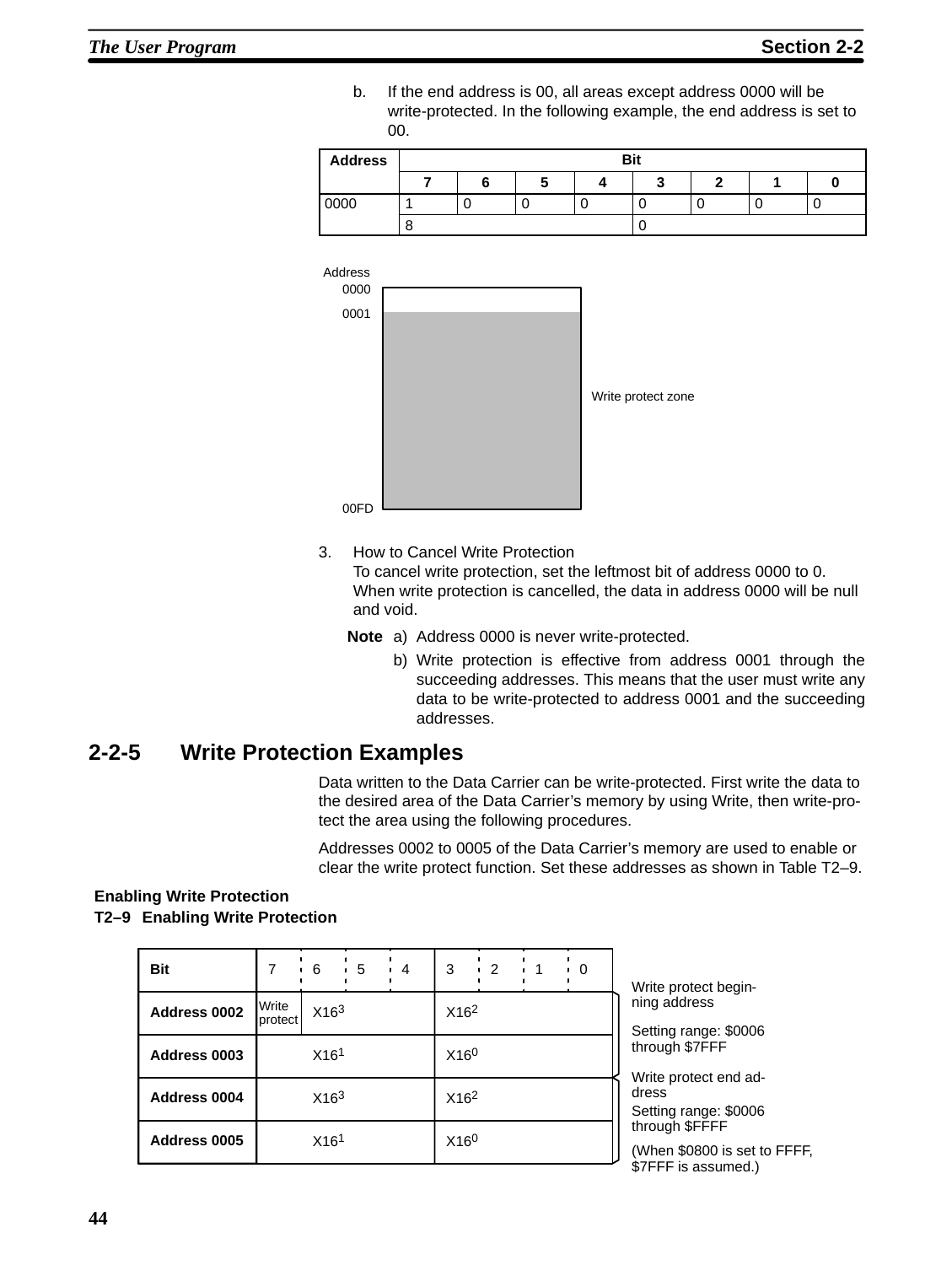To clear the write protect function, clear all address bits from \$0002 through \$0005.

| Bit 7 of address 0002 | Enables write protect function |
|-----------------------|--------------------------------|
|                       | Clears write protect function  |

#### **Example 1 Clearing Write Protection**

### **T2–10 Clearing Write Protection**

| <b>Bit</b>   | 7 | 6                   | $+5$           | $\overline{4}$<br>$\mathbf{I}$ | 3        | 2                   | · 1       | O        |
|--------------|---|---------------------|----------------|--------------------------------|----------|---------------------|-----------|----------|
| Address 0002 | 0 | - 0<br>$\mathbf{L}$ | 0 <sup>1</sup> | - 0<br>$\mathbf{L}$            | $\Omega$ | - 0<br>$\mathbf{I}$ | , 0       | $\Omega$ |
|              |   |                     |                |                                |          |                     |           |          |
| Address 0003 | 0 | $\cdot$ 0           | $\overline{0}$ | $\cdot$ 0                      | 0        | $\overline{0}$      | $\cdot$ 0 | 0<br>٠   |
|              |   |                     |                |                                |          |                     |           |          |
| Address 0004 | 0 | $\cdot$ 0           | $\cdot$ 0      | - 0<br>$\mathbf{I}$            | 0        | - 0<br>$\mathbf{I}$ | , 0       | O<br>п   |
|              |   |                     |                |                                |          |                     |           |          |
| Address 0005 | 0 | $\cdot$ 0           | $\overline{0}$ | $\cdot$ 0                      | 0        | $\cdot$ 0           | $\cdot$ 0 | ∩<br>٠   |
|              |   |                     |                |                                |          |                     |           |          |

**Note** To disable or clear the write protect function, clear all address bits from \$0002 through \$0007.

If the only 0 bit is the 7th bit of address \$0002, the function is ignored.

### **Example 2 Write-protecting Addresses 0015 through 0120**

#### **T2–11 Write-protecting Addresses 0015 through 0120**

| <b>Bit</b>   | 7        | 6<br>$\blacksquare$              | .5        | $\cdot$ 4  | 3        | $\overline{2}$                 | -1<br>$\mathbf{L}$       | 0                  |
|--------------|----------|----------------------------------|-----------|------------|----------|--------------------------------|--------------------------|--------------------|
| Address 0002 |          | $\overline{0}$<br>$\blacksquare$ | $\cdot$ 0 | $\cdot$ 0  | $\Omega$ | $\overline{0}$<br>$\mathbf{I}$ | $\Omega$<br>$\mathbf{L}$ | 0<br>f,            |
|              |          | 8                                |           |            |          |                                |                          |                    |
| Address 0003 | 0        | $\cdot$ 0                        | $\cdot$ 0 | $\sqrt{1}$ | $\Omega$ | $\blacksquare$ 1               | . 0                      | -1<br>$\mathbf{I}$ |
|              |          |                                  |           |            | 5        |                                |                          |                    |
| Address 0004 | 0        | $\cdot$ 0                        | $\cdot$ 0 | $\cdot$ 0  | $\Omega$ | $\cdot$ 0                      | . O                      |                    |
|              |          |                                  |           |            |          |                                |                          |                    |
| Address 0005 | $\Omega$ | $\cdot$ 0                        | $\cdot$ 1 | $\cdot$ 0  | $\Omega$ | $\overline{0}$                 | $\cdot$ 0                | O                  |
|              |          | 2                                |           |            |          |                                |                          |                    |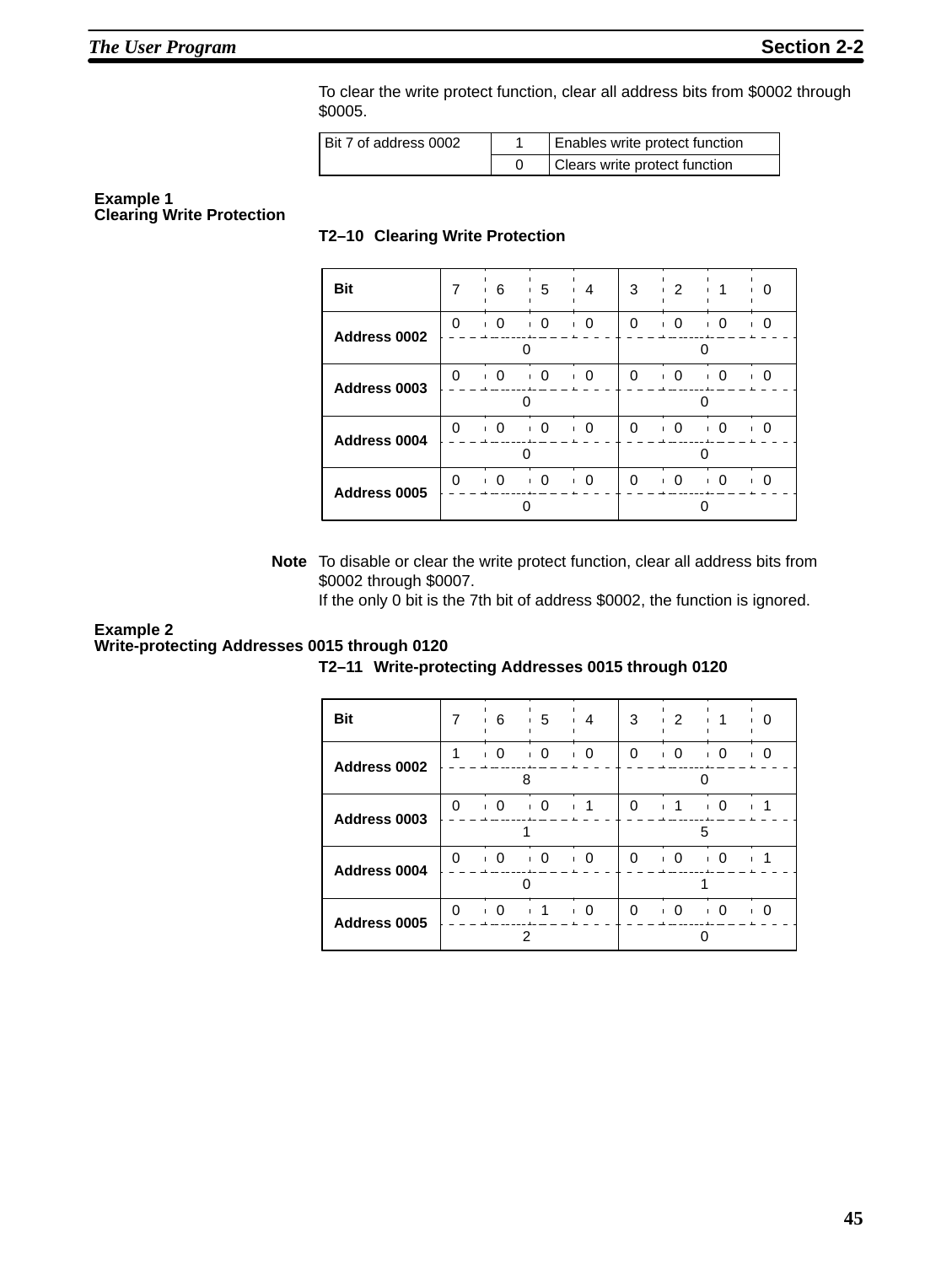

### **Example 3 Write-protecting Addresses 0700 through 0350**

### **T2–12 Write-protecting Addresses 0700 through 0350**

| <b>Bit</b>   | 7 | 6         | .5                  | , 4       | 3            | $\cdot$ 2 | $\cdot$ 1      |                     |
|--------------|---|-----------|---------------------|-----------|--------------|-----------|----------------|---------------------|
| Address 0002 | 1 | $\cdot$ 0 | $\cdot$ 0           | $\cdot$ 0 | $\Omega$     | $\cdot$ 1 | $\sqrt{1}$     | - 1                 |
|              |   | 8         |                     |           |              |           |                |                     |
| Address 0003 | 0 | $\cdot$ 0 | , 0                 | $\cdot$ 0 | 0            | $\cdot$ 0 | , 0            | 0<br>$\blacksquare$ |
|              |   |           |                     |           |              |           |                |                     |
| Address 0004 | 0 | $\cdot$ 0 | $\cdot$ 0           | $\cdot$ 0 | $\mathbf{0}$ | $\cdot$ 0 | i 1            | $\mathbf{I}$        |
|              |   |           |                     |           |              |           |                |                     |
| Address 0005 | O | $\cdot$ 1 | - 0<br>$\mathbf{I}$ | $\cdot$ 1 | 0            | $\cdot$ 0 | 0 <sup>1</sup> | 0<br>$\blacksquare$ |
|              |   | 5         |                     |           |              |           |                |                     |



Addresses \$0006 through \$0350, and \$0700 through \$07FF are write-protected. Data can be written to addresses \$0351 through \$06FF.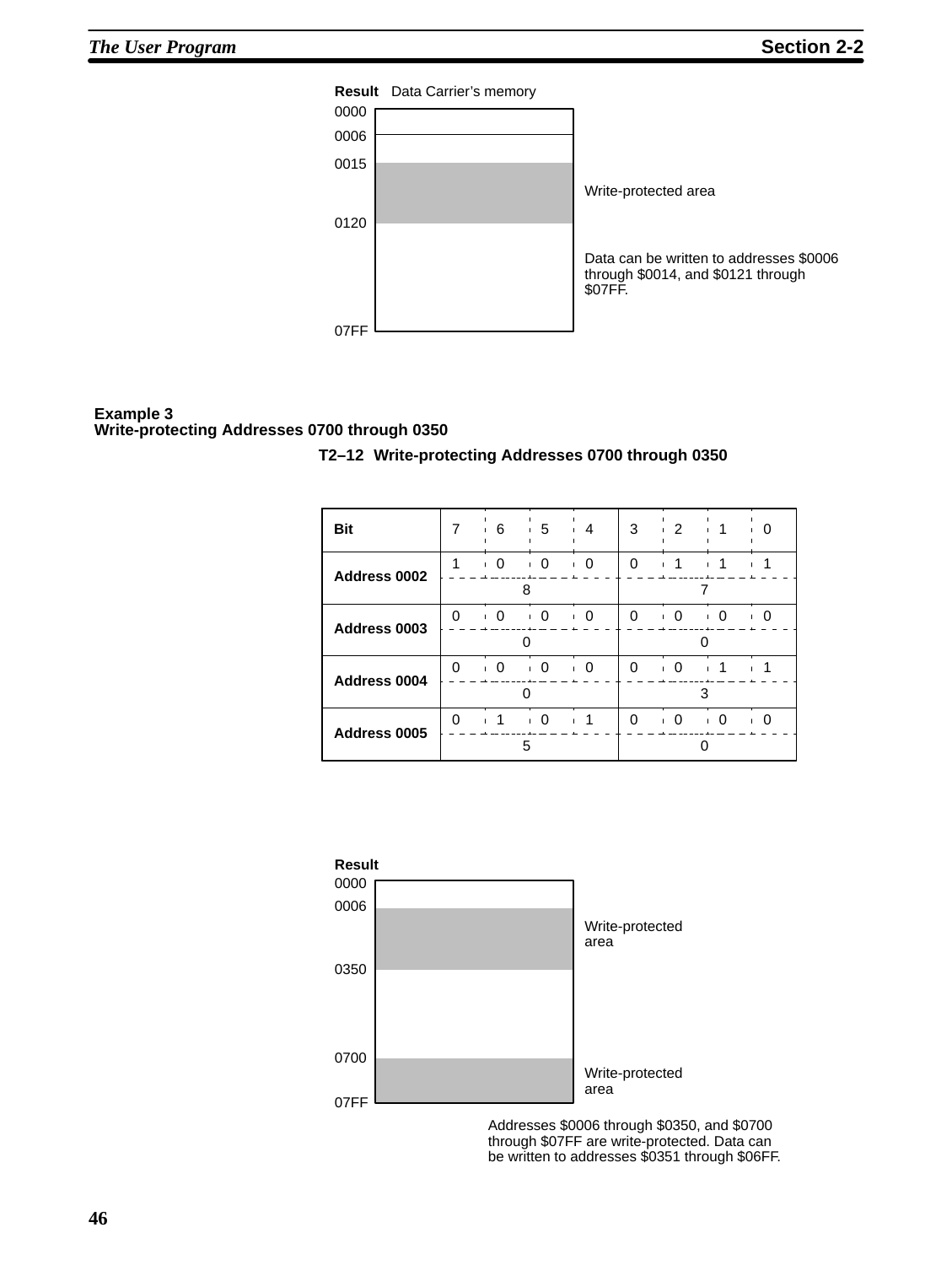#### **Example 4 Write-protecting Address 02BE Only**

| <b>Bit</b>          | 7 | 6                              | .5             | $\cdot$ 4  | 3        | $\overline{2}$<br>$\mathbf{I}$ | $\cdot$ 1  | 0 |
|---------------------|---|--------------------------------|----------------|------------|----------|--------------------------------|------------|---|
| <b>Address 0002</b> | 1 | $\cdot$ 0                      | 0 <sup>1</sup> | $\cdot$ 0  | $\Omega$ | 0 <sup>1</sup>                 | $\cdot$ 1  | 0 |
|                     | 8 |                                |                |            | 2        |                                |            |   |
| Address 0003        |   | $\overline{0}$<br>$\mathbf{I}$ | $1 \quad 1$    | $\sqrt{1}$ | 1        | $1 \quad 1$                    | <u> 1</u>  | O |
|                     | в |                                |                |            | F        |                                |            |   |
| Address 0004        | 0 | $\cdot$ 0                      | 0 <sup>1</sup> | $\cdot$ 0  | 0        | , 0                            | $\sqrt{1}$ | O |
|                     |   |                                |                |            | 2        |                                |            |   |
| Address 0005        | 1 | 0<br>$\mathbf{I}$              | $1 \quad 1$    | $\sqrt{1}$ | 1        | $1 \quad 1$                    | $\cdot$ 1  | O |
|                     | в |                                |                |            | F        |                                |            |   |

### **T2–13 Write-protecting Address 02BE Only**



#### **Example 5 Write-protecting Addresses 0600 through 07FF**

| <b>Bit</b>   | 7 | 6                | .5             | $\cdot$ 4  | 3        | $\cdot$ 2        | $\cdot$ 1                 | 0          |
|--------------|---|------------------|----------------|------------|----------|------------------|---------------------------|------------|
| Address 0002 | 1 | $\cdot$ 0        | 0 <sup>1</sup> | $\cdot$ 0  | 0        | $+1$             | $\cdot$ 1<br>$\mathbf{I}$ | $\Omega$   |
|              | 8 |                  |                |            | 6        |                  |                           |            |
| Address 0003 | 0 | $\blacksquare$   | $\cdot$ 0      | $\cdot$ 0  | $\Omega$ | $\cdot$ 0        | $\cdot$ 0<br>$\mathbf{I}$ | 0          |
|              | O |                  |                |            |          |                  |                           |            |
| Address 0004 | 1 | $\blacksquare$ 1 | $1 \quad 1$    | $\sqrt{1}$ | 1        | $\blacksquare$ 1 | $1 \quad 1$               | $\sqrt{1}$ |
|              |   | F                |                |            |          |                  |                           |            |
| Address 0005 |   | $\blacksquare$ 1 | $1 \quad 1$    | $\sqrt{1}$ | 1        | $1 \quad 1$      | $\sqrt{1}$                | $\sqrt{1}$ |
|              |   | F                |                |            |          |                  |                           |            |

| T2–14 Write-protecting Addresses 0600 through 07FF |  |  |
|----------------------------------------------------|--|--|
|                                                    |  |  |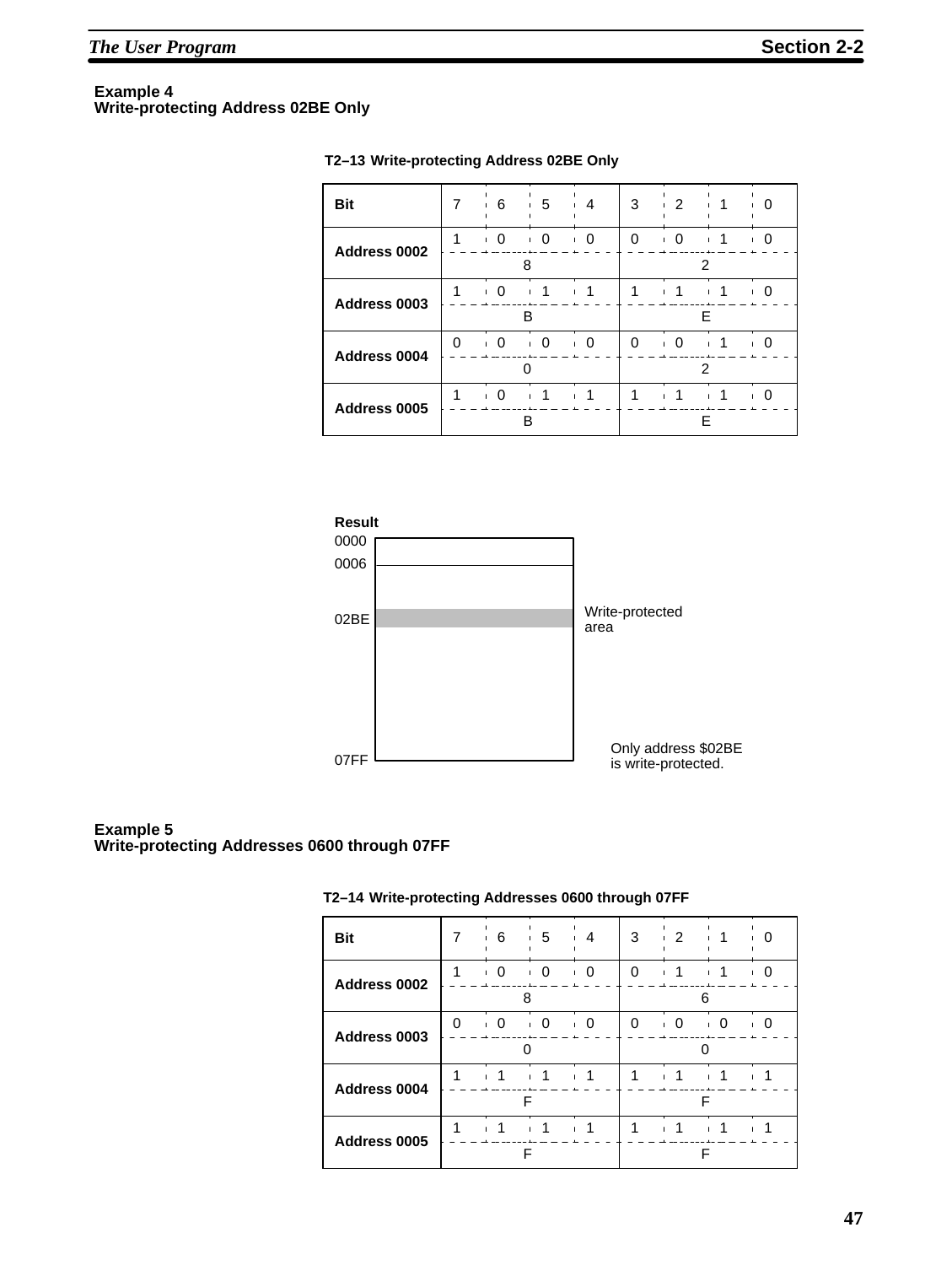

# **2-2-6 Data Carrier's Production Date**

The life of the Data Carrier is approximately 5 years for model V620-D2KR01, and 8 years for model V600-D2K01. Develop a program that monitors the age of the Data Carrier and notifies the user to replace it before it becomes unusable.

Using the CPU's user program or a Host Computer, execute Read in order to read the date of production and monitor the life of the Data Carrier.

The first 2 bytes (addresses 0000 and 0001) of the Data Carrier's internal memory are reserved to store the date of production, which is registered at the factory before shipment.

No data can be written to these two bytes; an attempt to do so will result in a write protect error.

Figure F2–17 shows the format in which the date of production is registered; Figure F2–18 gives examples of dates registered.

| Bit          |                      | 6 <sub>1</sub> |                       |  | $15 \t 4 \t 3 \t 2$  |                     |  |  |  |
|--------------|----------------------|----------------|-----------------------|--|----------------------|---------------------|--|--|--|
| Address 0000 |                      |                | Higher digit of month |  | Lower digit of month |                     |  |  |  |
| Address 0001 | Higher digit of year |                |                       |  |                      | Lower digit of year |  |  |  |

**F2–17 Registration of Data Carrier's Date of Production**

**Note** Only the last 2 digits of the year are registered.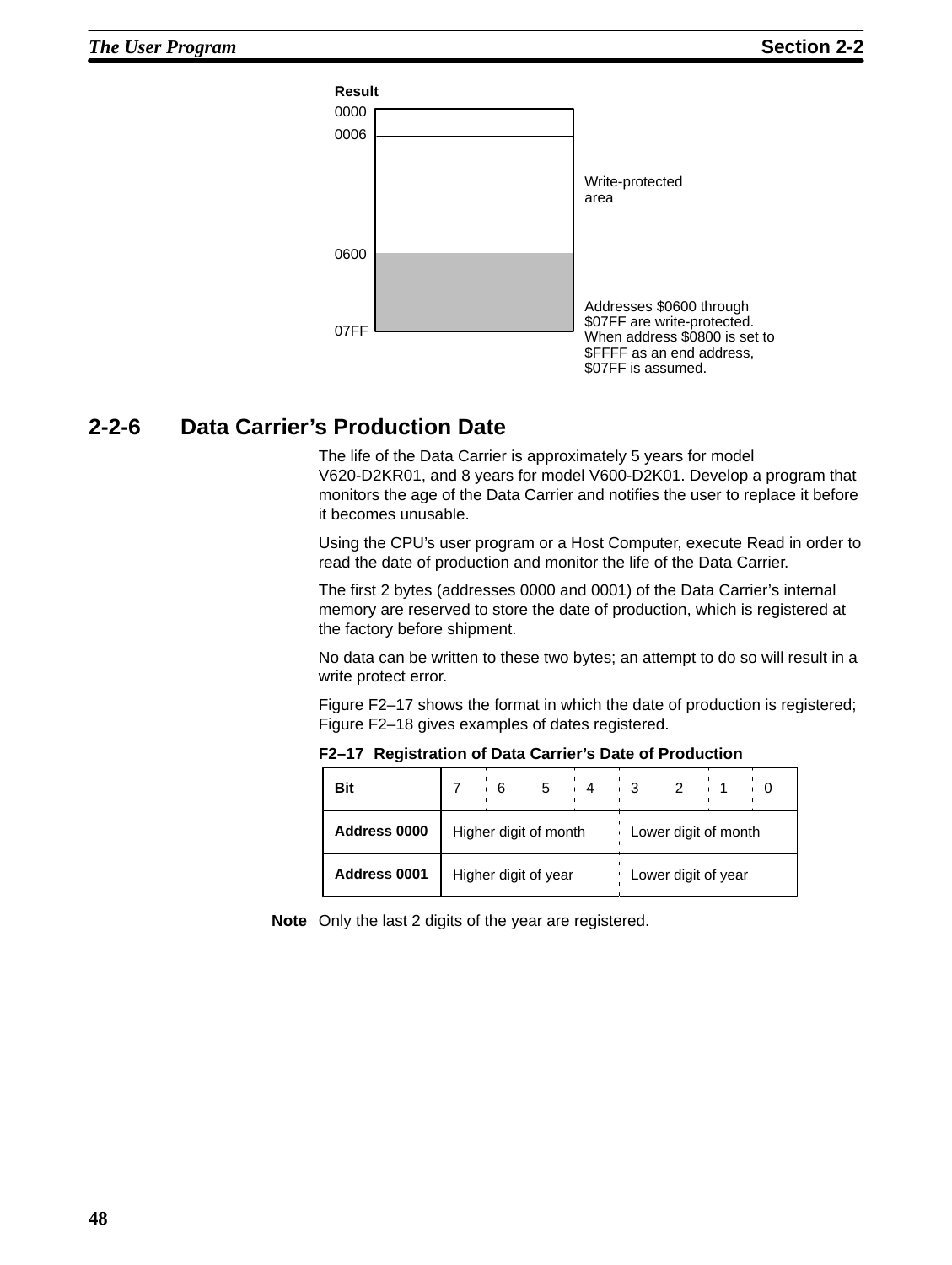### **F2–18 Examples of Registration of Data Carrier's Date of Production**

(1) March, 1988

| <b>Rit</b>   |   | .6 | $15 + 4 + 3 + 2 + 1$ |    |  |  |
|--------------|---|----|----------------------|----|--|--|
| Address 0000 |   |    |                      | ×. |  |  |
| Address 0001 | 8 |    |                      | я  |  |  |

(2) December, 1990

| <b>Bit</b>   |   | - 6 | $\sqrt{5}$ $\sqrt{4}$ $\sqrt{3}$ $\sqrt{2}$ |   | $\cdot$ 1 | - 0 |
|--------------|---|-----|---------------------------------------------|---|-----------|-----|
| Address 0000 |   |     |                                             | າ |           |     |
| Address 0001 | 9 |     |                                             |   |           |     |

# **2-2-7 Detection of Data Carrier's Life**

The detecting method of the Data Carrier's life varies with the kind of memory (SRAM or EEPROM) incorporated by the Data Carrier. In the case of the Data Carrier with SRAM, the life of the built-in battery will be checked. In the case of the Data Carrier with EEPROM, the number of overwriting operations (possible up to 100,000 times or desired number of operations) will be checked.

#### **Data Carrier With SRAM (Built-in Battery) 1, 2, 3...** 1. Battery Voltage Check

|                                                      | The voltage of the Data Carrier's built-in battery can be checked only if<br>the user reads the two-byte data in addresses 0000 to 0001. The Data<br>Carrier is not designed so that the voltage is automatically checked, be-<br>cause at the time of battery check, a certain amount of current flows into<br>the internal circuitry of the Data Carrier, which in turn consumes the<br>electricity of the battery. We recommend the user to make a program so<br>that the voltage of the battery can be checked once a day. |
|------------------------------------------------------|--------------------------------------------------------------------------------------------------------------------------------------------------------------------------------------------------------------------------------------------------------------------------------------------------------------------------------------------------------------------------------------------------------------------------------------------------------------------------------------------------------------------------------|
|                                                      | <b>Battery Low Check Execution Command</b><br>Read command<br>a.<br>Auto read command<br>b.                                                                                                                                                                                                                                                                                                                                                                                                                                    |
|                                                      | When the voltage of the battery is low, the DC Warning Flag (word $n+1$<br>bit 7) will be turned ON.                                                                                                                                                                                                                                                                                                                                                                                                                           |
|                                                      | 2.<br>Data Carrier's Life After Generation of Battery Low Signal<br>Replace the Data Carrier with a new one as soon as possible when the<br>Data Carrier's battery low signal is turned ON, even though the Data<br>Carrier can be used for approximately one month after its battery low<br>signal is turned ON.                                                                                                                                                                                                              |
| <b>Data Carrier With EEPROM</b><br>(With No Battery) | By counting the number of overwriting operations, it is possible to check the<br>life of the Data Carrier's EEPROM. The Data Carrier's EEPROM allows a<br>total of 100,000 or desired number of overwriting operations.                                                                                                                                                                                                                                                                                                        |
|                                                      | $\sqrt{N}$ WARNING Do not throw the Data Carrier into fire or heat the Data Carrier to a temperature<br>exceeding 100°C. Doing so may cause ignition or burning of the built-in lithium<br>battery.                                                                                                                                                                                                                                                                                                                            |
|                                                      |                                                                                                                                                                                                                                                                                                                                                                                                                                                                                                                                |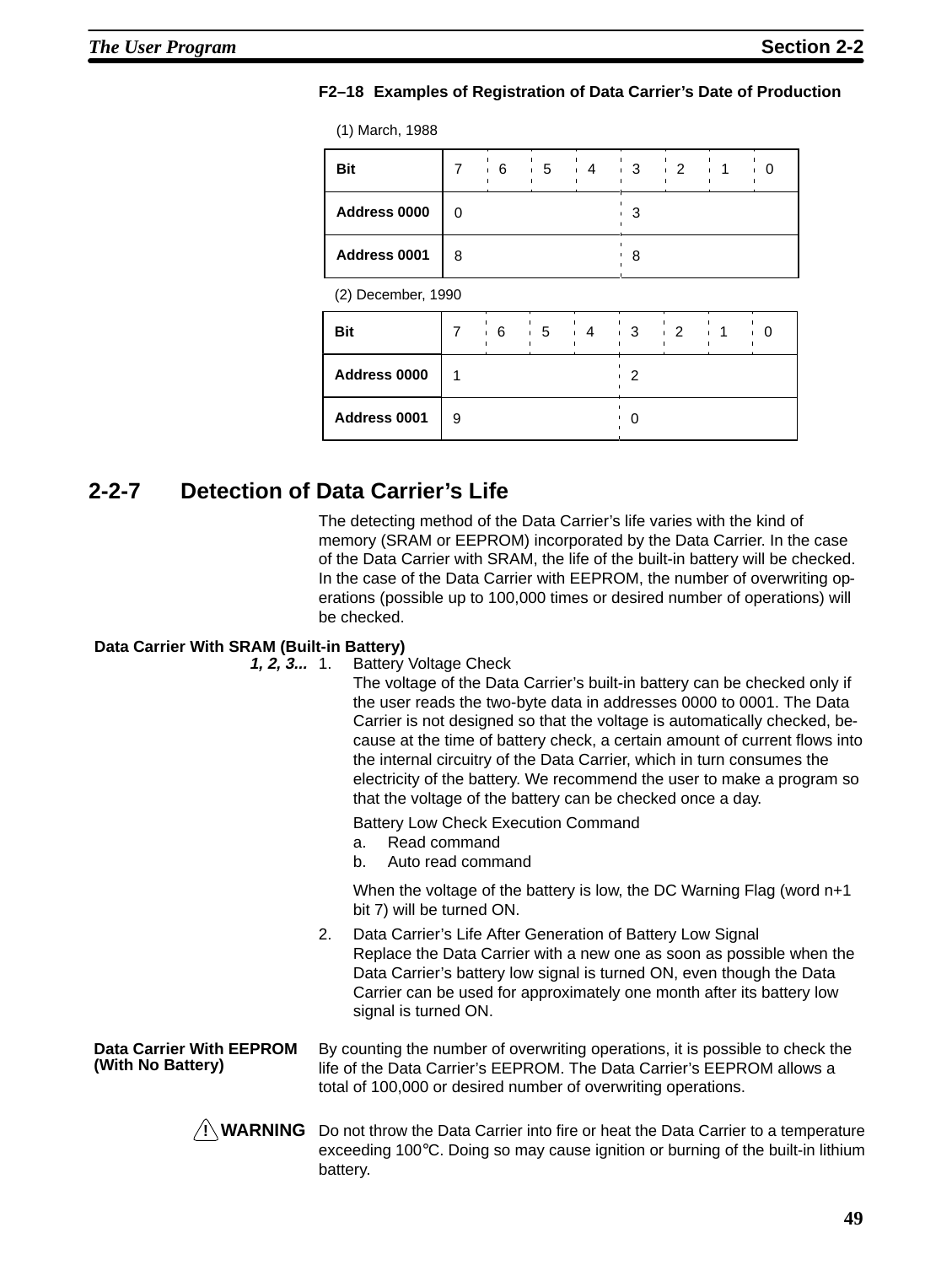- **! WARNING** Do not short the battery terminals or charge, disassemble, heat, or incinerate the battery. Doing any of these may result in leakage, rupture, heat generation, or ignition of the battery.
	- **Note** The Data Carrier with SRAM incorporates thionyl chloride lithium battery. The internal resistance of the thionyl chloride lithium battery will rise if the battery is not used for several month, in which case, the Data Carrier will generate a battery low signal if a battery check is carried out (even if the battery is not low). When using the Data Carrier that has not been used for a month, carry out some trial operations for approximately 10 minutes in order to re-activate the battery. The trial operation will not significantly shorten the life of the battery.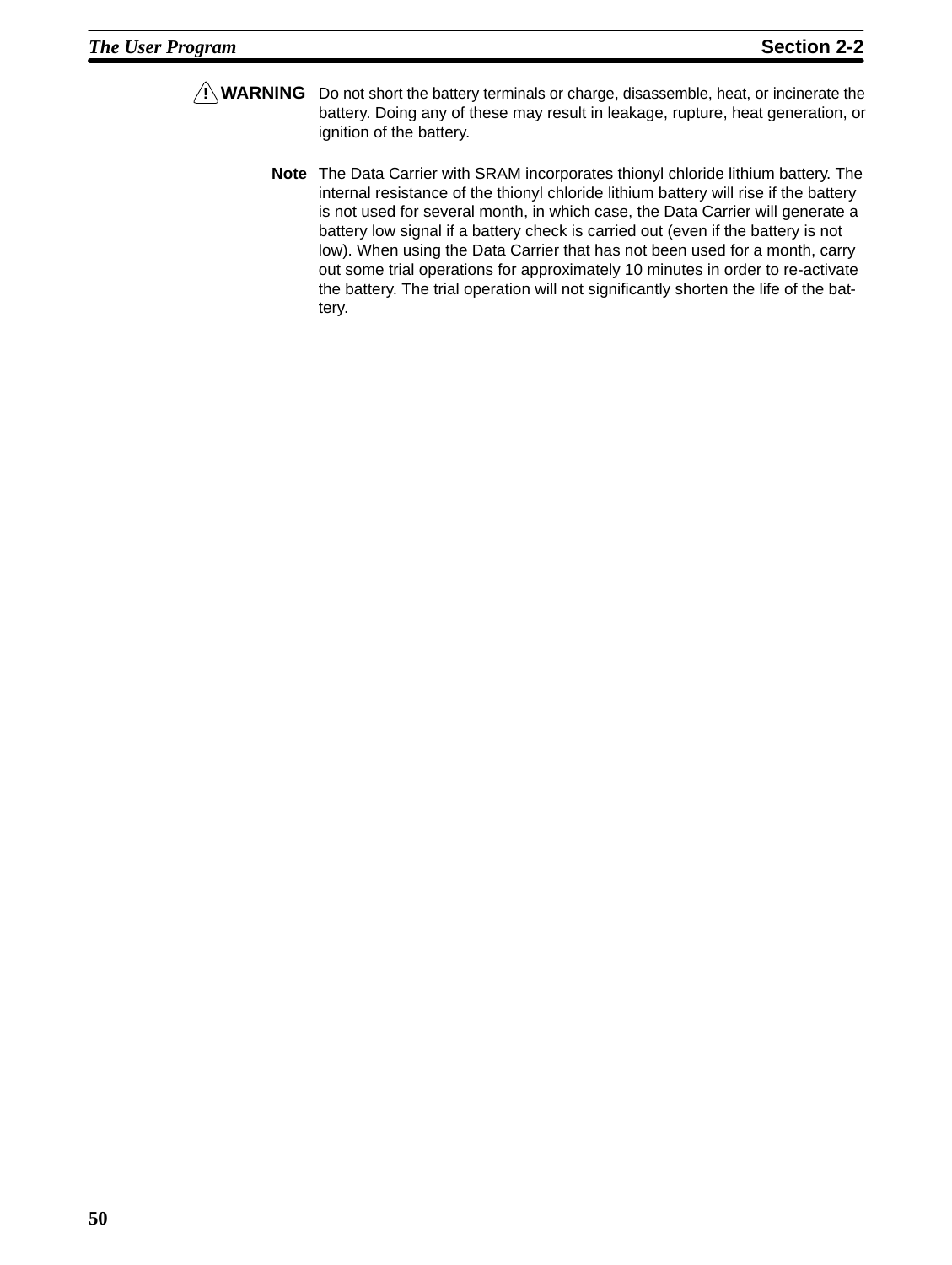# **SECTION 3 Programming**

This section provides example programs that illustrate data transfer between the ID Sensor Unit and the CPU of the PC. Six communication commands (Write, Auto Write, Read, Auto Read, Clear-all, and Auto Read/Write Abort) can be used.

Section 3-1 illustrates program examples for an ID Sensor Unit set to two-word mode; Section 3-2 illustrates program examples for an ID Sensor Unit set to four-word mode.

Refer to *Section 2-2 The User Program* for basic information on developing a user program.

| $3-1$ |              |                                               |  |  |  |  |  |
|-------|--------------|-----------------------------------------------|--|--|--|--|--|
|       | $3 - 1 - 1$  |                                               |  |  |  |  |  |
|       | $3 - 1 - 2$  |                                               |  |  |  |  |  |
|       | $3 - 1 - 3$  |                                               |  |  |  |  |  |
|       | $3 - 1 - 4$  | Calculate and Write Operations for Check Code |  |  |  |  |  |
|       | $3 - 1 - 5$  |                                               |  |  |  |  |  |
|       | $3-1-6$      |                                               |  |  |  |  |  |
| $3-2$ |              |                                               |  |  |  |  |  |
|       | $3 - 2 - 1$  |                                               |  |  |  |  |  |
|       | $3 - 2 - 2$  |                                               |  |  |  |  |  |
| $3-3$ |              |                                               |  |  |  |  |  |
|       | $3 - 3 - 1$  |                                               |  |  |  |  |  |
|       | $3 - 3 - 2$  |                                               |  |  |  |  |  |
|       | $3 - 3 - 3$  |                                               |  |  |  |  |  |
|       | $3 - 3 - 4$  |                                               |  |  |  |  |  |
|       | $3 - 3 - 5$  |                                               |  |  |  |  |  |
|       | $3 - 3 - 6$  |                                               |  |  |  |  |  |
|       | $3 - 3 - 7$  |                                               |  |  |  |  |  |
|       | $3 - 3 - 8$  |                                               |  |  |  |  |  |
|       | $3 - 3 - 9$  |                                               |  |  |  |  |  |
|       | $3 - 3 - 10$ |                                               |  |  |  |  |  |
| $3-4$ |              |                                               |  |  |  |  |  |
|       | $3-4-1$      |                                               |  |  |  |  |  |
|       | $3-4-2$      |                                               |  |  |  |  |  |
|       | $3-4-3$      |                                               |  |  |  |  |  |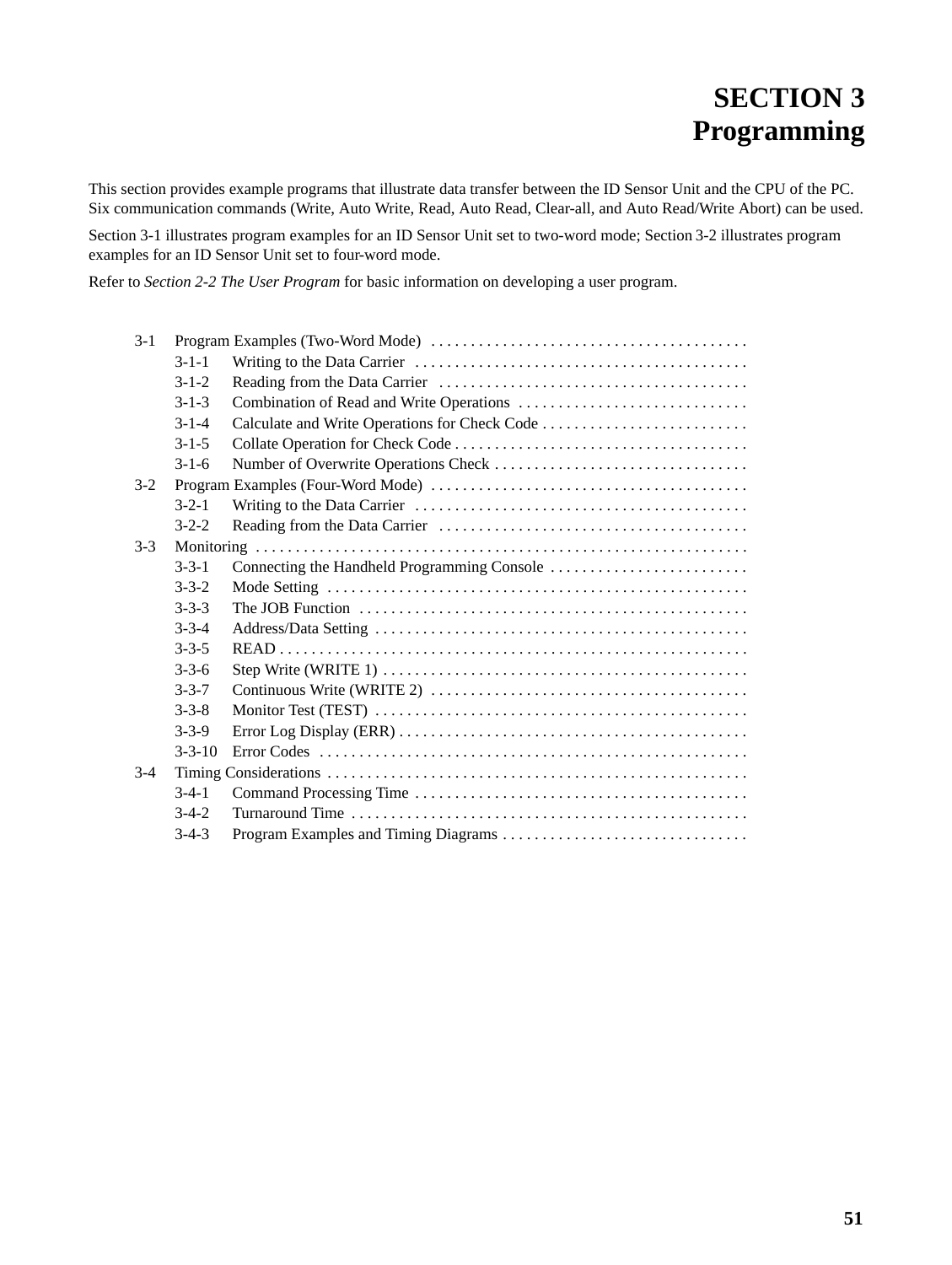# **3-1 Program Examples (Two-Word Mode)**

Note that the following conditions apply to the example programs in this section:

- **1, 2, 3...** 1. All example programs are for the C1000H Programmable Controller.
	- 2. The ID Sensor Unit is set to two words, words 000 and 001. Therefore, it is assumed that the WRIT(87) and READ(88) instructions are used. If these instructions are not provided with your PC, transfer data on a word by word basis via MOV.
	- 3. Data sent from the ID Sensor Unit to the PC is stored in the DM area of the PC.

Note that the number of words used for each command must be the same as the number of words used for the WRIT(87) instruction.

# **3-1-1 Writing to the Data Carrier**

This subsection includes program examples of the Write, Auto Write, and Clear-all commands.

The Intelligent I/O Write (WRIT(87)) instruction is used to execute the Write command, Auto Write command, or Clear-all command. When programming, make sure WRIT(87) is executed only once each time a command is executed. **Program Example 1: The Write Command**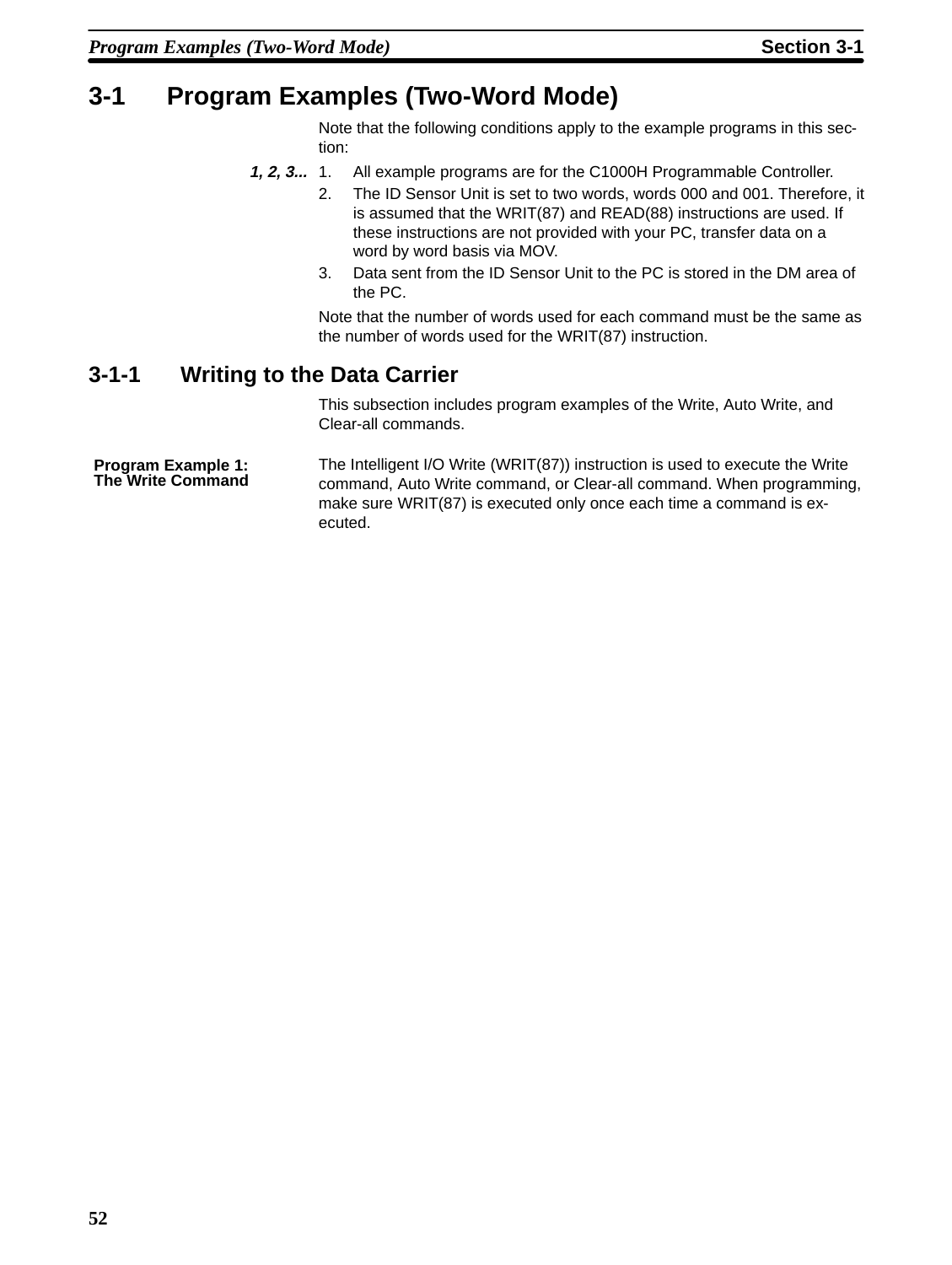The following program examples are for one transfer operation of 251 words of data. When transferring more than 251 words of data (to execute the transfer operation more than once), refer to Section 3-4 Timing Considerations.





If the number of bytes to be written to the Data Carrier is odd, shift codes 2A and 0D forward one byte and write 00 into the last 8 bits.

Data cannot be written to write-protected areas.

0D 00

DM 1006

**Operation** When the execution command is turned ON, the PC first verifies that the command processing end flag (00109) has been turned OFF. It then executes WRIT(87), which transfers seven words of data (the contents of DM 1000 to DM 1006) to the ID Sensor Unit. After WRIT(87) has been executed, the equal flag (25506) is automatically turned ON.

> The ID Sensor Unit analyzes the type of command it has received, the address of the Data Carrier, and the data to be written to the Data Carrier. The ID Sensor Unit then executes the Write command to access the Data Carrier.

> After the command has been completed, the command processing end flag (00109) turns ON. This flag does not turn OFF automatically; therefore, turn ON and then turn OFF the command processing end flag reset bit (00003) to turn OFF the command processing end flag.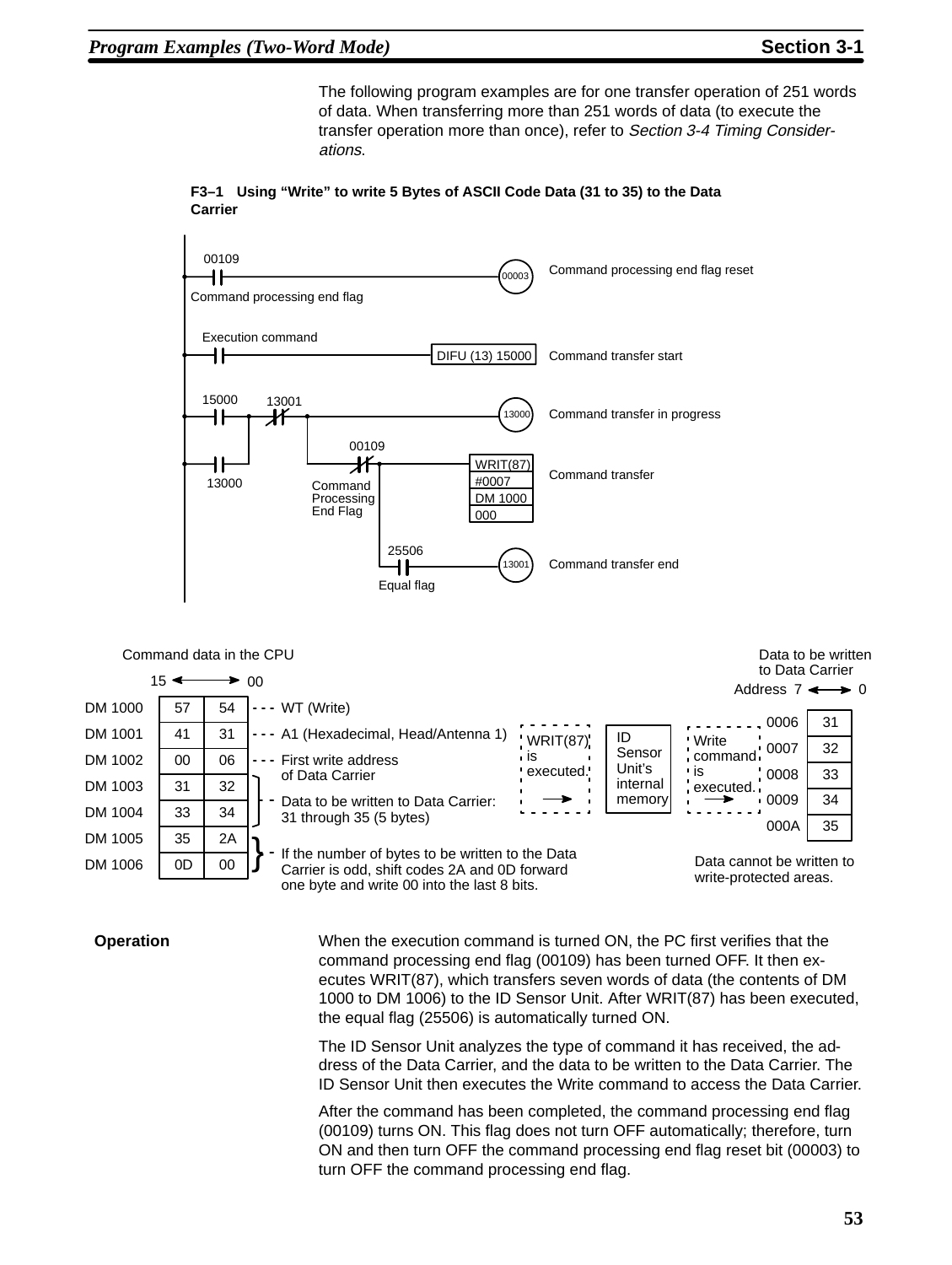### **Program Example 2: The Auto Write Command**







**Operation** When the execution command is turned ON, the PC checks that the command processing end flag (00109) has been turned OFF. It then executes WRIT(87), which transfers six words of data (the contents of DM 1100 to DM 1105) to the ID Sensor Unit. After WRIT(87) has been executed, the equal flag (25506) is automatically turned ON.

> The ID Sensor Unit analyzes the type of the command it has received, the address of the Data Carrier, and the data to be written to the Data Carrier. The ID Sensor Unit then executes the Auto Write command to access the Data Carrier.

After the command has been completed, the command processing end flag (00109) turns ON. This flag does not turn OFF automatically; turn ON and then turn OFF the command processing end flag reset bit (00003) to turn OFF the command processing end flag.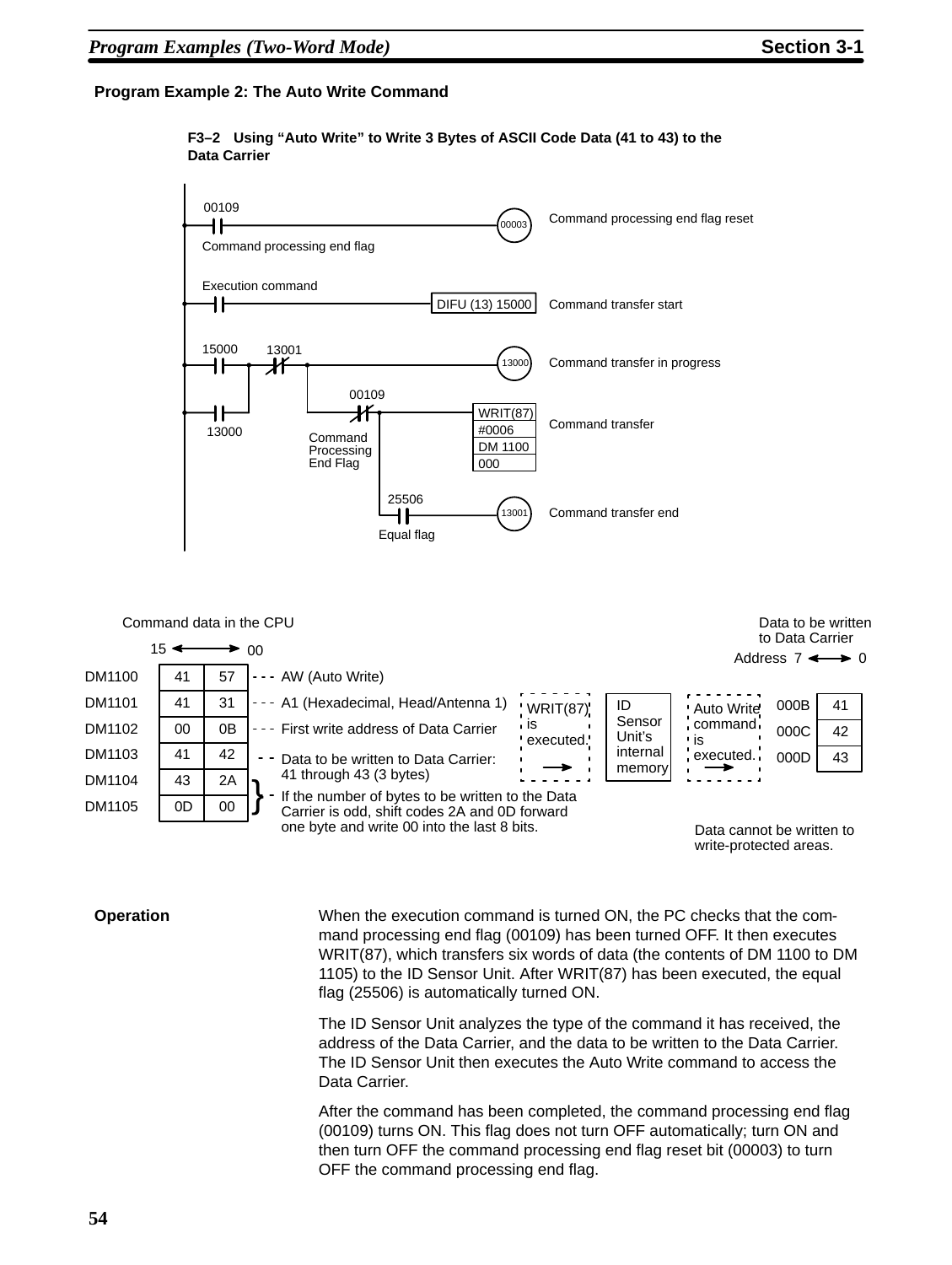### **Program Example 3: The Clear-all Command**

#### **F3–3 Using "Clear-all" to Clear All Memory Areas of the Data Carrier**





Addresses 0000 and 0001 of the Data Carrier's memory are reserved for registering the Data Carrier's date of production; they cannot be cleared.

**Operation** When the execution command is turned ON, the PC checks that the command processing end flag (00109) has been turned OFF. It then executes WRIT(87), which transfers three words (the data contained in DM 1200 to DM 1202) to the ID Sensor Unit. After WRIT(87) has been executed, the equal flag (25506) automatically turns ON.

> The ID Sensor Unit analyzes the type of the command it has received, and then issues the Clear-all command to the Data Carrier.

After the command has been completed, the command processing end flag (00109) turns ON. This flag does not turn OFF automatically; turn ON and then OFF the command processing end flag reset bit (00003) to turn OFF the command processing end flag.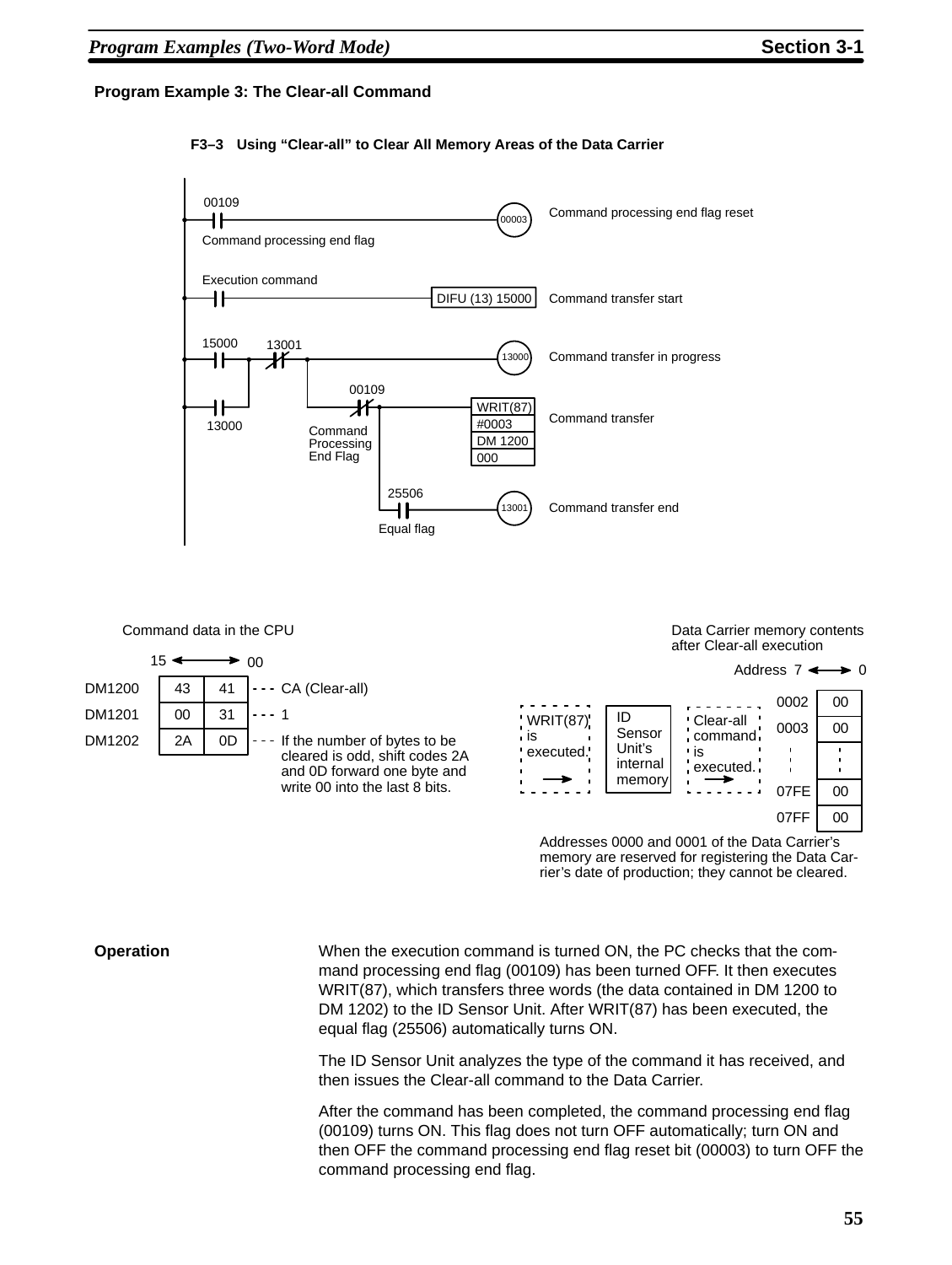# **3-1-2 Reading from the Data Carrier**

To execute the Read and Auto Read commands, the Intelligent I/O Write (WRIT(87)) and Intelligent I/O Read (READ(88)) instructions must be executed. WRIT(87) is used to transfer commands; while READ(88) is used to read data to the PC.

Execute WRIT(87) only once each time a command is executed.

The following program examples are for one transfer operation (transferring 251 words of data). To transfer more than 251 words of data (to execute the transfer operation more than once), refer to Section 3-4 Timing Considerations.

**Example 4: The Read Command**



**F3–4 Using "Read" to Transfer 4 Bytes of Data from Data Carrier to PC from Address 0100**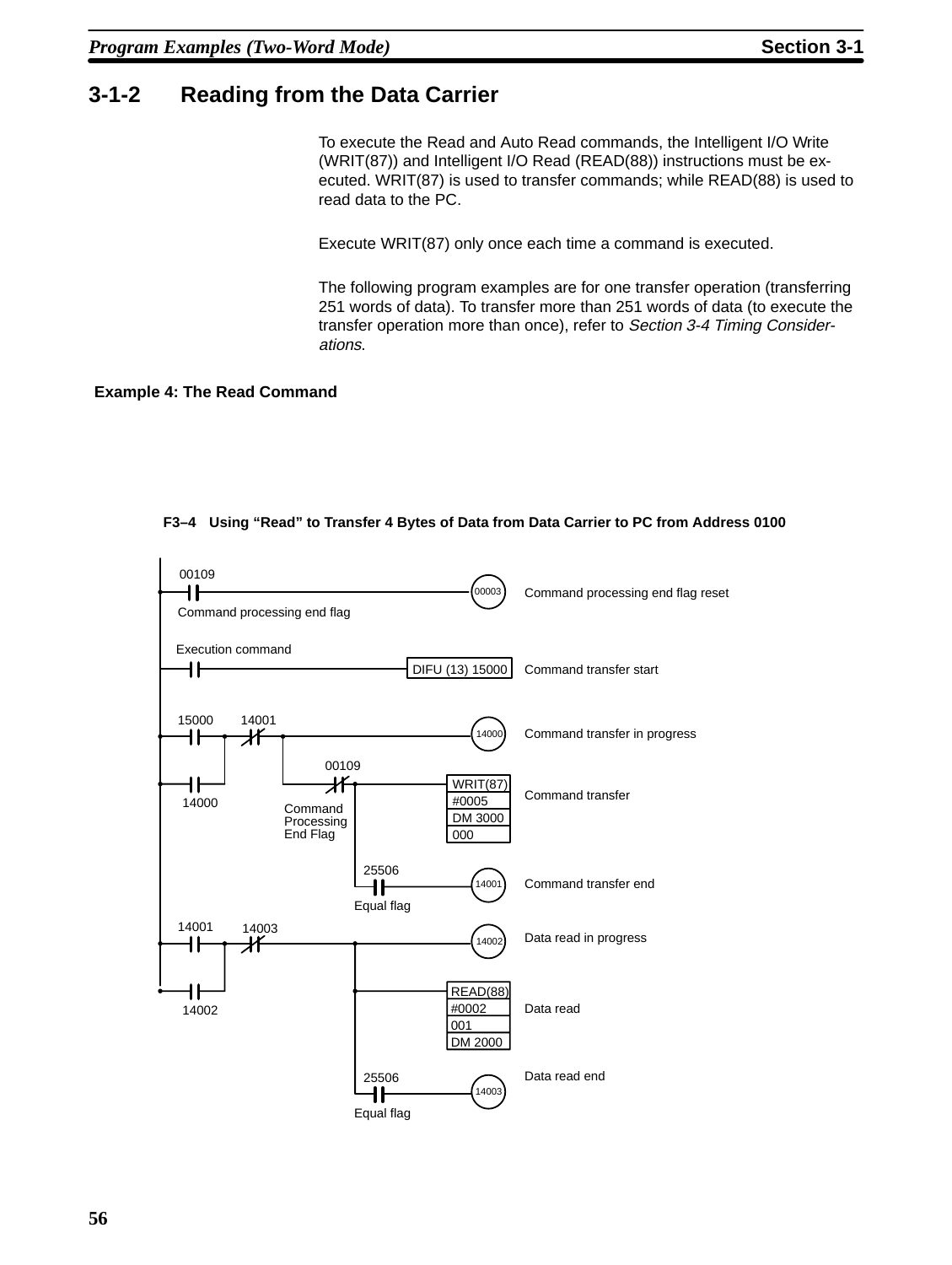•The Read command specifies that 4 bytes of data are to be read. Therefore, READ(88) reads 2 words of data (one word equals 2 bytes).



last 8 bits of data are undefined.

\*If the number of bytes to be read is odd, round the number up and divide by 2.

**Operation** When the execution command is turned ON, the PC first checks that the command processing end flag (00109) has been turned OFF. It then executes WRIT(87), which writes the data contained in DM 3000 to DM 3004 to the internal memory of the ID Sensor Unit.

> The ID Sensor Unit analyzes the type of the command it has received, the address of the Data Carrier, and the number of bytes to be read. The ID Sensor Unit then issues the Read command to the Data Carrier.

After the data read from the Data Carrier has been written to the common memory of the ID Sensor Unit, the command processing end flag (00109) is turned ON, enabling the PC to read the data from the common memory. In this example, the data is read by READ(88) as soon as the command transfer end flag (14001) has been turned ON.

After WRIT(87) and READ(88) have been completed, the equal flag (25506) of the PC automatically turns ON. This flag is does not automatically turn OFF; turn ON and then turn OFF the command processing end flag reset bit (00003) to turn OFF the command processing end flag.

If errors have occurred in the ID Sensor Unit during execution of the Read command, the command processing end flag (00109) and the error flags (00103, 00106, 00110 to 00115) are turned ON, but READ(88) is not executed.

**Note** If WRIT(87) is executed again before the data has been completely read by READ(88), the previous data will be read. If the Peripheral Device used for activating the address chatters or is subjected to vibration, WRIT(87) may be executed twice. To prevent this, take the necessary precautions so that the Peripheral Device does not chatter or vibrate. Otherwise, alter the program so that the PC will not accept WRIT(87) until the data has completely read by READ(88).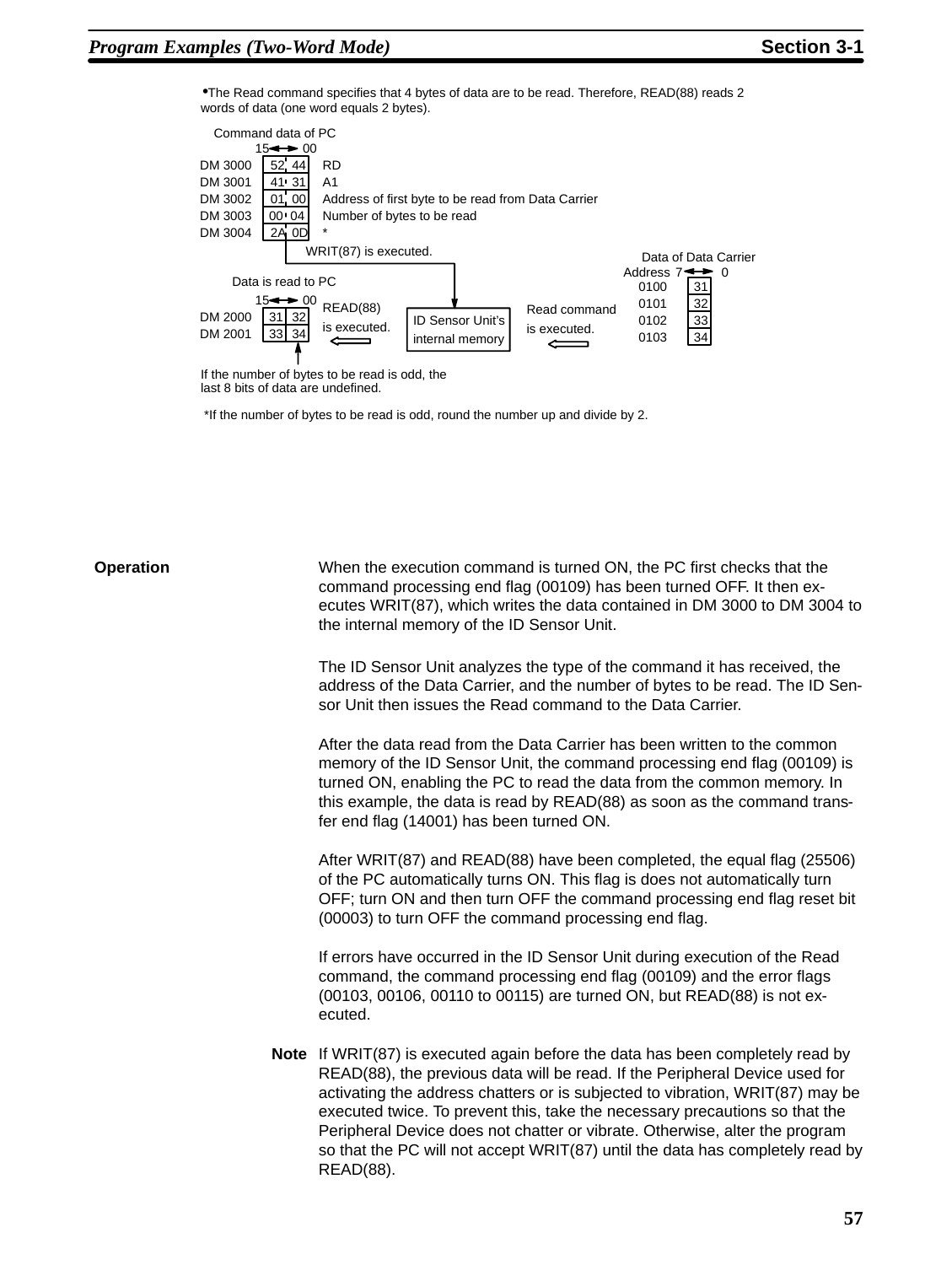### **Example 5: The Auto Read Command**

#### **F3–5 Using "Auto Read" to Transfer 7 Bytes of Data from Data Carrier to PC from Address 0004**



•The Read command specifies that 7 bytes of data are to be read. Therefore, READ(88) reads 4 words of data (one word equals 2 bytes).



\*If the number of bytes to be read is odd, round the number up and divide by 2.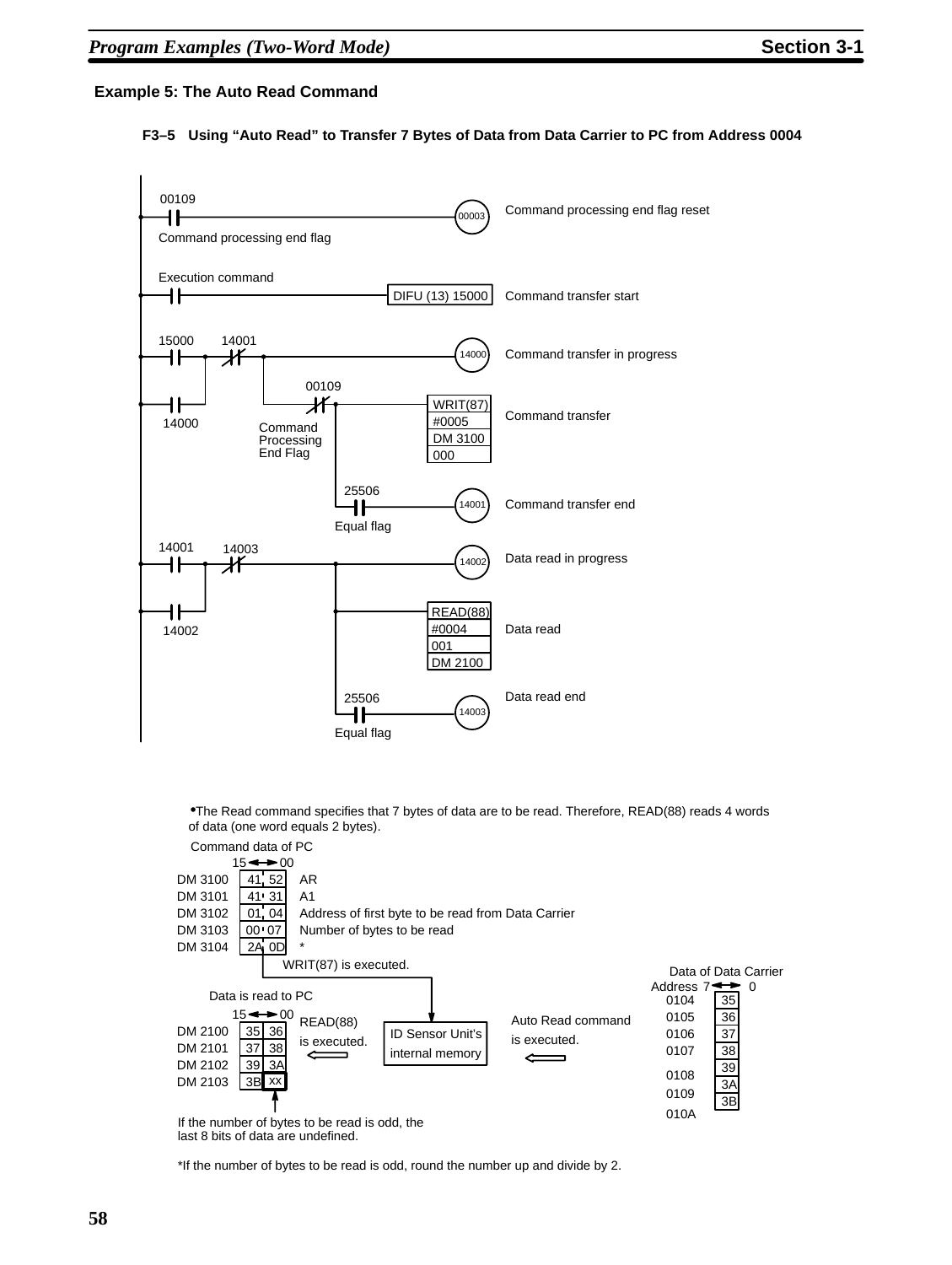**Operation** When the execution command is turned ON, the PC first checks that the command processing end flag (00109) has been turned OFF. It then executes WRIT(87), which writes the data contained in DM 3100 to DM 3104 to the internal memory of the ID Sensor Unit.

> The ID Sensor Unit analyzes the type of command it has received, the address of the Data Carrier, and the number of bytes to be read. The ID Sensor Unit then issues the Auto Read command to the Data Carrier.

After the data read from the Data Carrier has been written to the common memory of the ID Sensor Unit, the command processing end flag (00109) is turned ON, enabling the PC to read the data from the common memory. In this example, the data is read by READ(88) as soon as the command transfer end flag (14001) has been turned ON.

After WRIT(87) and READ(88) have been completed, the equal flag (25506) of the PC is automatically turned ON. This flag does not turn OFF automatically; turn ON and then turn OFF the command processing end flag reset bit (00003) to turn OFF the command processing end flag.

If errors have occurred in the ID Sensor Unit during execution of the Auto Read command, the command processing end flag (00109) and the error flags (00103, 00106, 00110 to 00115) are turned ON, but READ(88) is not executed.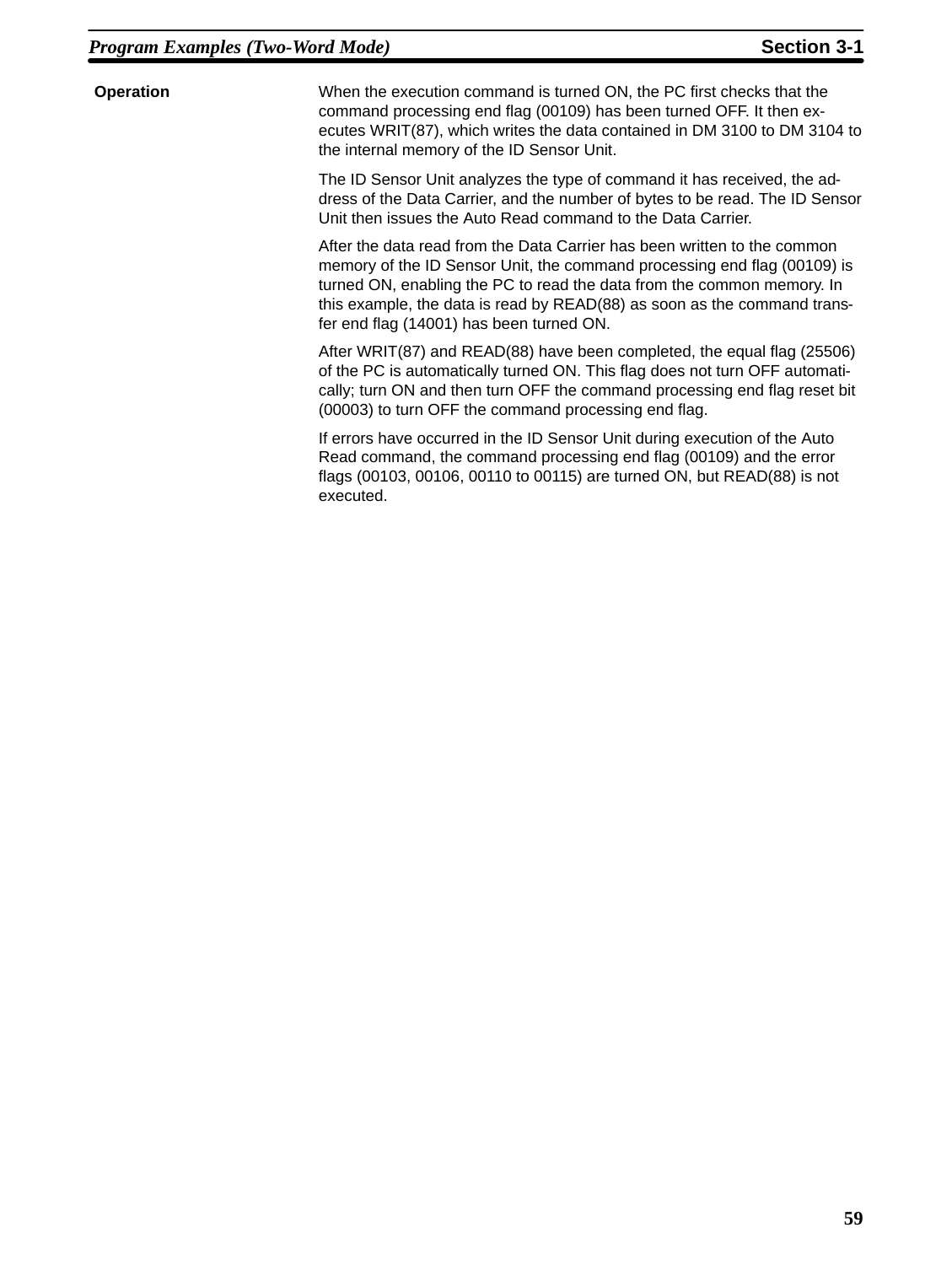# **3-1-3 Combination of Read and Write Operations**

In the following example, after the PC reads 4 bytes of data from address 0100 of the Data Carrier, 5 bytes of data (ASCII data 31 to 35) are written to the Data Carrier.

00109  $00003$ **Command processing end flag** Command processing end flag reset Execution command DIFU (13) 15000 Processing start 15000 14001 -<br>14000 ーート  $\boldsymbol{\mathcal{H}}$ Read command transfer in progress 00109<br><del>1</del> 14004 WRIT(87) ーート Command #0005 Read command transfer  $14000$ processing end DM 3000 000 25506 14001 Read command transfer end ed |<br>Equal flag 14001 14003 14004 14002 H۴  $\boldsymbol{\mathcal{H}}$ Data read in progress 北 14002 READ(88) ート Data read #0002 001 DM2000 25506 Equal flag 14003 Data read end 14002 00109 ANDW(34) ┨┠  $\boldsymbol{\mathcal{H}}$ Command Error flag check 0001 processing end #FC08 DM0810 CMP(20) DM0810 #0000 25506 14004  $\mathcal H$ Read error Next page

**F3–6**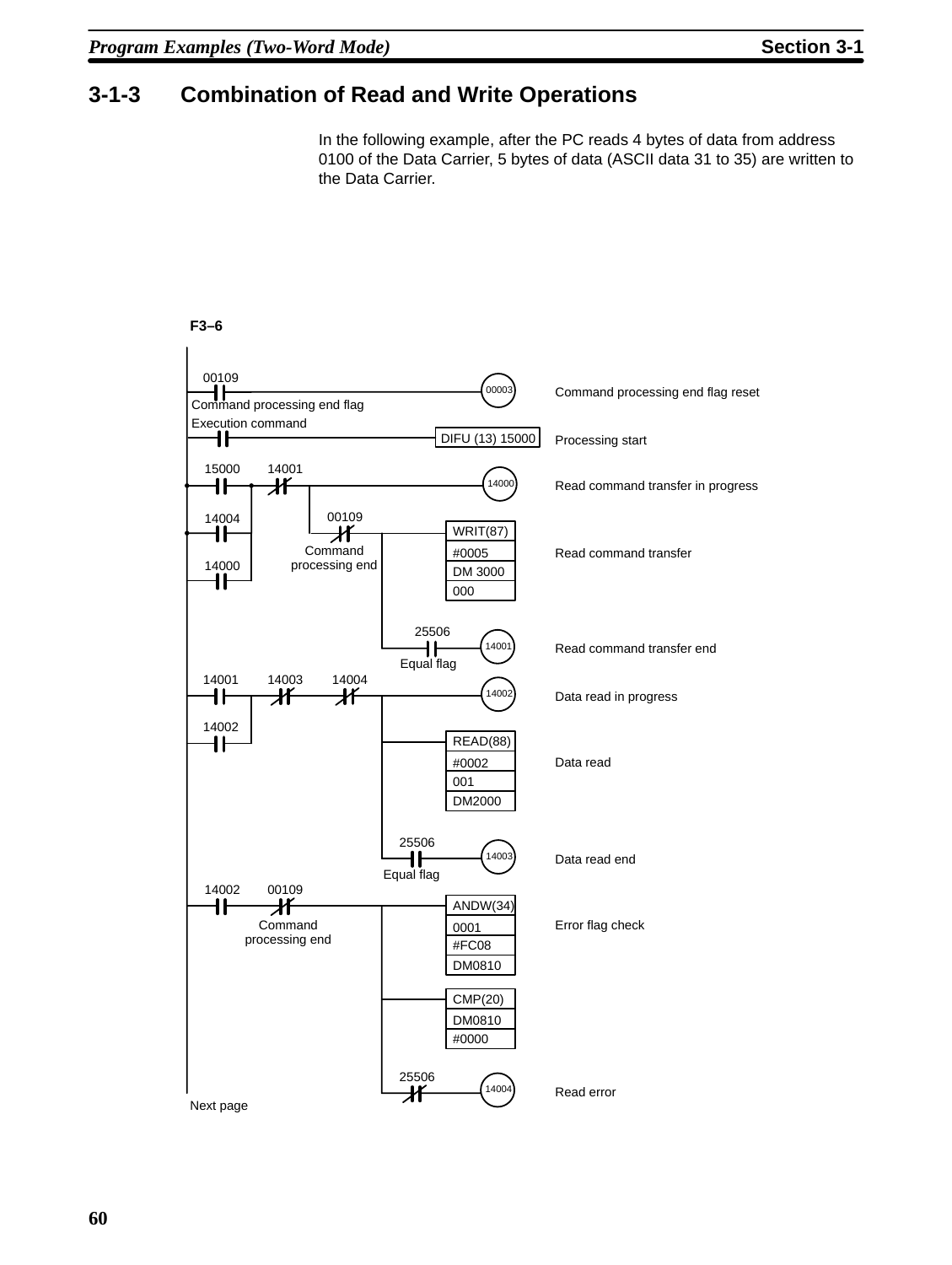

The Read command specifies that 4 bytes of data are to be read. Therefore, READ(88) reads 2 words of data (one word equals 2 bytes).

If the number of bytes to be read is odd, round the number up and divide by 2.

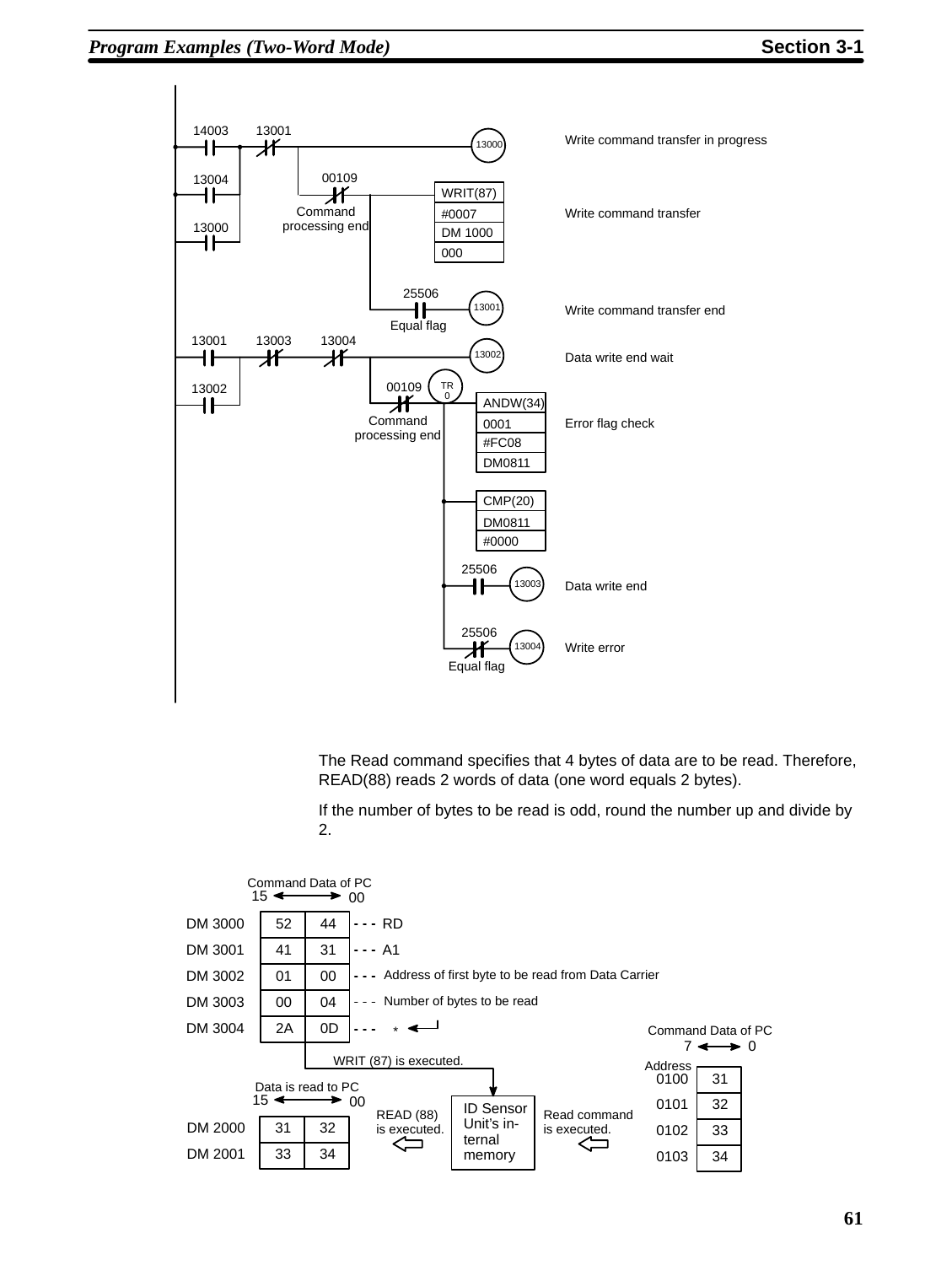### *Program Examples (Two-Word Mode)* **Section 3-1**



**Operation** When the execution command is turned ON, the PC first checks that the command processing end flag (00109) has been turned OFF. It then executes WRIT(87), which writes the data contained in DM 3000 to DM 3004 to the internal memory of the ID Sensor Unit.

> The ID Sensor Unit analyzes the type of command it has received, the address of the Data Carrier, and the number of bytes to be read. The ID Sensor Unit then issues the Read command to the Data Carrier.

After the data read from the Data Carrier has been written to the common memory of the ID Sensor Unit, the command processing end flag (00109) is turned ON, enabling the PC to read the data from the common memory. In this example, the data is read by READ(88) as soon as the command transfer end flag (14001) has been turned ON.

After WRIT(87) and READ(88) have been completed, the equal flag (25506) of the PC is automatically turned ON, and the data read transfer end flag (14003) is turned ON.

The command end processing flag (00109) does not turn OFF automatically; turn ON and then turn OFF the command processing end flag reset bit (00003) to turn OFF the command processing end flag.

If errors have occurred in the ID Sensor Unit during execution of the Read command, the command processing end flag (00109) and the error flags (00103, 00106, 00110 to 00115) are turned ON, and the execution of WRIT(88) is repeated until the Read command has been executed without errors.

When the data read transfer end flag (14003) is turned ON, the PC first checks that the command processing end flag (00109) has been turned OFF. It then executes WRIT(87), which writes the data contained in DM 1000 to DM 1006 to the internal memory of the ID Sensor Unit.

After WRIT(87) has been completed, the equal flag (25506) of the PC is automatically turned ON.

The ID Sensor Unit analyzes the type of command it has received, the address of the Data Carrier, and the number of bytes to be read. The ID Sensor Unit then issues the Write command to the Data Carrier.

After the processing of the Write command has been completed, the command end processing flag (00109) of the PC is turned ON.

If all error flags (00103, 00110 to 00115) are OFF, the command processing end flag (13993) is turned ON and all the processing operations terminate.

The command end processing flag (00109) does not turn OFF automatically; turn ON and then turn OFF the command processing end flag reset bit (00003) to turn OFF the command processing end flag.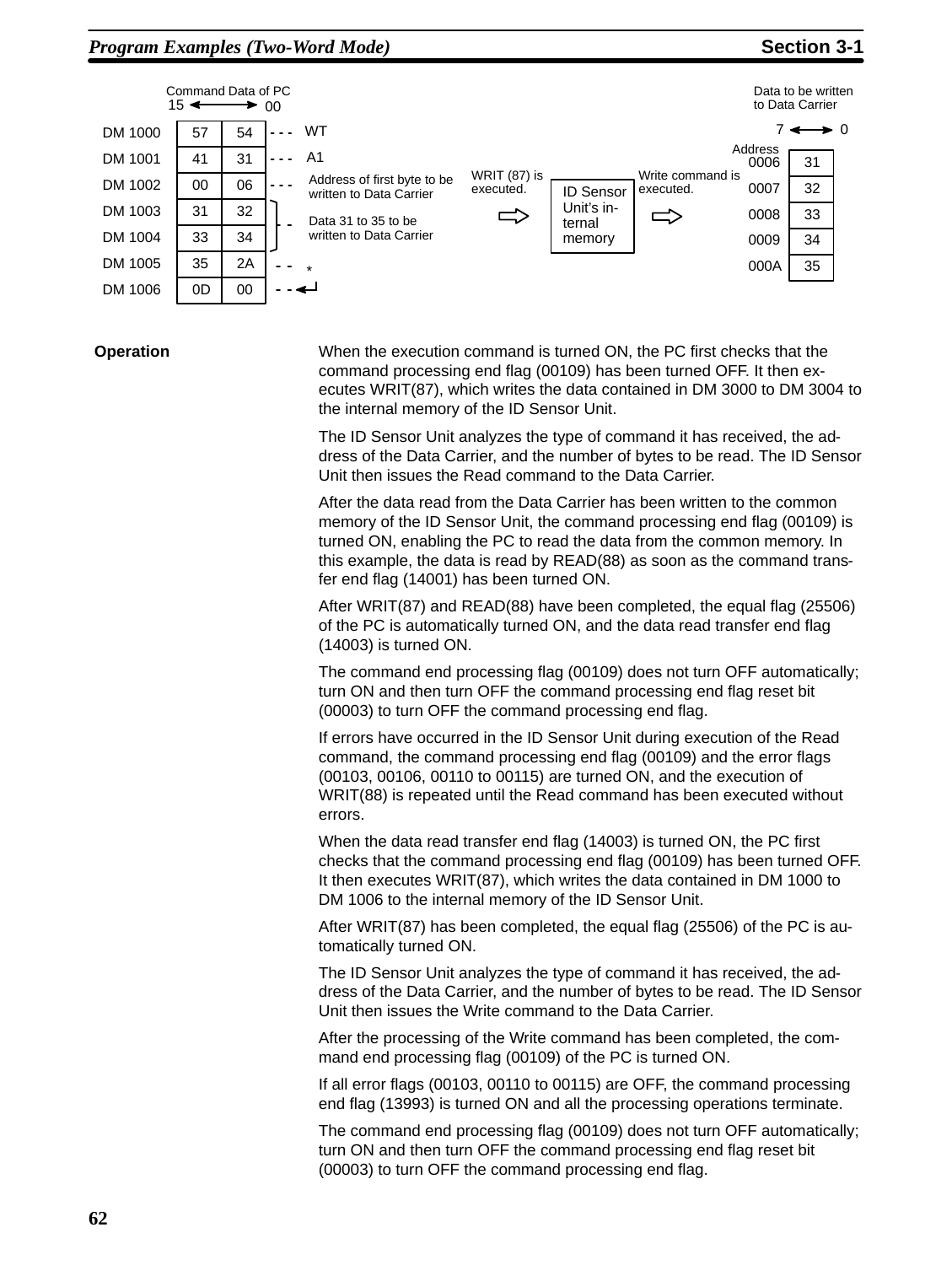If errors have occurred in the ID Sensor Unit during execution of the Auto Read command, the command processing end flag (00109) and the error flags (00103, 00106, 00110 to 00115) are turned ON, and the execution of WRIT(88) is repeated until the Read command has been executed without errors.

# **3-1-4 Calculate and Write Operations for Check Code**



**F3–7**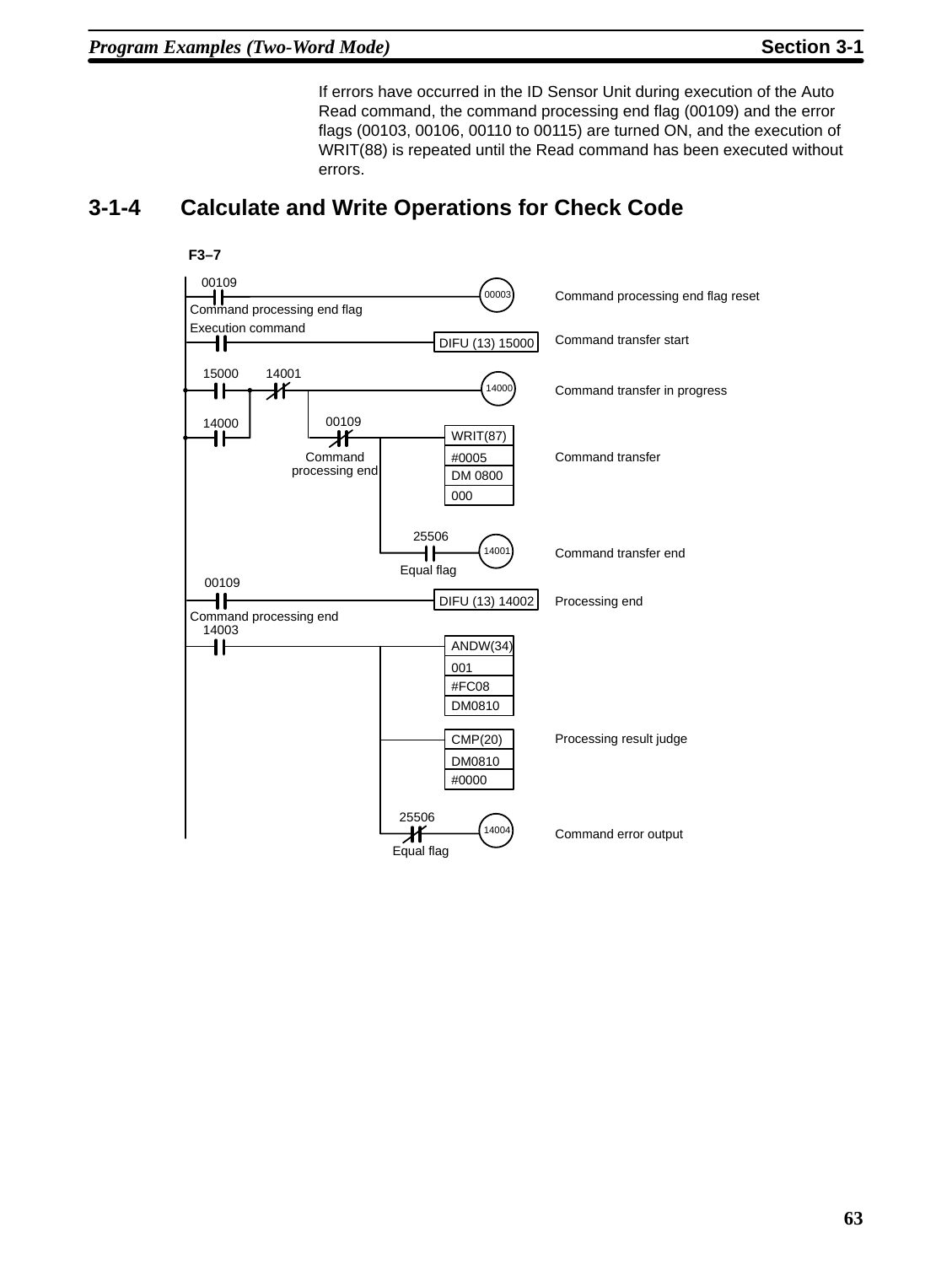### *Program Examples (Two-Word Mode)* **Section 3-1**



**Operation** When the execution command is turned ON, the PC first checks that the command processing end flag (00109) has been turned OFF. It then executes WRIT(87), which writes the data contained in DM 0800 to DM 0804 to the internal memory of the ID Sensor Unit.

> After WRIT(87) has been completed, the equal flag (25506) of the PC is automatically turned ON.

The ID Sensor Unit analyzes the type of command it has received, the address of the Data Carrier, and the number of bytes to be read. The ID Sensor Unit then issues the Read command to the Data Carrier.

After the command has been processed, the command processing end flag (00109) is turned ON.

If there has been an error during the command processing, the command processing error flag (14004) is turned ON.

The command end processing flag (00109) does not turn OFF automatically; turn ON and turn OFF the command processing end flag reset bit (00003) to turn OFF the command processing end flag.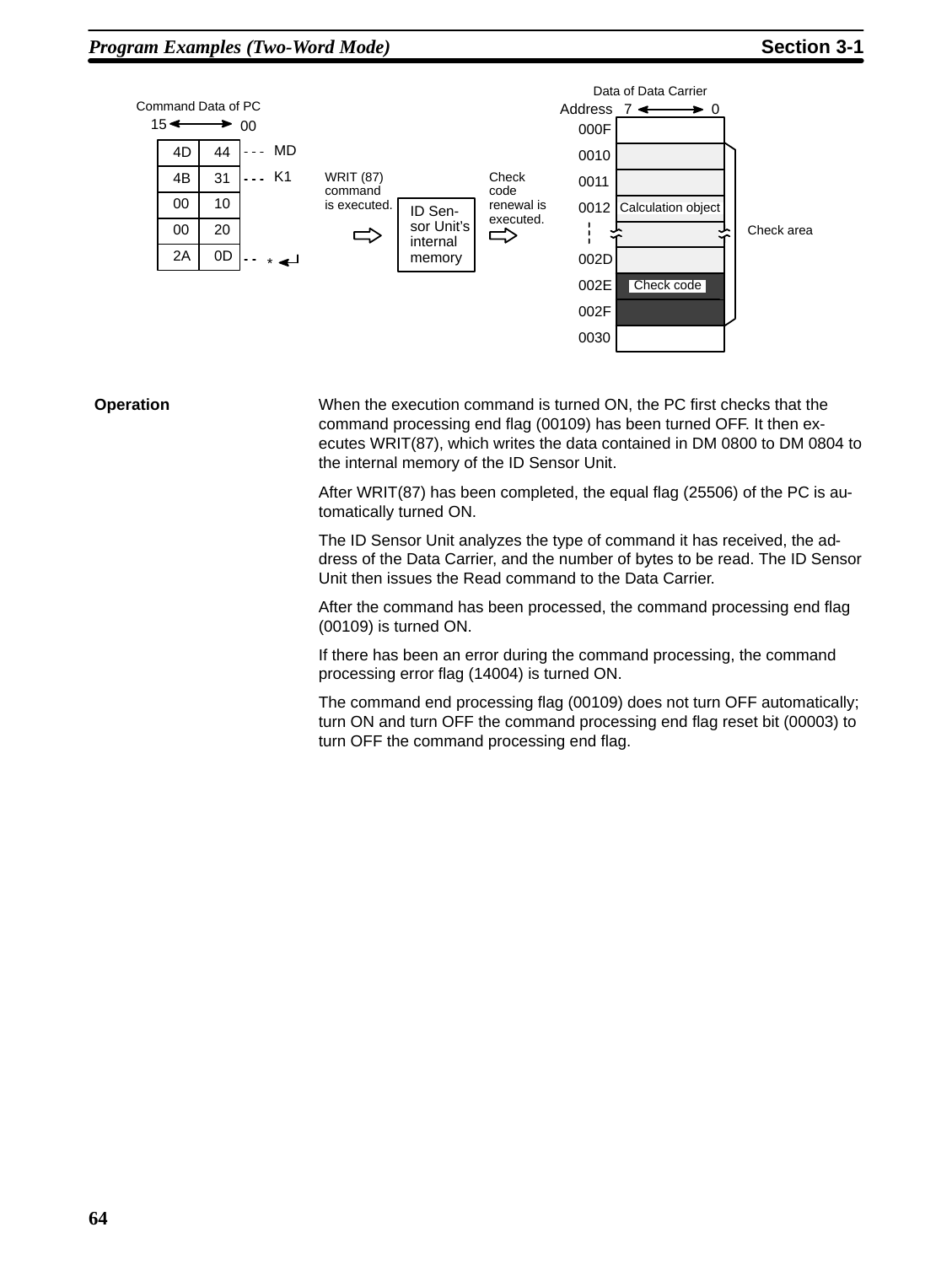# **3-1-5 Collate Operation for Check Code**



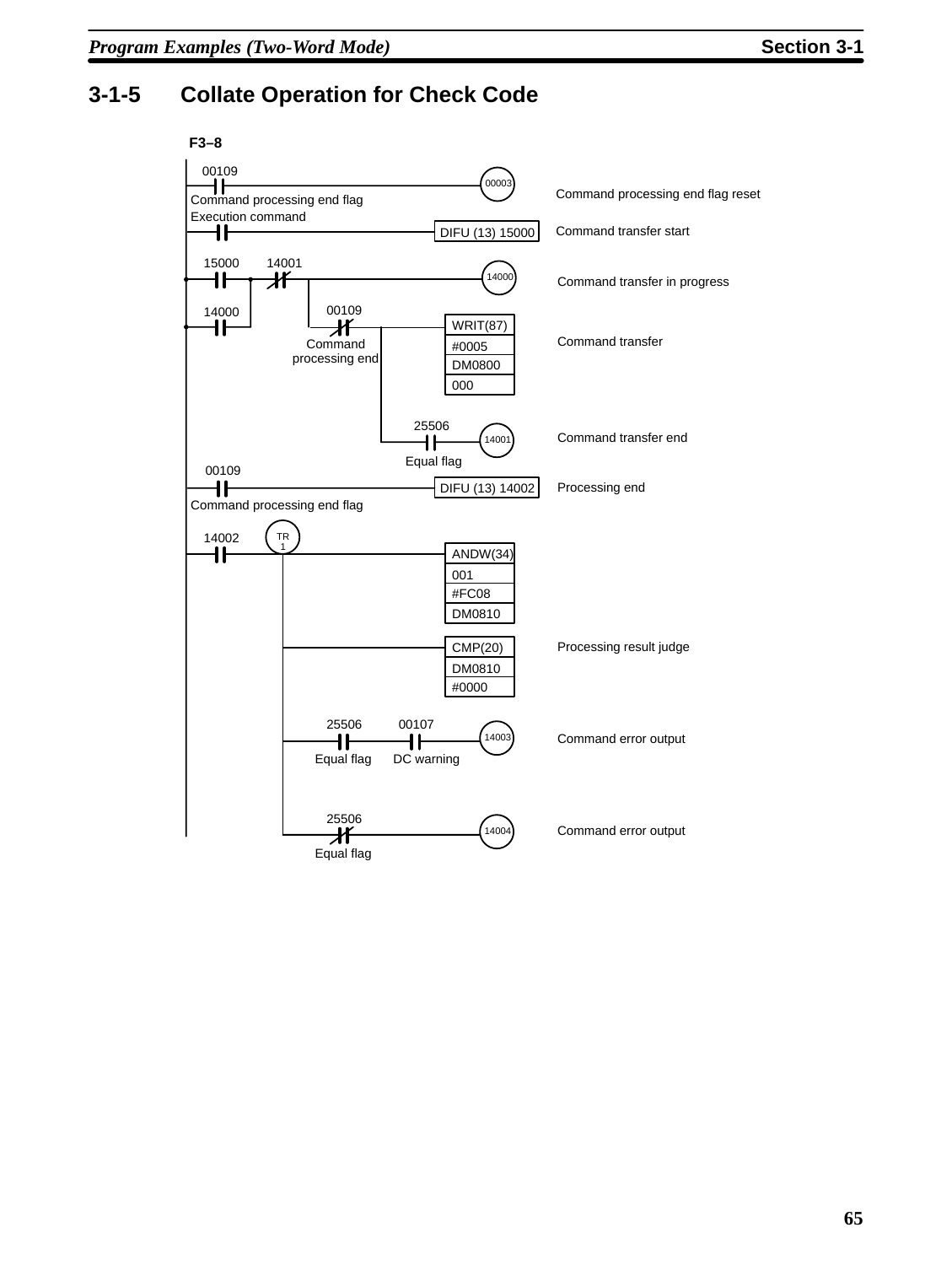# *Program Examples (Two-Word Mode)* **Section 3-1**



**Operation** When the execution command is turned ON, the PC first checks that the command processing end flag (00109) has been turned OFF. It then executes WRIT(87), which writes the data contained in DM 0800 to DM 0804 to the internal memory of the ID Sensor Unit.

> After WRIT(87) has been completed, the equal flag (25506) of the PC is automatically turned ON.

The ID Sensor Unit analyzes the type of command it has received, the address of the Data Carrier, and the number of bytes to be read. The ID Sensor Unit then issues the Read command to the Data Carrier.

After the command has been processed, the command processing end flag (00109) is turned ON.

If there has been an error during the command processing, the command processing error flag (14004) is turned ON. If the command has been processed without any error and the Data Carrier warning flag (00107) is turned ON, the data read end flag (14003) is turned ON.

The command end processing flag (00109) does not turn OFF automatically; turn ON and then turn OFF the command processing end flag reset bit (00003) to turn OFF the command processing end flag.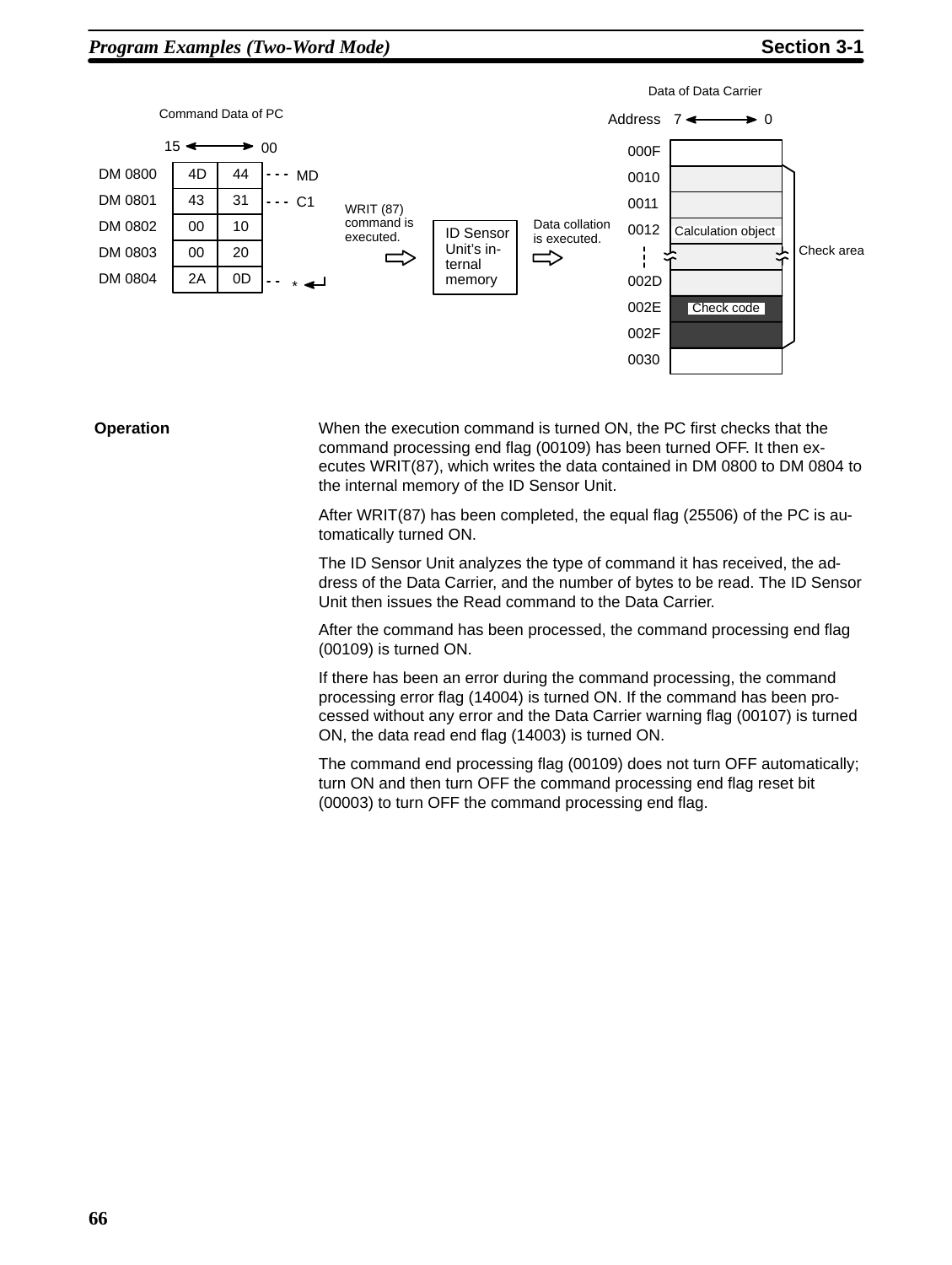# **3-1-6 Number of Overwrite Operations Check**

In the following example, the number of overwriting operations on the Data Carrier is checked.

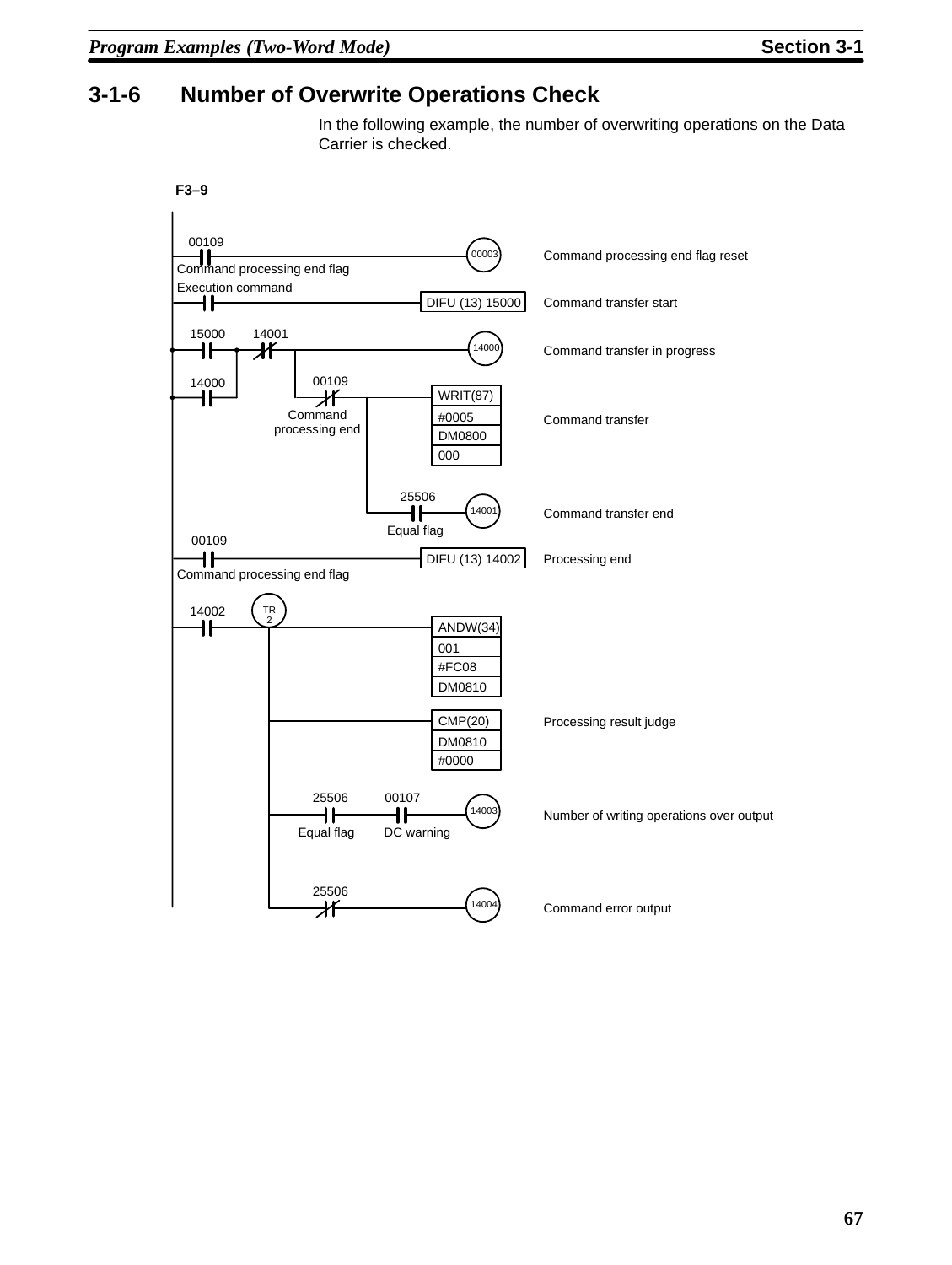

Command Data of PC when using MD-S Command

| 15<br>ററ |    |    |     |  |  |  |  |  |  |  |
|----------|----|----|-----|--|--|--|--|--|--|--|
| DM 0800  | 4D | 44 | MD  |  |  |  |  |  |  |  |
| DM 0801  | 4C | 31 | l 1 |  |  |  |  |  |  |  |
| DM 0802  | 00 | 80 |     |  |  |  |  |  |  |  |
| DM 0803  | 00 | 01 |     |  |  |  |  |  |  |  |
| DM 0804  | 2A | 0D |     |  |  |  |  |  |  |  |

**Note** When using the MD-S command, write in advance the number of overwriting operations onto the number of writing operations area using the write command. It will be "0493E0" for a DC with the number of overwriting operations set for 300,000 operations.

**Operation** When the execution command is turned ON, the PC first checks that the command processing end flag (00109) has been turned OFF. It then executes WRIT(87), which writes the data contained in DM 0800 to DM 0804 to the internal memory of the ID Sensor Unit.

> After WRIT(87) has been completed, the equal flag (25506) of the PC is automatically turned ON.

The ID Sensor Unit analyzes the type of command it has received, the address of the Data Carrier, and the number of bytes to be read. The ID Sensor Unit then issues the Read command to the Data Carrier.

After the command has been processed, the command processing end flag (00109) is turned ON.

If there has been an error during the command processing, the command processing error flag (14004) is turned ON. If the command has been processed without any error and the Data Carrier warning flag (00107) is turned ON, the data read end flag (14003) is turned ON.

The command end processing flag (00109) does not turn OFF automatically; turn ON and then turn OFF the command processing end flag reset bit (00003) to turn OFF the command processing end flag.

# **3-2 Program Examples (Four-Word Mode)**

This section gives program examples for data transmission between the ID Sensor Unit and PC when the ID Sensor Unit is set to four-word mode. This is the case when the ID Sensor Unit is mounted to a PC not equipped with Intelligent I/O Read Write instructions, or when the ID Sensor Unit is mounted to a Remote I/O Slave Rack. Refer to Section 2-1-1 Two-Word/Four-Word Selection.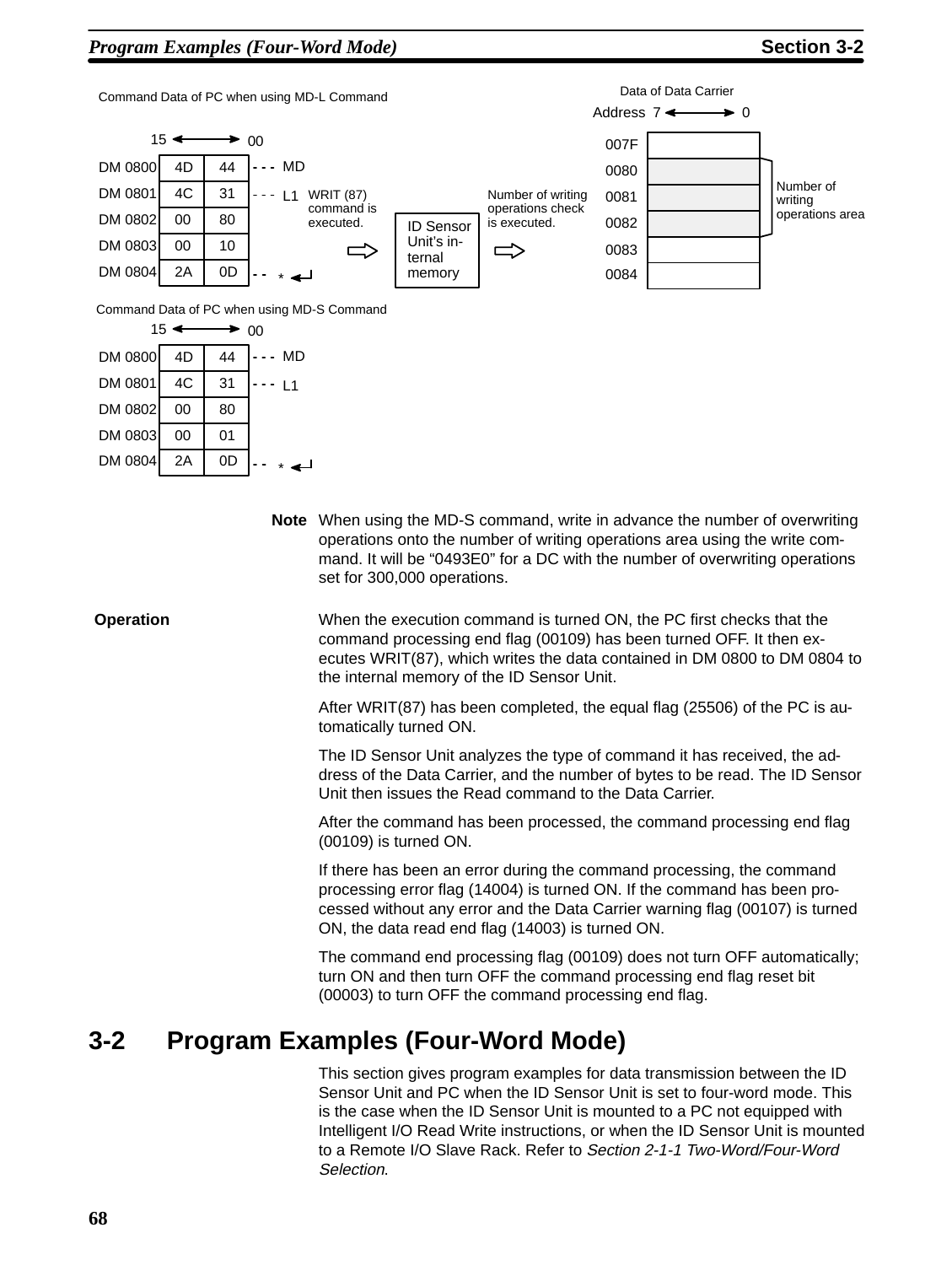Commands for data transmission between the ID Sensor Unit and the Data Carrier are performed automatically.

Note that all the example programs in this section are executed under the following conditions:

- **1, 2, 3...** 1. Program examples apply to the C1000H Programmable Controller.
	- 2. The ID Sensor Unit is set to four words (words 000, 001, 002, and 003).
		- 3. Data sent from the ID Sensor Unit to the PC is stored in the DM area of the PC.

# **3-2-1 Writing to the Data Carrier**

When the ID Sensor Unit is mounted to a Remote I/O Slave Rack, commands and data must be maintained during the time required for Remote I/O transfer. Calculate the Remote I/O transfer time using the following formula:

Hold time = PC's scan time x 2 + Remote I/O transfer time x 2

Remote I/O transfer time =  $1.4 + (0.2 \times \text{ (the number of words allocated to the)}$ Remote I/O Slave Rack))

For example, if only one Unit is mounted to the Remote I/O Slave Rack, the calculation would be as follows:

Example:  $1.4 + (0.2 \times 4) = 2.2 \text{ ms}$ 

PC'S scan time = 10 ms

Hold time - 10 ms  $x$  2 + 2.2 ms  $x$  2 = 24.4 ms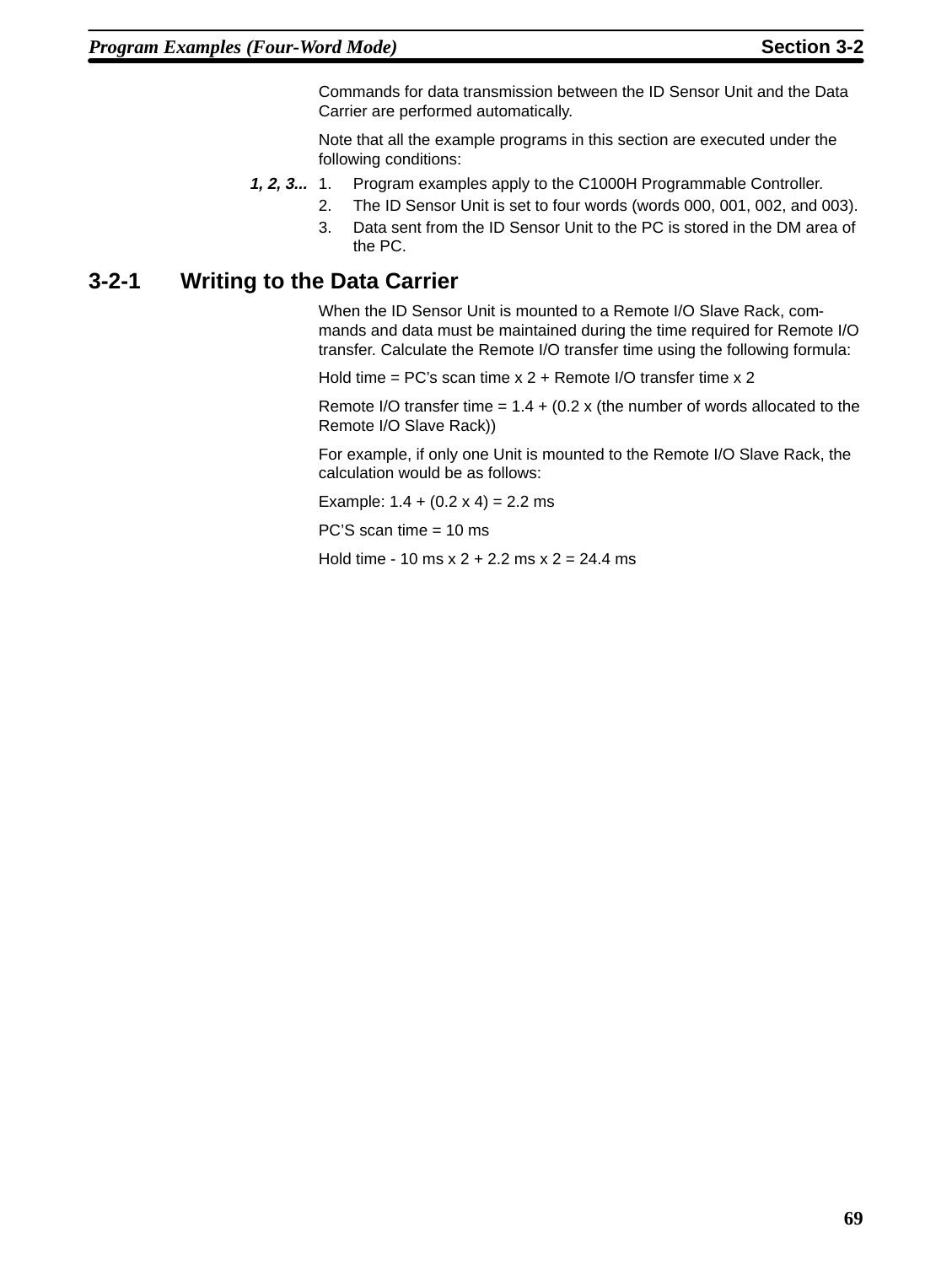## **F3–10 Using MOV to Write 5 bytes of ASCII Code Data (31 to 35) to the Data Carrier.**

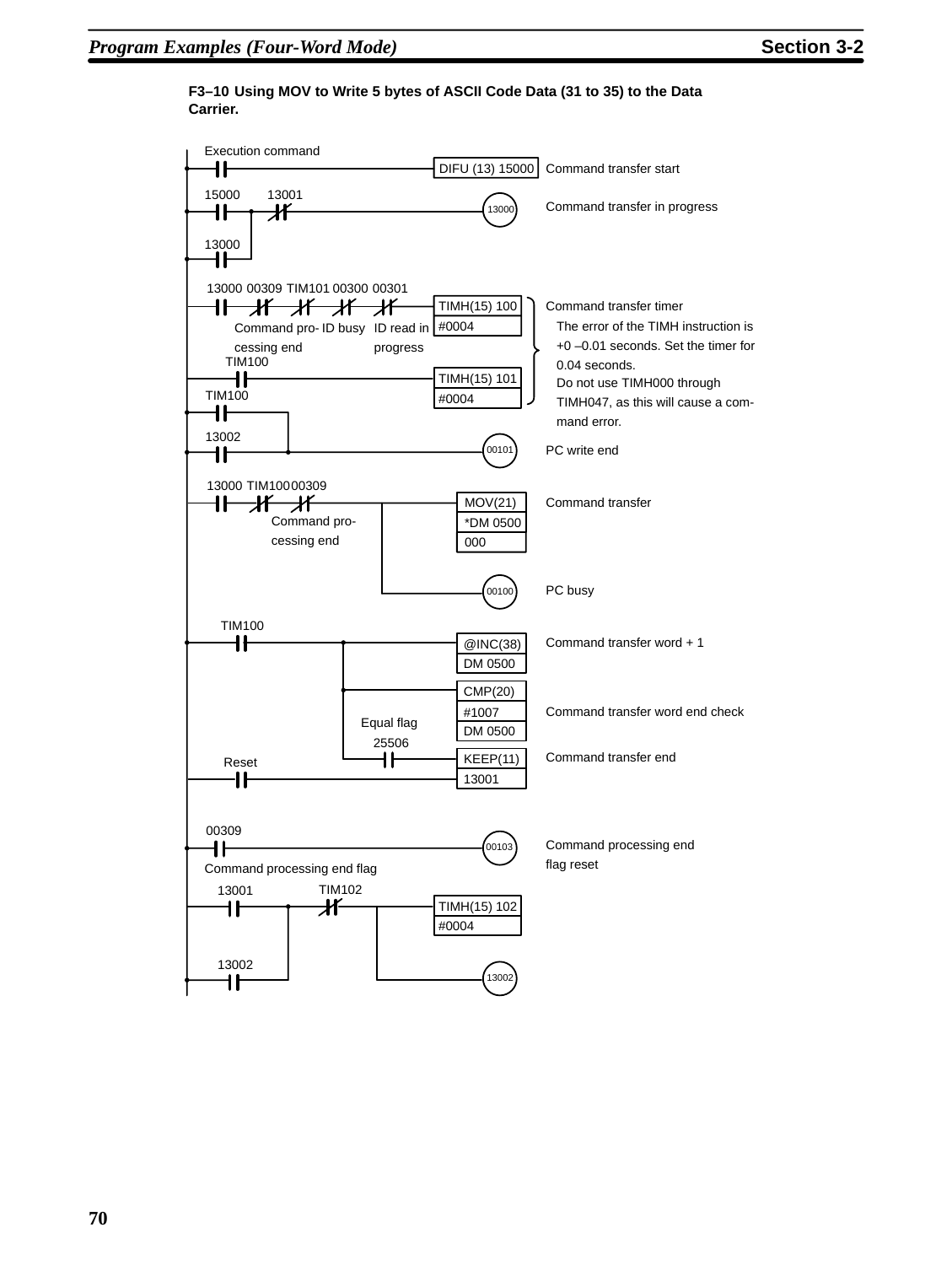# *Program Examples (Four-Word Mode)* **Section 3-2**



**Operation** When the execution command is turned ON, the PC first checks that the command processing flag (00309), the ID busy flag (00300), and the ID readin-progress flag (00301) have been turned OFF. It then executes the command transfer timer.

> Use TIM000 through TIM511 or TIMH048 through TIMH511 for the command transfer timer. Using TIMH000 to TIMH047 will cause a command error.

Make sure that the command processing end flag (00309) is OFF, then write 7 words of data (DM1000 to DM1006), via MOV, to the ID Sensor Unit.

Command transfer ends when the command transfer word transfers the end word.

The ID Sensor Unit analyzes the type of command it has received, the address of the Data Carrier, and the number of bytes to be written. The ID Sensor Unit then issues the Write command to the Data Carrier.

When command processing ends, the command processing end flag (00309) is turned ON. This flag (00309) does not turn OFF automatically; turn ON and then turn OFF the command processing end flag reset bit (00103) to turn OFF the command processing end flag.

# **3-2-2 Reading from the Data Carrier**

When the ID Sensor Unit is mounted to a Remote I/O Slave Rack, commands and data must be maintained during the time required for Remote I/O transfer. Calculate the Remote I/O transfer time using the formula shown in Section 3-2-1 Writing to the Data Carrier.

When the ID Sensor Unit is mounted to a Remote I/O Slave Rack, commands and data must be maintained during the time required for Remote I/O transfer. Calculate the Remote I/O transfer time using the following formula:

Hold time = PC's scan time x 2 + Remote I/O transfer time x 2

Remote I/O transfer time  $= 1.4 + (0.2 \times )$  (the number of words allocated to the Remote I/O Slave Rack))

For example, if only one Unit is mounted to the Remote I/O Slave Rack, the calculation would be as follows:

Example:  $1.4 + (0.2 \times 4) = 2.2 \text{ ms}$ 

PC'S scan time = 10 ms

Hold time - 10 ms  $x$  2 + 2.2 ms  $x$  2 = 24.4 ms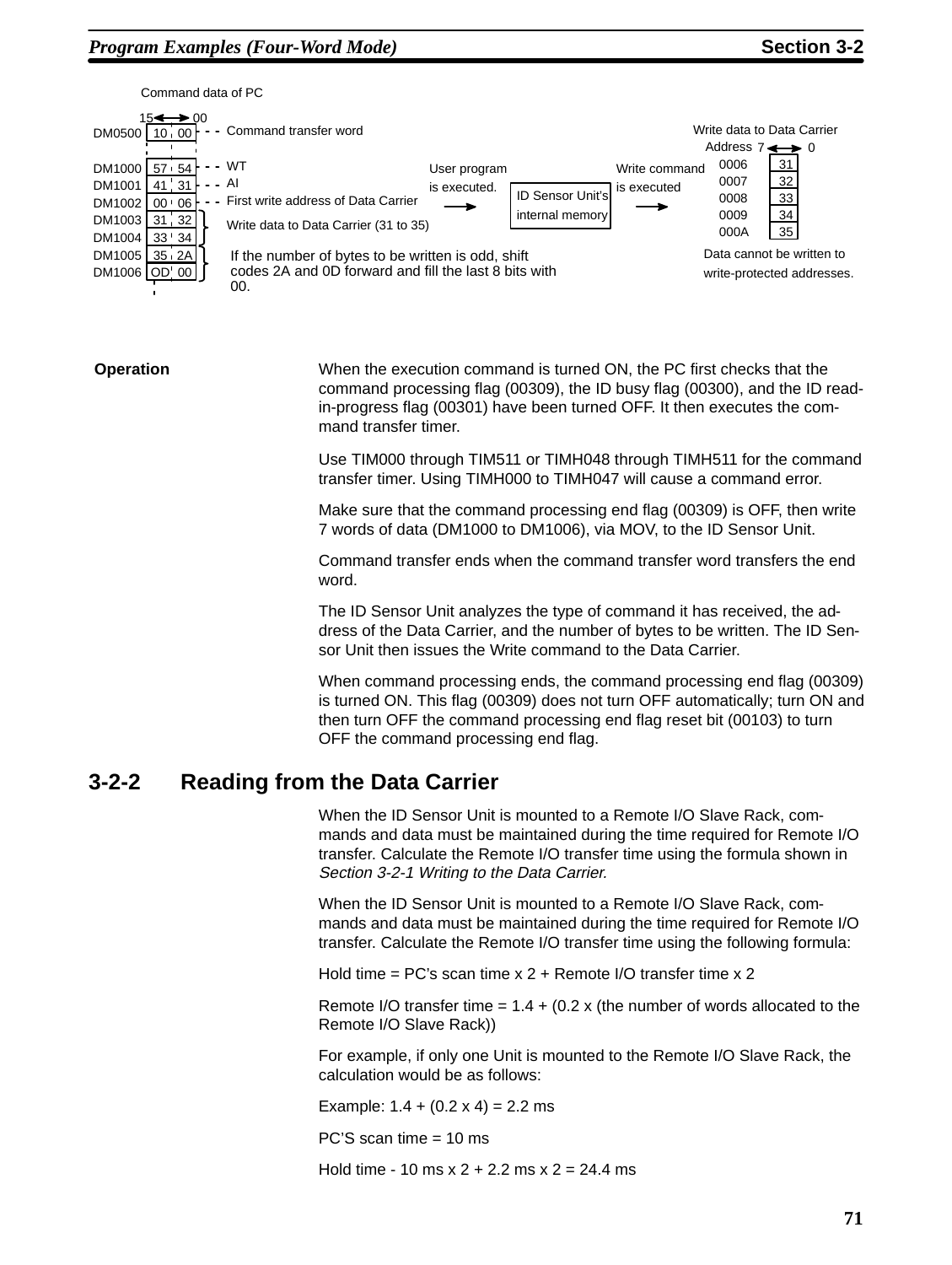

### **F3–11 Using MOV to Read 4 Bytes of Data from Data Carrier Address 0100 to PC**

Next page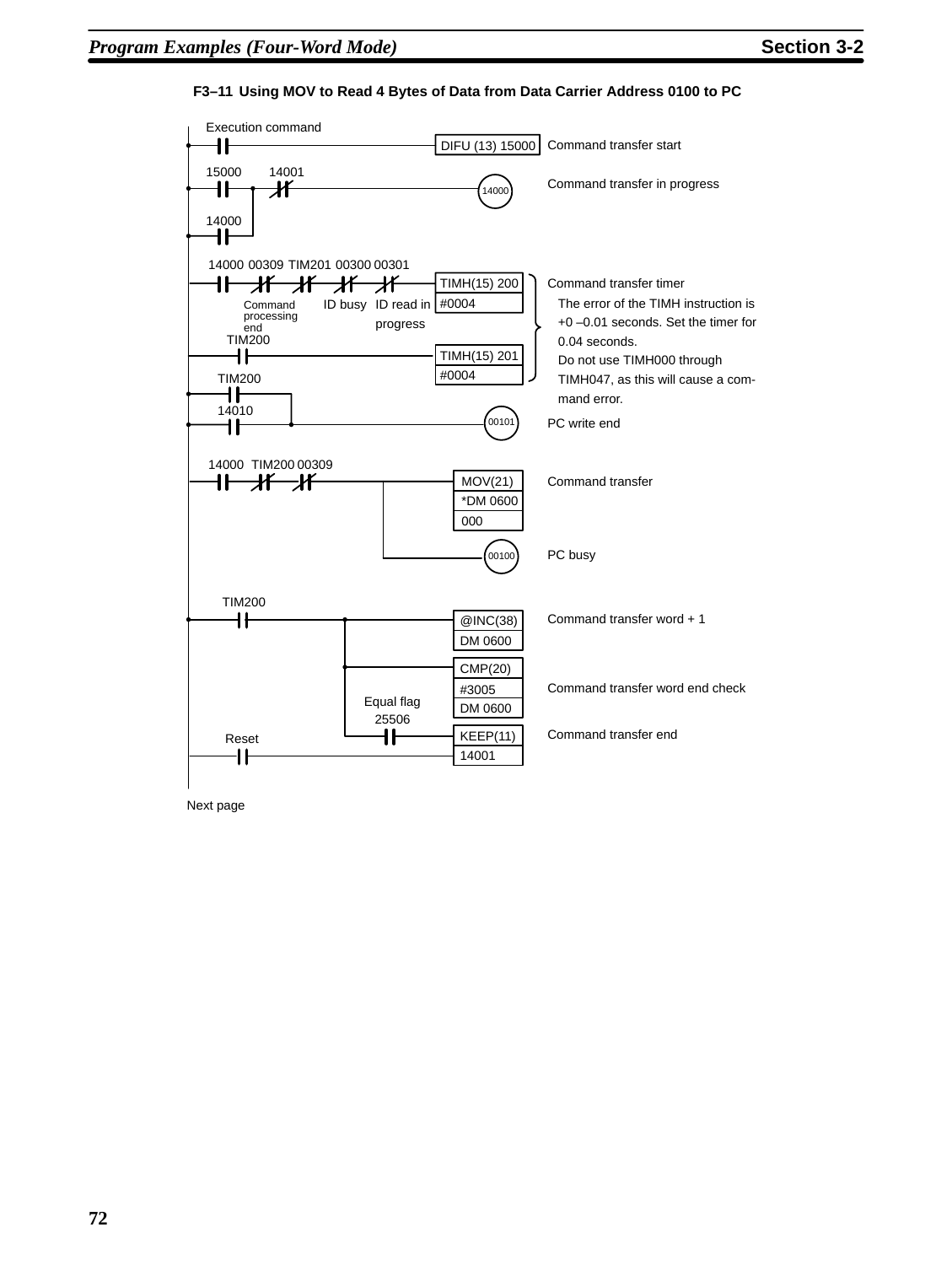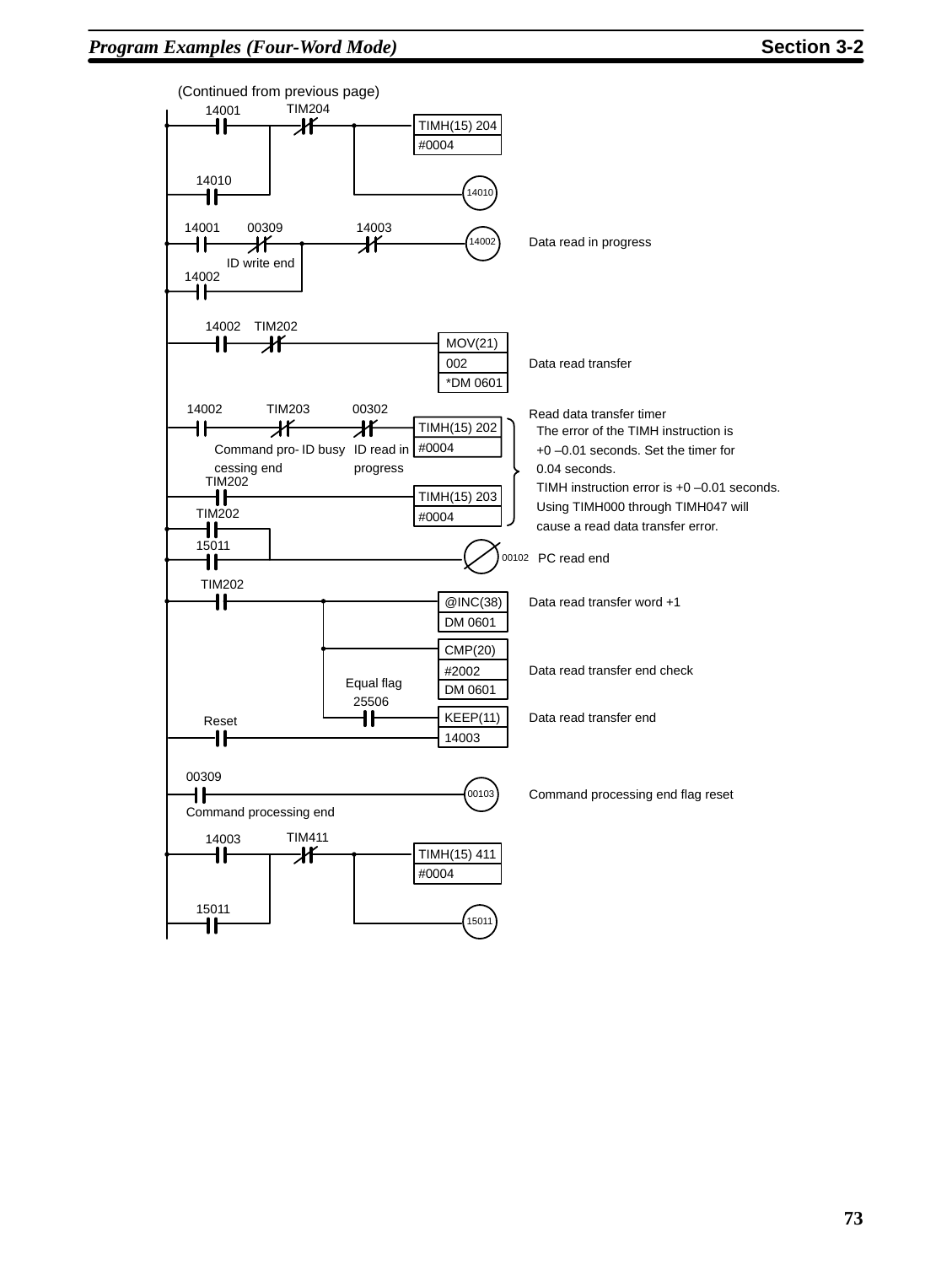

If the number of bytes to be read is odd, the last 8 bits of data are undefined.

\*If the number of bytes to be read is odd, round the number up and divide by 2.

**Operation** When the execution command is turned ON, the PC first checks whether the command processing end flag (00309), the ID busy flag (00300), and the ID read-in-progress flag (00301) are turned OFF. It then starts the command transfer timer.

> Use TIM000 through TIM511 or TIMH048 through TIMH511 for the command transfer timer. Using TIMH000 through TIMH047 will cause a command error.

Make sure that command processing end flag is OFF, then write 5 words of data (DM 3000 to DM 3004) via MOV to the ID Sensor Unit.

The command transfer is complete when the command transfer word transfers the end word.

The ID Sensor Unit analyzes the type of command it has received, the address of the Data Carrier, and the number of bytes to be read. The ID Sensor Unit then issues the read command to the Data Carrier.

After the read data has been written to common memory in the ID Sensor Unit, the ID write end flag (00309) is turned ON, and the data of the PC can be read. The read data transfer timer is then executed.

Use TIM000 through TIM511 or TIMH048 through TIMH511 for the read data transfer timer. Using TIMH000 through TIMH047 will cause a read data transfer error.

Using MOV, transfer 2 words of data from the ID Sensor Unit to DM2000 to DM2001. When the read data transfer word transfers the end word, transfer of the read data is complete.

When the command processing ends, the command processing end flag (00309) is turned ON. Because this flag (00309) does not turn OFF automatically, turn ON and then turn OFF the command processing end flag reset bit (00103) to turn OFF the command processing end flag.

If errors occur in the ID Sensor Unit during execution of the read command, the command processing end flag (00309) and the error flags (00303, 00306, 00310 to 00315) are turned ON, but the ID write flag (00302) is not turned ON.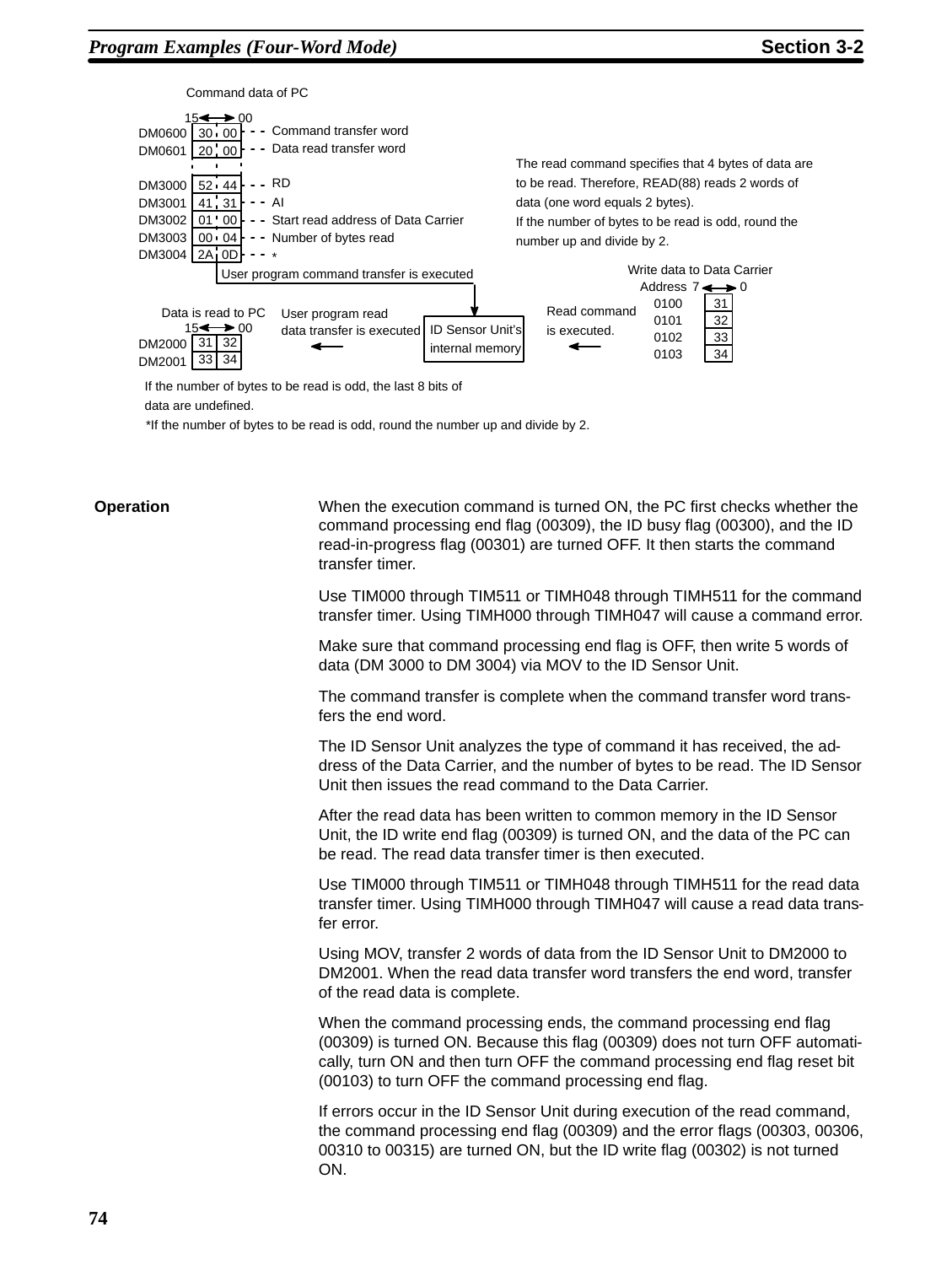# **3-3 Monitoring**

This section explains the use of the Handheld Programming Console to monitor data communication between the ID Sensor and the Data Carrier, and to monitor errors.

Except where otherwise noted, the operations covered in this section can only be performed while the Handheld Programming Console is in MONITOR mode.

# **3-3-1 Connecting the Handheld Programming Console**

Use the C200H-PRO27-E Handheld Programming Console to monitor the operations of the ID Sensor Unit. Before connecting the Programming Console to the ID Sensor Unit, turn OFF the power to the PC.

Use the optional C200H-CN222 (2 m) or C200H-CN422 (4 m) connecting cable to connect the Handheld Programming Console to the ID Sensor Unit. Connect the cable to the connector labeled "MONITOR" on the front panel of the ID Sensor Unit.

Refer to Figures F1–1 and F1–4 connection examples.

# **Attaching the Key Sheet**

Attach the key sheet (provided with the ID Sensor Unit as an accessory) as shown in Figure F3–12.

### **F3–12 Attaching the Key Sheet**



Insert the key sheet into the slots on both sides of the key pad, and slide

# **3-3-2 Mode Setting**

The Handheld Programming Console can be operated in three modes; the functions and applications of these modes are outlined in Table T3–1. Use the Mode selector switch on the Handheld Programming Console to select the mode (refer to Figure F3–13).

Note that these modes apply only to the ID Sensor Unit; they do not apply to the CPU.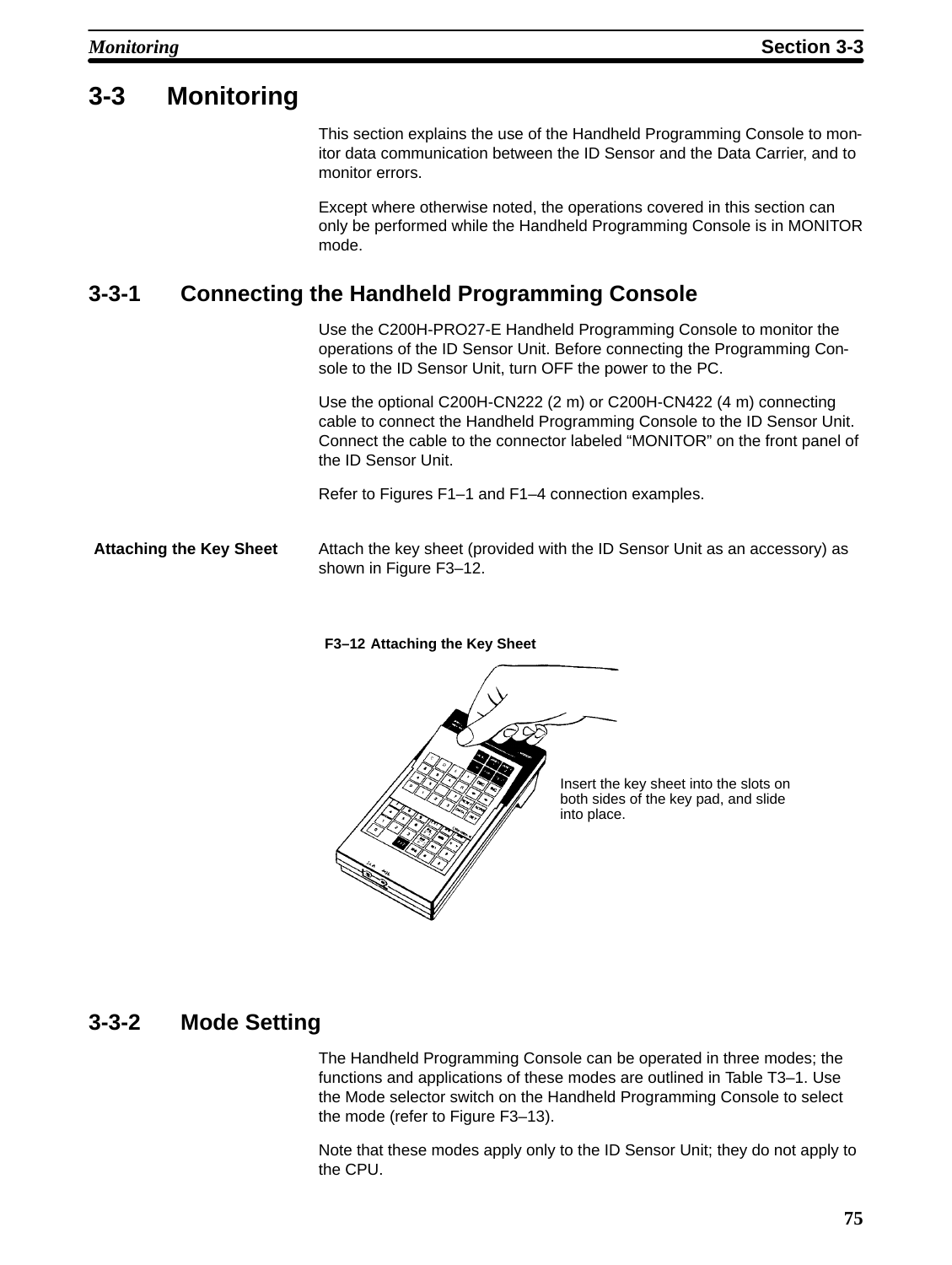### **F3–13 Handheld Programming Console Key Layout**



## **T3–1 Programming Console Modes; Functions and Applications**

| <b>Mode</b>                                                                                                                                                |                                                                                                                                                                            | <b>Function</b>                                                                                                                                                                                                                  | <b>Application</b>                                                                                                                        |
|------------------------------------------------------------------------------------------------------------------------------------------------------------|----------------------------------------------------------------------------------------------------------------------------------------------------------------------------|----------------------------------------------------------------------------------------------------------------------------------------------------------------------------------------------------------------------------------|-------------------------------------------------------------------------------------------------------------------------------------------|
| <b>RUN</b>                                                                                                                                                 | In this mode, the CPU transfers data to and from the Data Carrier<br>according to the program in the CPU. It is a normal operating mode<br>only; no key input is possible. |                                                                                                                                                                                                                                  | Set the ID Sensor to RUN<br>mode for normal operation.                                                                                    |
| <b>MONITOR</b>                                                                                                                                             | In this mode, use Read, Write,<br>Continuous Write, and Step Write<br>to monitor data communication<br>between the ID Sensor Unit and<br>the Data Carrier.                 | The ID Sensor Unit reads/writes<br>data directly from/to the Data<br>Carrier.                                                                                                                                                    | An easy operation test such<br>as Read, Step Write or<br>Continuous Write can be<br>performed when installing the<br>ID Sensor.           |
| In this mode, the ID Sensor Unit<br>operates only via commands<br>input from the Handheld<br>Programming Console;<br>commands from the CPU are<br>ignored. |                                                                                                                                                                            | The ID Sensor Unit repeatedly<br>executes Read, Write, Auto Read,<br>or Auto Write. If an error occurs,<br>the corresponding error code is<br>displayed on the Programming<br>Console. (Refer to Section 3-3-10<br>Error Codes.) | Use this mode to test (TEST)<br>and adjust the speed of the<br>Data Carrier and the distance<br>from the Read/Write Head (or<br>Antenna). |
|                                                                                                                                                            |                                                                                                                                                                            | Any communication error that has<br>occurred in RUN mode is<br>displayed on the Programming<br>Console.                                                                                                                          | If an error occurs, use<br>MONITOR mode to<br>determine the cause (Refer<br>to Section<br>3-3-9 Error Log Display.)                       |
| <b>PROGRAM</b>                                                                                                                                             | Not used.                                                                                                                                                                  |                                                                                                                                                                                                                                  |                                                                                                                                           |

**RUN Mode** In this mode, the CPU transfers data to and from the Data Carrier according to the program in the CPU. It is a normal operating mode; data cannot be input.

> The following message appears on the Handheld Programming Console display.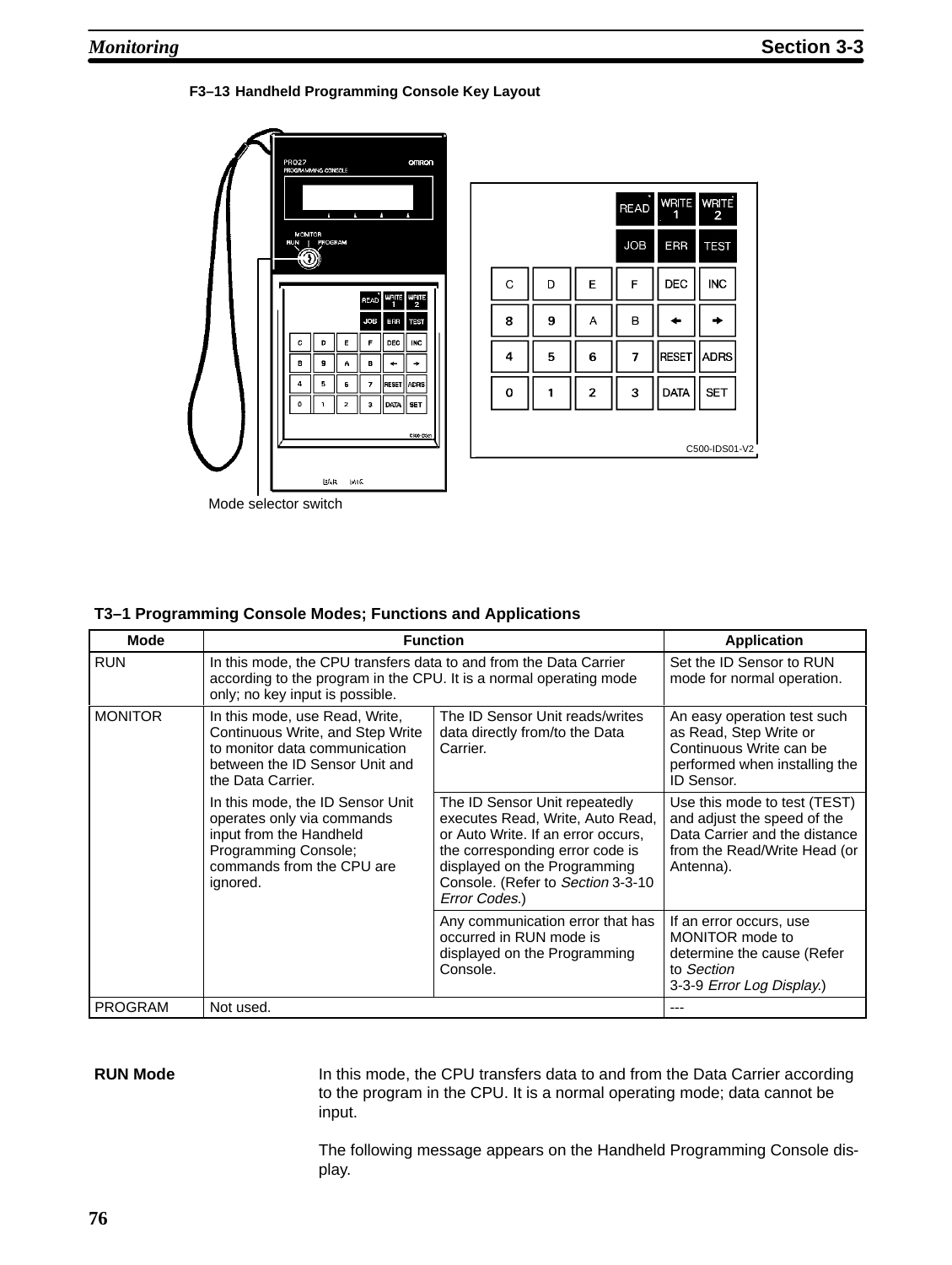<RUN>

**PROGRAM Mode** This mode is not used, as the ID Sensor Unit cannot be programmed. When the mode selector on the Programming Console is set to the PROGRAM position, the following message is displayed.

<PROGRAM>

# <MODE ERROR>

## **MONITOR Mode** When the selector is set to the MONITOR position, the following message is displayed, indicating that the operation of the ID Sensor Unit can be monitored.

| <monitor></monitor> | BZ |
|---------------------|----|
|                     |    |
|                     |    |

- **Note** 1. The CPU program is not executed in this mode. MONITOR mode is used specifically for monitoring operation of the ID Sensor Unit.
	- 2. After monitoring the ID Sensor Unit, be sure to set the Handheld Programming Console to RUN to resume normal operation.

Table T3–2 gives a brief explanation of the commands used for monitoring and their functions. Each command is explained in more detail later in this section. **MONITOR Mode Functions and Operation**

> Note that these commands can only be used when the Programming Console is in MONITOR mode.

## **T3–2 MONITOR Modes and Operation**

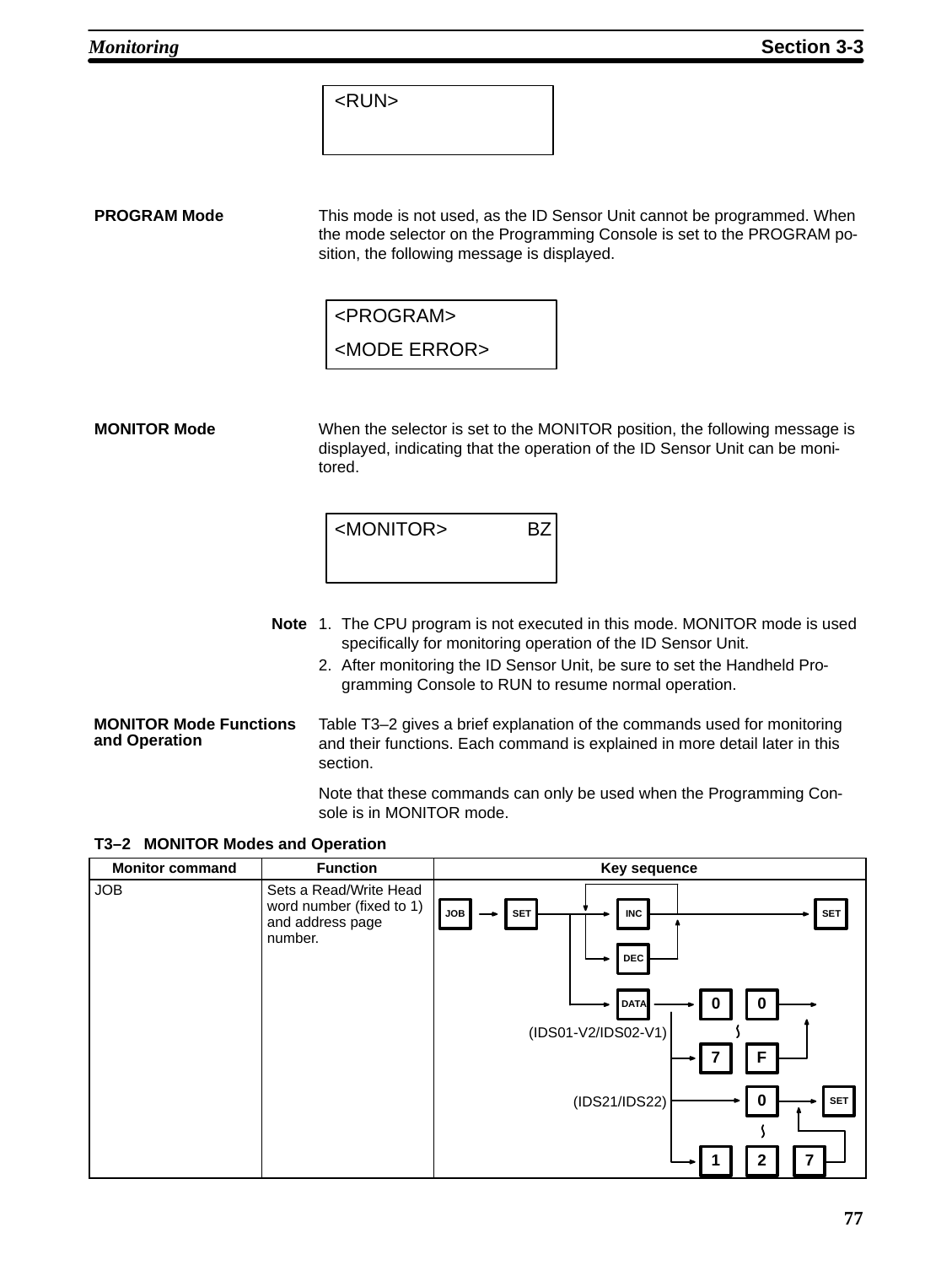| <b>Monitor command</b>               | <b>Function</b>                                                                                                                                                                                                                                                                                         | Key sequence                                                                                                                      |  |  |  |  |  |
|--------------------------------------|---------------------------------------------------------------------------------------------------------------------------------------------------------------------------------------------------------------------------------------------------------------------------------------------------------|-----------------------------------------------------------------------------------------------------------------------------------|--|--|--|--|--|
| Start address/end<br>address setting | $---$                                                                                                                                                                                                                                                                                                   | <b>RESET</b><br><b>INC</b><br>DEC<br>(Start/End Selection)<br><b>ADRS</b><br><b>INC</b><br><b>DEC</b>                             |  |  |  |  |  |
| <b>DATA</b> setting                  | $---$                                                                                                                                                                                                                                                                                                   | <b>DATA</b><br>0<br>F<br>F                                                                                                        |  |  |  |  |  |
| <b>READ</b>                          | Reads 1 byte of data<br>from a specified address<br>of the Data Carrier.                                                                                                                                                                                                                                | Start address<br><b>READ</b><br>setting                                                                                           |  |  |  |  |  |
| Step Write<br>(WRITE 1)              | Writes 1 byte of data to a<br>specified address of the<br>Data Carrier.                                                                                                                                                                                                                                 | Start address<br><b>WRITE</b><br>Data setting<br>setting                                                                          |  |  |  |  |  |
| <b>Continuous Write</b><br>(WRITE 2) | Writes several bytes of<br>identical data to a<br>specified address range<br>of the Data Carrier.                                                                                                                                                                                                       | Start address<br>End address<br>Data setting<br>setting<br>setting<br>WRITE<br>$\overline{2}$                                     |  |  |  |  |  |
| Monitor test (TEST)                  | Use this command to<br>repeatedly execute<br>Read, Write, Auto Read,<br>or Auto Write in a<br>specified address range<br>of the Data Carrier and<br>monitor error messages<br>that occur as a result of<br>command execution.<br>The specified address<br>range is accessed at<br>one-second intervals. | Start address<br>End address<br>setting<br>setting<br>(Read or Auto Read)<br><b>TEST</b><br>Data Setting<br>(Write or Auto Write) |  |  |  |  |  |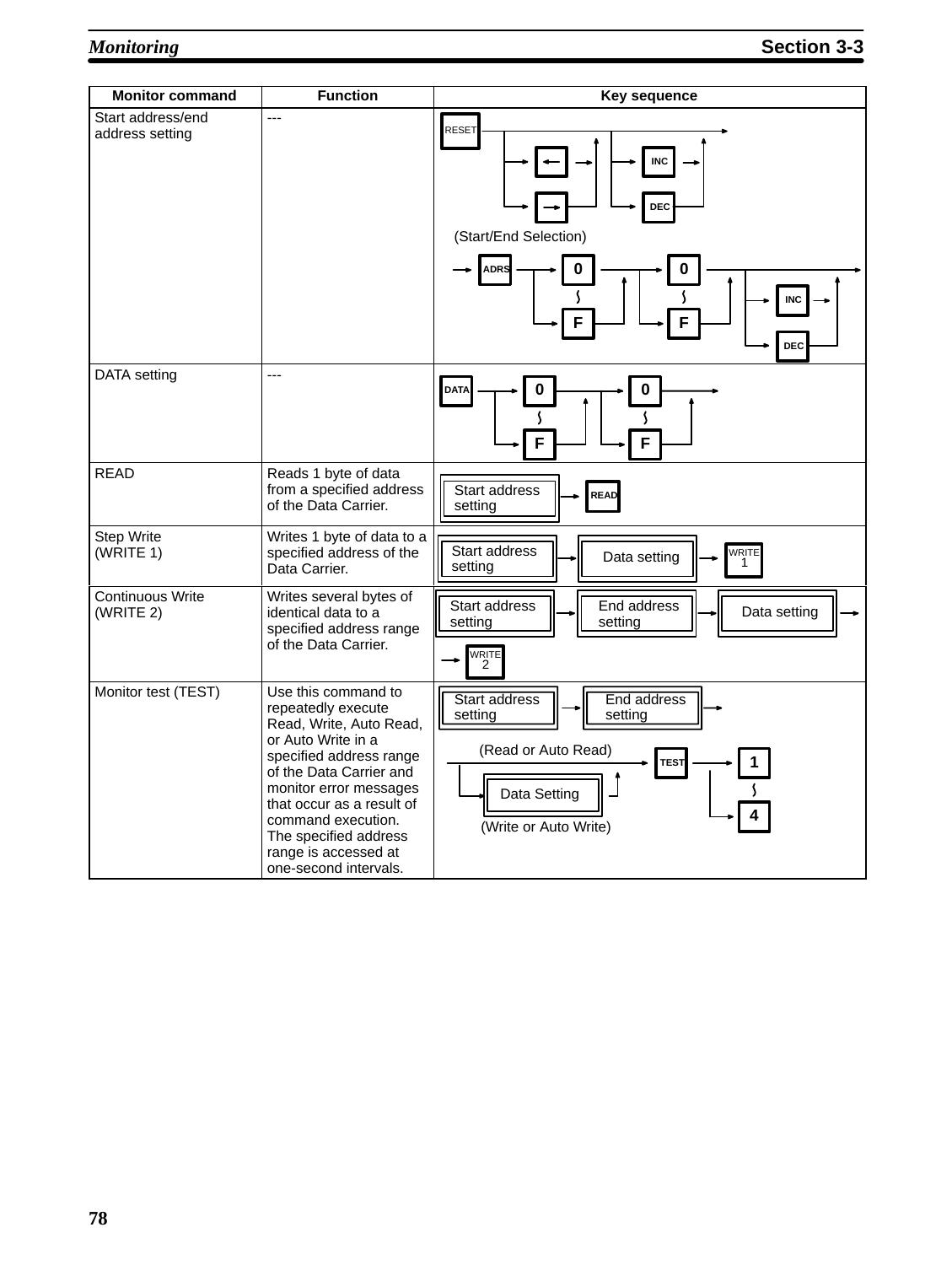| <b>Monitor command</b> | <b>Function</b>                                                                                                                                                                                                                                   | Key sequence                                                                                                                                                                                                                                               |
|------------------------|---------------------------------------------------------------------------------------------------------------------------------------------------------------------------------------------------------------------------------------------------|------------------------------------------------------------------------------------------------------------------------------------------------------------------------------------------------------------------------------------------------------------|
| Error log display      | Use this command to<br>display errors that<br>occurred while the ID<br>Sensor was in RUN<br>mode. Error messages<br>and corresponding<br>codes are displayed,<br>and errors are classified<br>as either "newest error"<br>or "statistical error". | ERR<br><b>INC</b><br>DEC<br><b>SET</b><br>(Date change) -<br>SET<br><b>SET</b><br>: displays newest error information<br>: displays statistical error information<br>: clears newest error information<br>З<br>: clears statistical error information<br>4 |

**Initial Display** When the mode selector is in the MONITOR mode, the following message is displayed:



**Note** When the Programming Console is in MONITOR mode and the buzzer is enabled, only the following keys are functional:

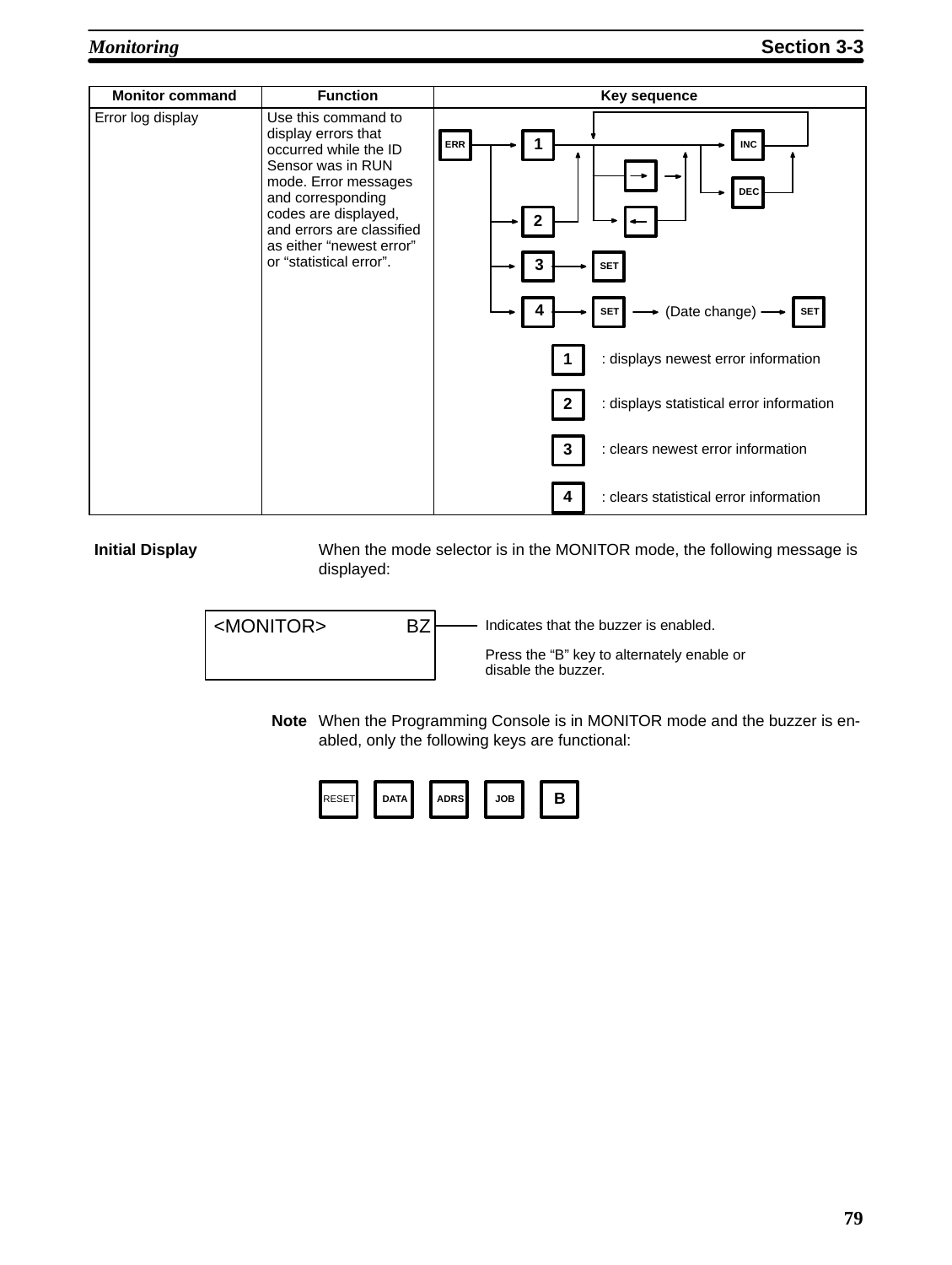**RESET Display Press the RESET key to return the screen to RESET status. Press the RE-**SET key either after a monitoring operation has been completed, or during a monitoring operation to abort that operation.

The following message is displayed when the RESET key is pressed:



- **Note** 1. The C500H-IDS01-V2 or C500-IDS02-V1 indicates "HEAD 1" while the C500H-IDS21 or C500-IDS22 indicates "ANT.1". Throughout this section, "HEAD 1" is displayed on the screen, but "ANT.1" will be displayed when the C500-IDS21 or C500-IDS22 is used.
	- 2. The address page number must be set in hexadecimal on the C500H-IDS01-V2 or C500-IDS02-V1 and decimal on the C500H-IDS21 or C500-IDS22.

# **3-3-3 The JOB Function**

Use the JOB operation when the current address page number must be changed.

The JOB operation can also be used to set a Read/Write Head (or Antenna) word number and address page number. However, since the Read/Write Head (or Antenna) word number is already fixed to 1, no word number has to be set.

**Address Page Numbers** The 2K bytes of addresses in the Data Carrier are divided into eight pages, from 0 through 7, with 256 bytes assigned to each page.

|         | <b>Address Page Number</b> |                         |                              |                                     |                                          |                                          |                                   |                                          |  |  |
|---------|----------------------------|-------------------------|------------------------------|-------------------------------------|------------------------------------------|------------------------------------------|-----------------------------------|------------------------------------------|--|--|
| Address | 0                          |                         | 2                            | 3                                   | 4                                        | 5                                        | 6                                 |                                          |  |  |
| range   | 000<br>through<br>0FF      | 100<br>through<br>1FF   | 200<br>through<br>2FF        | 300<br>through<br>3FF               | 400<br>through<br>4FF                    | 500<br>through<br>5FF                    | 600<br>through<br>6FF             | 700<br>through<br>7FF                    |  |  |
|         | 8                          | 9                       | A                            | в                                   | C                                        | D                                        | Е                                 | F                                        |  |  |
|         | 800<br>through<br>8FF      | 900<br>through<br>9FF   | A00<br>through<br><b>AFF</b> | <b>B00</b><br>through<br><b>BFF</b> | C <sub>00</sub><br>through<br><b>CFF</b> | D <sub>00</sub><br>through<br><b>DFF</b> | E <sub>00</sub><br>through<br>EFF | F <sub>00</sub><br>through<br><b>FFF</b> |  |  |
|         | 10                         | 11                      | 12                           | 13                                  | 14                                       | 15                                       | 16                                | 17                                       |  |  |
|         | 1000<br>through<br>10FF    | 1100<br>through<br>11FF | 1200<br>through<br>12FF      | 1300<br>through<br>13FF             | 1400<br>through<br>14FF                  | 1500<br>through<br>15FF                  | 1600<br>through<br>16FF           | 1700<br>through<br>17FF                  |  |  |

## **T3–3 Address Page Numbers**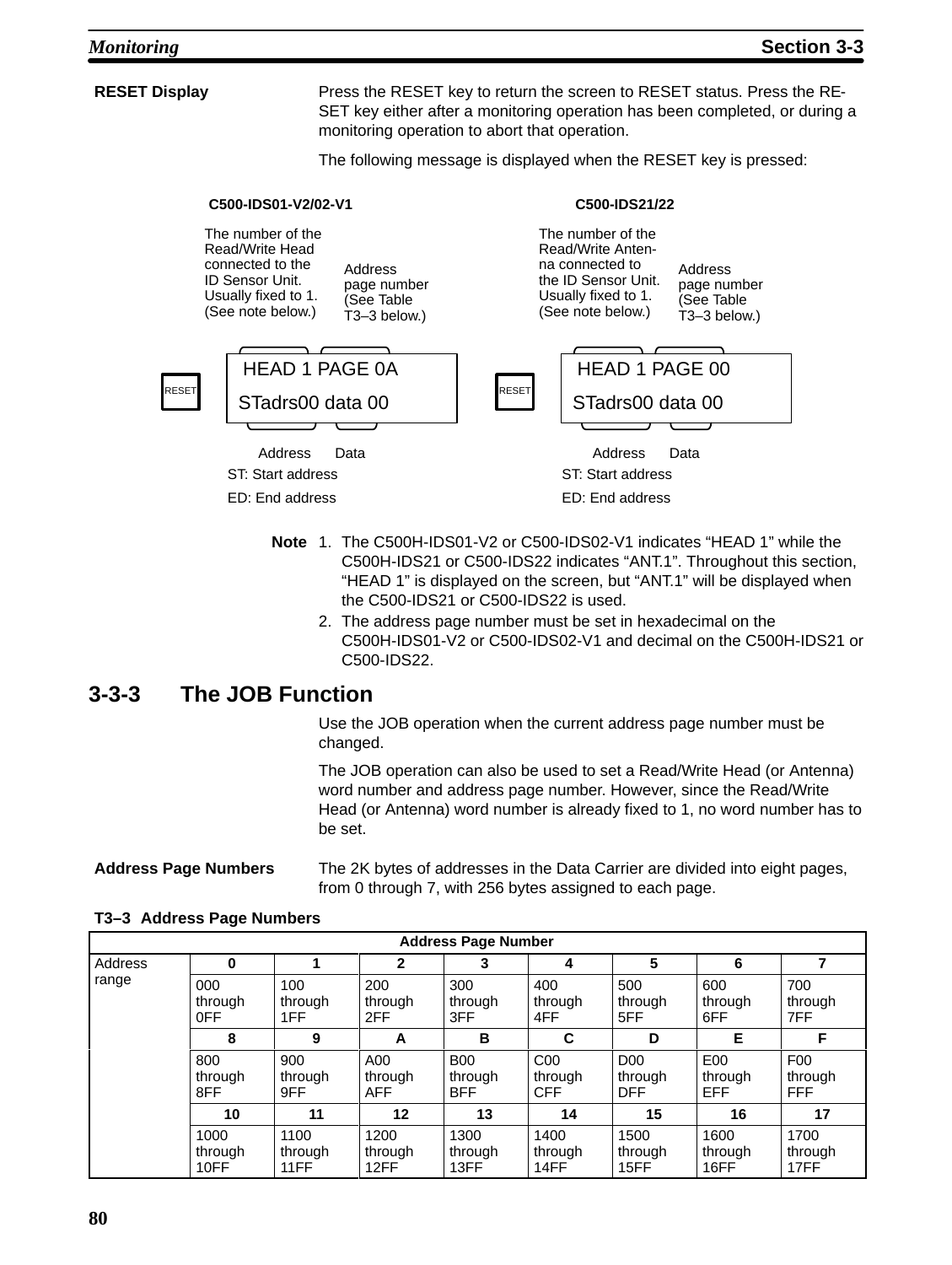### **Setting Address Page Numbers**

There are two methods for setting address page numbers: with the INC and DEC keys or with the DATA key (see Figures F3–14 and F3–15).

## **F3–14 Setting Address Page Numbers (INC/DEC keys)**

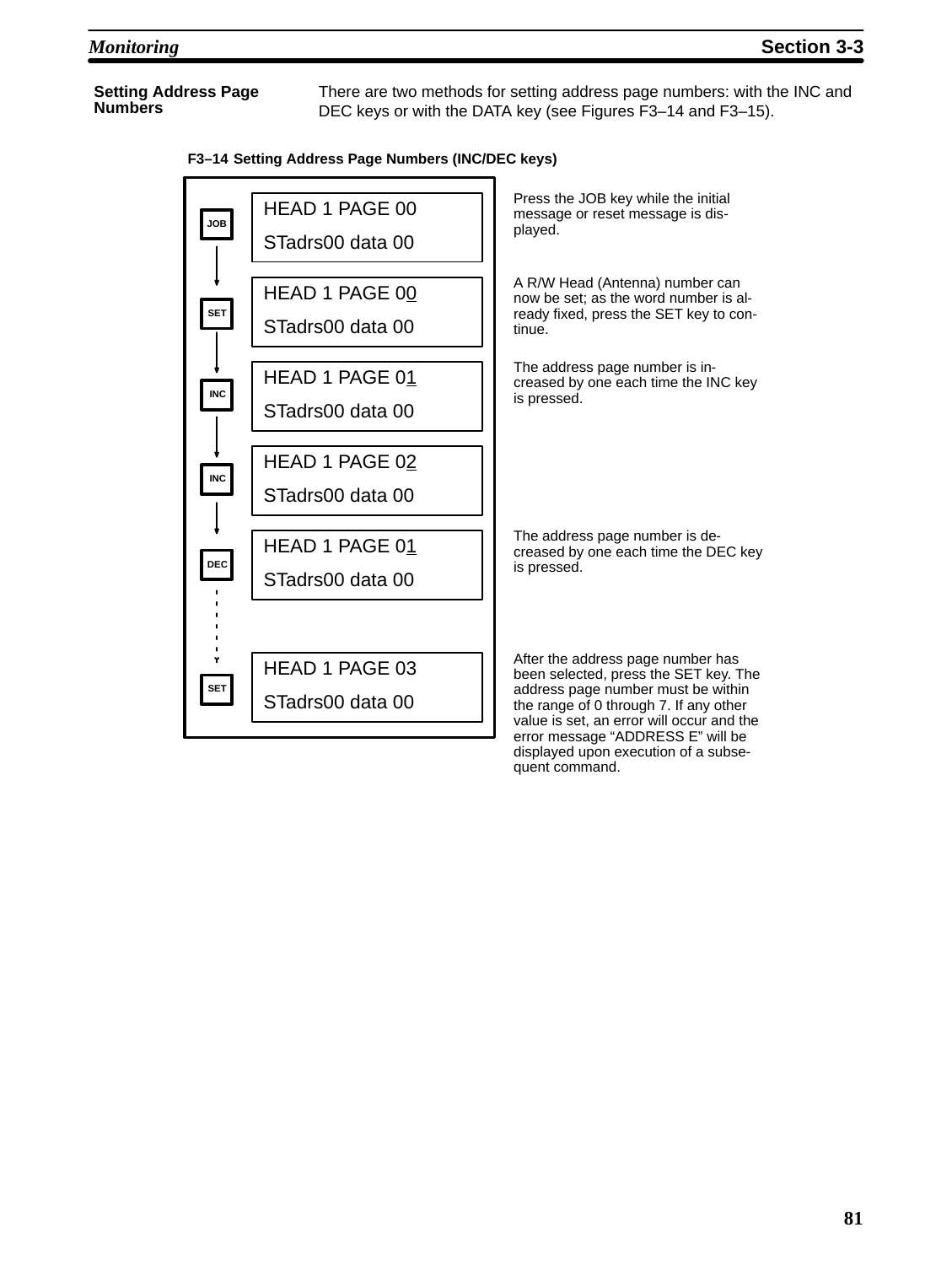## **F3–15 Inputting Address Page Numbers (DATA key)**

**C500-IDS01-V2/C500-IDS02-V1**



# **3-3-4 Address/Data Setting**

Before executing the Read (READ), Step Write (WRITE 1), Continuous Write (WRITE 2), or Test (TEST) commands, you must specify the Data Carrier address to be accessed and the data (1 byte) to be written to that address.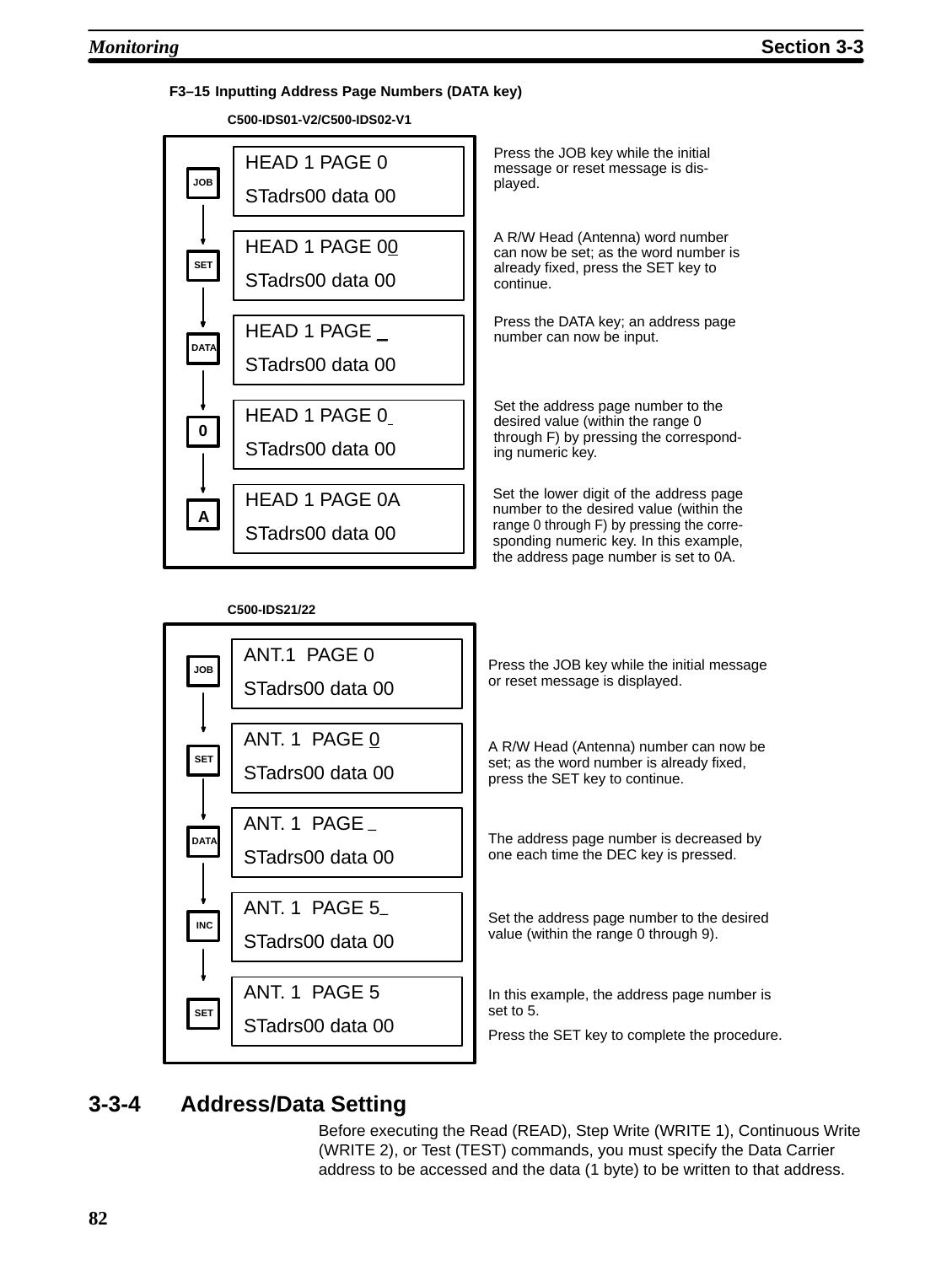This section explains the procedure for specifying the data, selecting the addresses, and setting the addresses and data. The data and addresses that must be set before the execution of each command are shown in Table T3–4.

Once the data is set in the specified address range, it will be retained until the data is set again. Therefore, the same address can be accessed as many times as required by pressing the command key.

|  | T3-5 Setting Start Address, End Address, and Data |
|--|---------------------------------------------------|
|  | .                                                 |

| <b>Command</b>                    | <b>Address</b>                                                                                                                                                                                          | Data    |         |
|-----------------------------------|---------------------------------------------------------------------------------------------------------------------------------------------------------------------------------------------------------|---------|---------|
|                                   | <b>Start address</b><br><b>End address</b><br>$\star$<br>---<br>$\star$<br>$\star$<br>$\star$<br>$\star$<br>$\star$<br>$\star$<br>$\star$<br>$\star$<br>$\star$<br>$\star$<br>$\star$<br>$\star$<br>--- |         |         |
| <b>READ</b>                       |                                                                                                                                                                                                         |         |         |
| WRITE 1 (Step Write)              |                                                                                                                                                                                                         |         |         |
| <b>WRITE 2 (Continuous Write)</b> |                                                                                                                                                                                                         |         |         |
| TEST 1 (Read)                     |                                                                                                                                                                                                         |         |         |
| TEST 2 (Write)                    |                                                                                                                                                                                                         |         |         |
| TEST 3 (Auto Read)                |                                                                                                                                                                                                         |         |         |
| TEST 4 (Auto Write)               | $\star$                                                                                                                                                                                                 | $\star$ | $\star$ |

**Note** 1. Items marked \* must be set.

2. Set an end address whose value is equal to or greater than that of the specified start address.

## **Selecting Start and End Addresses**

First, select a start or end address. Refer to the diagram below in selecting either the start address or the end address of a specific page. Once selected, the desired values can be input.



Press the RESET button to display the reset screen, as shown on the left.

Pressing the left or right arrow key alternately displays the current start and end addresses.

- **Note** 1. This operation displays only the current addresses; it cannot be used to change an address.
	- 2. Models C500-IDS01-V2/IDS02-V1 indicate "HEAD 1" while Models C500-IDS21/IDS22 indicate "ANT. 1".

## **Setting Addresses** First select either a start address (STadrs) or end address (EDadrs) as described under the previous heading Selecting Start and End Addresses. Then enter the desired value for the start address or end address. The values can be input either directly (Figure F3–16) or by using the INC/DEC keys (Figure F3–17).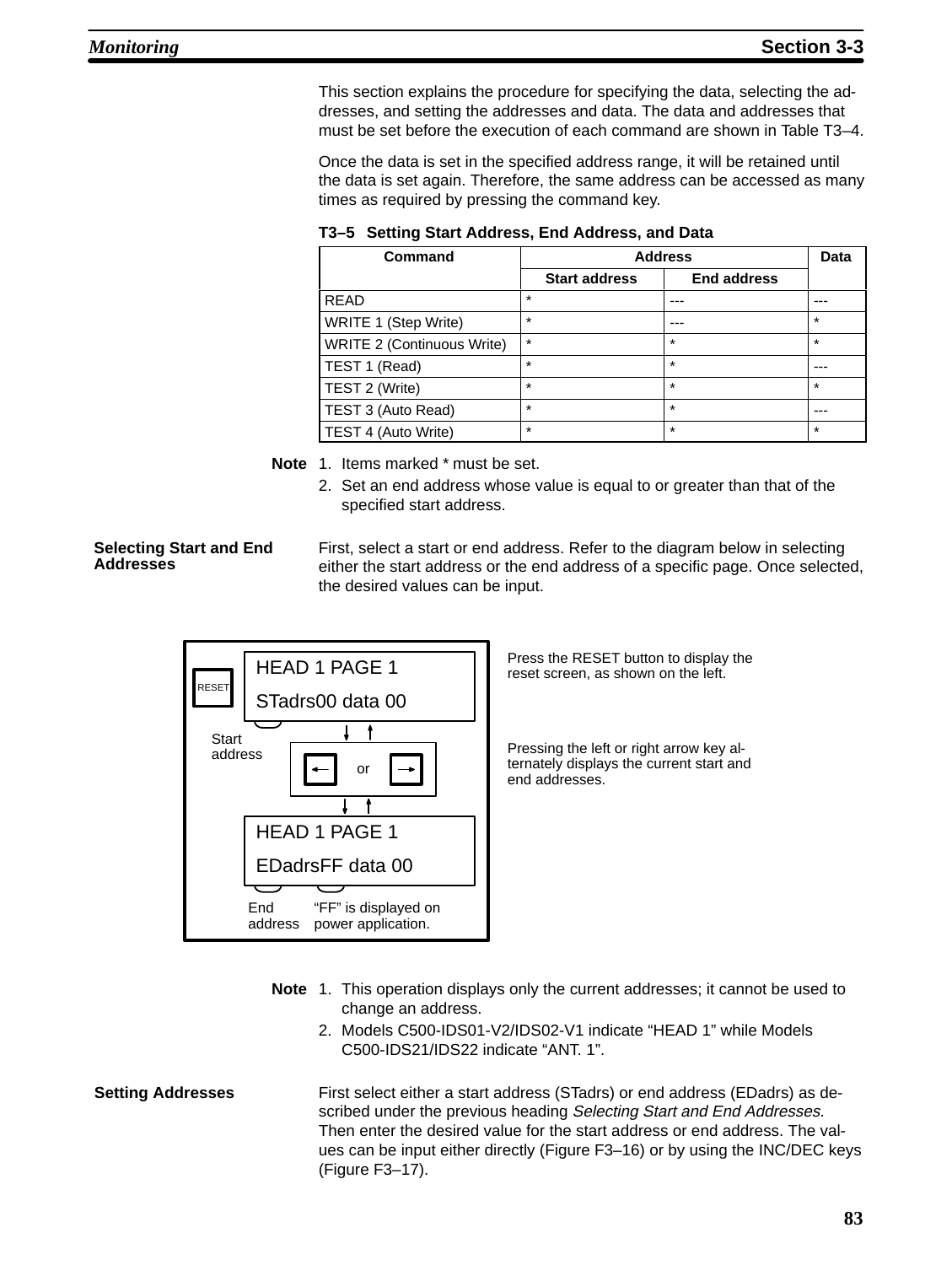**F3–16 Setting Addresses (Direct Input)**



The address can also be input or changed using the INC or DEC keys, as shown in Figure F3–17.

### **F3–17 Setting Addresses (INC/DEC)**



The address is incremented each time the INC key is pressed. Note that the address is set in hexadecimal.

The address is decremented each time the DEC key is pressed.

When setting the address, be sure that the end address is equal to or greater than the start address. If a value input for the end address is less than that of the start address, the buzzer will sound and the input will not be accepted.

When the last value is input, the entire address is automatically set; it is not necessary to press the SET key.

**Data Setting** After the address to be accessed has been set, input and set the data. Refer to Figure F3–18.

### HEAD 1 PAGE 1 STadrs1F data \_ HEAD 1 PAGE 1 STadrs1F data 5\_ HEAD 1 PAGE STadrs1F data 5A Press the DATA key to begin entering and setting data. First, enter the value of the leftmost digit (0 through F). In this example, the higher digit is 5. Next, enter the value of the rightmost **digit (0 through F). In this example,**<br>**A**  $\begin{bmatrix} 1 & 1 \\ 2 & -1 \end{bmatrix}$  **Contract in the lower digit is A. 5 DATA**

### **F3–18 Data Setting**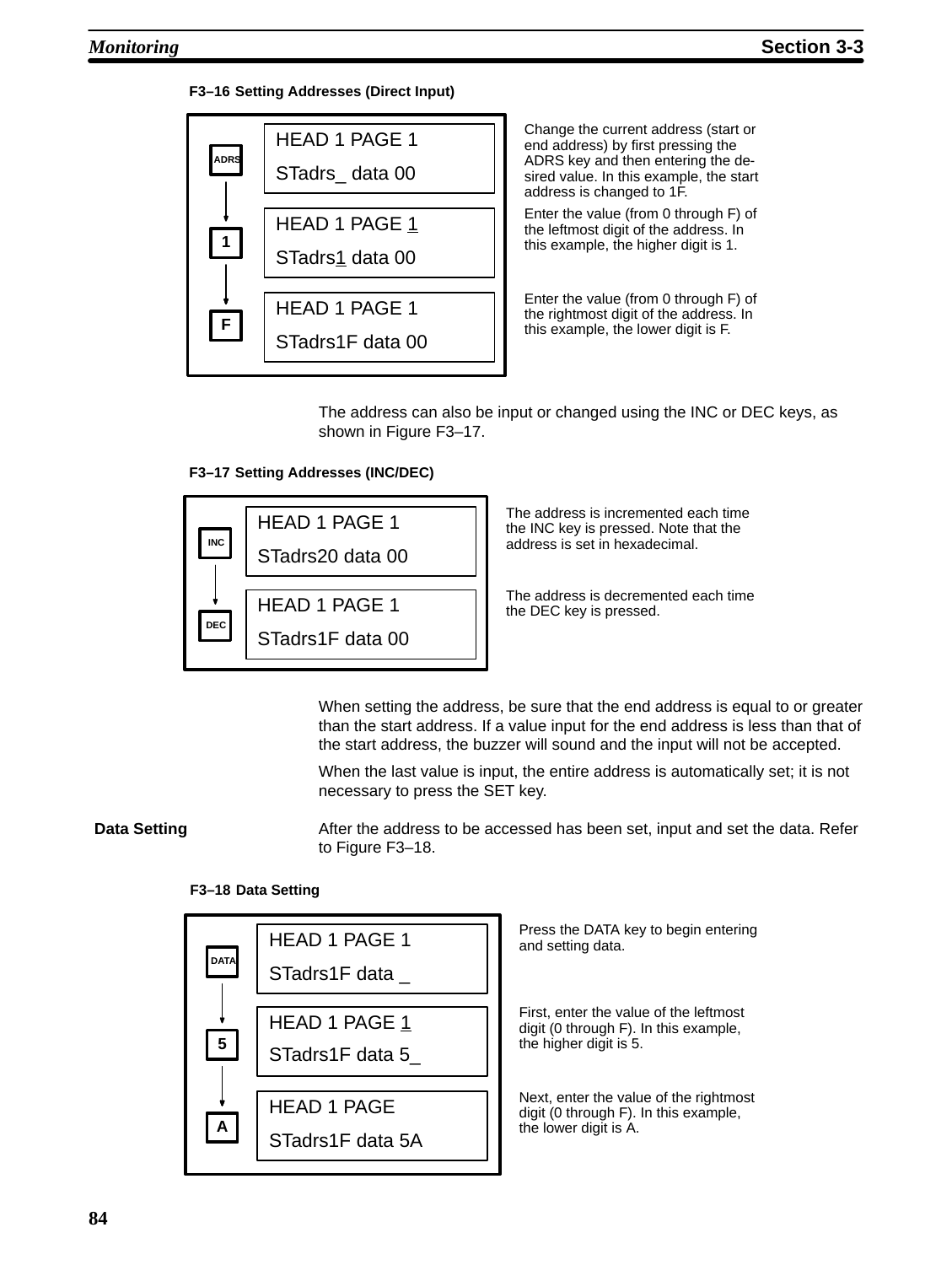After the lower digit has been entered, the data is automatically set; it is not necessary to press the SET key.

If you have entered the wrong data, or you want to change the data, press the DATA key and repeat the procedure.

If the Read command is subsequently used to read data to the same data area, the set data will be changed to the value read by the Read command.

# **3-3-5 READ**

This operation reads 1 byte of data from a specified address in the Data Carrier. Refer to Figure F3–19.

Before performing this operation, select the address and data you want to read. Refer to Section 3-3-4 Address/Data Setting for details.

## **F3–19 READ**

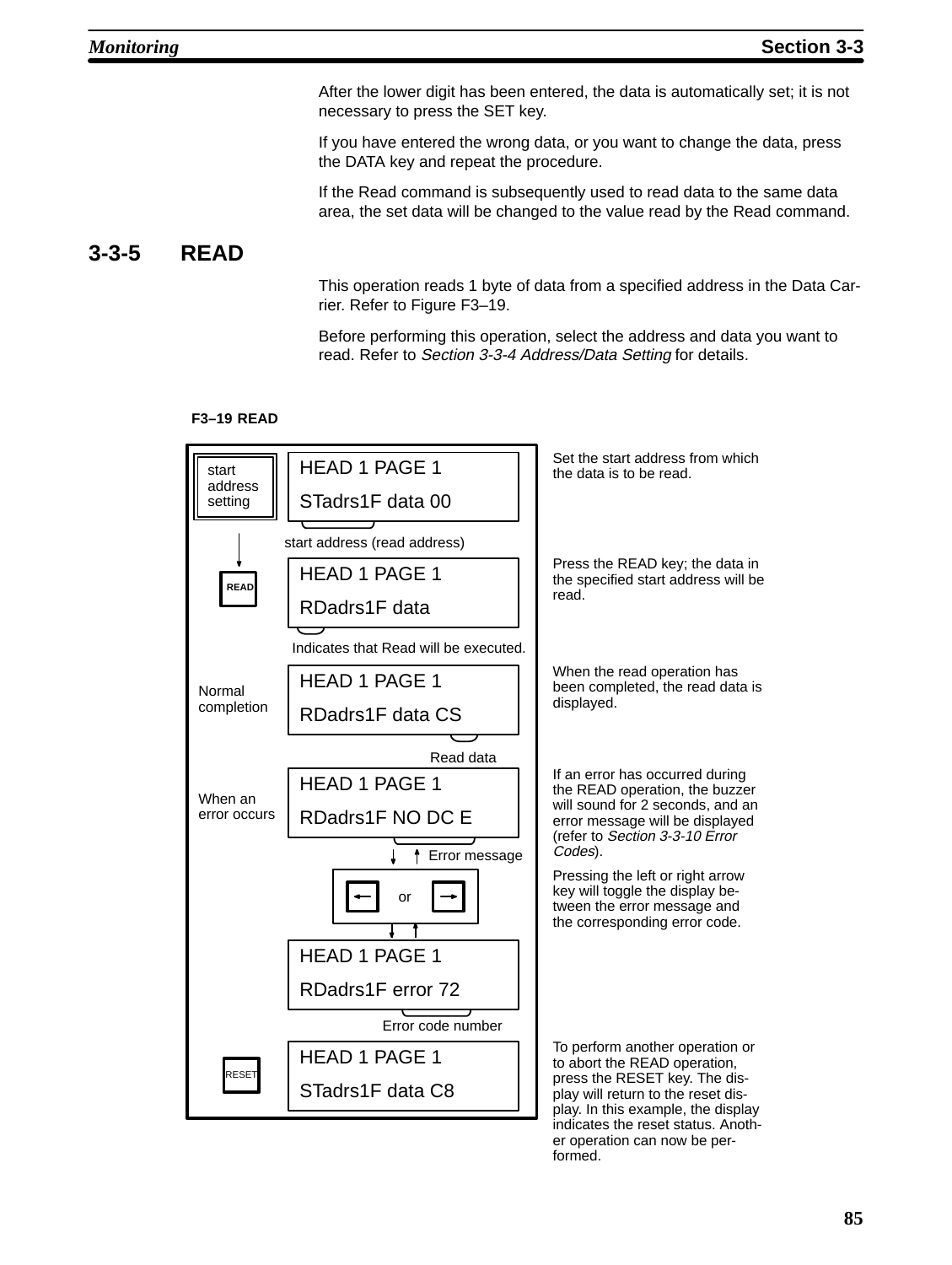# **3-3-6 Step Write (WRITE 1)**

This operation writes 1 byte of specified data to a specified address in the Data Carrier. Refer to Figure F3–20.

Before performing this operation, select the address and the data you want to write. Refer to Section 3-3-4 Address/Data Setting for details.

## **F3–20 Step Write (WRITE 1)**



# **3-3-7 Continuous Write (WRITE 2)**

This operation continuously writes several bytes of the same data to a specified address range in the Data Carrier. Refer to Figure F3–21.

Before performing this operation, select the address and the data you want to write. Refer to Section 3-3-4 Address/Data Setting for details.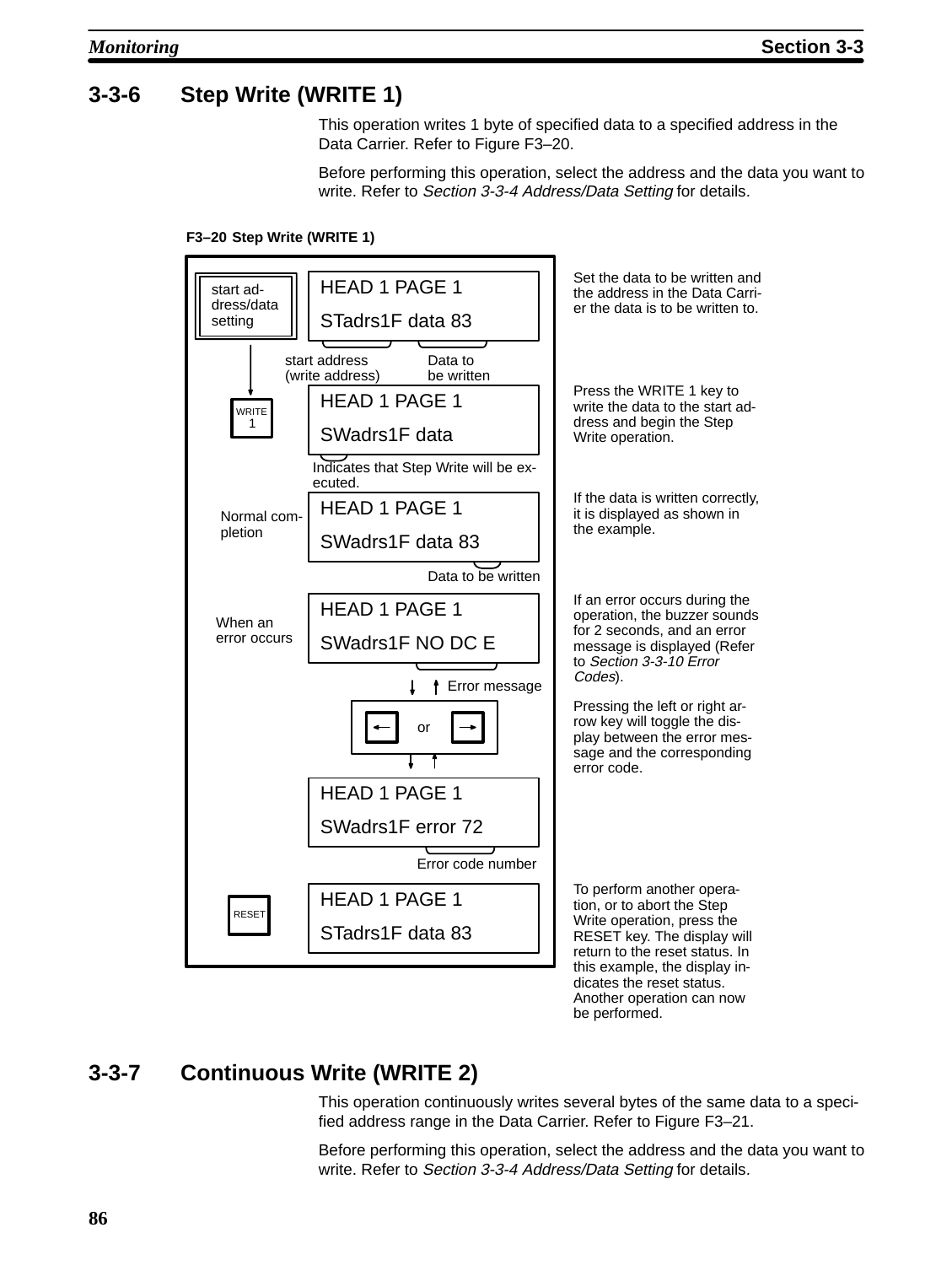**F3–21 Continuous Write (WRITE 2)**



be performed.

# **3-3-8 Monitor Test (TEST)**

This operation repeatedly executes (at 1-second intervals) either the Read, Write, Auto Read, or Auto Write command in specified addresses of the Data Carrier. Any command errors that occur are displayed. Use this operation to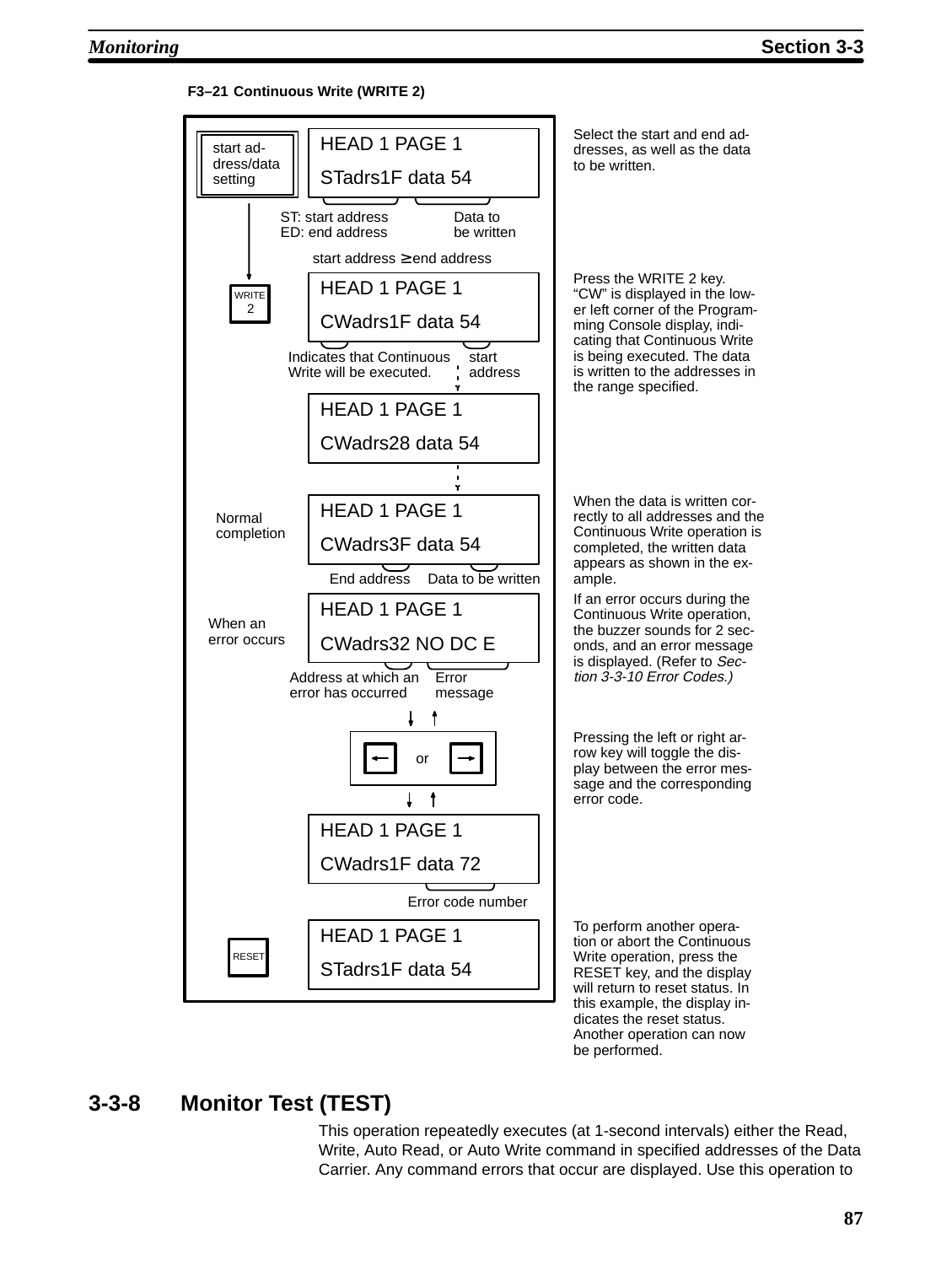test and adjust the distance of the Data Carrier from the Read/Write Head, and the travel speed of the Data Carrier. Refer to Figure F3–22.

Before performing this operation, select the address and the data you want to read or write. Refer to Section 3-3-4 Address/Data Setting for details.

### **F3–22 Monitor Test (TEST)**

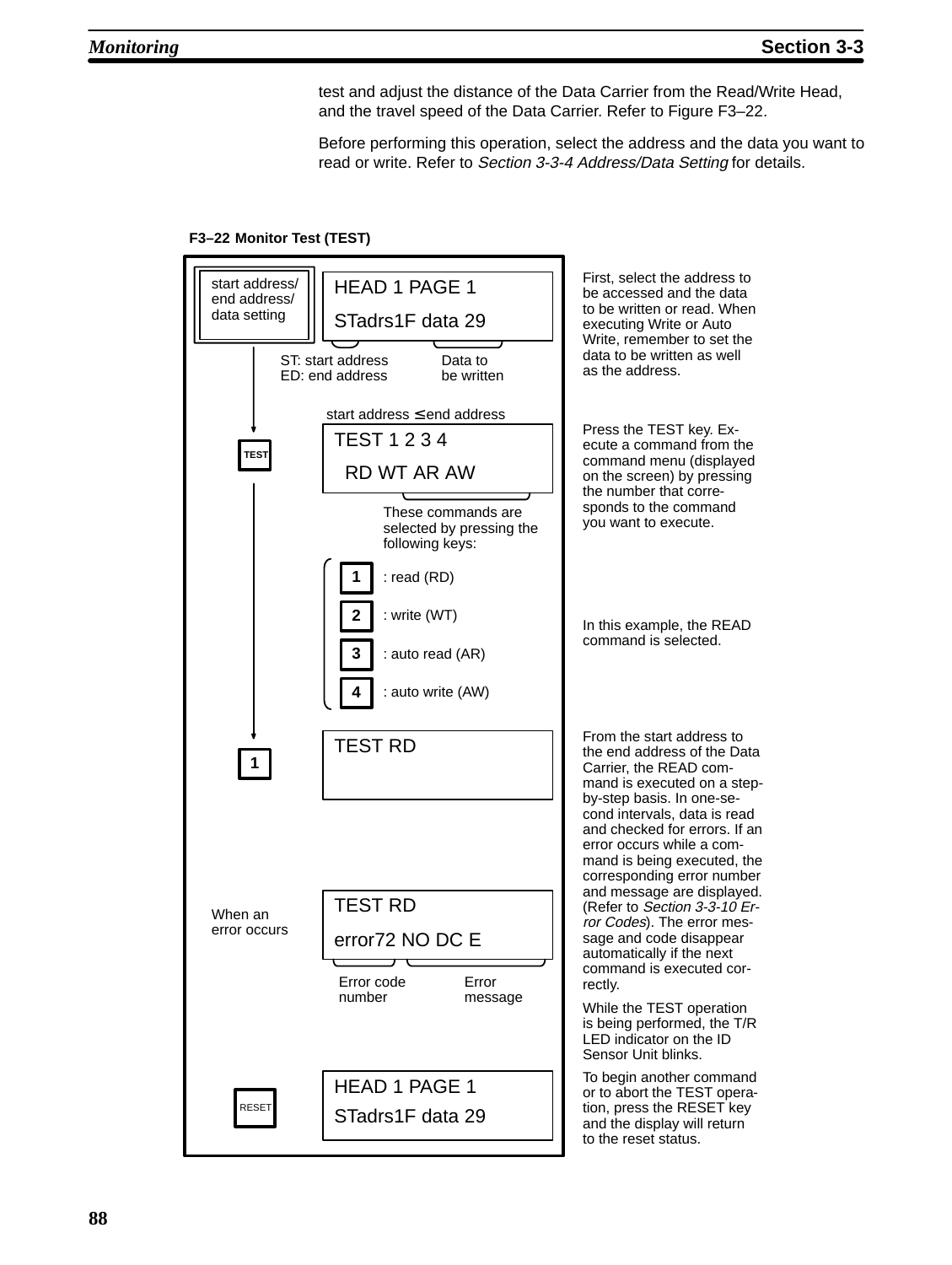# **3-3-9 Error Log Display (ERR)**

This operation displays errors that have occurred while the ID Sensor Unit was in the RUN mode and the user program was being executed. The errors are displayed in two formats: newest error information and statistical error information.

"Newest error" is a list of the 30 most recent errors; "statistical error" displays the number of times an error has occurred since a predetermined starting date. The MCBF (Mean Cycle Between Failures: total number of commands/ total number of errors) is also displayed. To change the date from which errors are to be monitored (registration date), execute the statistical error clearing operation (key 4) as shown in Figure F3–23.

## **F3–23 Error Log Display (ERR)**

| <b>ERR</b> | <b>ERROR1234</b><br>L S CL CS                                    | Press the ERR key to display the<br>newest error information or statisti-<br>cal error information. |
|------------|------------------------------------------------------------------|-----------------------------------------------------------------------------------------------------|
|            | Error formats can be selected<br>by pressing the following keys: |                                                                                                     |
|            | : displays newest error<br>information                           |                                                                                                     |
|            | : displays statistical error<br>$\mathbf{2}$<br>information      | Use keys 1 through 4 to display or                                                                  |
|            | : clears newest error<br>3<br>information                        | clear desired error information.                                                                    |
|            | : clears statistical error<br>information                        |                                                                                                     |

The error information storage area of the ID Sensor Unit is undefined upon delivery. Before using the ID Sensor Unit, press key 3 to clear newest error information, and key 4 to clear statistical error information.

Error information is backed up by a capacitor for up to 15 days (at 25°C). If the ID Sensor Unit is left OFF for more than 15 days, the error information becomes undefined and the error information must be cleared again.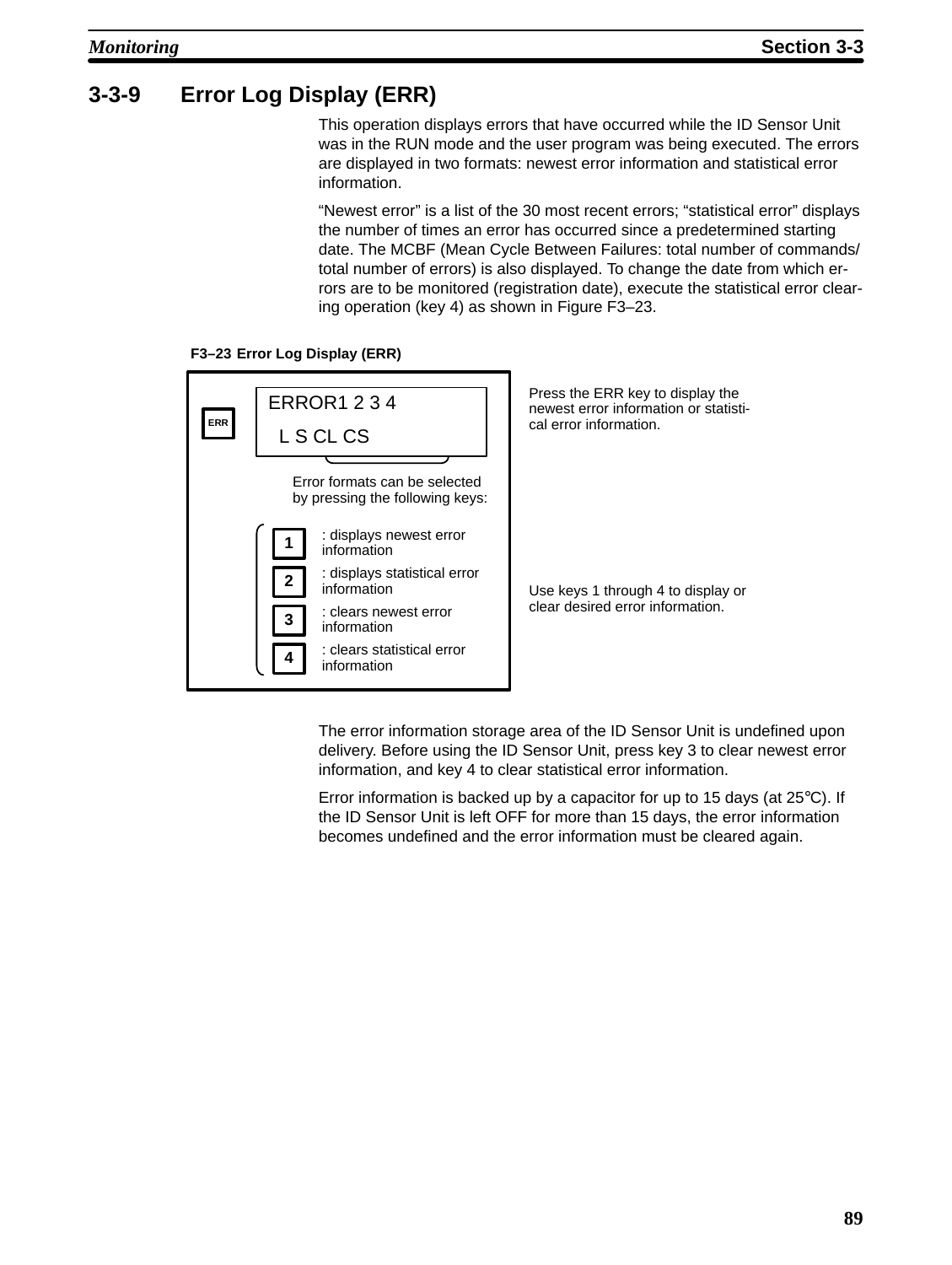## **Clearing Newest Error Information (Key 3)**





When the ERR key is pressed, the menu shown at left is displayed. Press key 3 to choose the newest error clearing operation.

The message "CLEAR L?" is displayed, asking for confirmation that the information is to be cleared. Press RESET to preserve the error information. Press SET to clear the information.

When the information has been cleared, the display returns to the RESET status.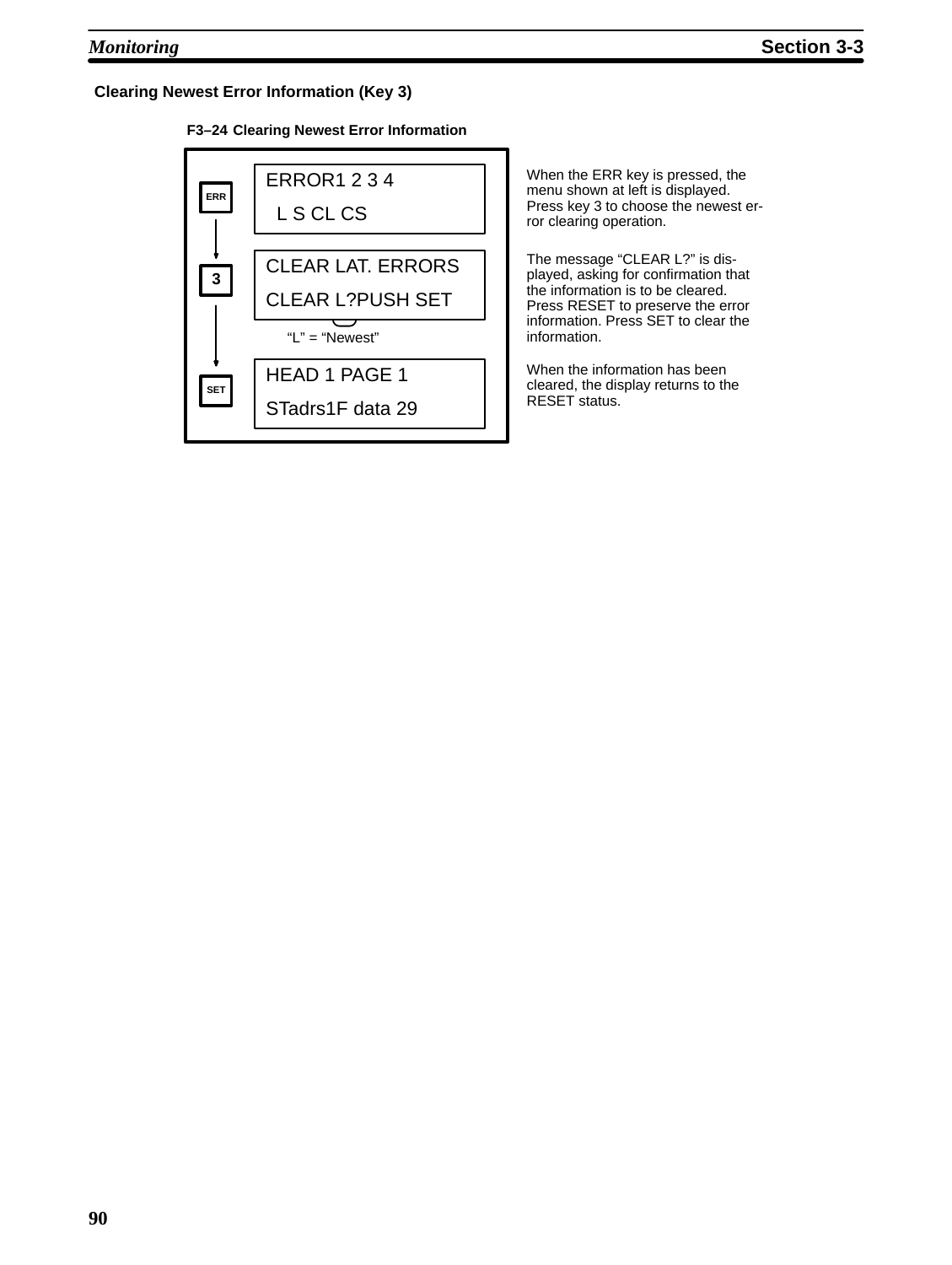# **Clearing Statistical Error Information (Key 4)**

## **F3–25 Clearing Statistical Error Information**

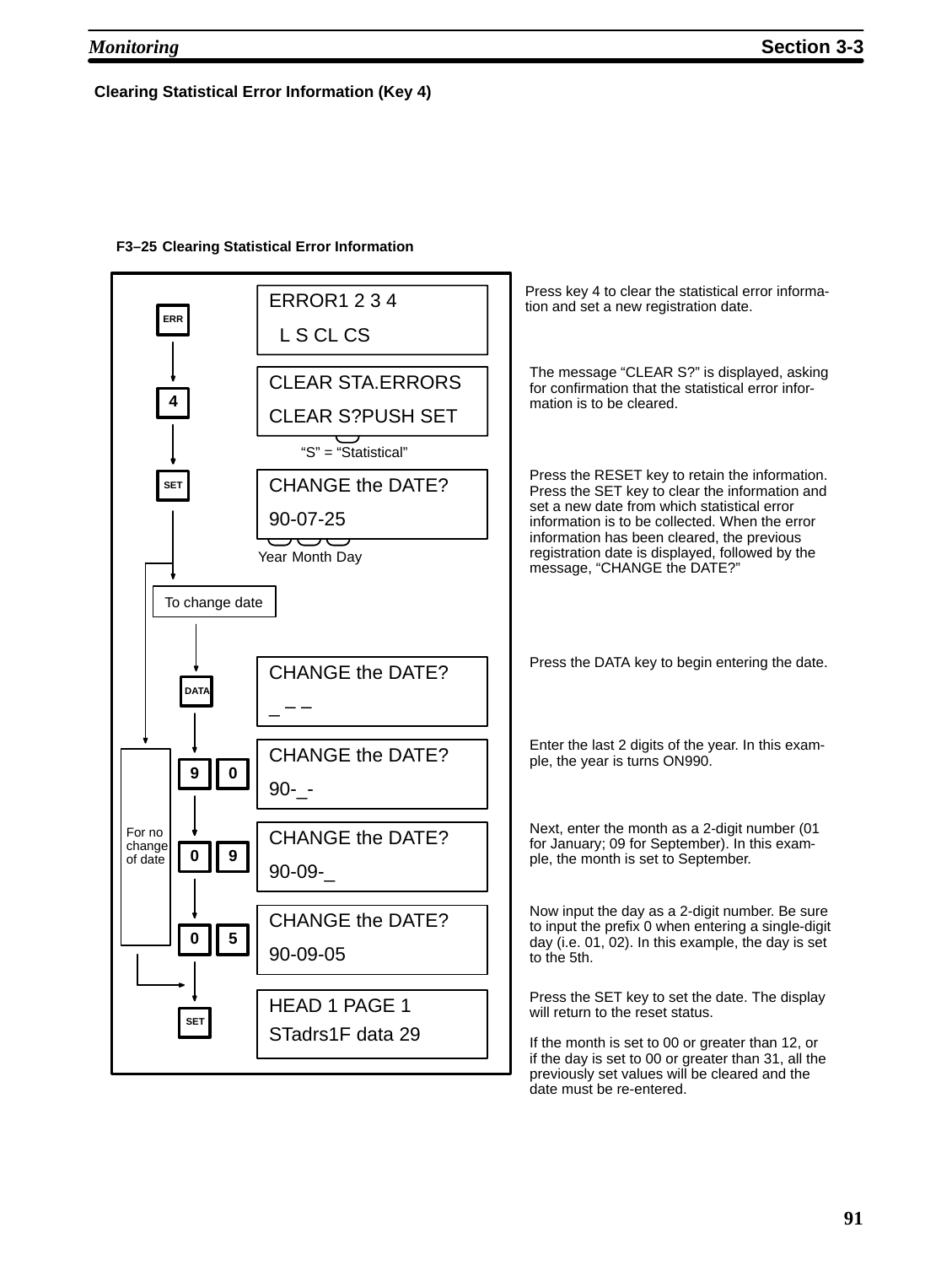**Newest Error Information (Key 1)**

**F3–26 Newest Error Information Key**

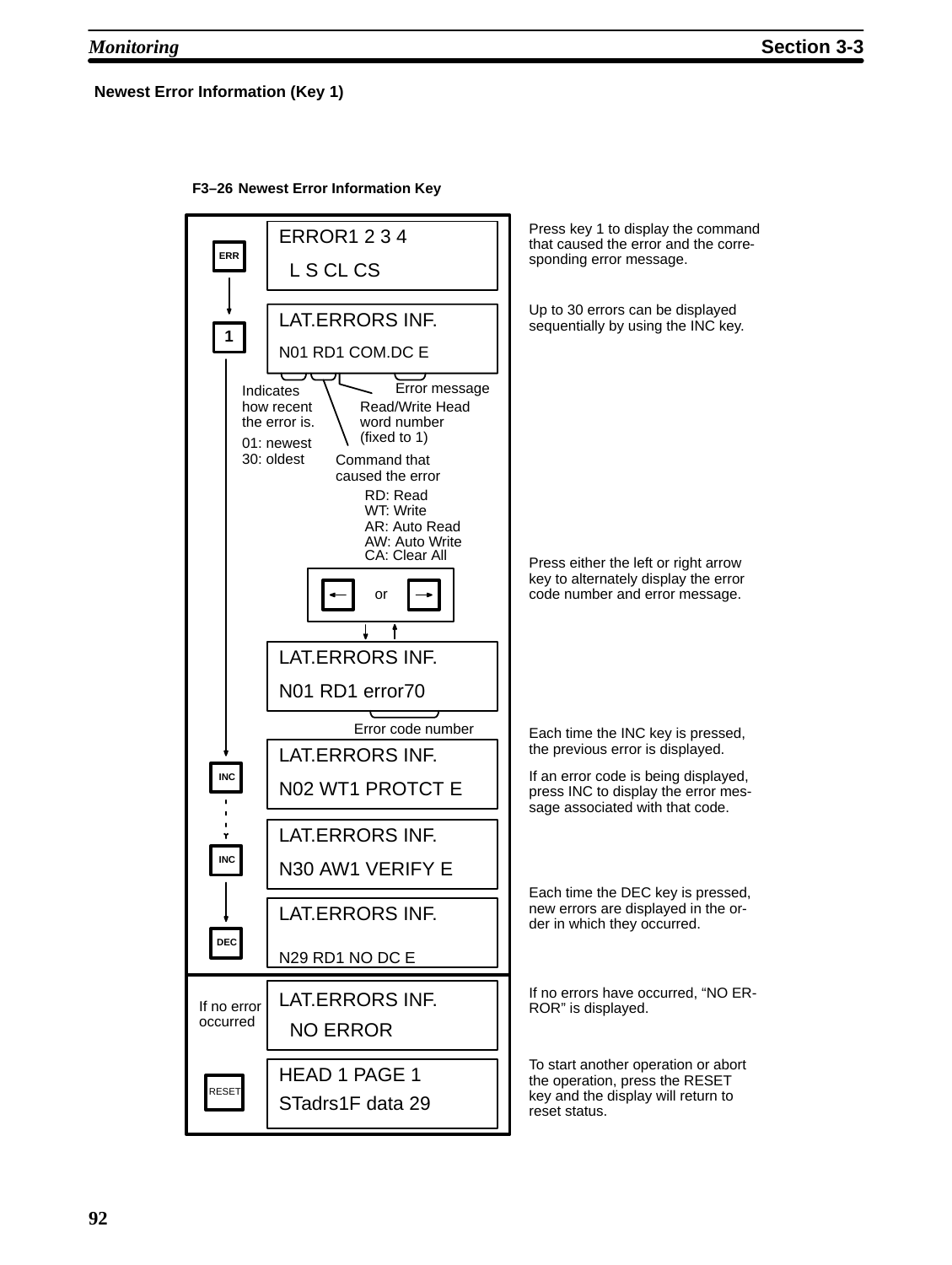**F3–27 Statistical Error Information**

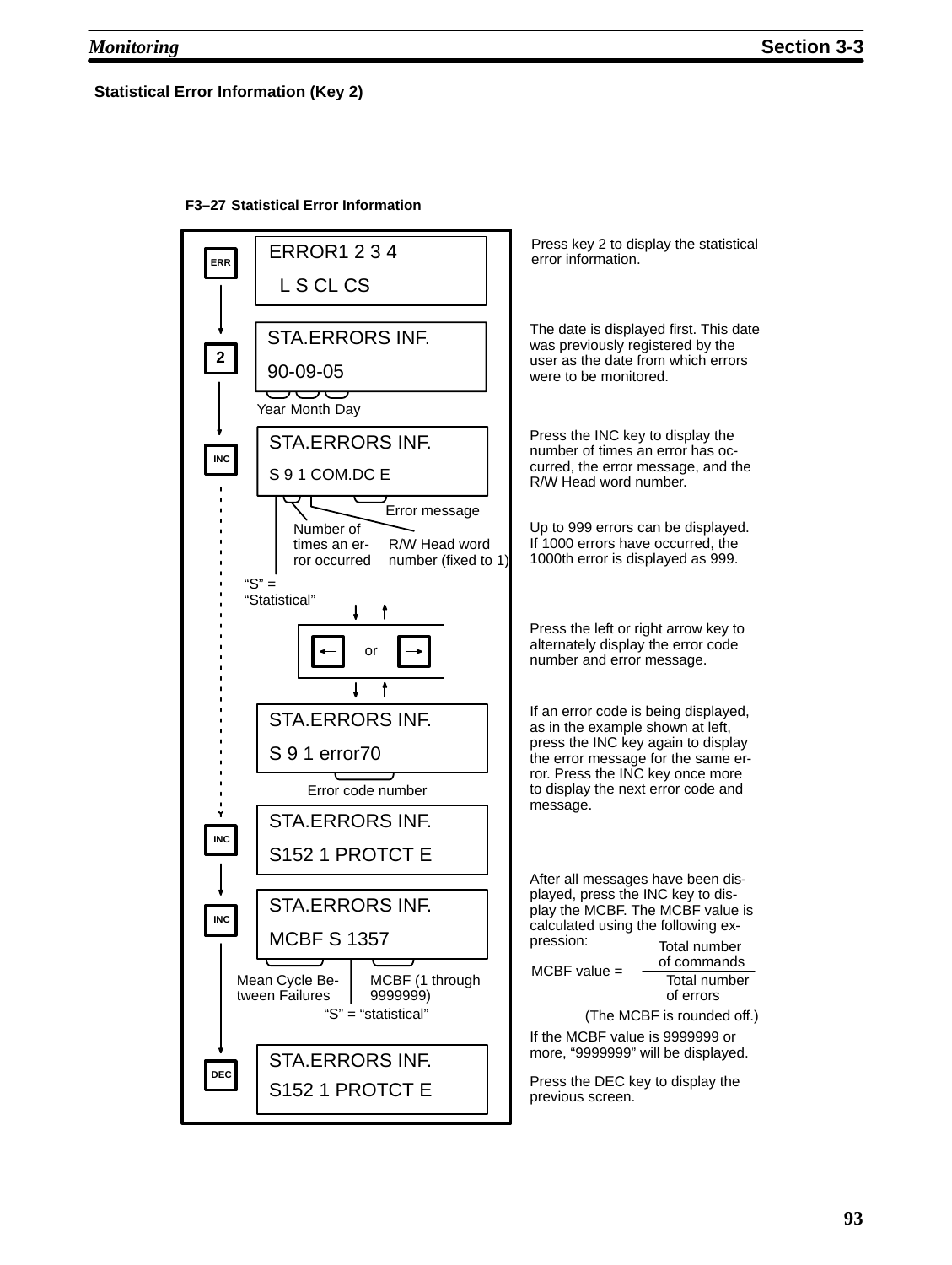

If no errors have occurred, this message will be displayed.

To start another operation or abort the Error Log operation, press the RESET key and the display will return to reset status.

# **3-3-10 Error Codes**

## **T3–6 Error Codes**

| <b>Error code</b><br>number | <b>Error name</b>                | <b>Error message</b> |
|-----------------------------|----------------------------------|----------------------|
| 70                          | Data Carrier communication error | COM. DC E            |
| 71                          | Data verification error          | <b>VERIFY E</b>      |
| 72                          | No Data Carrier error            | NO DC E              |
| 7A                          | Data Carrier address error       | <b>ADRSE</b>         |
| 7C                          | Read/Write Head disconnect error | $R/W$ H E            |
| 7D                          | Write protect error              | PROTCT E             |

**Note** Models C500-IDS01-V2/IDS02-V1 indicate "R/W H E". Models C500-IDS21/IDS22 indicate "R/W A E".

# **3-4 Timing Considerations**

This section covers timing considerations such as the time required for processing and turnaround time, which is the time required by the PC to retrieve a command and complete the reading/writing of data from/to the Data Carrier.

Use the tables and graphs that follow to calculate the amount of time required for executing commands involving data communications between the ID Sensor Unit and Data Carrier.

# **3-4-1 Command Processing Time**

Command Processing Time is the time required for data communication between the CPU, ID Sensor, and Data Carrier. Table T3–7, T3–8 and Figure F3–28 show the processing times required for the communication of various quantities of data.

| <b>Data Carrier</b>                                           | <b>IDS mode</b>                               | Command              |     | <b>Byte</b> |     |     |     |     |      |      |       |       |       |
|---------------------------------------------------------------|-----------------------------------------------|----------------------|-----|-------------|-----|-----|-----|-----|------|------|-------|-------|-------|
|                                                               |                                               |                      |     | 4           | 8   | 16  | 32  | 64  | 128  | 256  | 502   | 2K    | 8Κ    |
| $V600 - D \Box \Box R$                                        | $--$                                          | Read                 | 54  | 59          | 66  | 82  | 111 | 172 | 293  | 536  | 1000  | $---$ |       |
| $\Box\Box$ (battery<br>built-in type)                         |                                               | Write (clear<br>all) | 96  | 109         | 127 | 162 | 232 | 374 | 709  | 1220 | 2305  | 9123  | 36218 |
| $V600 - D \square P \square$<br>$\Box$ (with no bat-<br>tery) | Communica-<br>tions distance<br>priority mode | Read                 | 72  | 86          | 104 | 141 | 213 | 357 | 646  | 1224 | $---$ | ---   |       |
|                                                               |                                               | Write                | 185 | 212         | 249 | 322 | 468 | 760 | 1345 | 2515 | $---$ | ---   |       |
|                                                               | Communica-                                    | Read                 | 85  | 91          | 99  | 113 | 144 | 205 | 326  | 567  | $---$ |       |       |
|                                                               | tions speed<br>priority mode                  | Write                | 197 | 219         | 250 | 309 | 428 | 667 | 1145 | 2098 | $---$ |       |       |

## **T3–7 C500-IDS01-V2/IDS02-V1**

**Note** 1. The IDS mode is set with pin 3 of the DIP switch.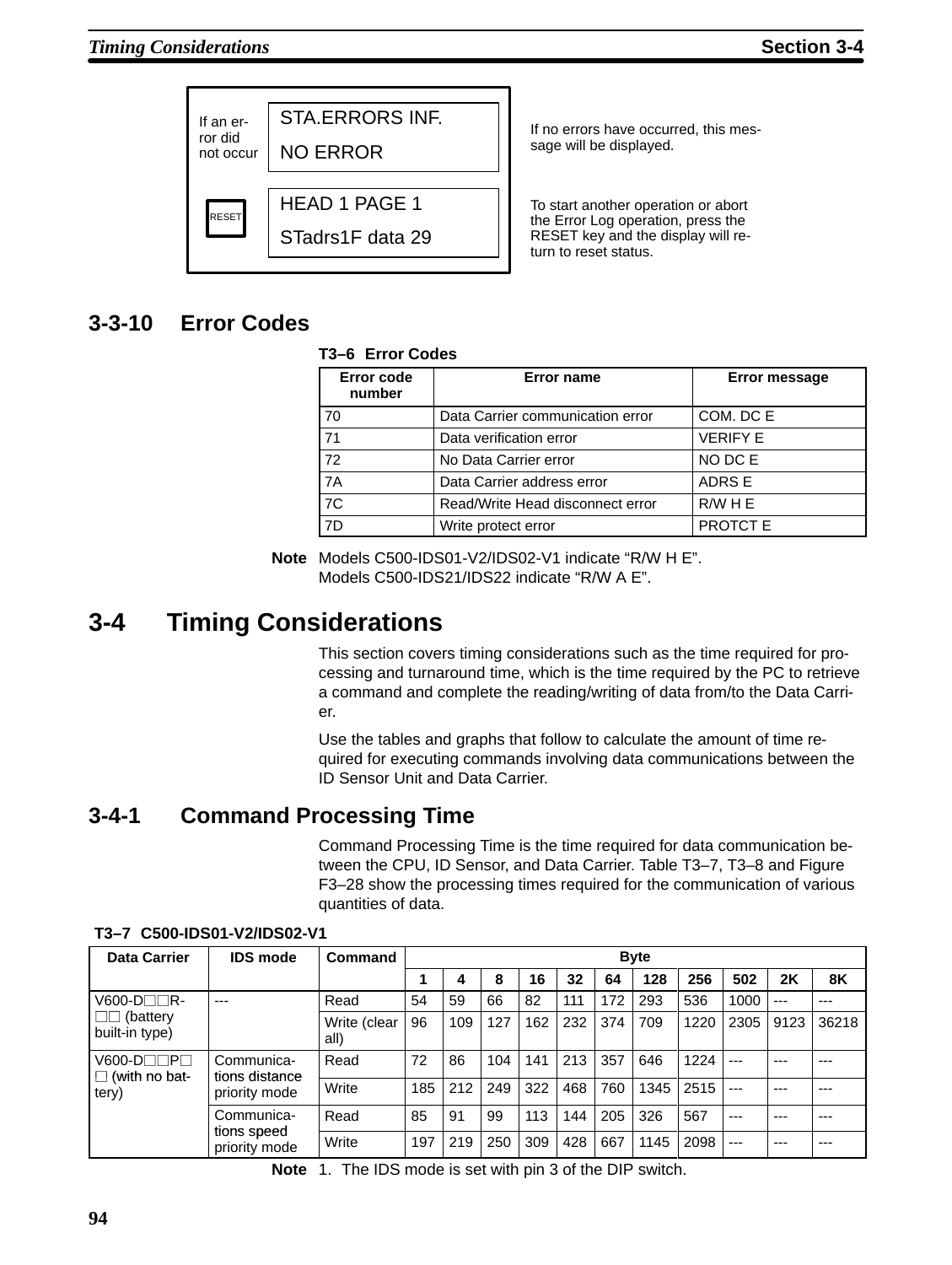- 2. The time required for each command processing of the Data Carrier with a built-in battery is not influenced by the IDS mode.
- 3. 3.2k and 8k bytes allow the execution of only the clear all command.

## **T3–8 C500-IDS21/IDS22**

| Command                                     | <b>B</b> vte |      |         |      |         |         |         |       |      |         |
|---------------------------------------------|--------------|------|---------|------|---------|---------|---------|-------|------|---------|
|                                             |              |      |         | 16   | 32      | 64      | 128     | 256   | 502  | 2K      |
| Read/Write command (including auto command) | 90           | 95   | 105     | 120  | 200     | 355     | 665     | 1285  | 2530 | $- - -$ |
| Clear all command                           | $--$         | $--$ | $- - -$ | $--$ | $- - -$ | $- - -$ | $- - -$ | $---$ | $--$ | 9875    |

**Data Carrier Moving Speed** Use the following formula to obtain the moving speed of the Data Carrier.

Moving speed = Moving distance in the communications zone Command processing time

Refer to the above table for the processing time of each command. The Data Carrier's moving distance in the communications zone varies with the combination of the R/W Head and Data Carrier. Refer to the applicable R/W Head and Data Carrier Operation Manual.



The following graphs show the relationship between the quantity of data to be processed and the time required for processing a command.



# **3-4-2 Turnaround Time**

Turnaround time (TAT) is the elapsed time from the retrieval of a command by the PC until the data has been read from or written to the Data Carrier. Turnaround time can be calculated as follows:

TAT = Coefficient x PC scan time + Command processing time (+ Remote I/O communication time, if applicable)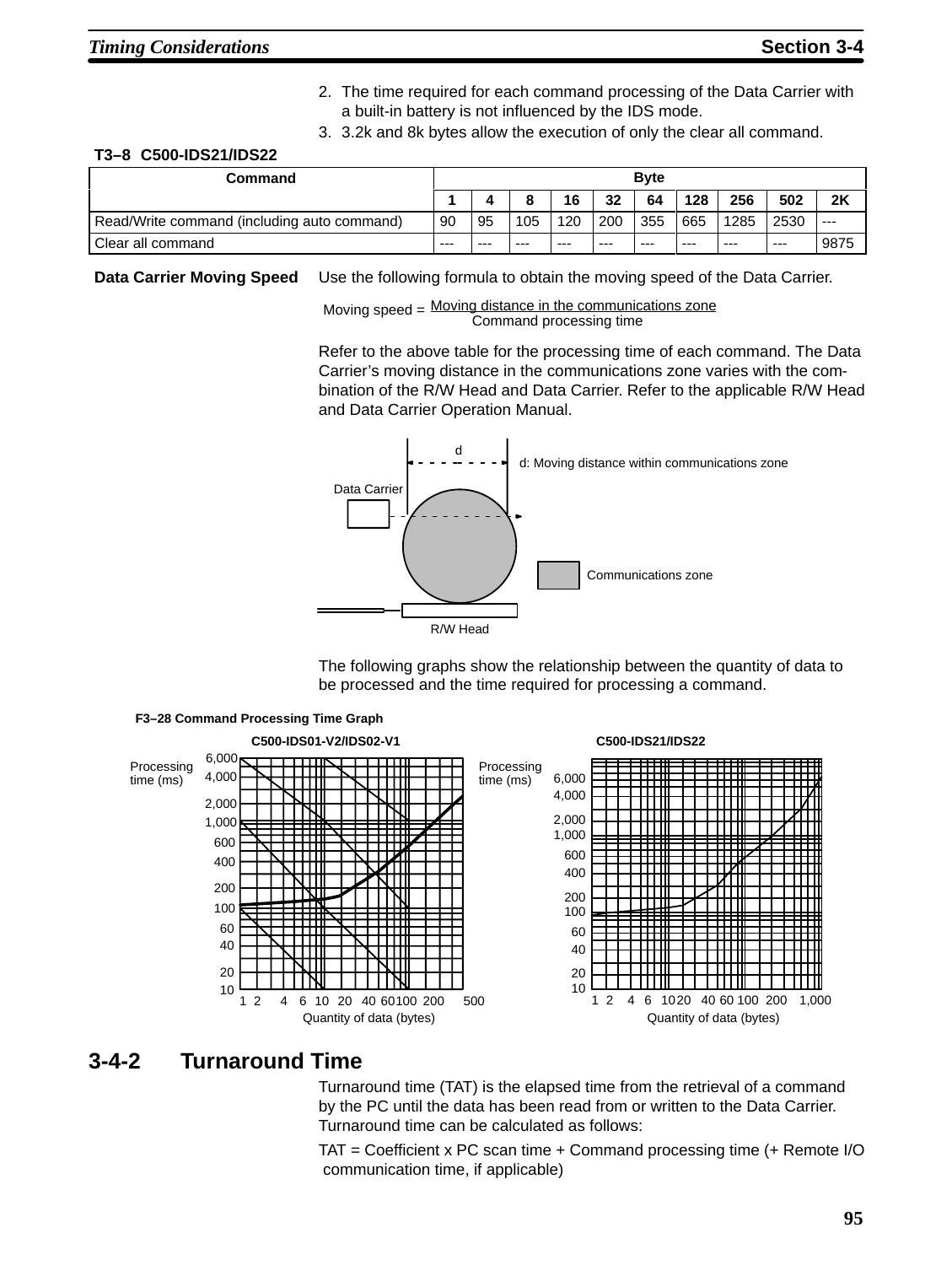Coefficient: Differs according to the number of bytes to be read/written and the I/O refresh time.

PC scan time: The time required by the CPU to scan the program, refresh the I/O area, etc. Determine this value by referring to Table T3-1 PC Scan Time Coefficients.

Command processing time: The time required to process the communication between the ID Sensor Unit and the Data Carrier. Determine this value by referring to Section 3-4-1 Command Processing Time.

Remote I/O communication time: additional time required if the ID Sensor Unit is mounted to a Remote I/O Slave Rack. If the ID Sensor Unit is not mounted to a Remote I/O Slave Rack, this time is zero.

The timing charts and program examples presented in this section assume the following conditions:

- **1, 2, 3...** 1. The ID Sensor Unit is set for two-word operation (words 000 and 001; refer to Section 2-1 DIP Switch Setting) and the Intelligent I/O Read/ Write instructions are being used.
	- 2. Data sent from the ID Sensor Unit to the PC is stored in the DM area of the PC.

If Intelligent I/O Read/Write instructions are not provided with your PC, the ID Sensor Unit must be set for four-word operation. Transfer data on a word-byword basis by executing MOV.

Note that MOV can be executed only once during each scan. Therefore, when using MOV, the number of scans must equal the number of words to be transferred.

| No. of intelligent<br>instructions              |                  |                |                 |                  |                  |
|-------------------------------------------------|------------------|----------------|-----------------|------------------|------------------|
| No. of bytes                                    | 1 to 502         | 503 to 1,004   | 1,005 to 1,506  | 1,507 to 2,008   | 2,009 to 2,042   |
| Write<br><b>Auto Write</b><br>Read<br>Auto Read | min 3 to max $5$ | min 6 to max 9 | min 9 to max 13 | min 12 to max 17 | min 15 to max 21 |
| Clear-all                                       | $3$ to $5^*$     | $--$           | $--$            | $---$            | $---$            |

## **T3–1 PC Scan Time Coefficients**

\*The Clear-all command can clear up to 2,046 bytes when the Intelligent I/O Instruction is executed once.

**Note** The data in this table applies to the program examples given on the following pages.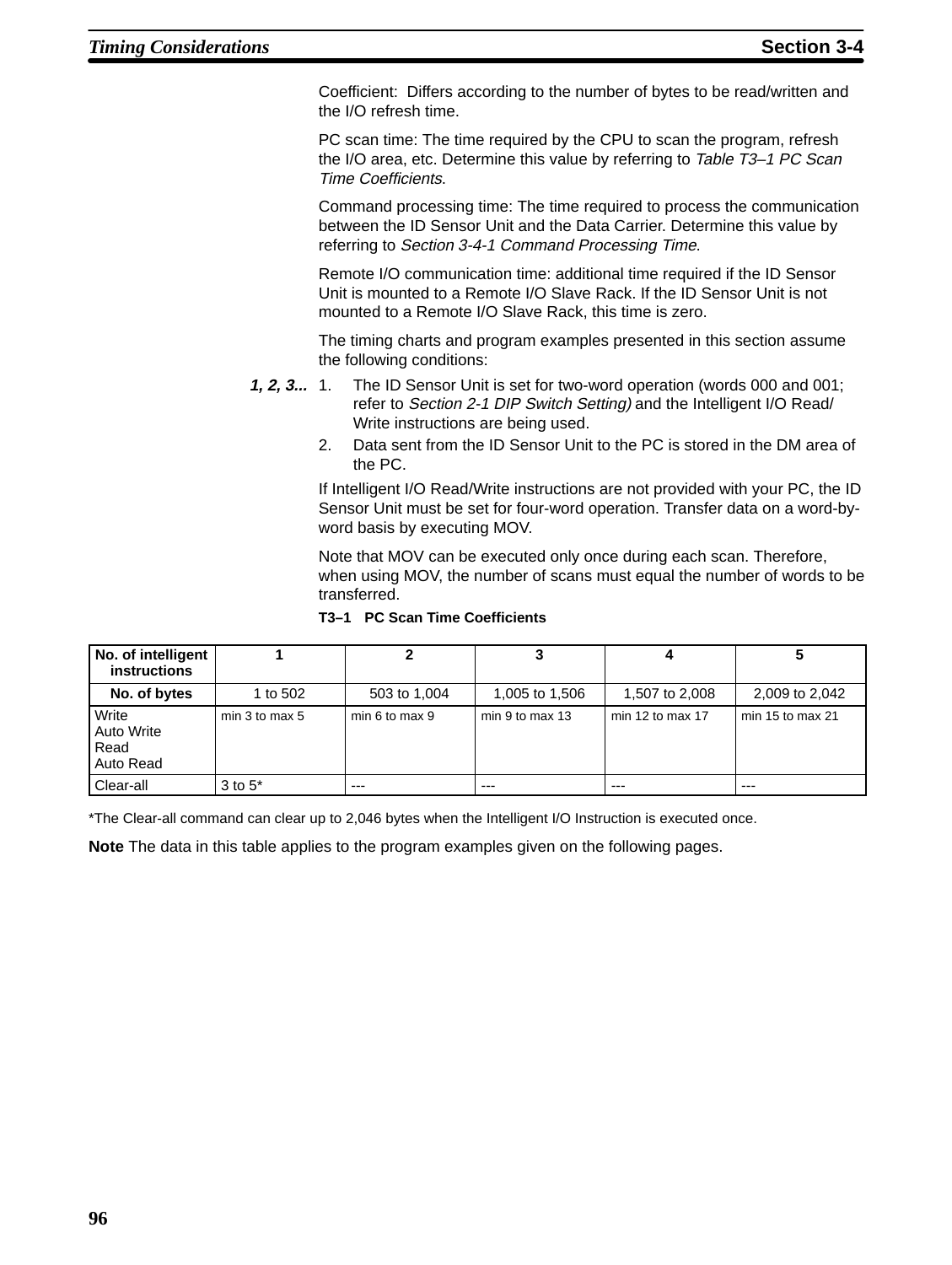# **3-4-3 Program Examples and Timing Diagrams**

The following program examples and timing diagrams illustrate the relationship between commands, number of bytes transferred, and scan time.

# **Write and Auto Write**

(1) To Write 502 Bytes of Data

### **Commands**

**F3–29 Writing 502 Bytes of Data**



# **Minimum Scan Time**

### **F3–30 Minimum Scan Time; Write and Auto Write**

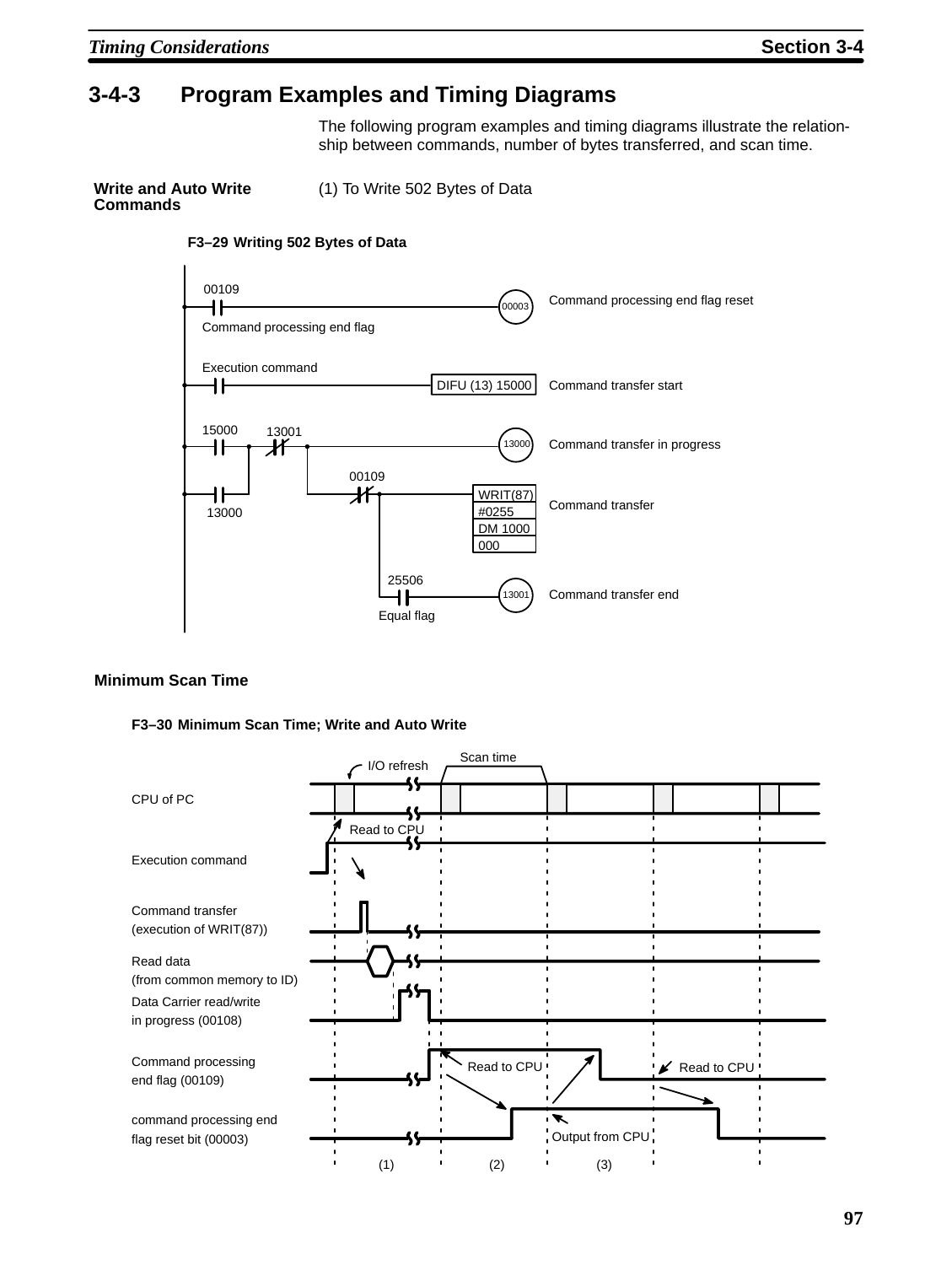## **Maximum Scan Time**

### **F3–31 Maximum Scan Time; Write and Auto Write**



**Note** The processing time of the Write command varies according to the quantity of data to be written. Therefore, TAT varies according to what point during a scan the command processing end flag (00109) is set to ON.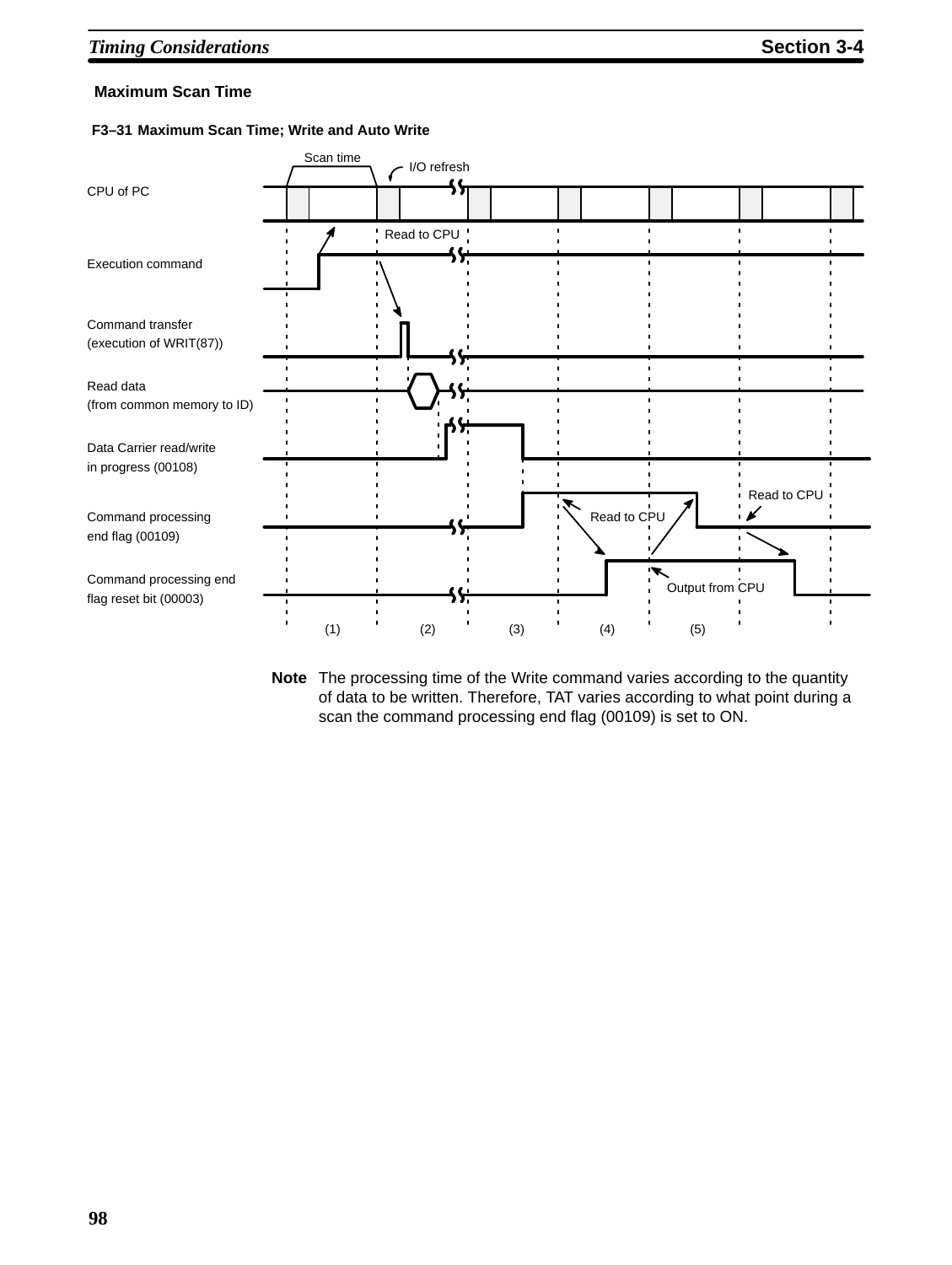### **F3–32 Writing 1,004 Bytes of Data**

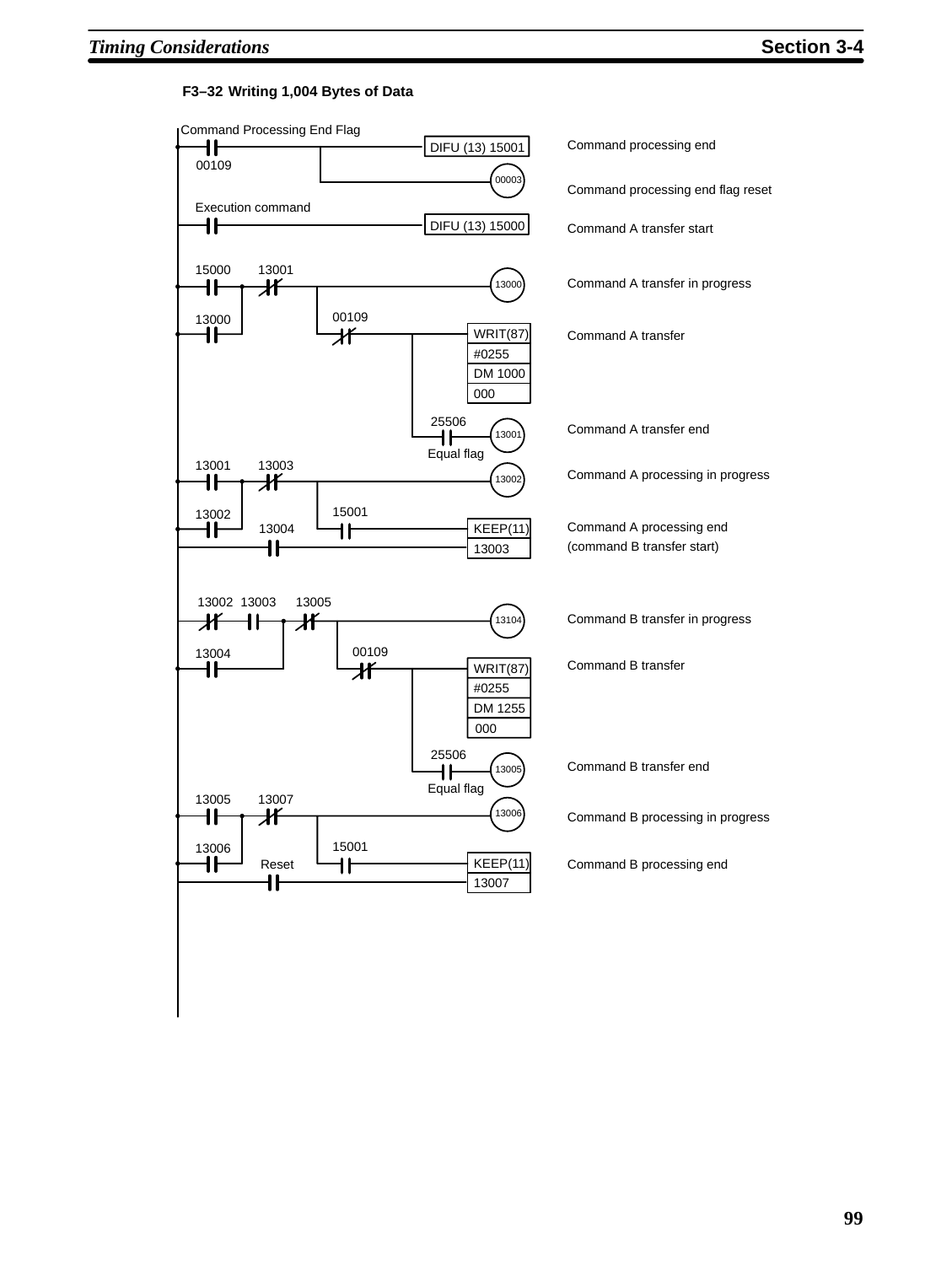# **Minimum Scan Time**

## **F3–33 Minimum Scan Time**

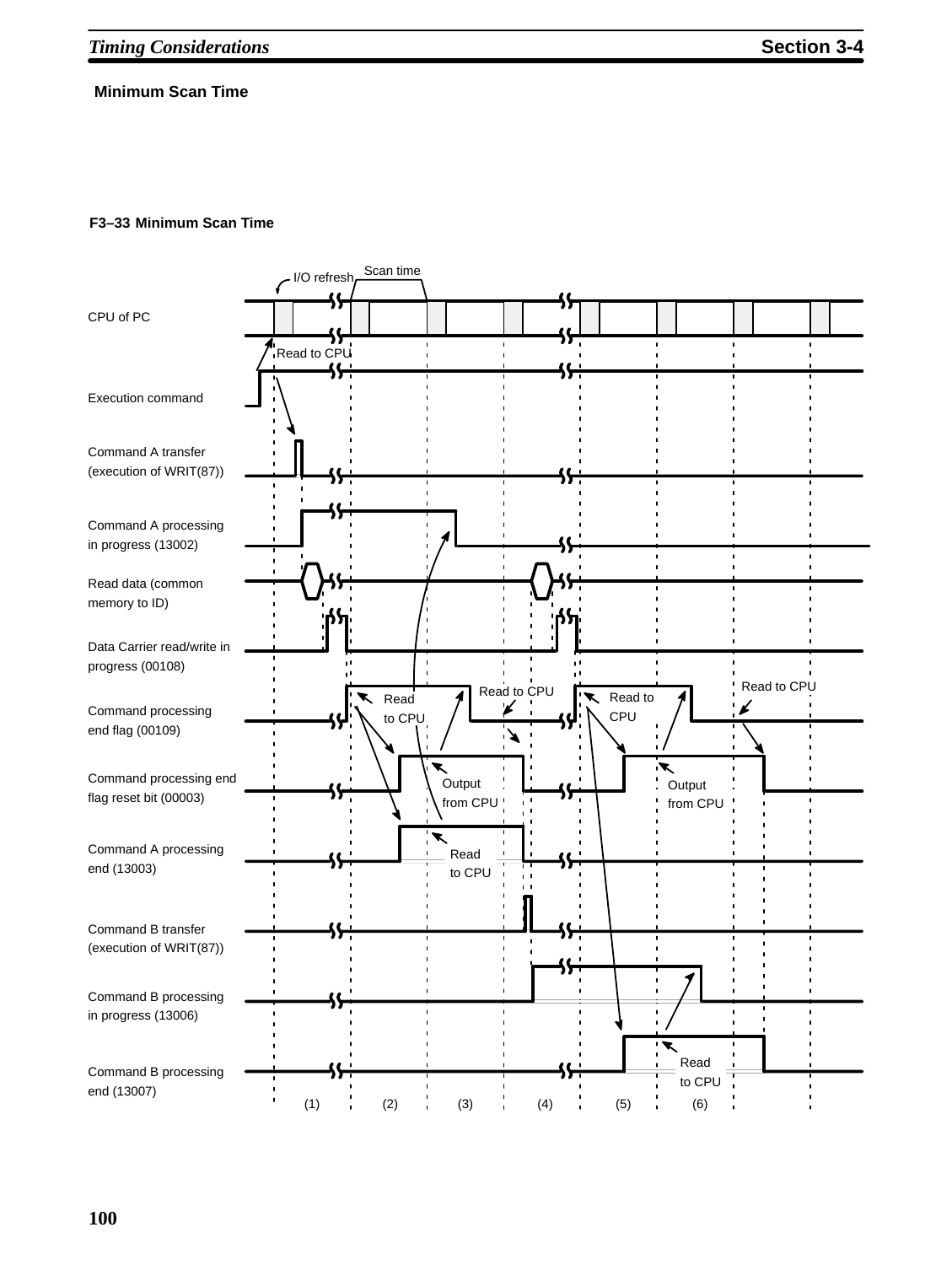#### **Maximum Scan Time**

#### **F3–34 Maximum Scan Time**



**Note** The processing time of the Write command varies according to the quantity of data to be written. Therefore, TAT varies according to what point during a scan the command processing end flag (00109) is set to ON.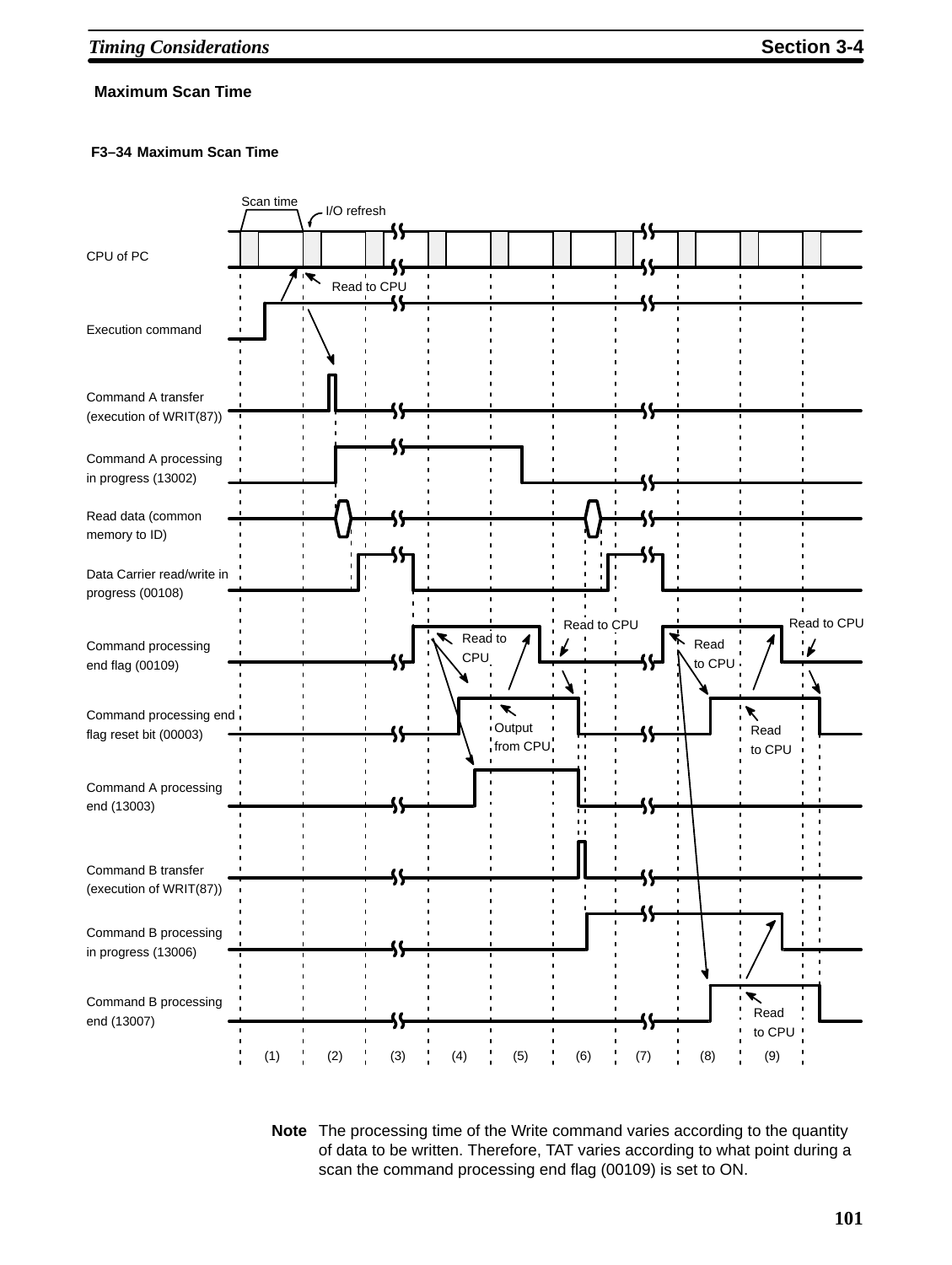#### **Read and Auto Read Commands**

#### **F3–35 Reading 502 Bytes of Data**

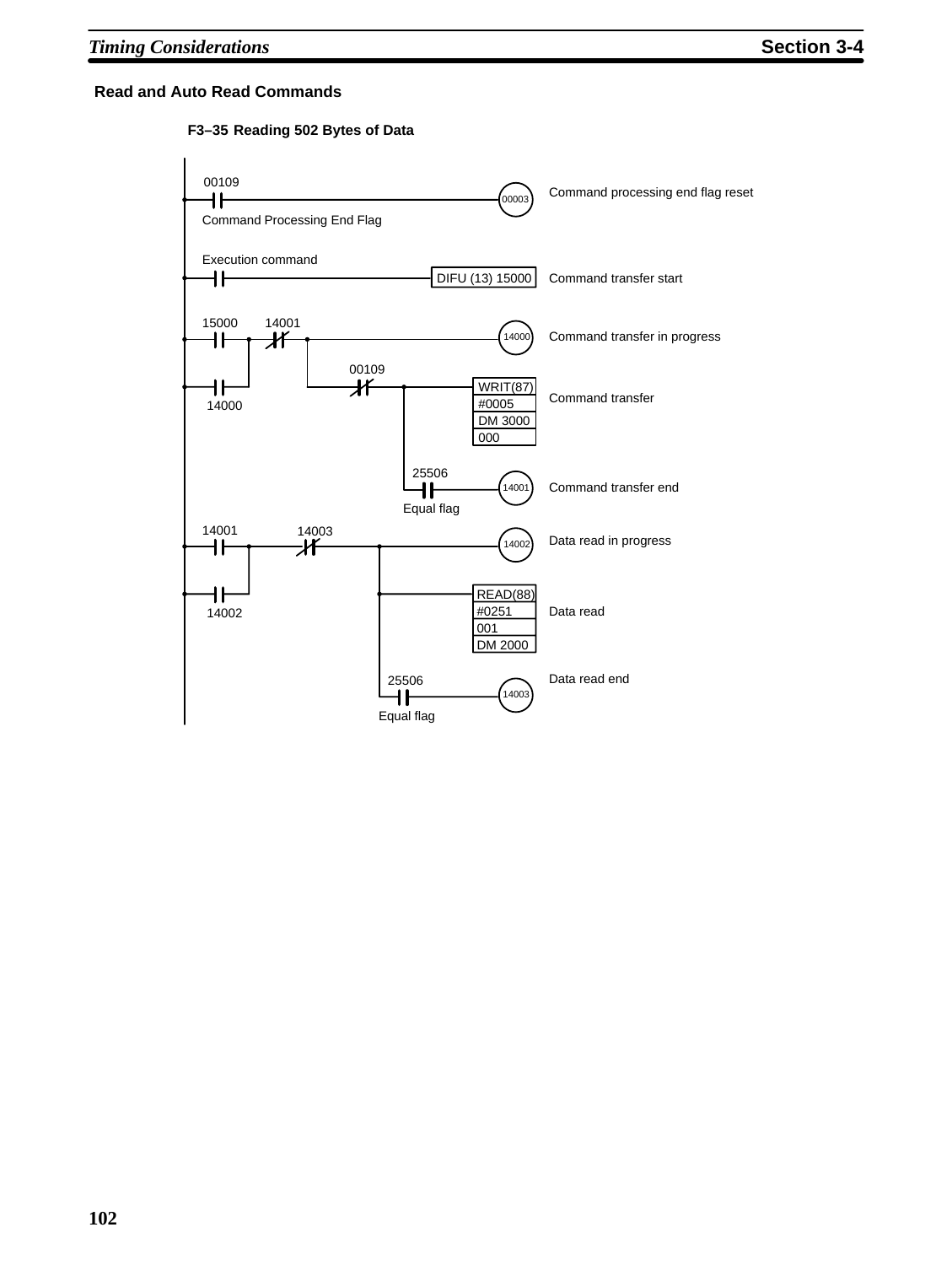#### **Minimum Scan Time**

#### **F3–36 Minimum Scan Time**

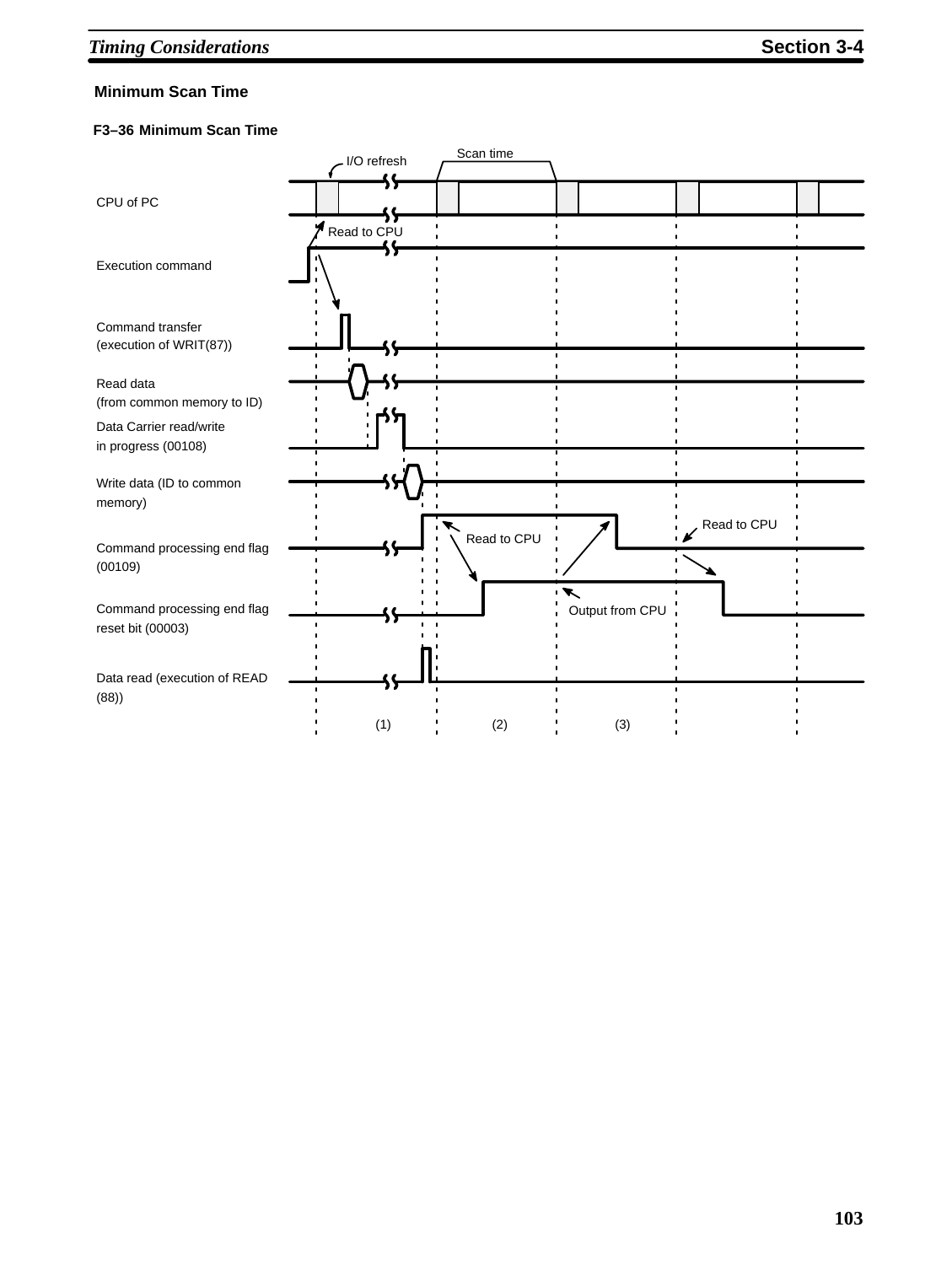#### **Maximum Scan Time**

#### **F3–37 Maximum Scan Time**



**Note** The processing time of the Read command varies according to the quantity of data to be written. Therefore, TAT varies according to what point during a scan the command processing end flag (00109) is set to ON.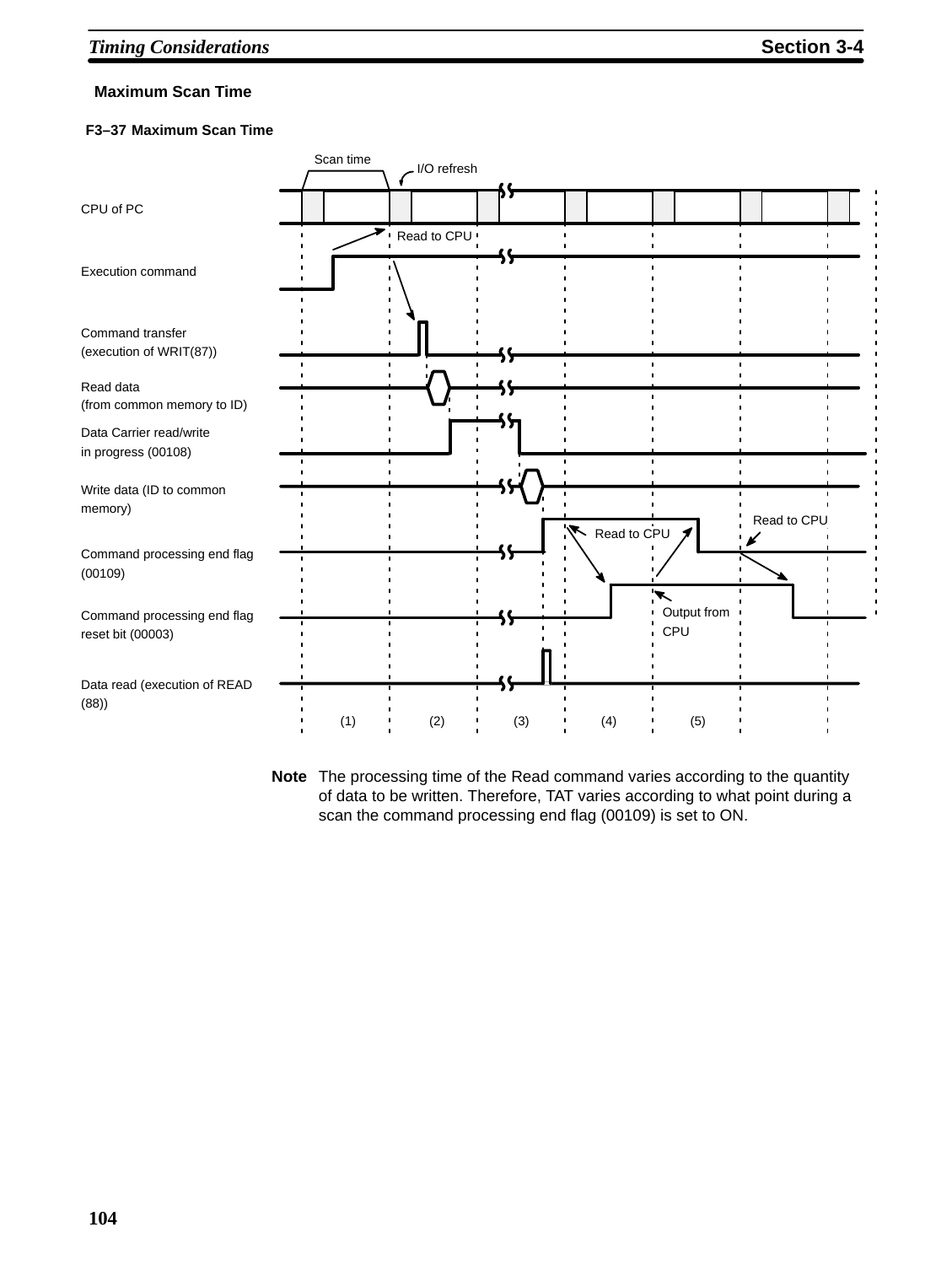#### **F3–38 Reading 1,004 Bytes of Data**

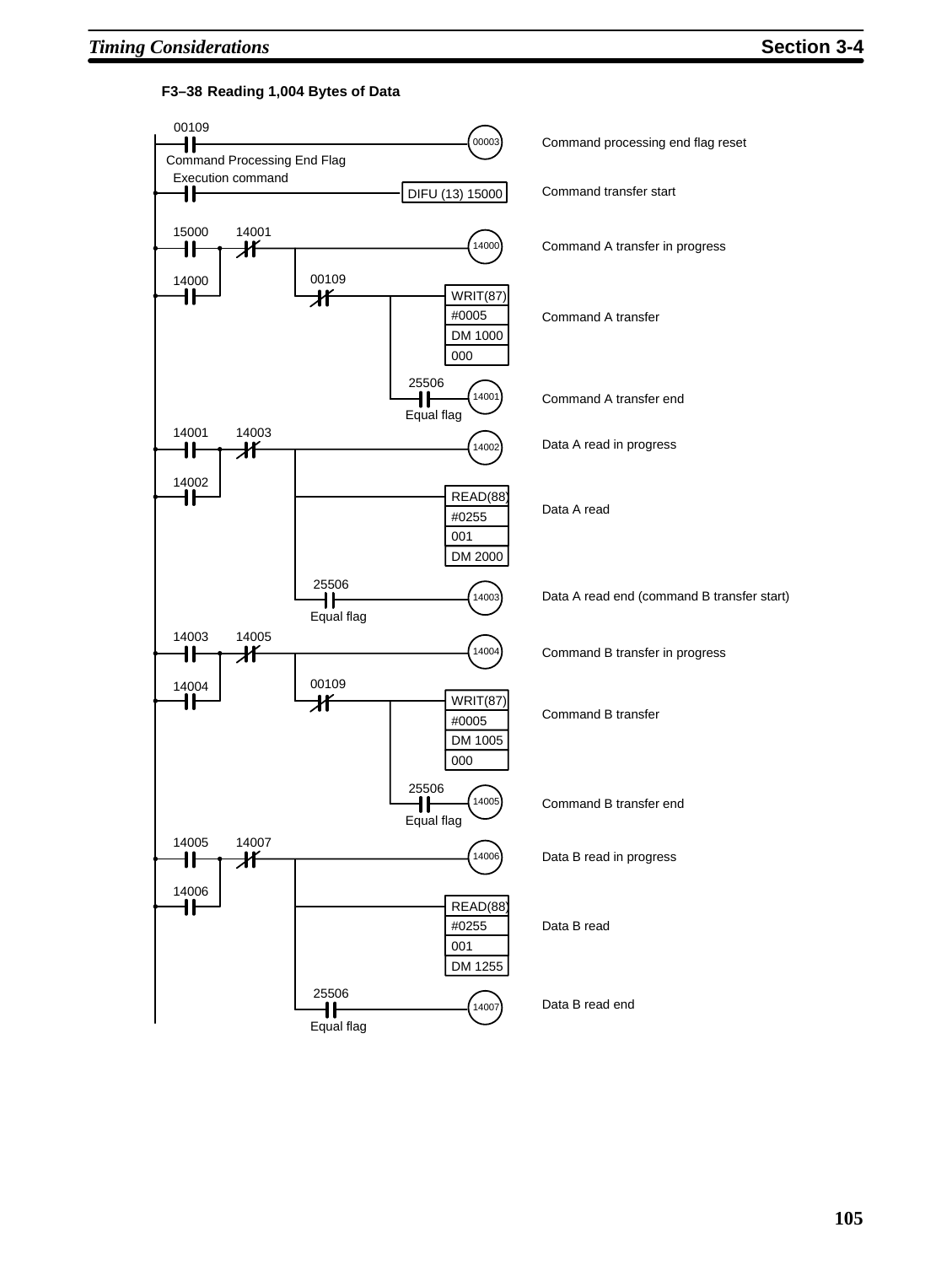### **Minimum Scan Time**

#### **F3–39 Minimum Scan Time**

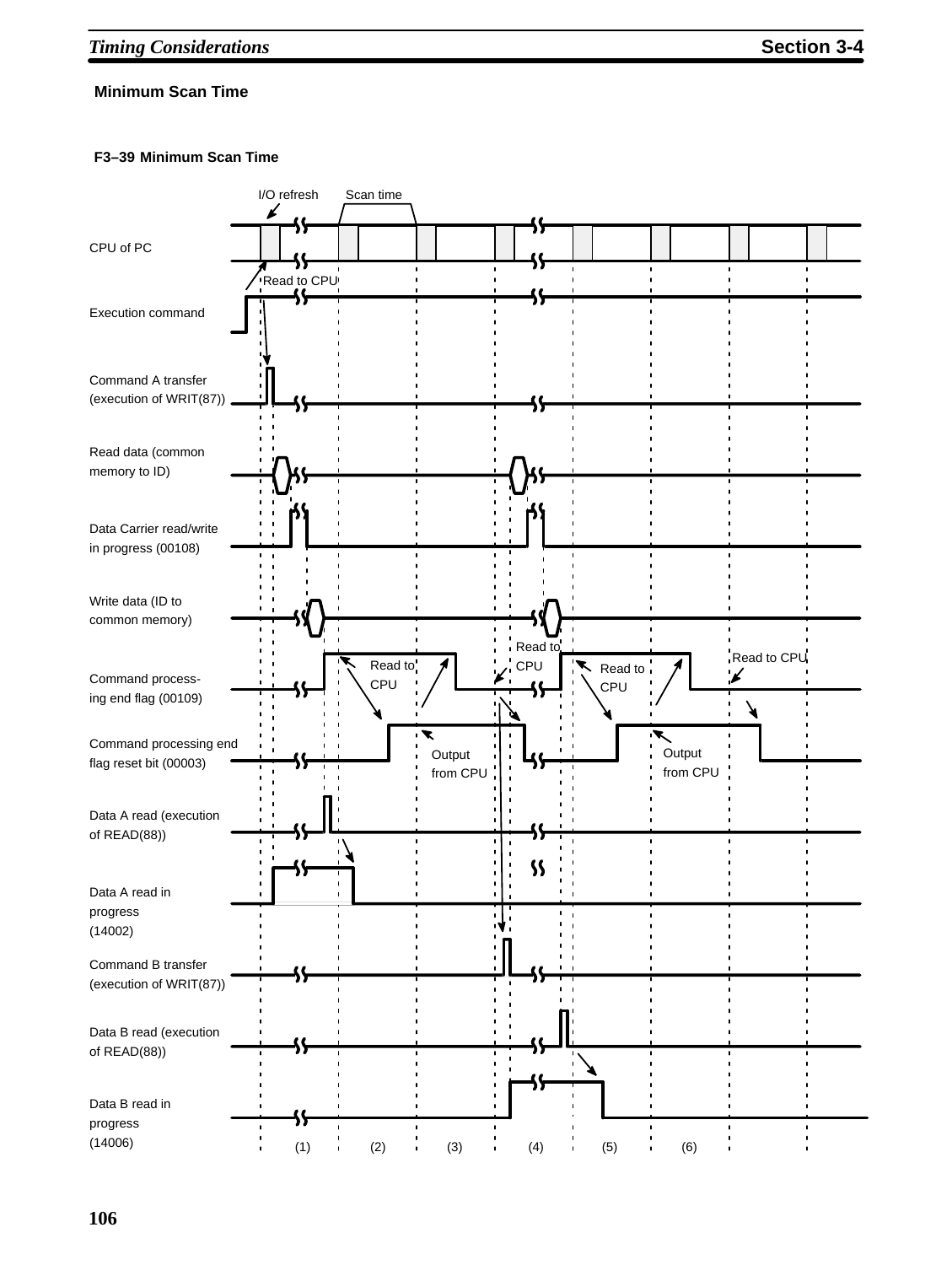#### **Maximum Scan Time**

#### **F3–40 Maximum Scan Time**



**Note** The processing time of the Read command varies according to the quantity of data to be written. Therefore, TAT varies according to what point during a scan the command processing end flag (00109) is set to ON.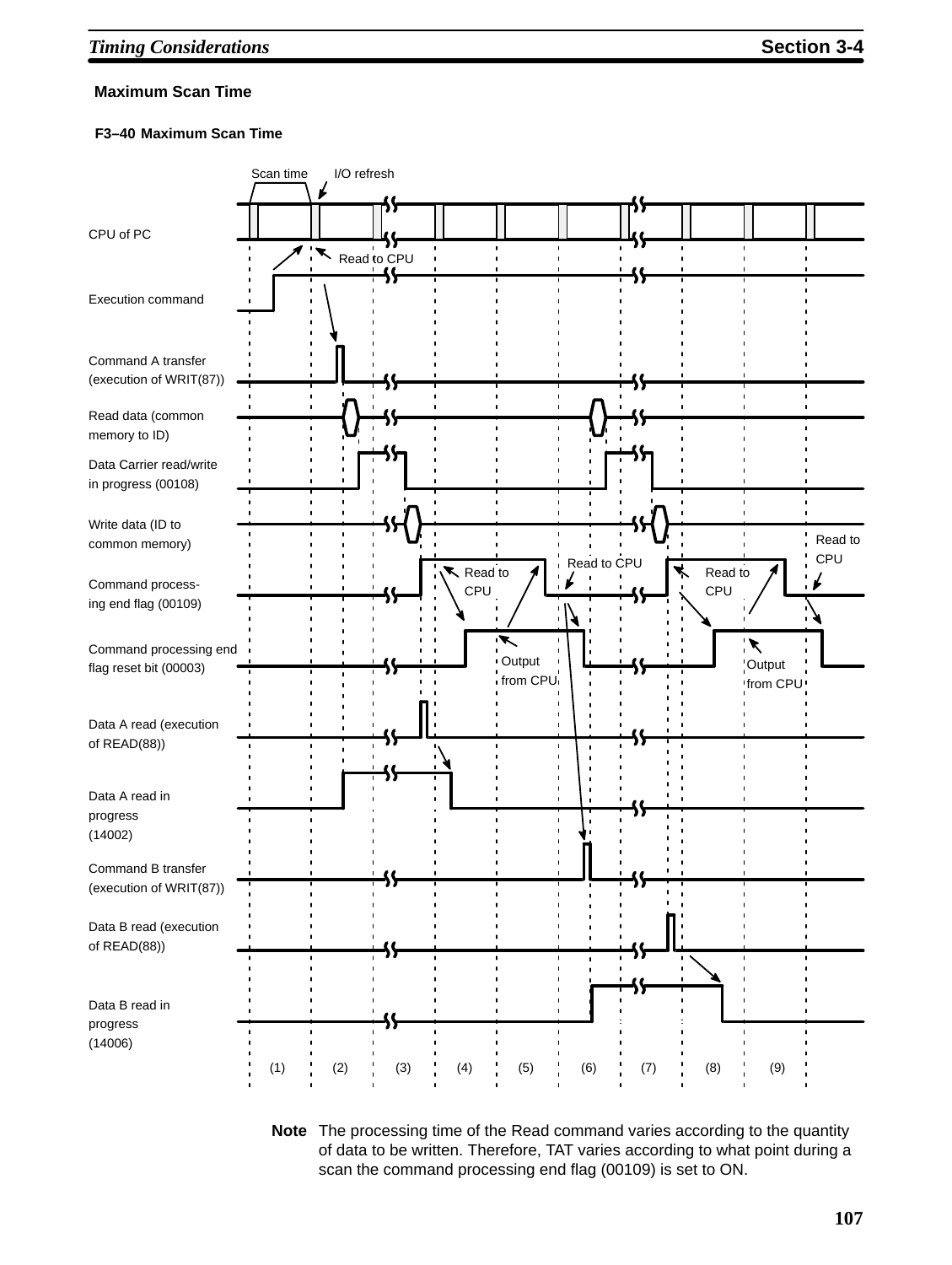# **SECTION 4 Troubleshooting**

This section contains information that can help you to determine the cause(s) of any problems you may encounter in the operation of your ID Sensor system. Refer to this section any time you experience a malfunction.

Also included is a checklist of preventive maintenance measures, which you should follow on a monthly basis to ensure long service from your ID Sensor system.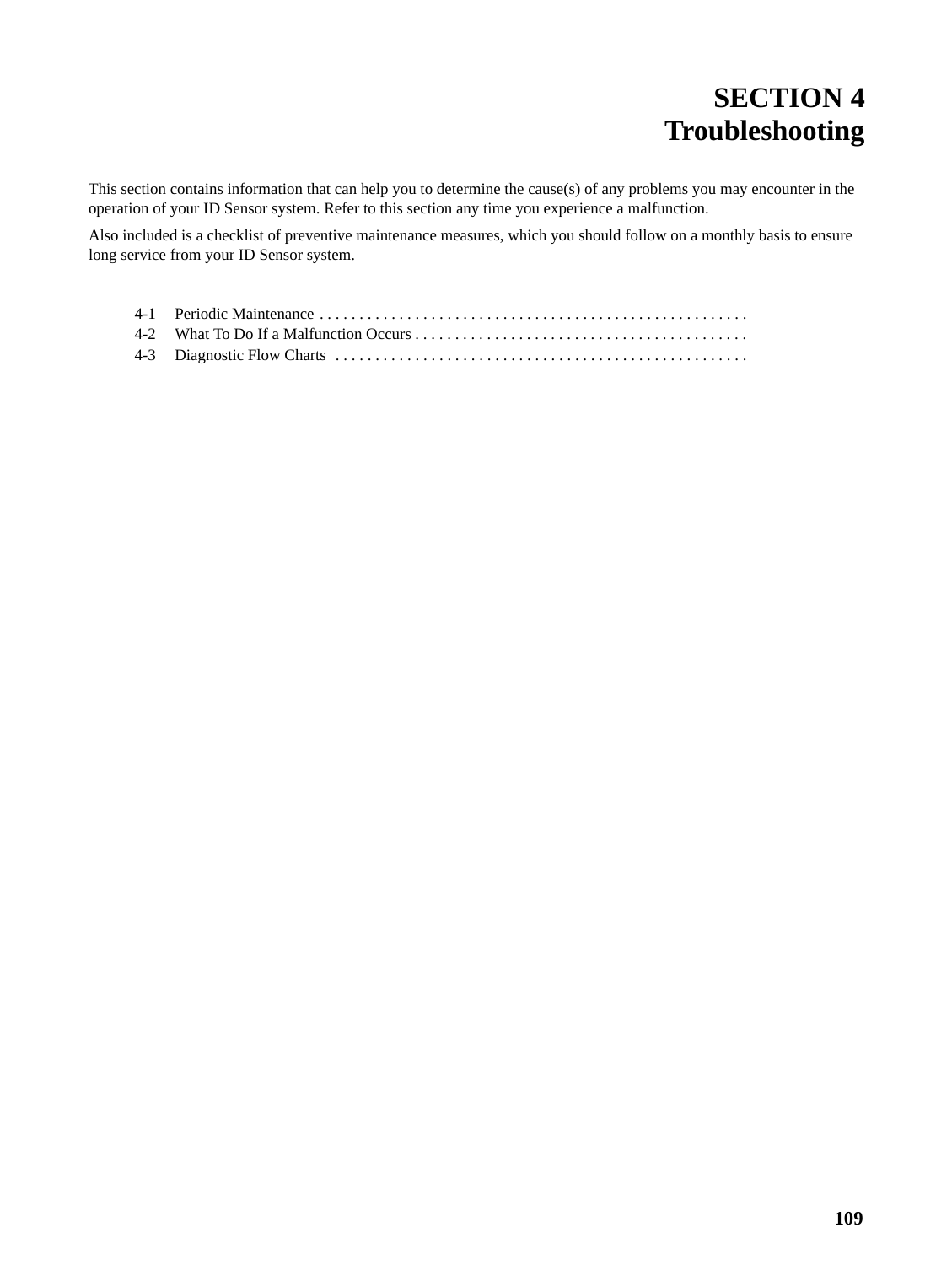### **4-1 Periodic Maintenance**

Go over the following checklist monthly to ensure trouble-free operation of the ID Sensor system.

#### **T4–1 Monthly Checklist**

| <b>Condition</b> | <b>Checklist Item</b>                                       | <b>Standard</b>                                               |  |  |
|------------------|-------------------------------------------------------------|---------------------------------------------------------------|--|--|
| Environmental    | Is the ambient temperature (panel temperature) appropriate? | $0^{\circ}$ to 55 $^{\circ}$ C                                |  |  |
|                  | Is the humidity appropriate?                                | 35 to 85%, without<br>condensation                            |  |  |
|                  | Is there dust on the surface of the Unit?                   | Dust-free                                                     |  |  |
| Mounting         | Is the ID Sensor Unit securely mounted?                     | Must not be loose                                             |  |  |
|                  | Is the cable securely connected?                            | The cable connector must not<br>be loose                      |  |  |
|                  | Are there cracks or noticeable weak areas in the cable?     | Appearance must be normal,<br>free of cracks or exposed wires |  |  |

### **4-2 What To Do If a Malfunction Occurs**

Table T4-2 shows causes and corrective actions for particular malfunctions. Refer to this table if you experience trouble with the ID Sensor system.

| Error                              | Cause                                                               | <b>Corrective Action</b>                                                                                                             |
|------------------------------------|---------------------------------------------------------------------|--------------------------------------------------------------------------------------------------------------------------------------|
| All<br>indicators remain<br>unlit. | Power is not applied to the PC.                                     | Apply power to the PC. If the indicators<br>continue to remain unlit, make sure the PC is<br>properly connected to the power supply. |
|                                    | The ID Sensor Unit is not mounted securely.                         | Completely remove the ID Sensor Unit from<br>the PC (see note 1) and remount it, making<br>sure the connecting terminals are secure. |
| ERROR<br>indicator lights.         | The RESET switch is ON.                                             | Press the RESET switch (see note 2). If the<br>ERROR indicator does not go off, the switch is<br>defective; replace the Unit.        |
|                                    | A WDT (watchdog timer) error has occurred in<br>the ID Sensor Unit. | Press the RESET switch (see note 2).                                                                                                 |
|                                    | CPU ERROR indicator is lit.                                         | Locate the cause of the error in the PC and<br>correct it.                                                                           |

#### **T4–2 Malfunction Checklist**

- **Note** 1. Before removing the ID Sensor Unit from the PC, make sure the power to the PC is OFF.
	- 2. Do not press the RESET switch while the T/R indicator is lit or while the Intelligent I/O Read Instruction (READ(88/190)) is being executed; otherwise, the Read/complete flag will turn ON and will not turn OFF, preventing data transfer. If this occurs, turn the system OFF and then ON again. If the RESET switch is pressed while READ(88/190) is being executed, or if the operation mode of the PC is changed from RUN/MONITOR to PRO-GRAM while READ(88/190) is being executed, word n+1 bit 02 (ID write end flag) will remain ON. To turn this flag OFF, either turn the power supply to the PC to OFF and then ON, or turn OFF word n bit 02 (PC read end flag) or word n bit 04 (system reset flag) by performing a forced reset operation with the Programming Console.
- **Replacing the Unit** Before replacing the ID Sensor Unit, be sure to turn OFF the power to the PC. Remove the Unit and replace it with a new Unit, making sure it is securely mounted. Check the new Unit thoroughly before operation.

When returning a defective Unit to OMRON, include a detailed explanation of the problem.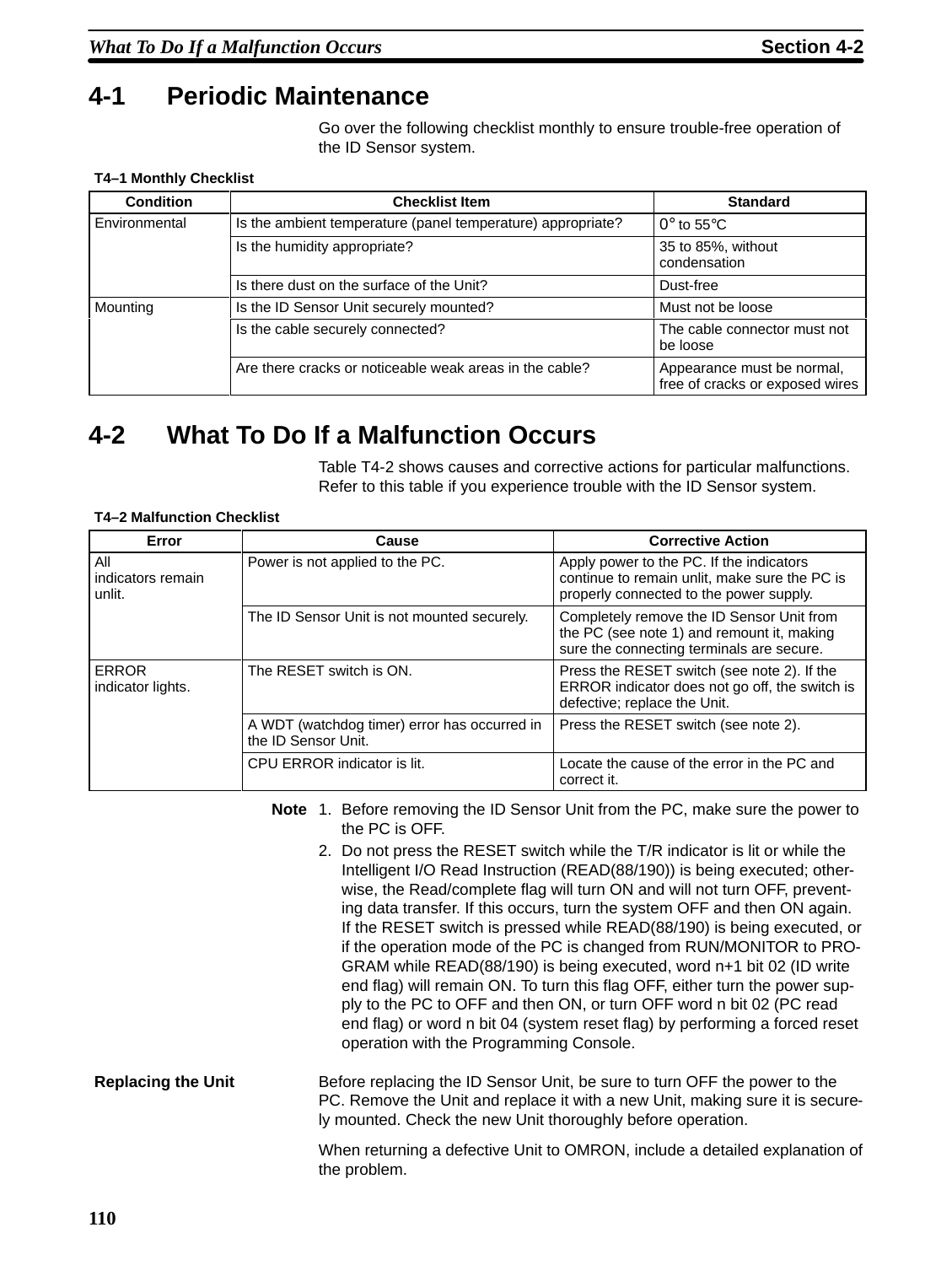**Spare Parts** To minimize downtime of the system, it is advisable to keep at least one spare Unit on hand.

### **4-3 Diagnostic Flow Charts**

If an error occurs, determine the conditions under which it occurs: intermittent or continuing; on-line or off-line.

Use the following flowcharts in Figures F4-1 and F4-2 to determine the cause of an error.

#### **F4–1 Basic Assurance Test (BAT)**

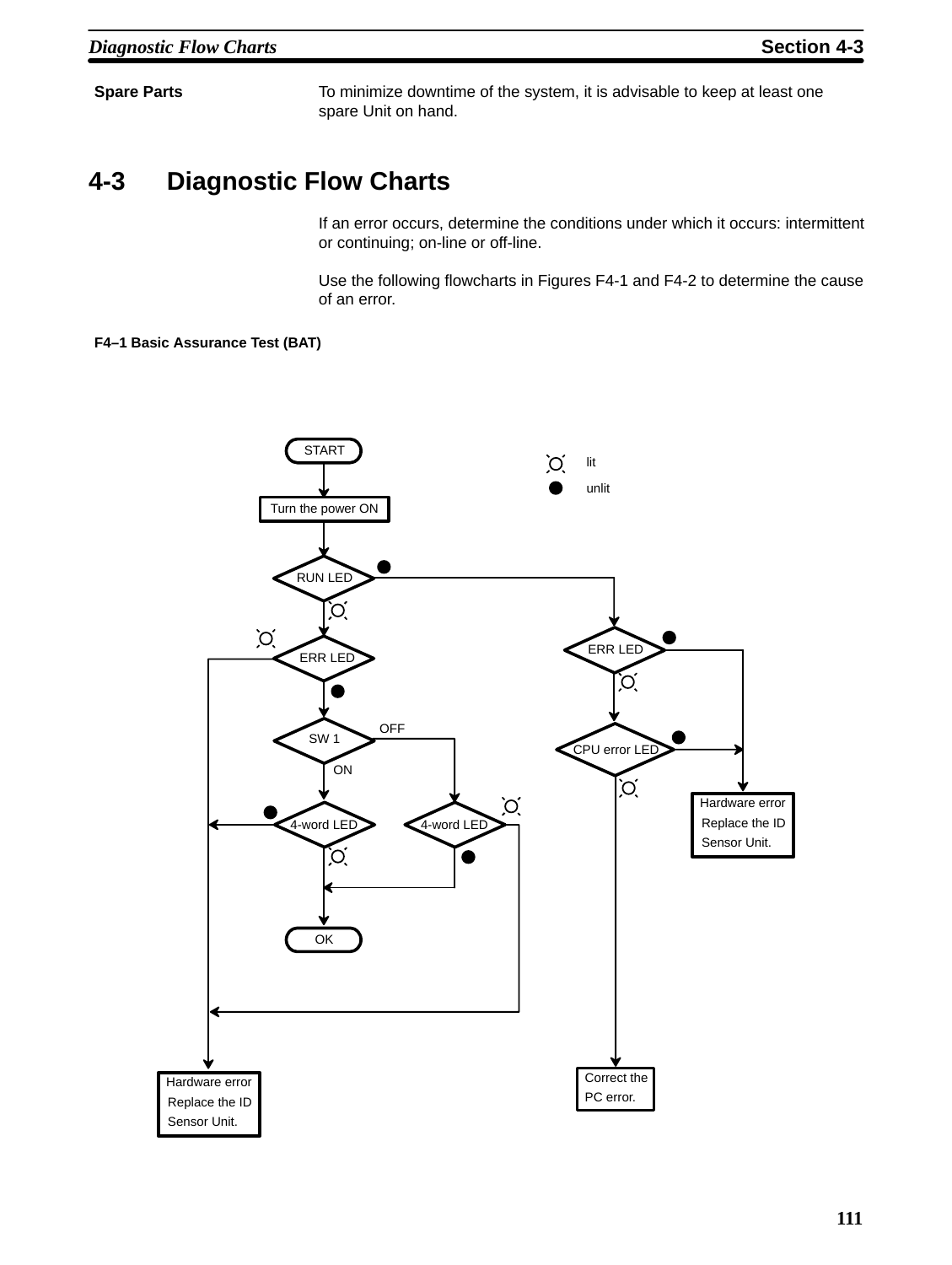**F4–2 Flowchart for Testing with the Programming**

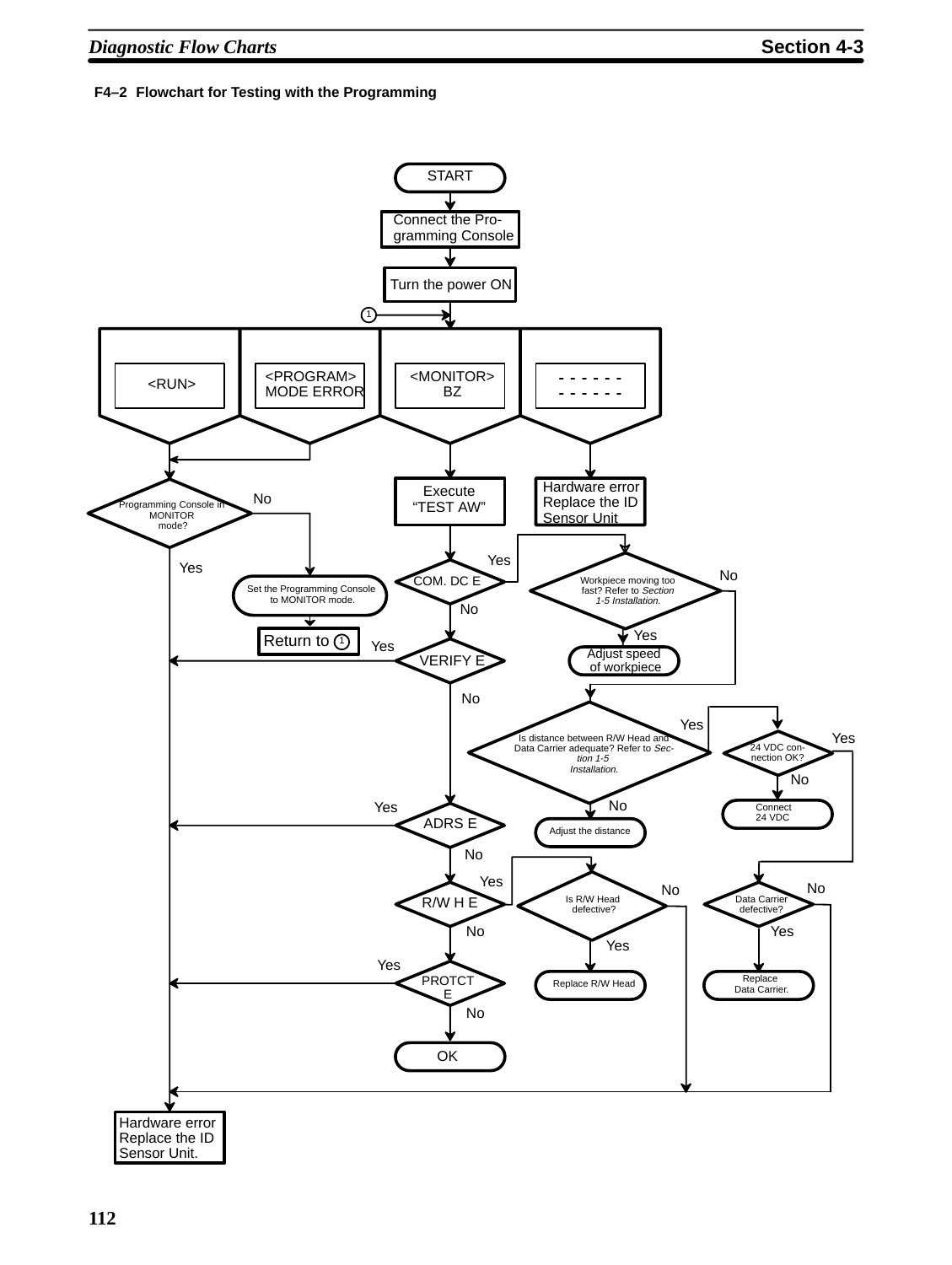## **Appendix A Specifications**



**Mounted Dimensions (millimeters)**



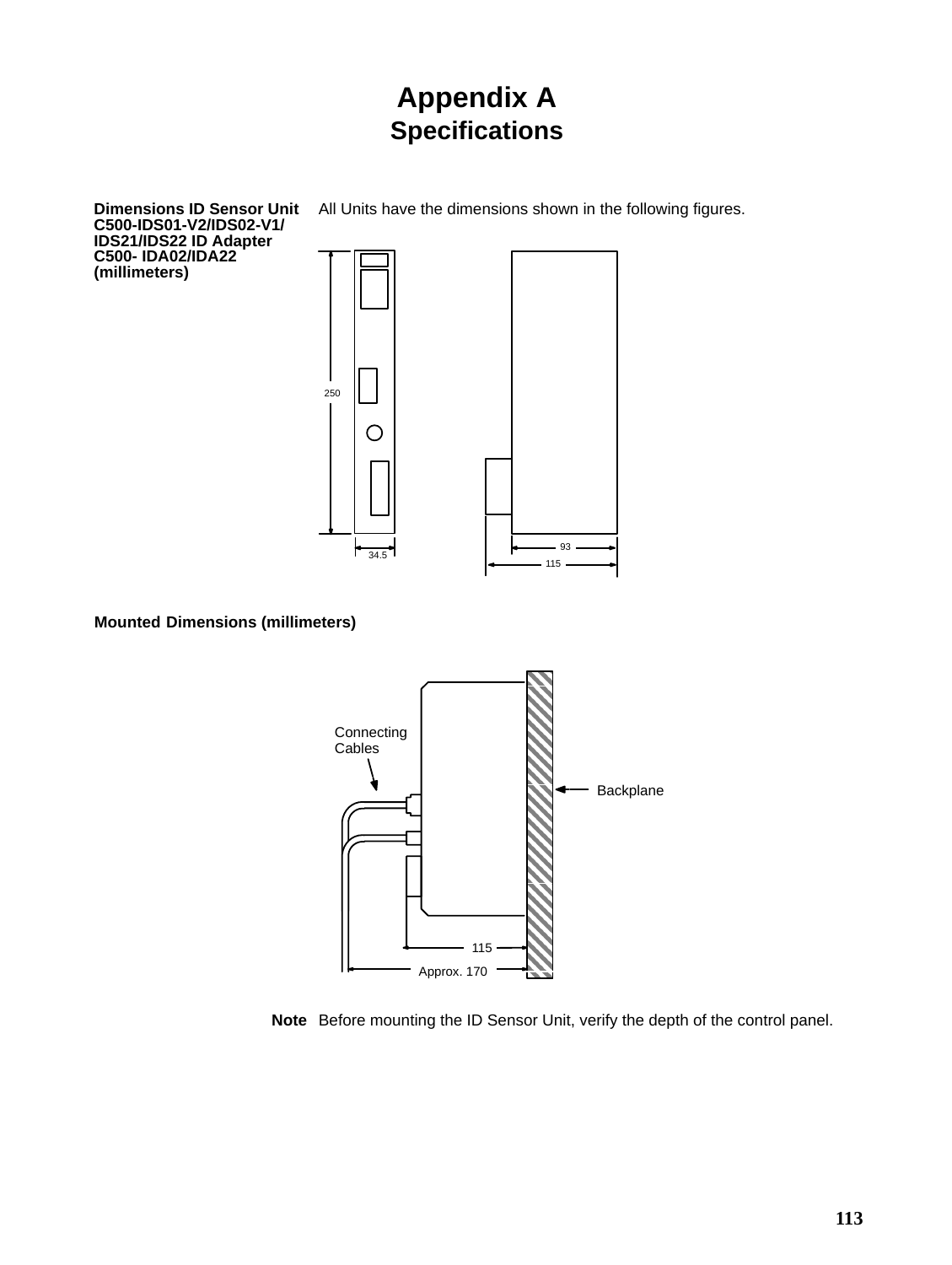#### **ID Sensor Unit Specifications**

**Ratings All ratings conform to those of C-series Programmable Controllers.** 

#### **Characteristics**

| <b>Item</b>                                        | <b>Specifications</b>                                                                                                                                                                                                                                                                                                                                                                                                                                 |
|----------------------------------------------------|-------------------------------------------------------------------------------------------------------------------------------------------------------------------------------------------------------------------------------------------------------------------------------------------------------------------------------------------------------------------------------------------------------------------------------------------------------|
| <b>Communication Control Procedure</b>             | Interactive                                                                                                                                                                                                                                                                                                                                                                                                                                           |
| Number of Read/Write Heads<br>(Antennas) connected | One per ID Sensor Unit                                                                                                                                                                                                                                                                                                                                                                                                                                |
| Data Carrier                                       | C500-IDS01-V2/IDS02-V1:V600-series Data Carrier<br>C500-IDS21/IDS22:<br>V620-series Data Carrier                                                                                                                                                                                                                                                                                                                                                      |
| Commands                                           | Read, Write, Auto Read, Auto Write, Clear-all, and Auto Read/Write Abort, and<br>Data Management (C500-IDS01-V2/C500-IDS02-V1 only)                                                                                                                                                                                                                                                                                                                   |
| Data transferable per instruction                  | Up to 251 words (502 bytes) can be transferred with WRIT(87/191) and<br>READ(88/190) (see note 1).                                                                                                                                                                                                                                                                                                                                                    |
| Diagnostic functions                               | • CPU watchdog timer<br>• Communication errors<br>Seven communication errors identify causes of errors that have occurred<br>during communication between the Data Carrier and the ID Sensor Unit. (i.e.<br>Data Carrier missing, communication error)<br>$\bullet$ Error log<br>The error log function allows communication errors to be displayed in<br>statistical form or in order of occurrence. Errors are retained by the backup<br>capacitor. |
| Monitoring functions                               | The following monitoring functions are available when the ID Sensor Unit is<br>connected to a Handheld Programming Console. (Use the key sheet provided<br>with the ID Sensor Unit.) (Cable length: 4 m max.)<br>Read (1 byte)<br>Step Write (1 byte)<br><b>Continuous Write</b><br>Test<br>Error Log                                                                                                                                                 |
| Memory backup                                      | Error information is backed up by a capacitor for 15 days (at $25^{\circ}$ C; see note 2).                                                                                                                                                                                                                                                                                                                                                            |
| Number of words required                           | 2 words when using WRIT(87/191) and READ(88/190)<br>4 words when not using WRIT(87/191) or READ(88/190)                                                                                                                                                                                                                                                                                                                                               |
| Internal current consumption                       | 400 mA max, at 5 VDC.                                                                                                                                                                                                                                                                                                                                                                                                                                 |
| External current supply                            | 250 mA min. at 24 V DC±10% (to drive R/W Head or R/W Antenna)                                                                                                                                                                                                                                                                                                                                                                                         |
| <b>Dimensions</b>                                  | 34.5 (W) x 250 (H) x 93 (D) mm                                                                                                                                                                                                                                                                                                                                                                                                                        |
| Weight                                             | 700 g max.                                                                                                                                                                                                                                                                                                                                                                                                                                            |

**Note** 1. WRIT(87/191) and READ(88/190) are actually capable of transferring 255 words, but, as 4 words are used for command codes, in practice only 251 words are available for data transfer.

2. The error information stored in the memory of the ID Sensor Unit is retained by a built-in backup capacitor for 15 days at an ambient temperature of 25°C. As shown in the following diagram, the duration of the backup shortens as the temperature rises.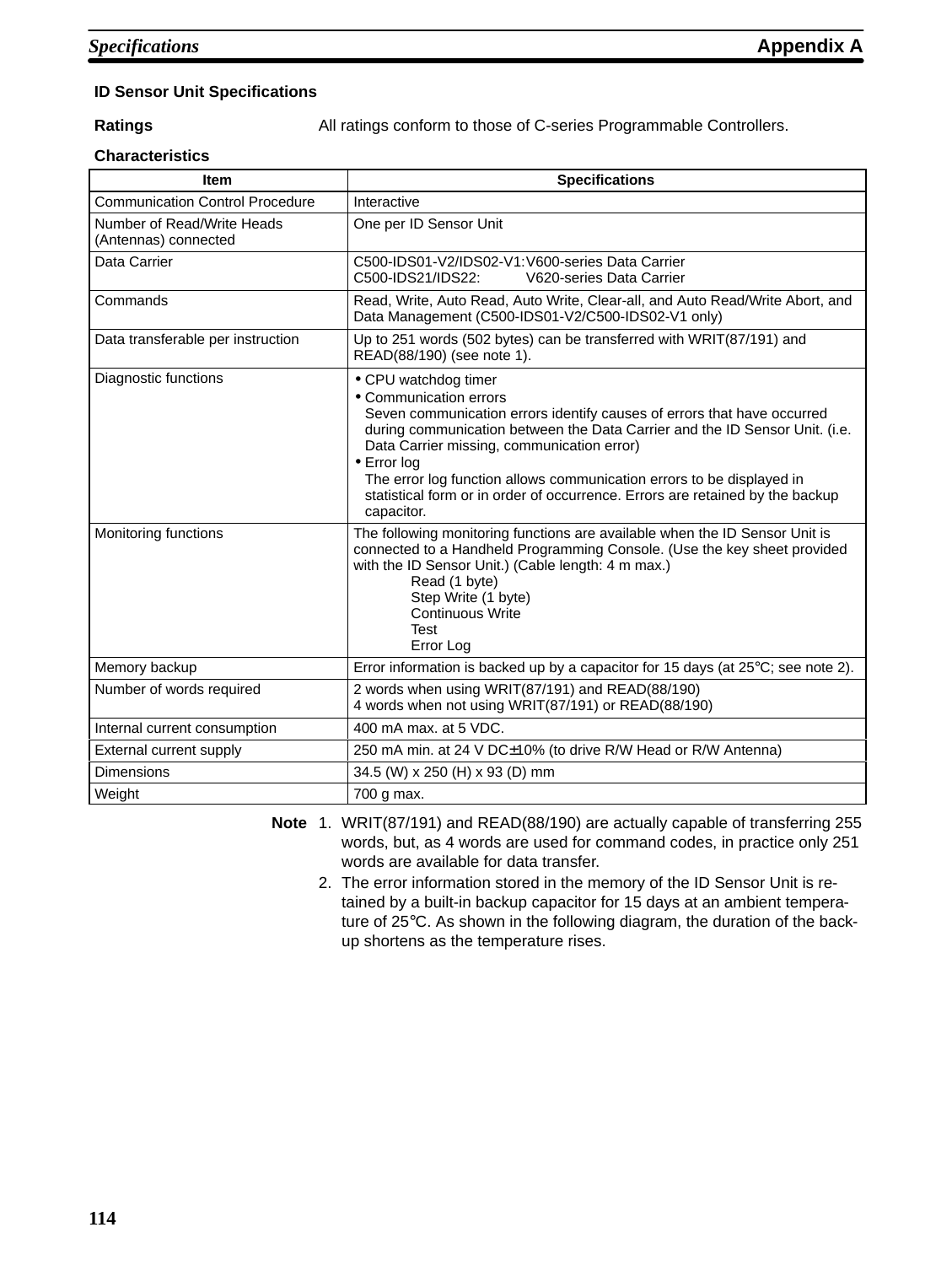

### **Internal Circuit Block for ID Sensor Units C500-IDS01-V2/IDS21**



#### **C500-IDS02-V1/IDS22**



- **Note** 1. The common memory is read from and written to by the WRIT(87/191) and READ(88/190) instructions.
	- 2. I/O word data is read from and written to by MOV, etc.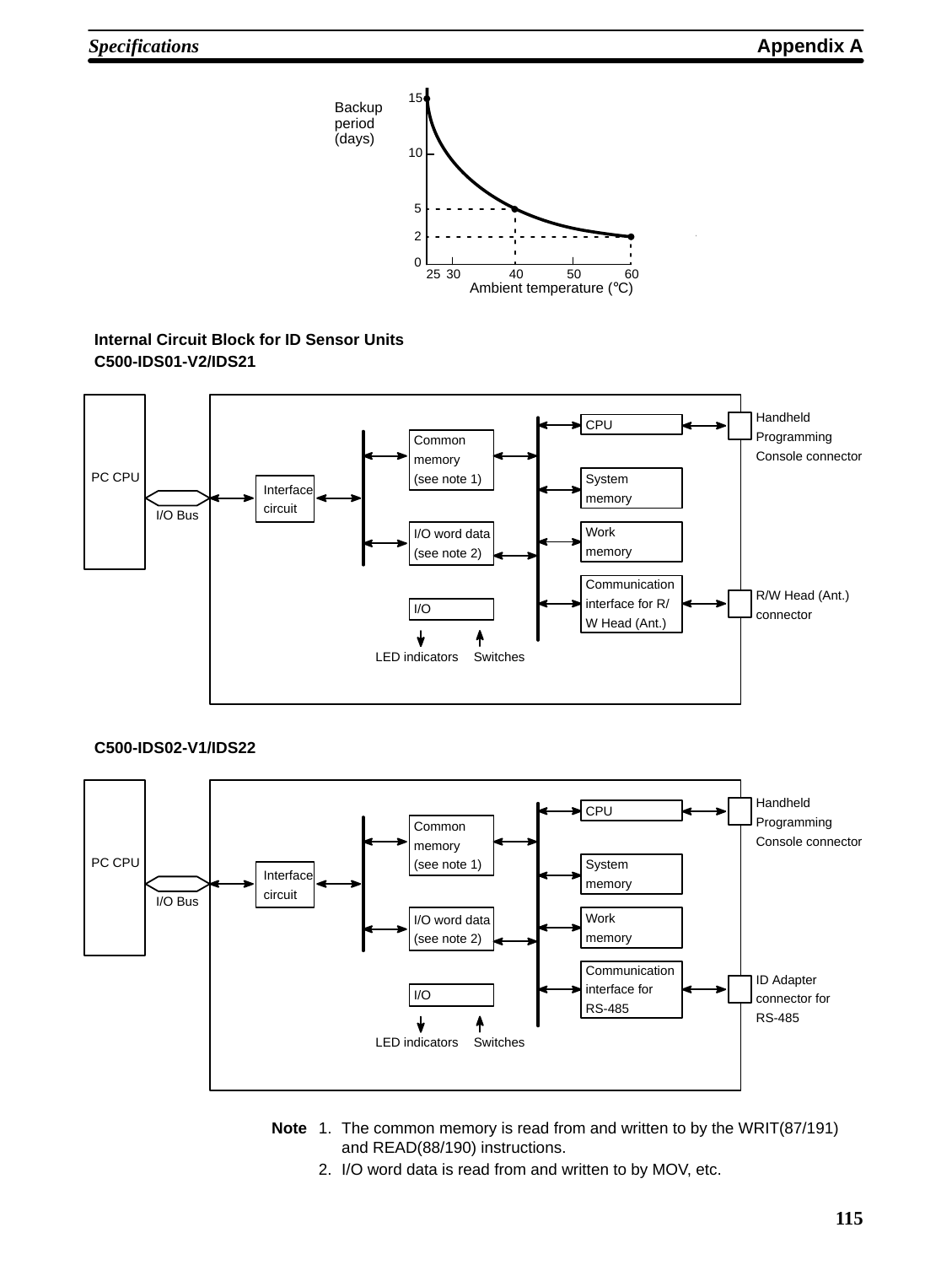#### **Internal Circuit Block for ID Adapters C500-IDA02/IDA22**



#### **ID Adapter Specifications**

Ratings **Ratings All ratings conform to those of all C-series Programmable Controllers.** 

#### **Characteristics**

| Item                         | <b>Specifications</b>          |
|------------------------------|--------------------------------|
| Number of words occupied     | No I/O word is occupied        |
| Power for external supply    | 24 V DC±10% 450 mA min.        |
| Internal current consumption | 5 VDC is not consumed          |
| <b>Dimensions</b>            | 34.5 (W) x 250 (H) x 93 (D) mm |
| Weight                       | 550 g max.                     |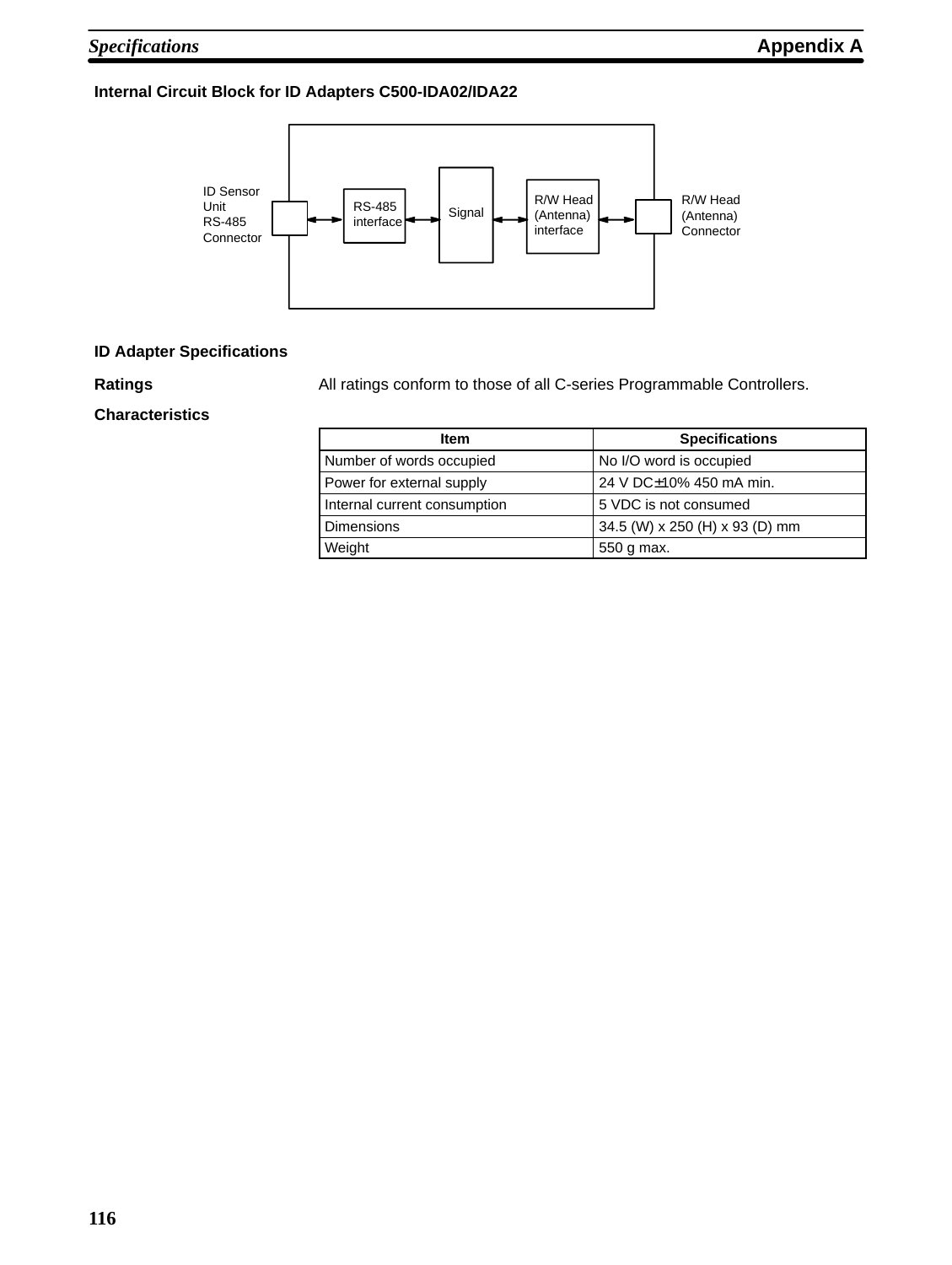# **Appendix B Standard Models**

| <b>Name</b>                                                   | <b>Model Number</b>                  |
|---------------------------------------------------------------|--------------------------------------|
| Electromagnetic Induction ID Sensor Unit                      | C500-IDS01-V2                        |
| Electromagnetic Induction ID Sensor Unit (long-distance type) | C500-IDS02-V1                        |
| Microwave ID Sensor Unit                                      | C500-IDS21                           |
| Microwave ID Sensor Unit (long-distance type)                 | C500-IDS22                           |
| ID Adapter (for IDS02-V1)                                     | C500-IDA02                           |
| ID Adapter (for IDS22)                                        | C500-IDA22                           |
| Handheld Programming Console                                  | C200H-PRO27-E                        |
| Connecting Cable (2 m) (See note)                             | C <sub>200</sub> H-C <sub>N222</sub> |
| Connecting Cable (4 m) (See note)                             | C200H-CN422                          |

**Note** The cable connects the Handheld Programming Console to the ID Sensor Unit.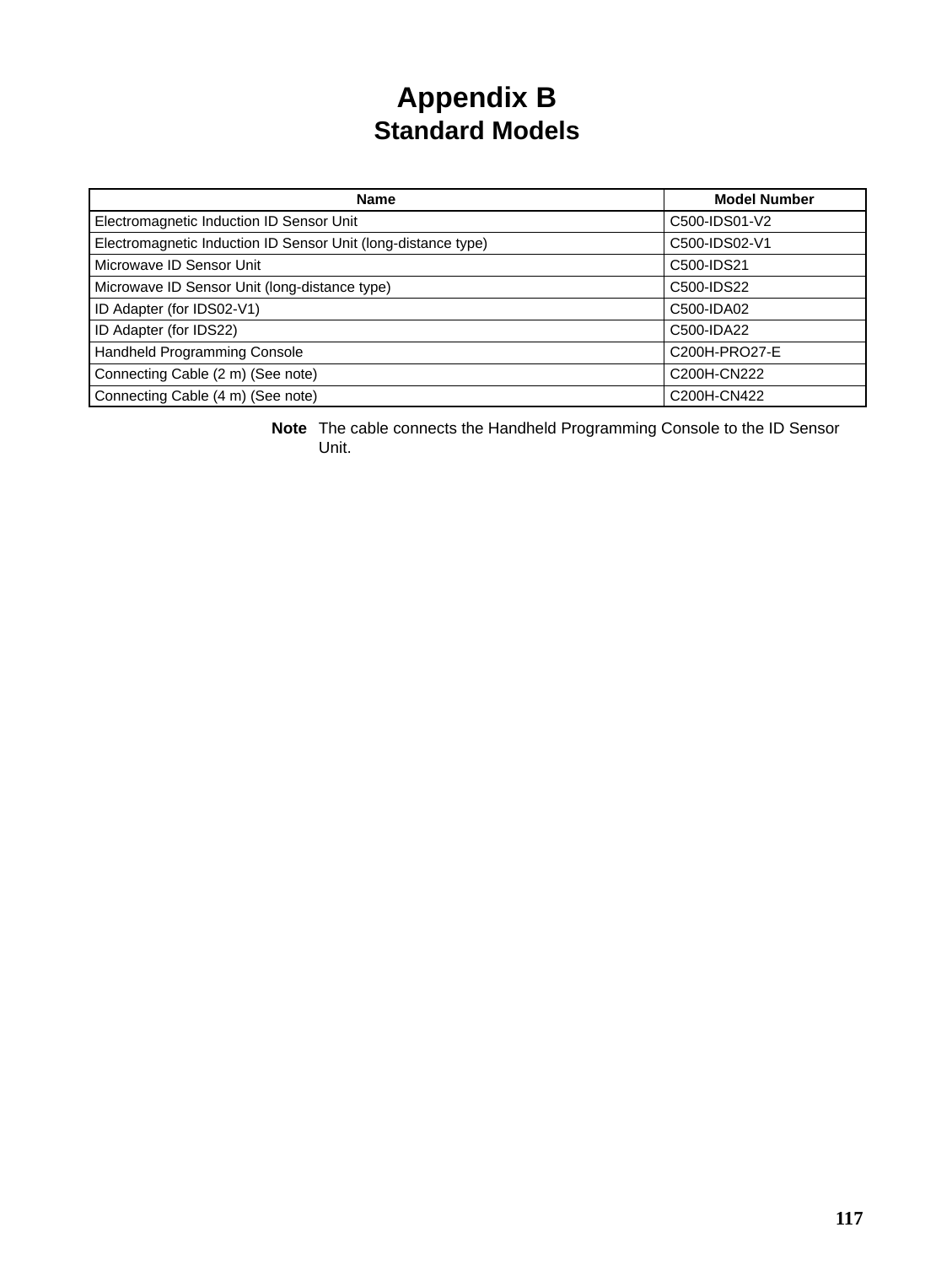# **Appendix C ASCII Conversions**

This appendix gives data conversions for ASCII characters. The decimal, binary and hexadecimal equivalents are given.

## **Extended ASCII to Binary and Hexadecimal**

The following table gives the conversions for the standard ASCII character set to both binary and hexadecimal. In the Programmable Controller, all ASCII data is stored in it's hexadecimal equivalent.

|            | Bits 0 to 3    | Bits 4 to 7                 |                                    |              |                             |                        |                |                     |               |                   |                                         |               |                    |
|------------|----------------|-----------------------------|------------------------------------|--------------|-----------------------------|------------------------|----------------|---------------------|---------------|-------------------|-----------------------------------------|---------------|--------------------|
| <b>BIN</b> |                | 0010                        | 0011                               | 0100         | 0101                        | 0110                   | 0111           | 1010                | 1011          | 1100              | 1101                                    | 1110          | 1111               |
|            | <b>HEX</b>     | $\mathbf{2}$                | 3                                  | 4            | 5                           | 6                      | $\overline{7}$ | A                   | B             | C                 | D                                       | E             | F                  |
| 0000       | $\bf{0}$       | Space                       | Ø                                  | ê)           | P                           | $\ddot{\phantom{a}}$ . | p              |                     |               | ୍ର                | $\bullet\bullet\bullet$<br>$\cdots$<br> | Ċ.            | Ð                  |
| 0001       | 1              | $\vdots$                    | 1                                  | Ĥ            | Q                           | a                      | q              | m                   | Ŧ             | ÷                 | £,                                      | ā             | Ċ,                 |
| 0010       | $\overline{2}$ | $\ddot{\mathbf{u}}$         | $\overline{2}$                     | E            | R                           | Ь                      | ۲              | r                   | $\mathcal{A}$ | ्                 | $\mathcal{P}$                           | ß             | 0                  |
| 0011       | 3              | ŧ                           | 3                                  | C            | S                           | Ċ,                     | S.             |                     | Ŷ,            | *****<br>Ŧ        | E                                       | Ś.            | <b>SALE</b>        |
| 0100       | 4              | \$                          | 4                                  | D            | $\equiv$                    | d                      | ŧ.             | ٠.                  | I             | ļ.                | Þ                                       | Ħ             | $\Omega$           |
| 0101       | 5              | X                           | ្ម                                 | :…<br>Ŀ.     | U                           | e                      | u              | $\ddot{\mathbf{u}}$ | 才             | ÷                 | $\Box$                                  | S             | $\cdot$ .<br>u     |
| 0110       | 6              | g,                          | 6                                  | F            | Ų                           | Ŧ                      | Ų              | Ŗ                   | j)            | $\cdots$<br>      | E                                       | Ø             | E                  |
| 0111       | $\overline{7}$ | $\ddot{ }$                  | 7                                  | G            | W                           | 9                      | ارا            | Ŧ                   | ŧ             | F                 | <br>ņ                                   | q             | $\overline{\rm H}$ |
| 1000       | 8              | $\zeta$                     | ្ម                                 | H            | Χ                           | h                      | $\mathcal{A}$  | Â                   | Ð             | Ż                 | IJ                                      | $\mathcal{F}$ | <br>$\mathcal{A}$  |
| 1001       | 9              | Ĵ.                          | ្មា                                | I            | 부                           | $\dot{1}$              | ¥              | ÷                   | ं!            | Ĵ                 | jb.                                     | $\cdot$ :     | 耳                  |
| 1010       | A              | $\mathcal{A}$               | $\ddot{\phantom{a}}$<br>$\ddot{a}$ | J            | 2                           | đ                      | z              | $\mathbb{I}$        | $\Box$        | Ĥ                 | Þ                                       | i             | Ŧ                  |
| 1011       | B              | ÷                           | $\ddot{\phantom{a}}$<br>Þ.         | K            | $\overline{L}$              | k                      | $\epsilon$     | Å                   | ÿ             | t                 | $\Box$                                  | $\ddot{\chi}$ | F                  |
| 1100       | C              | ÷                           | $\zeta$                            | $\mathbf{L}$ | ¥                           | l                      | $\vdots$       | Þ                   | E)            | ņ                 | ņ                                       | ¢             | P                  |
| 1101       | D              | Ü                           | <br>                               | M            | J                           | m                      | $\frac{1}{2}$  | Ü                   | R             | $\gamma_{\rm{r}}$ | $\bullet\bullet$<br>$\mathcal{L}$       | $\frac{1}{2}$ | $\cdot$<br>        |
| 1110       | Е              | $\mathbf{H}$                | $\mathcal{L}$                      | N            | $\mathcal{L}_{\mathcal{M}}$ | n                      | ÷              | m                   | t             | 市                 | $\cdot$                                 | <br>ñ         |                    |
| 1111       | F              | $\mathcal{L}^{\mathcal{L}}$ | ्र                                 | Ū            |                             | Ō                      | ÷              | ₩                   | V             | Ę                 | $\mathbf{H}$                            | Ö             | ÷                  |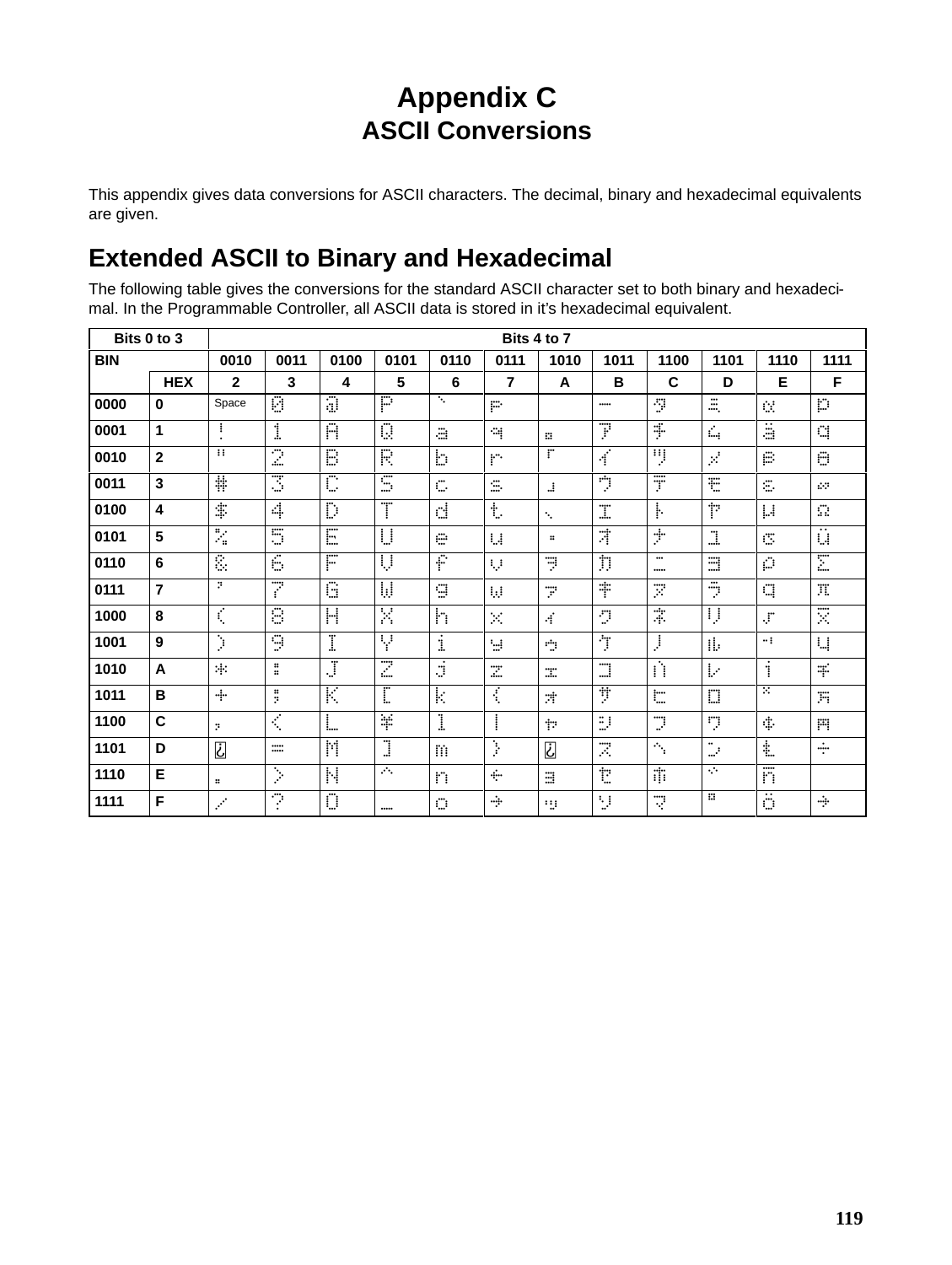## **ASCII to Decimal**

The following table gives the decimal equivalents of the range of English language ASCII characters. The Programmable Controller stores ASCII data in hexadecimal form. Care should be taken when inputting ASCII data in equivalent forms.

| <b>ASCII</b>                              | <b>Decimal</b> | <b>ASCII</b>   | <b>Decimal</b> | <b>ASCII</b> | <b>Decimal</b> | <b>ASCII</b>          | <b>Decimal</b> | <b>ASCII</b> | <b>Decimal</b> | <b>ASCII</b> | <b>Decimal</b> |
|-------------------------------------------|----------------|----------------|----------------|--------------|----------------|-----------------------|----------------|--------------|----------------|--------------|----------------|
| Space                                     | 32             | $\Omega$       | 48             | @            | 64             | P                     | 80             | $\epsilon$   | 96             | p            | 112            |
|                                           | 33             |                | 49             | A            | 65             | Q                     | 81             | a            | 97             | q            | 113            |
| ,,                                        | 34             | $\overline{2}$ | 50             | B            | 66             | R.                    | 82             | b            | 98             | r            | 114            |
| $\#$                                      | 35             | 3              | 51             | C            | 67             | S                     | 83             | C            | 99             | s            | 115            |
| $\, \, \raisebox{12pt}{$\scriptstyle \$}$ | 36             | $\overline{4}$ | 52             | D            | 68             | $\overline{1}$        | 84             | d            | 100            | $\mathbf{t}$ | 116            |
| $\%$                                      | 37             | 5              | 53             | E            | 69             | U                     | 85             | e            | 101            | u            | 117            |
| $\&$                                      | 38             | 6              | 54             | F            | 70             | $\vee$                | 86             | $\mathbf f$  | 102            | $\mathsf{v}$ | 118            |
| $\overline{\phantom{a}}$                  | 39             | $\overline{7}$ | 55             | G            | 71             | W                     | 87             | g            | 103            | W            | 119            |
|                                           | 40             | 8              | 56             | H.           | 72             | X                     | 88             | h.           | 104            | X            | 120            |
|                                           | 41             | 9              | 57             |              | 73             | Y                     | 89             |              | 105            | y            | 121            |
| $\star$                                   | 42             |                | 58             | J            | 74             | Z                     | 90             |              | 106            | Z            | 122            |
| $\ddot{}$                                 | 43             | $\cdot$        | 59             | Κ            | 75             |                       | 91             | k            | 107            |              | 123            |
|                                           | 44             | $\prec$        | 60             |              | 76             |                       | 92             |              | 108            |              | 124            |
|                                           | 45             | $=$            | 61             | M            | 77             |                       | 93             | m            | 109            |              | 125            |
|                                           | 46             | >              | 62             | N            | 78             | $\boldsymbol{\wedge}$ | 94             | n            | 110            | «            | 126            |
| $\prime$                                  | 47             | ?              | 63             | O            | 79             |                       | 95             | $\circ$      | 111            | $\tilde{}$   | 127            |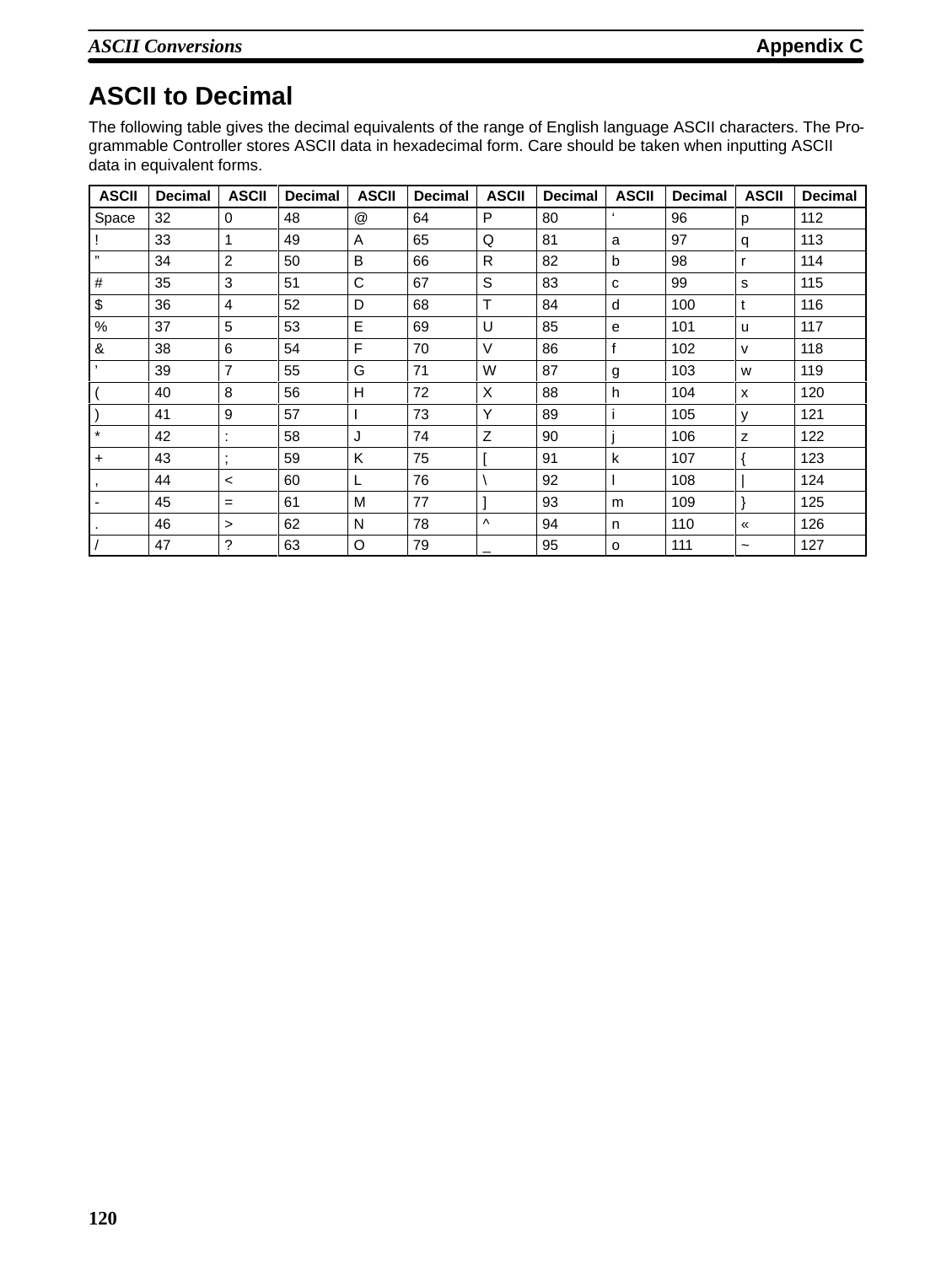# **Glossary**

| <b>ASCII code</b>         | [A(merican) S(tandard) C(ode for) I(nformation) I(nterchange)] A standard<br>computer code used to facilitate the interchange of information among vari-<br>ous types of data-processing equipment.                                                                                                                                                                                                           |
|---------------------------|---------------------------------------------------------------------------------------------------------------------------------------------------------------------------------------------------------------------------------------------------------------------------------------------------------------------------------------------------------------------------------------------------------------|
| <b>Backplane</b>          | A base to which Units are mounted to form a Rack. Backplanes provide a<br>series of connectors for these Units along with wiring to connect them to the<br>CPU and Power Supply. Backplanes also provide connectors used for con-<br>nection to other Backplanes. In some Systems, different Backplanes are<br>used for different Racks; in other Systems, Racks differ only by the Units<br>mounted to them. |
| backup                    | A copy of existing data which is valuable if the original data is accidentally<br>erased.                                                                                                                                                                                                                                                                                                                     |
| bit                       | The smallest piece of information that can be represented on a computer. A<br>bit has the value of either zero or one, corresponding to the electrical signals<br>ON and OFF. A bit is one binary digit.                                                                                                                                                                                                      |
| central processing unit   | A device that is capable of storing a program and data, and executing the set<br>of instructions contained in the program. In a PC System, the central pro-<br>cessing unit executes the program, processes I/O signals, communicates<br>with external devices, etc.                                                                                                                                          |
| center displacement       | In this manual, center displacement refers to the degree of misalignment of<br>the center points of the Data Carrier and the Read/Write Head at which data<br>communication is still possible.                                                                                                                                                                                                                |
| <b>CPU</b>                | An acronym for central processing unit.                                                                                                                                                                                                                                                                                                                                                                       |
| <b>CPU Backplane</b>      | A Backplane used to create a CPU Rack.                                                                                                                                                                                                                                                                                                                                                                        |
| <b>CPU Rack</b>           | Part of a Rack PC, the CPU Rack contains the CPU, a Power Supply, and<br>other Units.                                                                                                                                                                                                                                                                                                                         |
| <b>Expansion I/O Unit</b> | An I/O Unit for a Package-type PC that provides more I/O points to the PC.                                                                                                                                                                                                                                                                                                                                    |
| flag                      | A bit that is turned ON and OFF automatically by the system in order to pro-<br>vide status information.                                                                                                                                                                                                                                                                                                      |
| hexadecimal               | A number system used to represent numbers in base 16 with digits<br>0,1,29, A,BF.                                                                                                                                                                                                                                                                                                                             |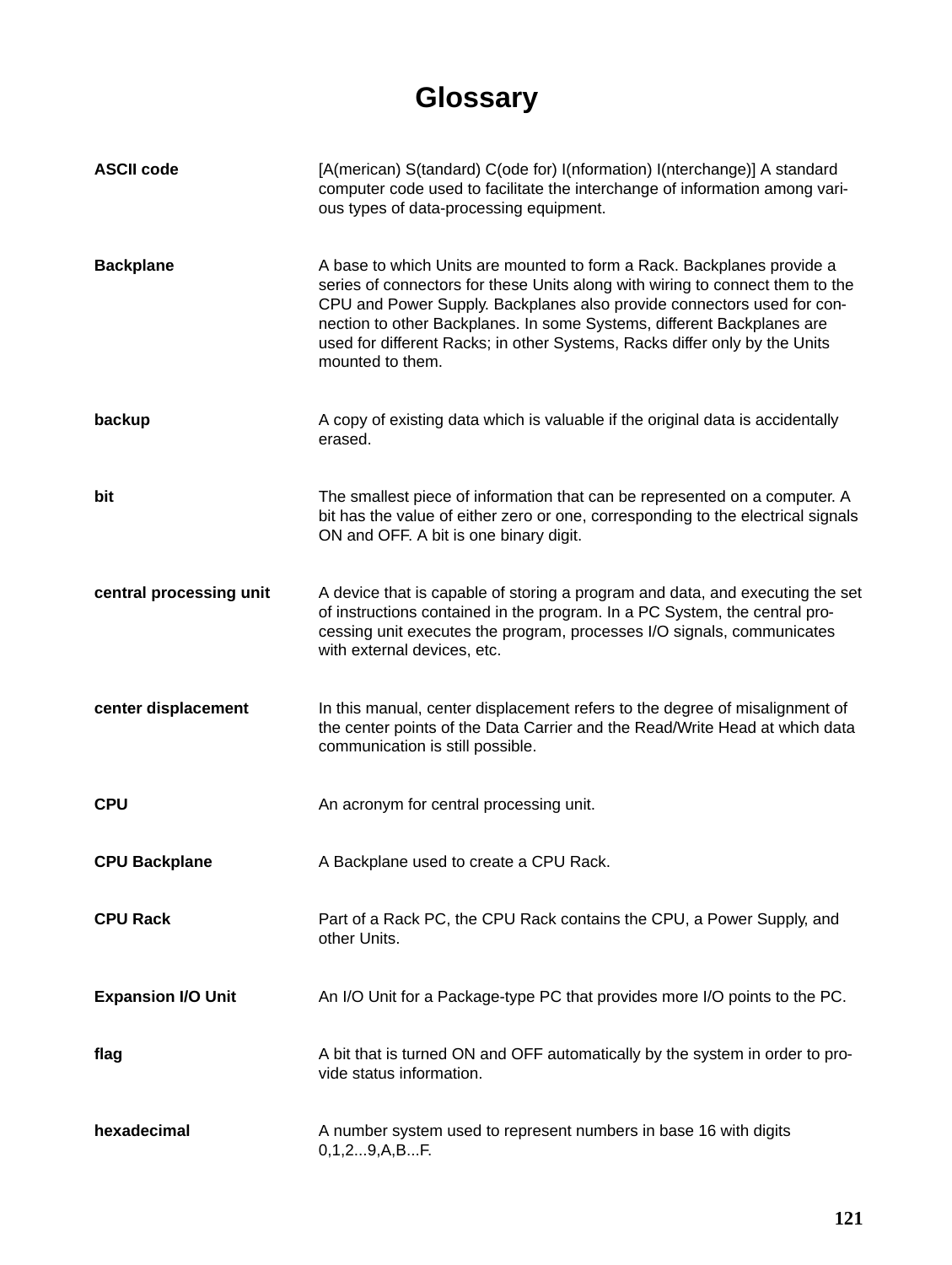| <b>Glossary</b>                |                                                                                                                                                                                                                                                                                                                                                                                                                                          |  |  |  |  |
|--------------------------------|------------------------------------------------------------------------------------------------------------------------------------------------------------------------------------------------------------------------------------------------------------------------------------------------------------------------------------------------------------------------------------------------------------------------------------------|--|--|--|--|
| Intelligent I/O Unit           | A Unit, such as an ASCII Unit or Ladder Program I/O Unit, that is equipped<br>with its own CPU and can be programmed.                                                                                                                                                                                                                                                                                                                    |  |  |  |  |
| I/O devices                    | The devices which are connected to the terminals on I/O Units, Special I/O<br>Units, or Intelligent I/O Units. I/O devices may be part of the Control System if<br>they function to help control other devices, or they may be part of the con-<br>trolled system if they interact directly with it.                                                                                                                                     |  |  |  |  |
| I/O Unit                       | The most basic type of Unit mounted to a Backplane. I/O Units include Input<br>Units and Output Units, each of which is available in a range of specifica-<br>tions. I/O Units do not include Special I/O Units, Link Units, etc.                                                                                                                                                                                                        |  |  |  |  |
| <b>PC</b>                      | An acronym for Programmable Controller.                                                                                                                                                                                                                                                                                                                                                                                                  |  |  |  |  |
| <b>Power Supply</b>            | A Unit that mounts to a Backplane in a Rack PC. It provides power at the<br>voltage required by the other Units on the Rack.                                                                                                                                                                                                                                                                                                             |  |  |  |  |
| <b>Programmable Controller</b> | A small, computer-like device that can control peripheral equipment, such as<br>an electric door or quality control devices, based on programming and pe-<br>ripheral input devices. Any process that can be controlled using electrical<br>signals can be controlled by a PC. PCs can be used independently or net-<br>worked together into a system to control more complex operations.                                                |  |  |  |  |
| register/registered            | Storing text and graphics in the RAM/ROM card from a personal computer or<br>the ASCII Unit. Graphics that have been written to the RAM/ROM card are<br>referred to as registered messages.                                                                                                                                                                                                                                              |  |  |  |  |
| <b>Remote I/O Slave Rack</b>   | A Backplane to which is mounted a Remote I/O Slave Unit. This Rack can be<br>located a considerable distance from the CPU Rack, with the only connection<br>being a cable connecting the Slave to a Remote I/O Master Unit mounted on<br>the CPU Rack or on an Expansion I/O Rack.                                                                                                                                                       |  |  |  |  |
| <b>Remote I/O Slave Unit</b>   | A Remote I/O Unit that is accessed through a Remote I/O Master Unit.                                                                                                                                                                                                                                                                                                                                                                     |  |  |  |  |
| Remote I/O Unit                | A Unit that extends the distance an Expansion I/O Rack can be from the<br>CPU.                                                                                                                                                                                                                                                                                                                                                           |  |  |  |  |
| RS-485 interface               | An industry standard connector for serial communications.                                                                                                                                                                                                                                                                                                                                                                                |  |  |  |  |
| scan time                      | The time the PC requires to perform internal operations such as resetting the<br>watchdog timer, reading the program, receiving input data, sending output<br>data, and executing instructions. Scan time is monitored by the watchdog<br>timer within the PC. If scan time takes longer than specified, an error mes-<br>sage may be generated, or the CPU may stop. Scan times differ according to<br>the configuration of the system. |  |  |  |  |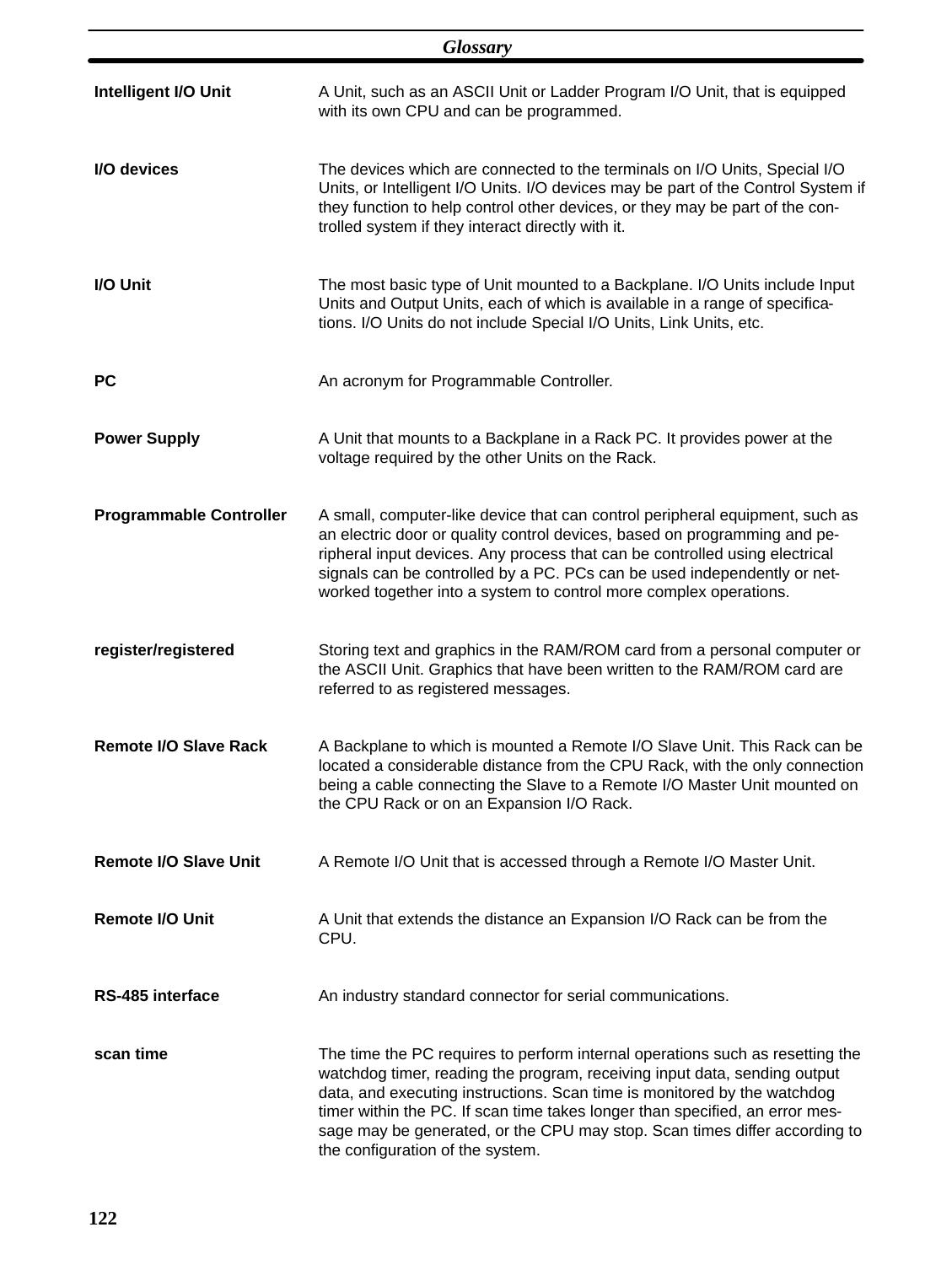| <b>Glossary</b>         |                                                                                                                                                                                                                                                                                                                                         |  |  |  |
|-------------------------|-----------------------------------------------------------------------------------------------------------------------------------------------------------------------------------------------------------------------------------------------------------------------------------------------------------------------------------------|--|--|--|
| <b>Special I/O Unit</b> | A dedicated Unit that is designed for a specific purpose. Special I/O Units<br>include Position Control Units, High-speed Counters, Analog I/O Units, etc.                                                                                                                                                                              |  |  |  |
| system configuration    | The arrangement in which Units in a System are connected. This term refers<br>to the arrangement and wiring of all the devices needed to compose the Sys-<br>tem. In OMRON terminology, "system configuration" describes the arrange-<br>ment and connection of the Units comprising a Control System that includes<br>one or more PCs. |  |  |  |
| Unit                    | In OMRON PC terminology, the word Unit is capitalized to indicate any prod-<br>uct sold for a PC System. Though most of the names of these products in-<br>clude the word Unit, this is not always so; for example, a Remote Terminal is<br>referred to as a Unit. Context generally makes the meaning of this word<br>clear.           |  |  |  |
| word                    | In digital circuits, a group of bits. Usually a word consists of four, eight, or<br>sixteen bits. In C-series PCs, a word consists of sixteen bits. Words can be<br>used to store data, or they can be used for I/O.                                                                                                                    |  |  |  |
| work bits               | Bits in the IR area that are not being used for input or output. These bits can<br>be used in the program in any way desired.                                                                                                                                                                                                           |  |  |  |
| write protection        | Write protection is a means of ensuring that specified information written to<br>the Data Carrier cannot be altered or erased.                                                                                                                                                                                                          |  |  |  |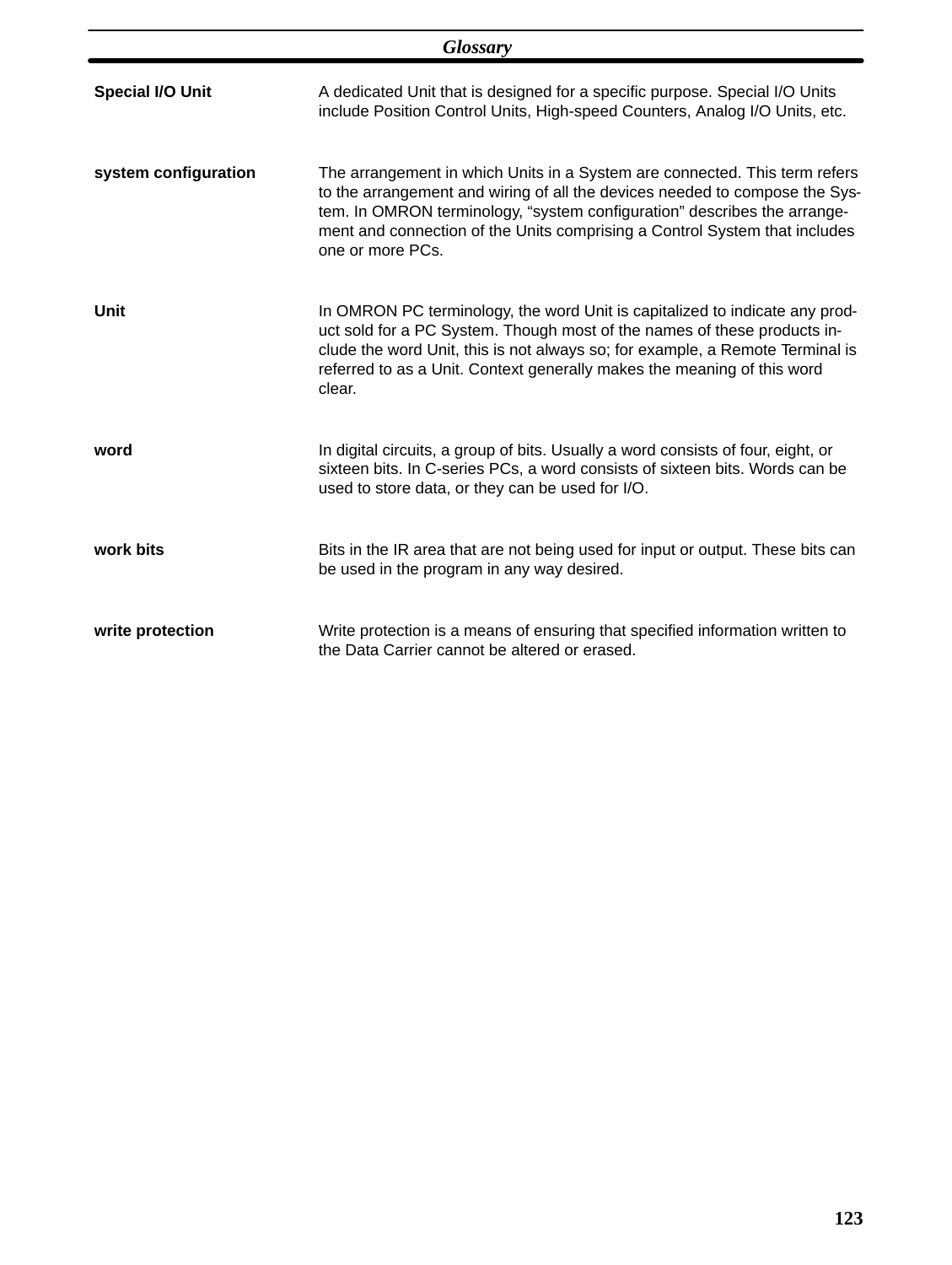### **Index**

# **Numbers**

4 CH, front panel indicator,

# **A–B**

address page number, changing, inputting, setting,

address/data settings,

Addresses, setting,

applications, precautions,

ASCII code, , , Auto Read command, Auto Read/Write Abort command, Auto Write, Clear-all command,

Basic Assurance Test (BAT),

bit allocation four-word setting, two-word setting,

buzzer,

# **C**

cable, RS–485, checklist, circuit blocks, internal, coefficient, command processing time, , commands, common memory, communication commands, , Auto Read, program example (two-word setting), timing diagrams, Auto Read/Write Abort, Auto Write, program example (two-word setting), timing diagram, Calculate and Write operations for Check Code, program example (two-word setting), Clear-all, program example (two-word setting), Collate operation for Check Code, program example (two- word setting), MOV (read), program example (four-word setting), MOV (write), program example (four-word setting), number of Overwrite operations check, program example (two-word setting),

Read, program example (two-word setting), timing diagrams, Read and Write combinations, program example (two-word setting), Write, program example (two-word setting), timing diagram, writing to the Data Carrier, compatibility, V600/620 ID Controllers,

components and indicators,

continuous write,

CPU, , , , , communication with, Intelligent I/O Read/Write availability, operation status, reading from the Data Carrier, , writing to the Data Carrier, ,

### **D**

Data Carrier address page numbers, position,

Data Carrier life,

Data Carrier memory,

Data Carrier moving speed,

data processing four-word setting, , two-word setting,

data setting,

date of production Clear-all command, registration,

dedicated commands,

diagnostic flow charts,

differences, ID Sensor Units,

differentiation instruction,

dimensions ID Adapters, ID Sensors, mounted ID Sensor/ID Adapter,

DIP switch setting,

DIP switches,

### **E**

English/Japanese selection, ERROR, front panel indicator, error, newest information,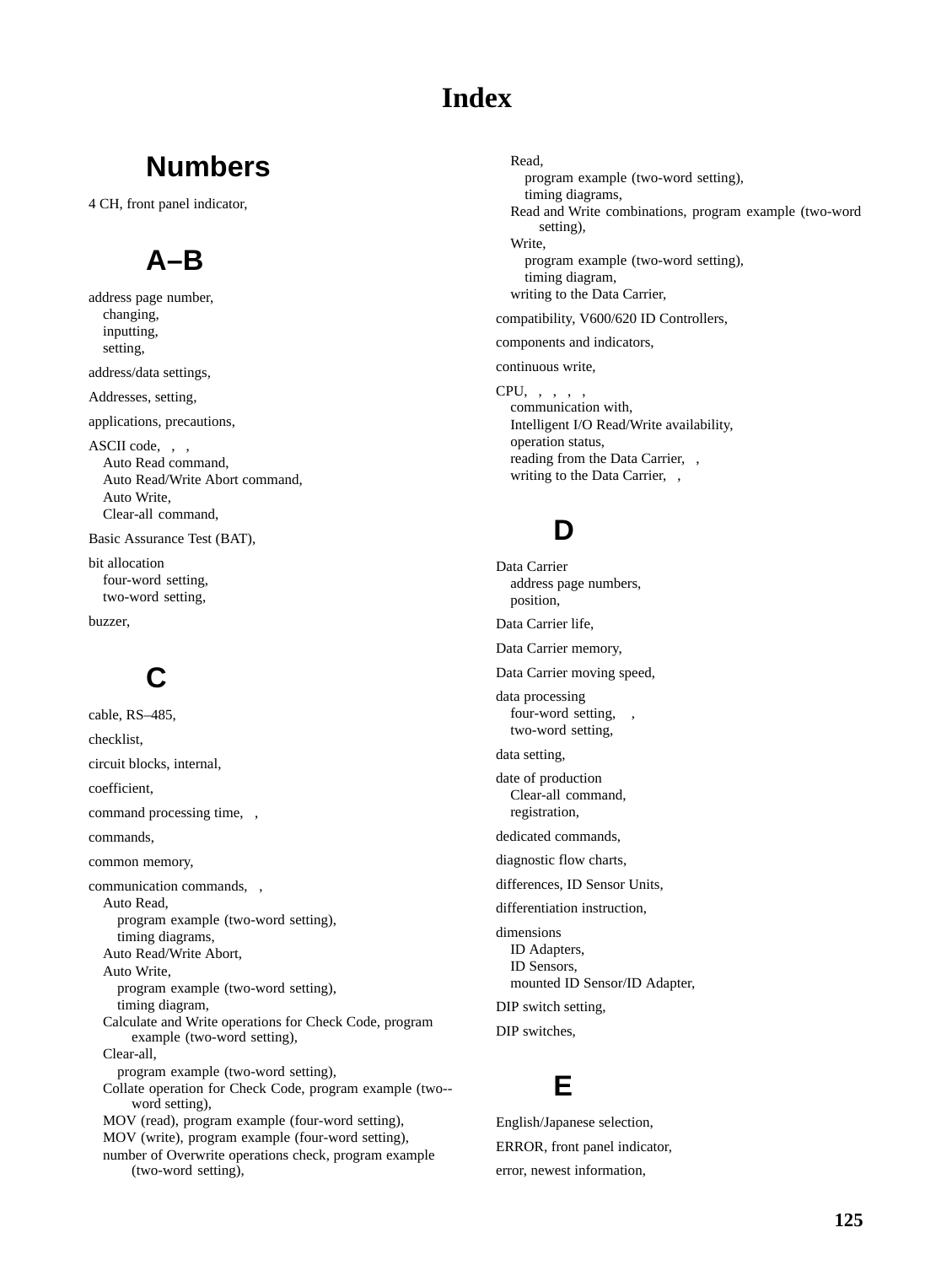#### *Index*

error information, storage, ,

#### ERROR LED,

error log display,

errors, , , error codes, error flags, reading from the Data Carrier,

### **F–H**

flag functions four-word setting, , two-word setting,

flag operation four-word setting, two-word setting,

Glossary,

Hexadecimal, Auto Read command, Auto Write, Read command, Write command,

humidity,

# **I**

ID Adapter, front panel C500–IDA02/IDA22, ID Sensor system C500-IDS21, C500-IDS01-V2, C500-IDS02-V1, C500-IDS22, description, differences between electromagnetic induction and microwave types, ID Sensor Unit Front panel C500IDS-01-V2/21, Front panel C500-IDS02-V1/22, modes, replacement, indicator panel removing, replacing, indicators and components, installation, precautions, Intelligent I/O Read/Write, availability, DIP switch settings, Intelligent I/O Read/Write Instruction, RESET switch, Intelligent I/O Read/Write Instructions availability, user program, internal circuit blocks,

### **J–L**

JOB function, language of display, long-range ID Sensor,

### **M**

maintenance, malfunction, checklist, Mean Cycle Between Failures, , monitor modes, MONITOR, functions and operation, monitor test, monitoring, address/data setting, addresses, setting, data setting, READ, , start and end addresses, selecting, system configuration, TEST, WRITE 1, WRITE 2, MOV, availability,

### **N–O**

newest error information, , clearing, newest error information key, operating environment, precautions,

### **P**

periodic maintenance, power supply, 24 VDC, front panel, front panel, ID Adapter, precautions, applications, general, operating environment, safety, program examples two-word setting, Write, Auto Write, and Clear-all, Programmable Controller, compatibility, connection to, data processing, four-word setting, data processing, two-word setting, I/O response time, number of words, timing, user program,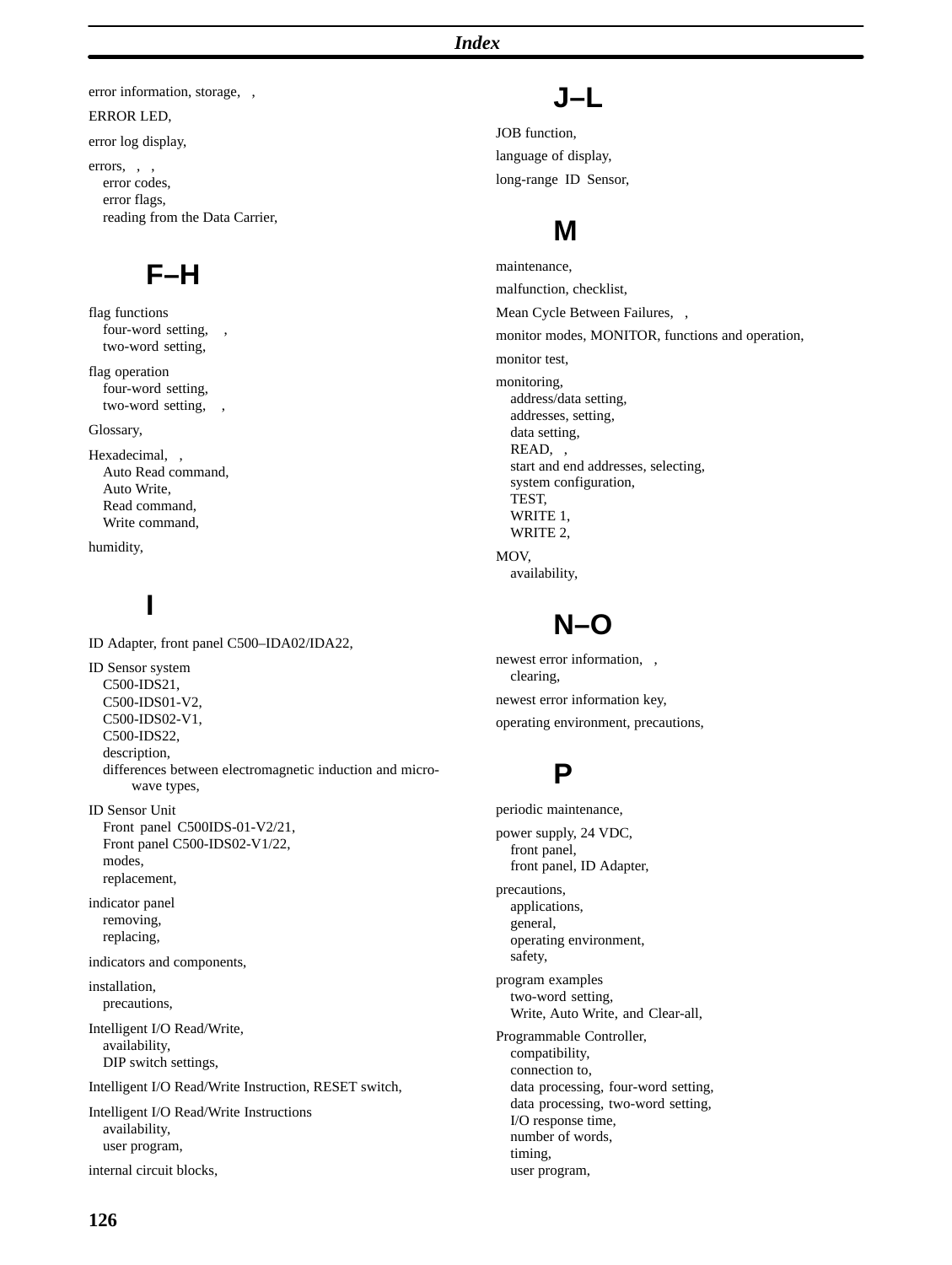programming program examples, writing data, timing diagrams,

Programming Console connecting, key layout, key sheet, mode selector switch, mode setting, modes MONITOR, PROGRAM, RUN, **MONITOR** initial display, RESET display,

# **R**

R/W Head, position,

ratings,

READ(88) availability, DIP Switch settings,

Read/Write Antenna, Read/Write Head, differences,

Remote I/O Communication Time,

Remote I/O Slave Rack, communication time, DIP switch settings, I/O response time, timing, transfer time, ,

remote I/O transfer time, ,

replacing the Unit,

RESET, ,

reset, CPU/ID Sensor,

RESET switch, front panel,

returning an ID Sensor Unit,

RS–485 interface, , front panel,

RUN, front panel indicator,

### **S**

safety precautions. *See* precautions scan time, scan time coefficients, spare parts, specifications, characteristics, ratings, standard models, start and end addresses, selecting, statistical error information, , clearing, step write, system configurations, system connection,

### **T–V**

T/R, front panel indicator, temperature, time, turnaround, turnaround time, , , , two-word/four-word selection, user program, V600/620 ID Controllers, command compatibility,

### **W**

watchdog timer, , error, WDT. *See* watchdog timer wiring C500-IDS01-V2, C500-IDS02-V1, preparing RS–485 cable, RS–485 cable, word, number, ,

workpiece,

WRIT(87) availability, DIP switch setting,

write protection, , clearing, effecting, examples,